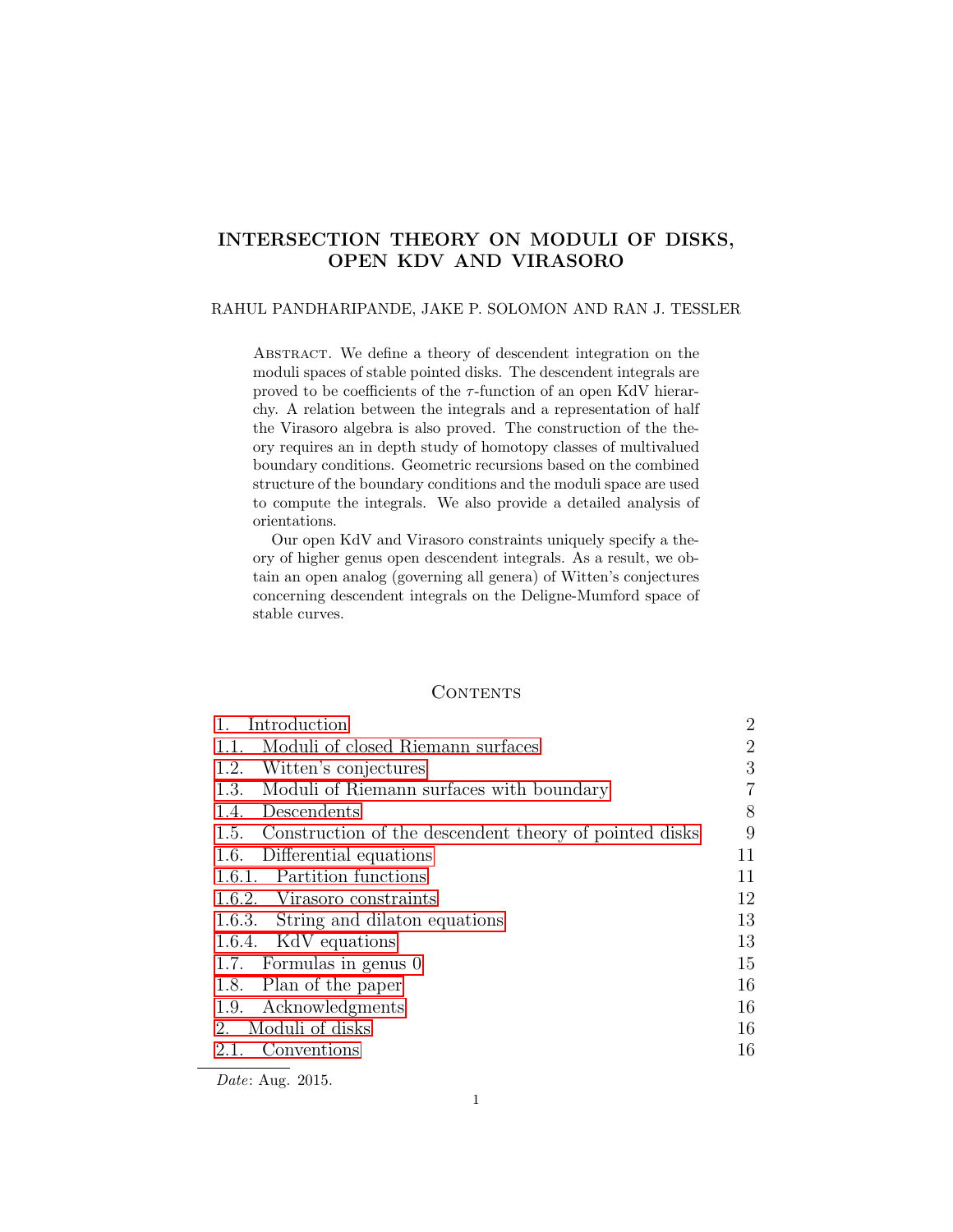| Stable disks<br>2.2.                                      | 17 |
|-----------------------------------------------------------|----|
| 2.3.<br>Stable graphs                                     | 18 |
| 2.4.<br>Smoothing and boundary                            | 20 |
| Moduli and orientations<br>2.5.                           | 21 |
| 2.6.<br>Edge labels                                       | 24 |
| 2.7.<br>Forgetful maps                                    | 25 |
| Line bundles and relative Euler classes<br>3.             | 27 |
| 3.1.<br>Cotangent lines and canonical boundary conditions | 27 |
| 3.2.<br>Definition of open descendent integrals           | 28 |
| 3.3.<br>The base                                          | 30 |
| Abstract vertices<br>3.4.                                 | 34 |
| 3.5.<br>Special canonical boundary conditions             | 39 |
| 3.6.<br>Forgetful maps, cotangent lines and base          | 41 |
| 3.7.<br>Construction of multisections and homotopies      | 44 |
| Geometric recursions<br>4.                                | 54 |
| Proof of string equation<br>4.1.                          | 54 |
| 4.2. Proof of dilaton equation                            | 57 |
| 4.3. Proofs of TRR I and II                               | 63 |
| 5. Proof of Theorem 1.1                                   | 72 |
| 5.1. Virasoro in genus 0                                  | 72 |
| 5.2. Vanishing for $r = 1$                                | 72 |
| 5.3. Closed TRR                                           | 73 |
| 5.4. Vanishing for $r = 2$                                | 74 |
| Proof of Theorem 1.3<br>6.                                | 75 |
| 6.1. KdV                                                  | 75 |
| 6.2. Binomial identities                                  | 75 |
| Closed TRR<br>6.3.                                        | 76 |
| Proof of Theorem 1.4<br>7.                                | 76 |
| 7.1.<br><b>TRR</b>                                        | 76 |
| 7.2. Induction                                            | 77 |
| 7.3.<br>Binomial identities                               | 78 |
| Appendix A. Multisections and the relative Euler class    | 78 |
| References                                                | 84 |

## 1. INTRODUCTION

<span id="page-1-1"></span><span id="page-1-0"></span>1.1. Moduli of closed Riemann surfaces. Let C be a connected complex manifold of dimension 1. If  $C$  is closed, the underlying topology is classified by the genus g. The moduli space  $\mathcal{M}_g$  of complex structures of genus g has been studied since Riemann [\[18\]](#page-84-0) in the  $19^{th}$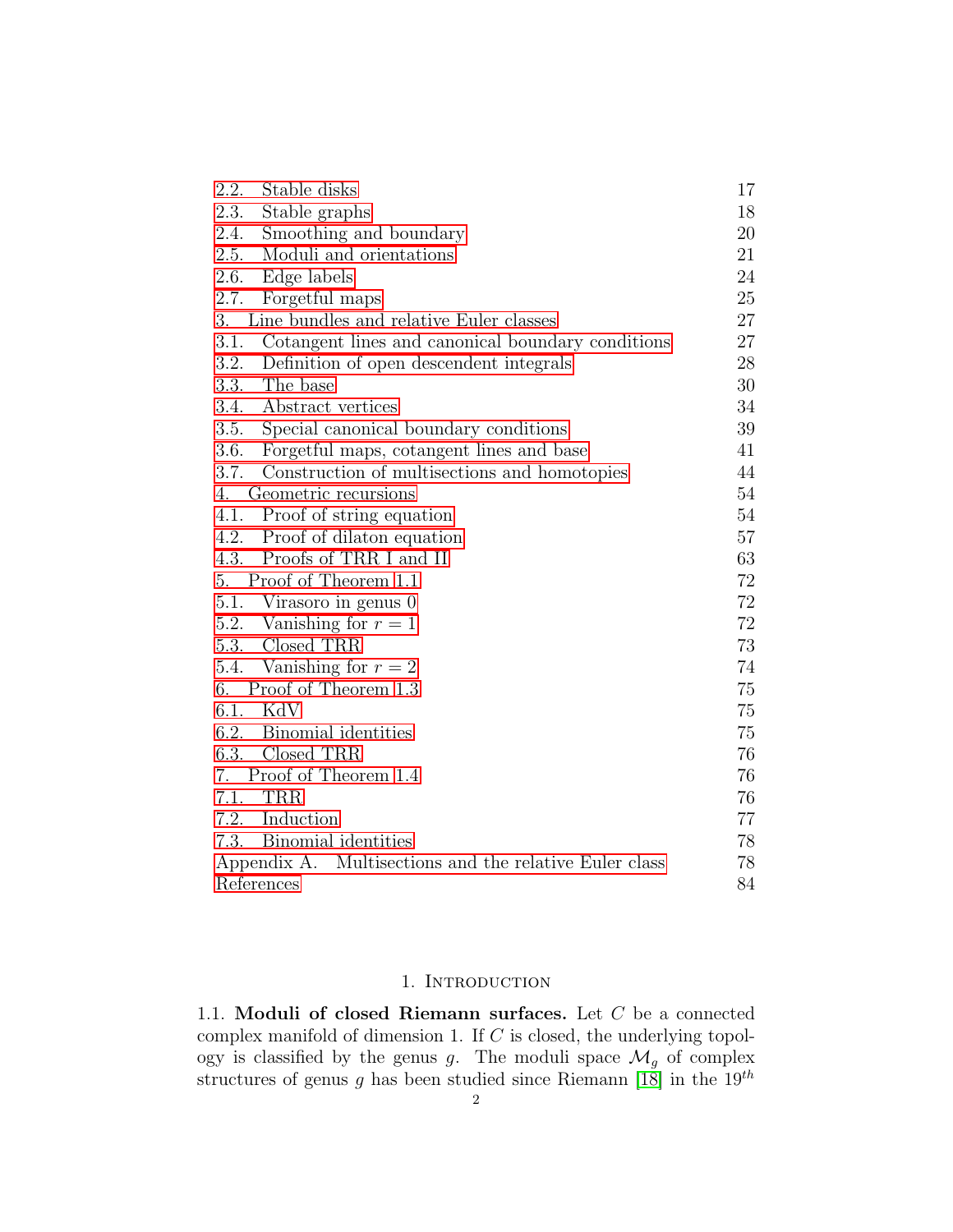century. Deligne and Mumford defined a natural compactification

$$
\mathcal{M}_g \subset \overline{\mathcal{M}}_g
$$

via stable curves (with possible nodal singularities) in 1969. The moduli  $\mathcal{M}_{q,l}$  of curves  $(C, p_1, \ldots, p_l)$  with l distinct marked points has a parallel treatment with compactification

$$
\mathcal{M}_{g,l}\subset \overline{\mathcal{M}}_{g,l}.
$$

We refer the reader to [\[4,](#page-83-1) [8\]](#page-83-2) for the basic theory. The moduli space  $\overline{\mathcal{M}}_{q,l}$  is a nonsingular complex orbifold of dimension  $3g - 3 + l$ .

<span id="page-2-0"></span>1.2. Witten's conjectures. A new direction in the study of the moduli of curves was opened by Witten [\[24\]](#page-84-1) in 1992 motivated by theories of 2-dimensional quantum gravity. For each marking index  $i$ , a complex cotangent line bundle

$$
\mathbb{L}_i \to \overline{\mathcal{M}}_{g,l}
$$

is defined as follows. The fiber of  $\mathbb{L}_i$  over the point

$$
[C, p_1, \ldots, p_l] \in \overline{\mathcal{M}}_{g,l}
$$

is the complex cotangent<sup>[1](#page-2-1)</sup> space  $T^*_{C,p_i}$  of C at  $p_i$ . Let

<span id="page-2-2"></span> $\psi_i \in H^2(\overline{\mathcal{M}}_{g,l}, \mathbb{Q})$ 

denote the first Chern class of  $\mathbb{L}_i$ . Witten considered the intersection products of the classes  $\psi_i$ . We will follow the standard bracket notation:

(1) 
$$
\left\langle \tau_{a_1} \tau_{a_2} \cdots \tau_{a_l} \right\rangle_g = \int_{\overline{M}_{g,l}} \psi_1^{a_1} \psi_2^{a_2} \cdots \psi_l^{a_l}.
$$

The integral on the right of [\(1\)](#page-2-2) is well-defined when the stability condition

<span id="page-2-3"></span>
$$
2g - 2 + l > 0
$$

is satisfied, all the  $a_i$  are nonnegative integers, and the dimension constraint

$$
(2) \t 3g-3+l=\sum a_i
$$

holds. In all other cases,  $\left\langle \prod_{i=1}^{l} \tau_{a_i} \right\rangle_g$  is defined to be zero. The empty bracket  $\langle 1 \rangle_1$  is also set to zero. The intersection products [\(1\)](#page-2-2) are often called descendent integrals.

By the dimension constraint  $(2)$ , a unique genus q is determined by the  $a_i$ . For brackets without a genus subscript, the genus specified by

<span id="page-2-1"></span><sup>&</sup>lt;sup>1</sup>By stability,  $p_i$  lies in the nonsingular locus of C.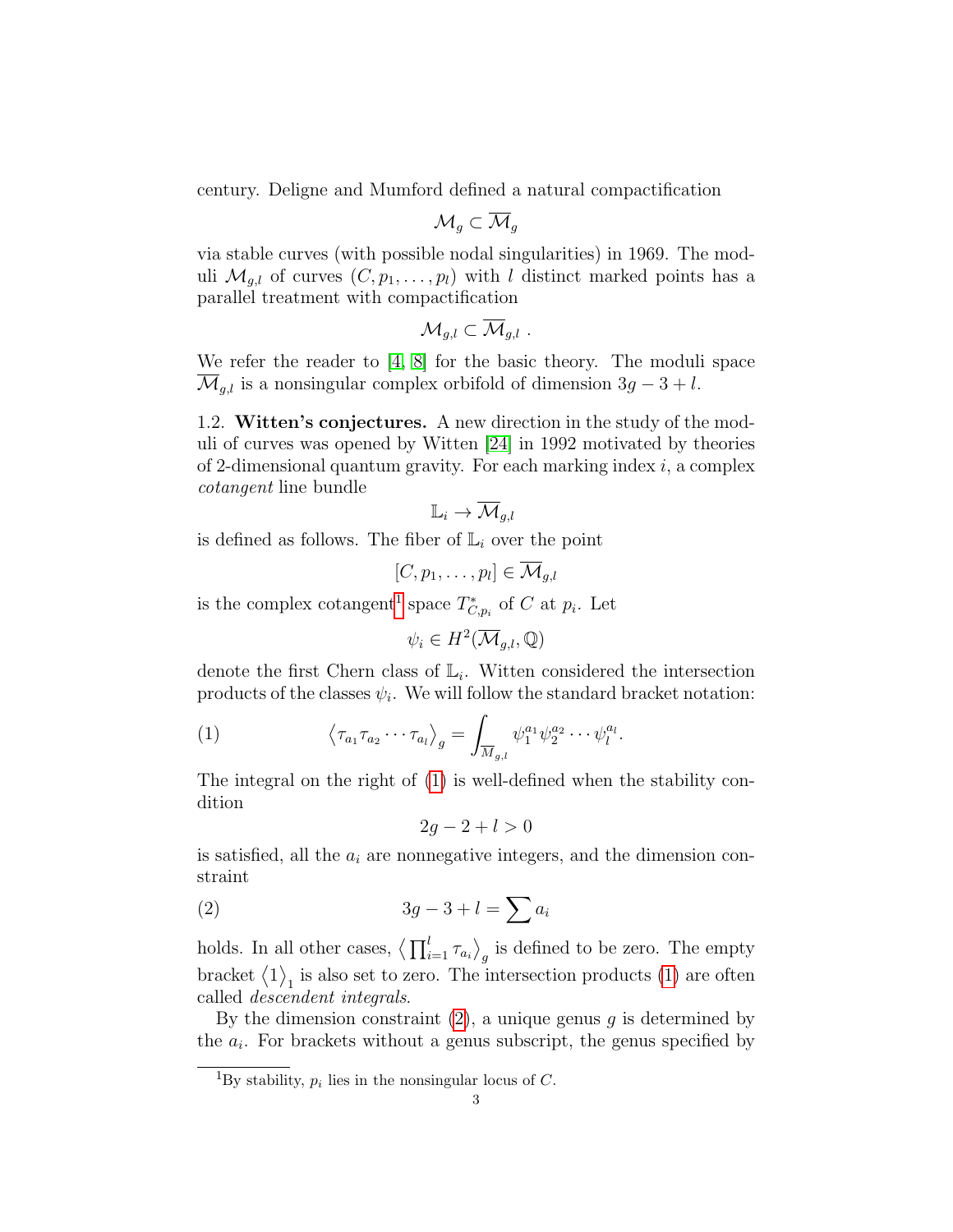the dimension constraint is assumed (the bracket is set to zero if the specified genus is fractional). The simplest integral is

(3) 
$$
\left\langle \tau_0^3 \right\rangle = \left\langle \tau_0^3 \right\rangle_0 = 1.
$$

Let  $t_i$  (for  $i \geq 0$ ) be a set of variables. Let  $\gamma = \sum_{i=0}^{\infty} t_i \tau_i$  be the formal sum. Let

<span id="page-3-0"></span>
$$
F_g(t_0, t_1, \ldots) = \sum_{n=0}^{\infty} \frac{\langle \gamma^n \rangle_g}{n!}
$$

be the generating function of genus  $g$  descendent integrals [\(1\)](#page-2-2). The bracket  $\langle \gamma^n \rangle_g$  is defined by monomial expansion and multilinearity in the variables  $t_i$ . Concretely,

<span id="page-3-1"></span>
$$
F_g(t_0, t_1, \ldots) = \sum_{\{n_i\}} \prod_{i=1}^{\infty} \frac{t_i^{n_i}}{n_i!} \langle \tau_0^{n_0} \tau_1^{n_1} \tau_2^{n_2} \cdots \rangle_g,
$$

where the sum is over all sequences of nonnegative integers  $\{n_i\}$  with finitely many nonzero terms. The generating function

$$
(4) \t\t\t F = \sum_{g=0}^{\infty} u^{2g-2} F_g
$$

arises as a partition function in 2-dimensional quantum gravity. Based on a different physical realization of this function in terms of matrix integrals, Witten [\[24\]](#page-84-1) conjectured  $F$  satisfies two distinct systems of differential equations. Each system determines F uniquely and provides explicit recursions which compute all the brackets [\(1\)](#page-2-2). Witten's conjectures were proven by Kontsevich [\[13\]](#page-83-3). Other proofs can be found in [\[15,](#page-83-4) [16\]](#page-84-2).

Before describing the full systems of equations, we recall two basic properties. The first is the *string equation*: for  $2g - 2 + l > 0$ ,

$$
\left\langle \tau_0 \prod_{i=1}^l \tau_{a_i} \right\rangle_g = \sum_{j=1}^l \left\langle \tau_{a_j-1} \prod_{i \neq j} \tau_{a_i} \right\rangle_g.
$$

The second property is the *dilaton equation*: for  $2g - 2 + l > 0$ ,

$$
\left\langle \tau_1 \prod_{i=1}^l \tau_{a_i} \right\rangle_g = (2g - 2 + l) \left\langle \prod_{i=1}^l \tau_{a_i} \right\rangle_g.
$$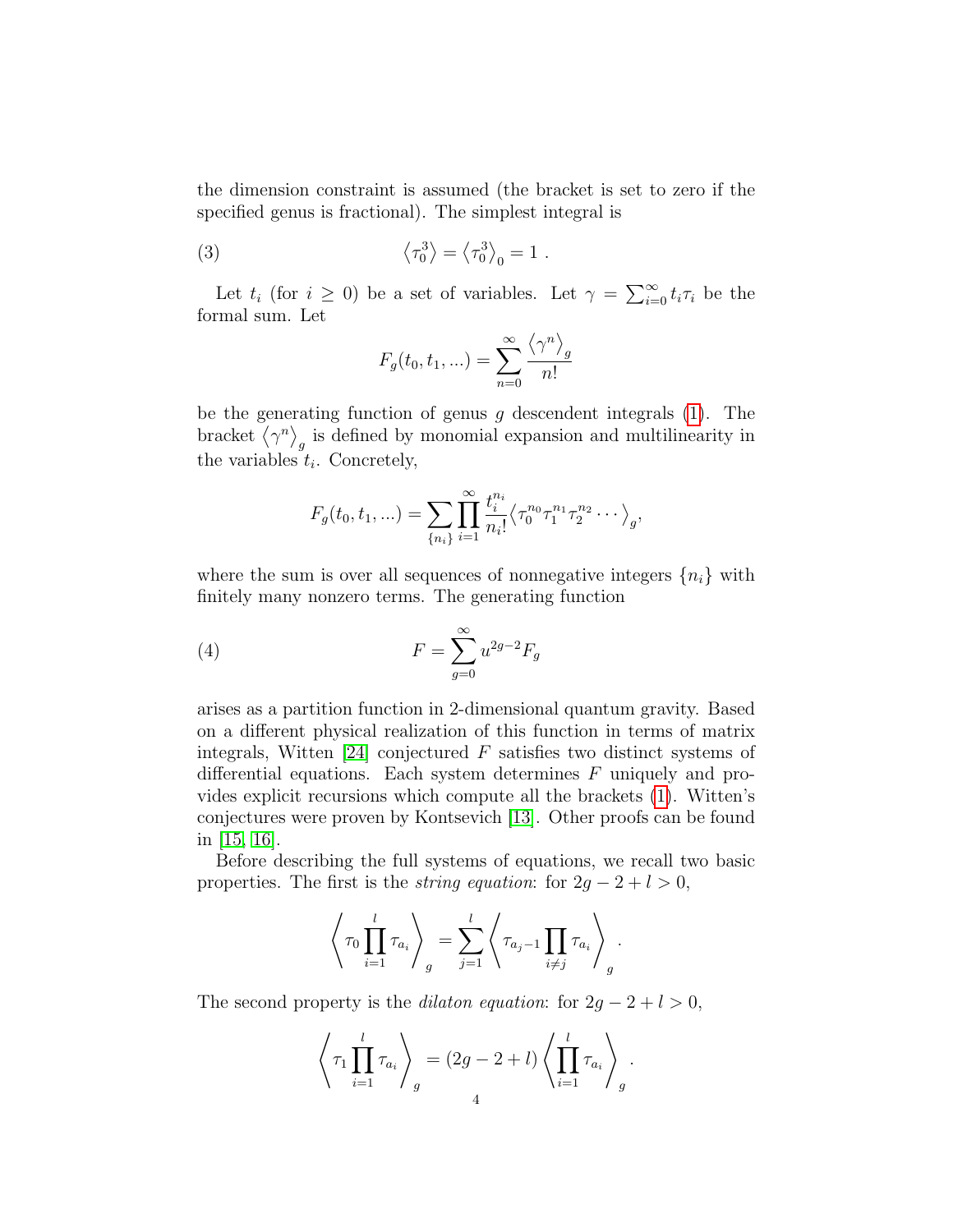The string and dilaton equations may be written as differential operators annihilating  $\exp(F)$  in the following way:

<span id="page-4-1"></span>(5) 
$$
L_{-1} = -\frac{\partial}{\partial t_0} + \frac{u^{-2}}{2}t_0^2 + \sum_{i=0}^{\infty} t_{i+1} \frac{\partial}{\partial t_i},
$$

$$
L_0 = -\frac{3}{2} \frac{\partial}{\partial t_1} + \sum_{i=0}^{\infty} \frac{2i+1}{2} t_i \frac{\partial}{\partial t_i} + \frac{1}{16}
$$

Both the string and dilaton equations are derived [\[24\]](#page-84-1) from a comparison result describing the behavior of the  $\psi$  classes under pull-back via the forgetful map

.

<span id="page-4-0"></span>
$$
\pi:\overline{\mathcal{M}}_{g,l+1}\to\overline{\mathcal{M}}_{g,l}.
$$

The string equation and the evaluation [\(3\)](#page-3-0) together determine all the genus 0 brackets. The string equation, dilaton equation, and the evaluation

(6) 
$$
\left\langle \tau_1 \right\rangle_1 = \frac{1}{24}
$$

determine all the genus 1 brackets. In higher genus, further constraints are needed.

The first differential equations conjectured by Witten are the KdV equations. We define the functions

(7) 
$$
\langle \langle \tau_{a_1} \tau_{a_2} \cdots \tau_{a_l} \rangle \rangle = \frac{\partial}{\partial t_{a_1}} \frac{\partial}{\partial t_{a_2}} \cdots \frac{\partial}{\partial t_{a_l}} F.
$$

Of course, we have

<span id="page-4-2"></span>
$$
\left\langle \left\langle \tau_{a_1} \tau_{a_2} \cdots \tau_{a_l} \right\rangle \right\rangle \Big|_{t_i=0, u=1} = \left\langle \tau_{a_1} \tau_{a_2} \cdots \tau_{a_l} \right\rangle.
$$

The KdV equations are equivalent to the following set of equations for  $n \geq 1$ :

$$
(2n+1)u^{-2}\langle\langle\tau_n\tau_0^2\rangle\rangle =
$$
  
=  $\langle\langle\tau_{n-1}\tau_0\rangle\rangle\langle\langle\tau_0^3\rangle\rangle + 2\langle\langle\tau_{n-1}\tau_0^2\rangle\rangle\langle\langle\tau_0^2\rangle\rangle + \frac{1}{4}\langle\langle\tau_{n-1}\tau_0^4\rangle\rangle.$ 

For example, consider the KdV equation for  $n = 3$  evaluated at  $t_i = 0$ . We obtain

$$
7\langle \tau_3 \tau_0^2 \rangle_1 = \langle \tau_2 \tau_0 \rangle_1 \langle \tau_0^3 \rangle_0 + \frac{1}{4} \langle \tau_2 \tau_0^4 \rangle_0.
$$

Use of the string equation yields:

$$
7\langle \tau_1\rangle_1=\big\langle \tau_1\big\rangle_1+\frac{1}{4}\big\langle \tau_0^3\big\rangle_0.
$$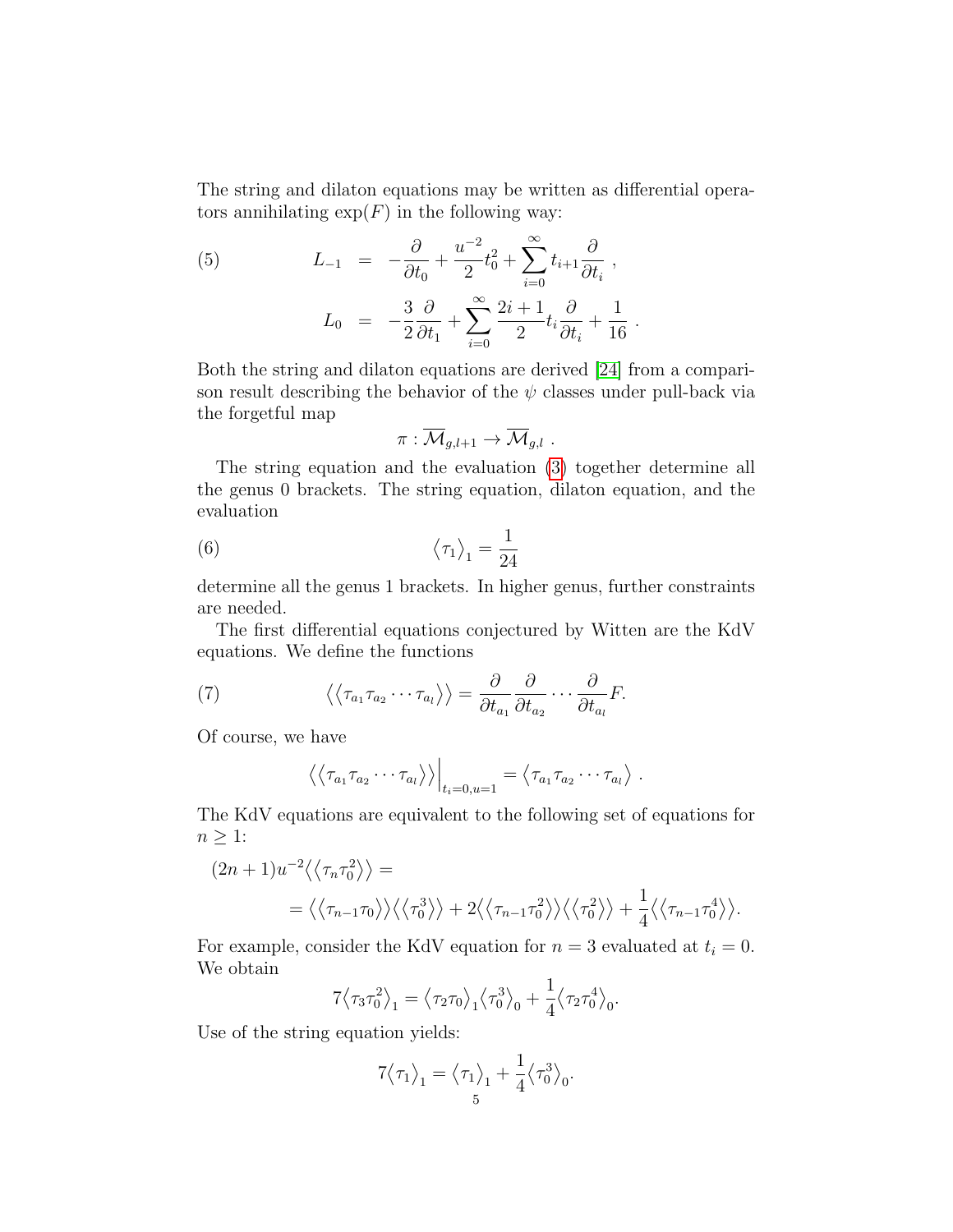Hence, we conclude [\(6\)](#page-4-0). In fact, the KdV equations and the string equation together determine all the products [\(1\)](#page-2-2) and thus uniquely determine F.

The second system of differential equations for  $F$  is determined by a representation of a subalgebra of the Virasoro algebra. Consider the Lie algebra **L** of holomorphic differential operators spanned by

$$
L_n = -z^{n+1} \frac{\partial}{\partial z}
$$

for  $n \geq -1$ . The bracket is given by  $[L_n, L_m] = (n-m)L_{n+m}$ .

The equations [\(5\)](#page-4-1) may be viewed as the beginning of a representation of L in a Lie algebra of differential operators. In fact, with certain homogeneity restrictions, there is a unique way to extend the assignment of  $L_{-1}$  and  $L_0$  to a complete representation of **L**. For  $n \geq 1$ , the expression for  $L_n$  takes the form

$$
L_n =
$$
  
=  $-\frac{3 \cdot 5 \cdot 7 \cdots (2n+3)}{2^{n+1}} \frac{\partial}{\partial t_{n+1}}$   
+  $\sum_{i=0}^{\infty} \frac{(2i+1)(2i+3)\cdots (2i+2n+1)}{2^{n+1}} t_i \frac{\partial}{\partial t_{i+n}}$   
+  $\frac{u^2}{2} \sum_{i=0}^{n-1} (-1)^{i+1} \frac{(-2i-1)(-2i+1)\cdots (-2i+2n-1)}{2^{n+1}} \frac{\partial^2}{\partial t_i \partial t_{n-1-i}}.$ 

The second form of Witten's conjecture is that the above representation of **L** annihilates  $\exp(F)$ :

<span id="page-5-0"></span>(8) 
$$
\forall n \ge -1, \quad L_n \exp(F) = 0.
$$

The system of equations  $(8)$  also uniquely determines  $F$ .

The KdV equations and the Virasoro constraints provide a very satisfactory approach to the products [\(1\)](#page-2-2). The aim of our paper is to develop a parallel theory for open Riemann surfaces. An *open Rie*mann surface for us is obtained by removing open disks from a closed Riemann surface. See Section [1.3](#page-6-0) below for a more detailed discussion. Hence, the terminology Riemann surface with boundary is more appropriate. We will use the terms open and with boundary synonymously.

For the remainder of the paper, a superscript  $c$  will signal integration over the moduli of closed Riemann surfaces. For example, we will write the generating series of descendent integrals [\(4\)](#page-3-1) as

$$
F^{c}(u, t_{0}, t_{1}, ...)=\sum_{g=0}^{\infty} u^{2g-2} \sum_{n=0}^{\infty} \frac{\langle \gamma^{n} \rangle_{g}^{c}}{n!}.
$$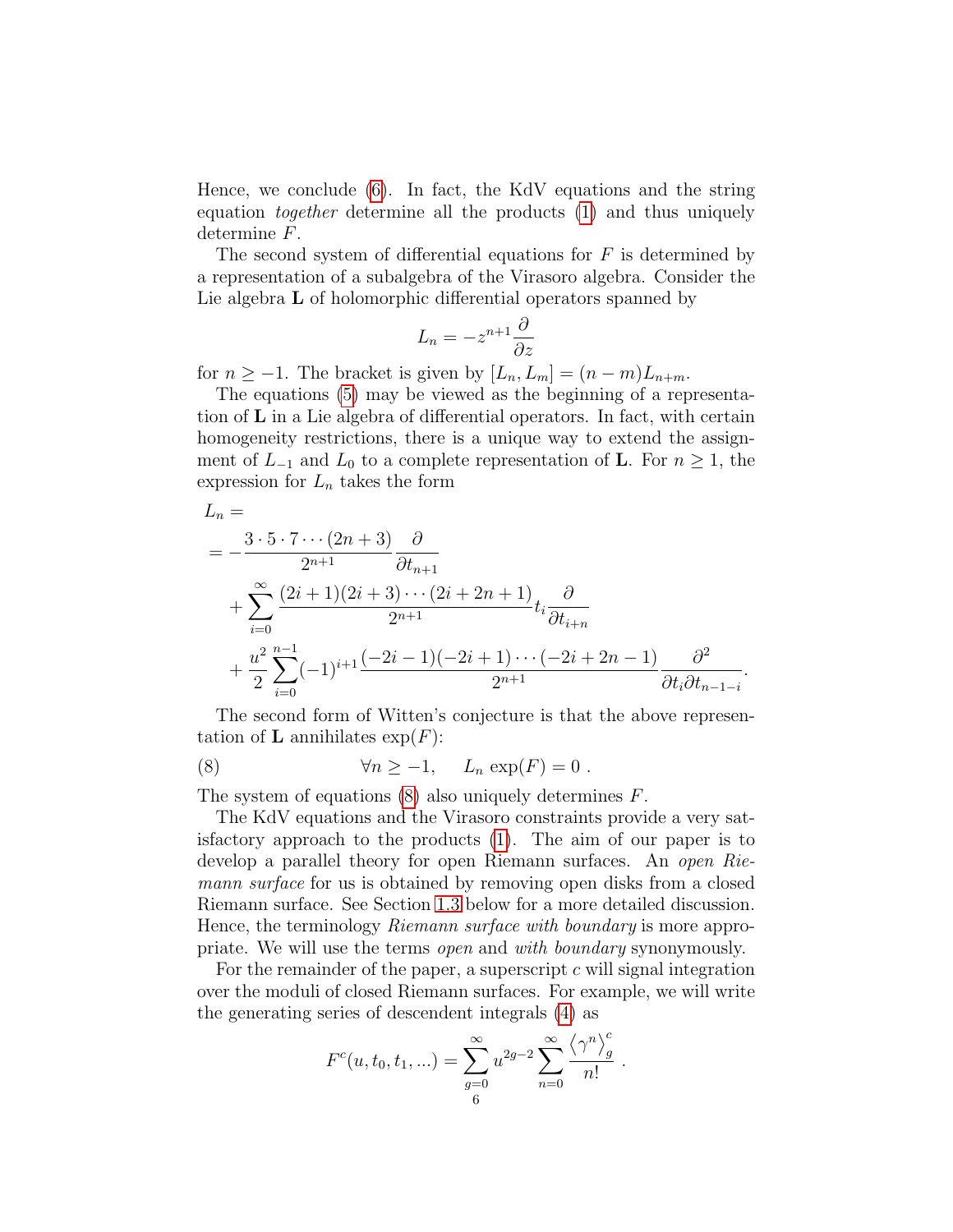We will later introduce a generating series  $F<sup>o</sup>$  of descendent integrals over the moduli of open Riemann surfaces.

<span id="page-6-0"></span>1.3. Moduli of Riemann surfaces with boundary. Let  $\Delta \subset \mathbb{C}$  be the open unit disk, and let  $\Delta$  be the closure. An *extendable* embedding of the open disk in a closed Riemann surface

$$
f: \Delta \to C
$$

is a holomorphic map which extends to a holomorphic embedding of an open neighborhood of  $\overline{\Delta}$ . Two extendable embeddings in C are *disjoint* if the images of  $\Delta$  are disjoint.

A Riemann surface with boundary  $(X, \partial X)$  is obtained by removing finitely many disjoint extendably embedded open disks from a connected closed Riemann surface. The boundary  $\partial X$  is the union of images of the unit circle boundaries of embedded disks ∆. Alternatively, Riemann surfaces with boundary can be defined as 1 dimensional complex manifolds with finitely many circular boundaries, each with a holomorphic collar structure.

Given a Riemann surface with boundary  $(X, \partial X)$ , we can canonically construct a double via Schwarz reflection through the boundary. The double  $D(X, \partial X)$  of  $(X, \partial X)$  is a closed Riemann surface. The *doubled genus* of  $(X, \partial X)$  is defined to be the usual genus of  $D(X, \partial X)$ .

On a Riemann surface with boundary  $(X, \partial X)$ , we consider two types of marked points. The markings of *interior type* are points of  $X \setminus \partial X$ . The markings of *boundary type* are points of  $\partial X$ . Let  $\mathcal{M}_{q,k,l}$  denote the moduli space of Riemann surfaces with boundary of doubled genus  $g$  with  $k$  distinct boundary markings and  $l$  distinct interior markings. The moduli space  $\mathcal{M}_{g,k,l}$  is defined to be empty unless the stability condition,

$$
2g - 2 + k + 2l > 0,
$$

is satisfied. The moduli space  $\mathcal{M}_{g,k,l}$  may have several connected components depending upon the topology of  $(X, \partial X)$  and the cyclic orderings of the boundary markings. Foundational issues concerning the construction of  $\mathcal{M}_{q,k,l}$  are addressed in [\[14\]](#page-83-5).

We view  $\mathcal{M}_{g,k,l}$  as a real orbifold of real dimension  $3g - 3 + k + 2l$ . Of course,  $\mathcal{M}_{q,k,l}$  is not compact (in addition to the nodal degenerations present in the moduli of closed Riemann surfaces, new issues involving the boundary approach of interior markings and the meeting of boundary circles arise). Furthermore,  $\mathcal{M}_{g,k,l}$  may be not be orientable. Non-orientability presents serious obstacles for the definition of a theory of descendent integration over the moduli spaces of Riemann surfaces with boundary.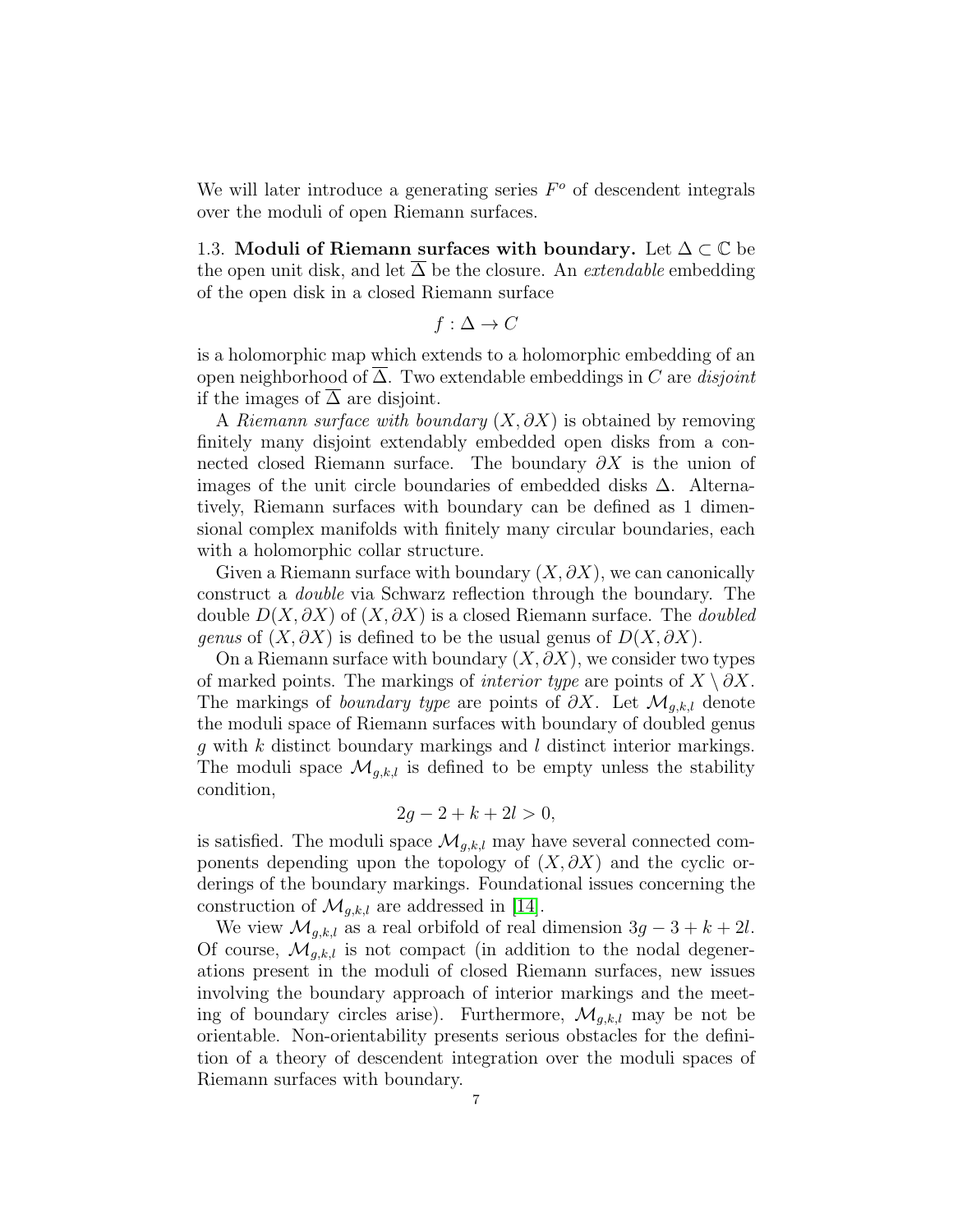We will often refer to connected Riemann surfaces with boundary as open Riemann surfaces or open geometries (as the interior is open). The genus of an open Riemann surface will always be the doubled genus.

<span id="page-7-0"></span>1.4. Descendents. Since interior marked points have well-defined cotangent spaces, there is no difficulty in defining the cotangent line bundles

$$
\mathbb{L}_i \to \mathcal{M}_{g,k,l}
$$

for each interior marking,  $i = 1, \ldots, l$ . We do not consider the cotangent lines at the boundary points.

Naively, we would like to consider a descendent theory via integration of products of the first Chern classes  $\psi_i = c_1(\mathbb{L}_i) \in H^2(\overline{\mathcal{M}}_{g,k,l})$  over a compactification  $\overline{\mathcal{M}}_{q,k,l}$  of  $\mathcal{M}_{q,k,l}$ . Namely,

(9) 
$$
\left\langle \tau_{a_1} \tau_{a_2} \cdots \tau_{a_l} \sigma^k \right\rangle_g^o = \int_{\overline{\mathcal{M}}_{g,k,l}} \psi_1^{a_1} \psi_2^{a_2} \cdots \psi_l^{a_l}.
$$

when

<span id="page-7-2"></span>
$$
2\sum_{i=1}^{l} a_i = 3g - 3 + k + 2l,
$$

and in all other cases  $\langle \tau_{a_1} \cdots \tau_{a_l} \sigma^k \rangle_g^{\circ} = 0$ . Here,  $\tau_a$  corresponds to the  $a^{th}$  power of a cotangent class  $\psi^a$  as before. The new insertion  $\sigma$  corresponds to the addition of a boundary marking.<sup>[2](#page-7-1)</sup> To rigorously define the right-hand side of [\(9\)](#page-7-2), at least three significant steps must be taken:

- (i) A compact moduli space  $\overline{\mathcal{M}}_{q,k,l}$  must be constructed. Because degenerations of Riemann surfaces with boundary occur in real codimension one, candidates for  $\overline{\mathcal{M}}_{q,k,l}$  are real orbifolds with boundary  $\partial \overline{\mathcal{M}}_{a,k,l}$ .
- (ii) For integration over  $\overline{\mathcal{M}}_{g,k,l}$  to be well-defined, boundary conditions of the integrand must be specified along  $\partial \overline{\mathcal{M}}_{q,k,l}$ . That is, the integrand must be lifted to the relative cohomology group  $H^{3g-3+k+2l}(\overline{\mathcal{M}}_{g,k,l},\partial\overline{\mathcal{M}}_{g,k,l}).$
- (iii) Orientation issues must be addressed.

The most challenging aspect of defining open descendent integrals is the specification of boundary conditions (ii). At first glance, one might hope to find a natural lift of  $\psi_i$  to  $H^2(\overline{\mathcal{M}}_{g,k,l}, \partial \overline{\mathcal{M}}_{g,k,l})$ . However, this

<span id="page-7-1"></span><sup>&</sup>lt;sup>2</sup>The power of  $\sigma$  specifies the number of boundary markings.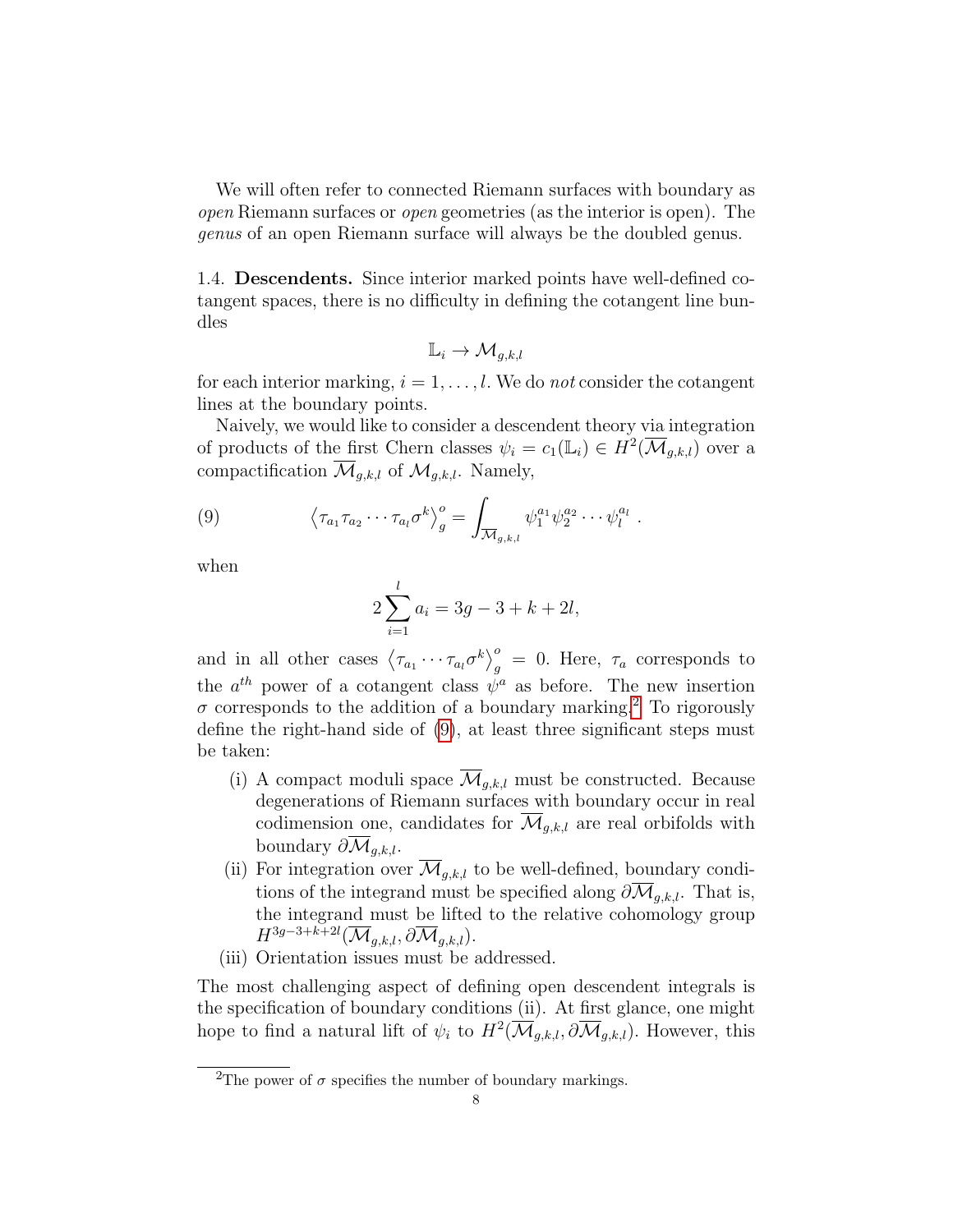does not appear feasible. Rather, consider the bundle

(10) 
$$
E = \bigoplus_{i=1}^{l} \mathbb{L}_i^{\oplus a_i}
$$

The Euler class of  $E$  is given by

<span id="page-8-1"></span>
$$
e(E) = \psi_1^{a_1} \psi_2^{a_2} \cdots \psi_l^{a_l}.
$$

.

So, it suffices to find a natural lift of  $e(E)$  to relative cohomology. This is the approach we follow. Such an approach leads to considerable difficulties in proving recursive relations between descendent integrals. Indeed, for closed descendent integrals, the proofs of recursive relations use heavily the factorization of the integrand as a product of cohomology classes [\[24\]](#page-84-1).

The need to specify boundary conditions and the orientation issues impose serious constraints on the ultimate definition of  $\overline{\mathcal{M}}_{q,k,l}$ . For  $g > 0$ , it appears these constraints can only be satisfied if  $\mathcal{M}_{q,k,l}$  is the compactification of a covering space of  $\mathcal{M}_{q,k,l}$  that arises as the moduli space of open Riemann surfaces with an additional structure. The construction of  $\mathcal{M}_{q,k,l}$  for  $g > 0$  will be given in [\[21\]](#page-84-3). In the case  $g = 0$  treated here, we take  $\overline{\mathcal{M}}_{0,k,l}$  to be the space of stable disks studied previously in the context of the Fukaya category.

In this paper, we complete steps (i-iii) in the doubled genus 0 case. The outcome is a fully rigorous theory of descendent integration on the moduli space of disks with interior and boundary markings. Moreover, we prove analogs for  $\overline{\mathcal{M}}_{0,k,l}$  of the string and dilation equations as well as the topological recursion relations, which allow us to completely solve the theory.

<span id="page-8-0"></span>1.5. Construction of the descendent theory of pointed disks. By the Riemann Mapping Theorem, the open geometry of genus 0 is just the disk with a single boundary circle. The simplest moduli space is  $\mathcal{M}_{0,3,0}$  parameterizing disks with 3 boundary markings. There are exactly two disks with 3 distinct boundary points (corresponding to the two possible cyclic orders). Thus  $\mathcal{M}_{0,3,0}$  is already compact, and it has no boundary. So, we can evaluate the corresponding open descendent integral without reference to boundary conditions. In our definition of open descendent integrals [\(18\)](#page-28-0), the geometric integral over  $\overline{\mathcal{M}}_{0,k,l}$ is multiplied by  $2^{\frac{1-k}{2}}$ . In particular, for  $\mathcal{M}_{0,3,0}$  the power is  $2^{-1}$ . We conclude that

<span id="page-8-2"></span>(11) 
$$
\left\langle \sigma^3 \right\rangle_0^o = 1.
$$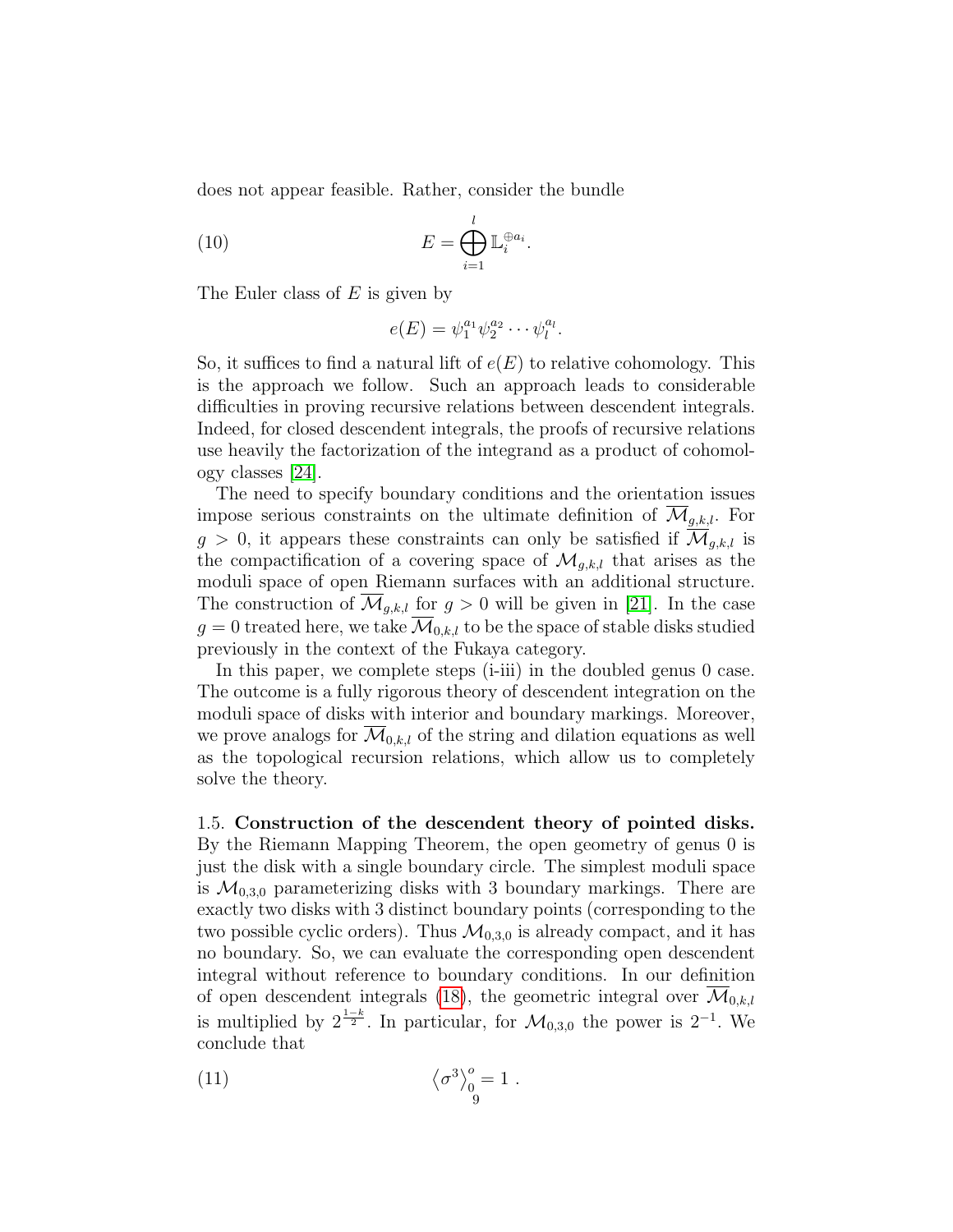

<span id="page-9-0"></span>FIGURE 1. A nodal disk with 3 disk components, one sphere component, 5 internal marked points and 6 boundary marked points.

Similarly, the moduli space  $\mathcal{M}_{0,1,1}$ , parameterizing disks with 1 boundary point and 1 interior point, consists of a single point. It follows that also  $\langle \tau_0 \sigma \rangle^o = 1$ .

In general, the compact moduli space  $\overline{\mathcal{M}}_{0,k,l}$  of our construction is a compactification of  $\mathcal{M}_{0,k,l}$  stemming from ideas very close to Deligne-Mumford stability. It allows for internal sphere bubbles and boundary disk bubbles following the approach familiar from the Fukaya category [\[5,](#page-83-6) [14,](#page-83-5) [19\]](#page-84-4). See Figure [1.](#page-9-0)

The boundary conditions we impose for our definition of the descendent integrals are the most delicate aspect of the construction. As mentioned above, our strategy is to lift the Euler class  $e(E)$  to the relative cohomology group  $H^{k+2l-3}(\overline{\mathcal{M}}_{0,k,l}, \partial \overline{\mathcal{M}}_{0,k,l})$ . Here,  $E \to \overline{\mathcal{M}}_{0,k,l}$ is the bundle given by equation [\(10\)](#page-8-1). Such a lift can be given by constructing a non-vanishing section **s** of the restriction  $E|_{\partial \overline{\mathcal{M}}_{0,k,l}}$ . There is no unique construction of such a section s. Rather, we give a construction that is well-defined up to non-vanishing homotopy. It follows that the resulting lift of  $e(E)$  to relative cohomology is well-defined. Our construction of s relies on the decomposition of the boundary  $\partial \overline{M}_{0,k,l}$ into products of moduli spaces of open Riemann surfaces with fewer marked points.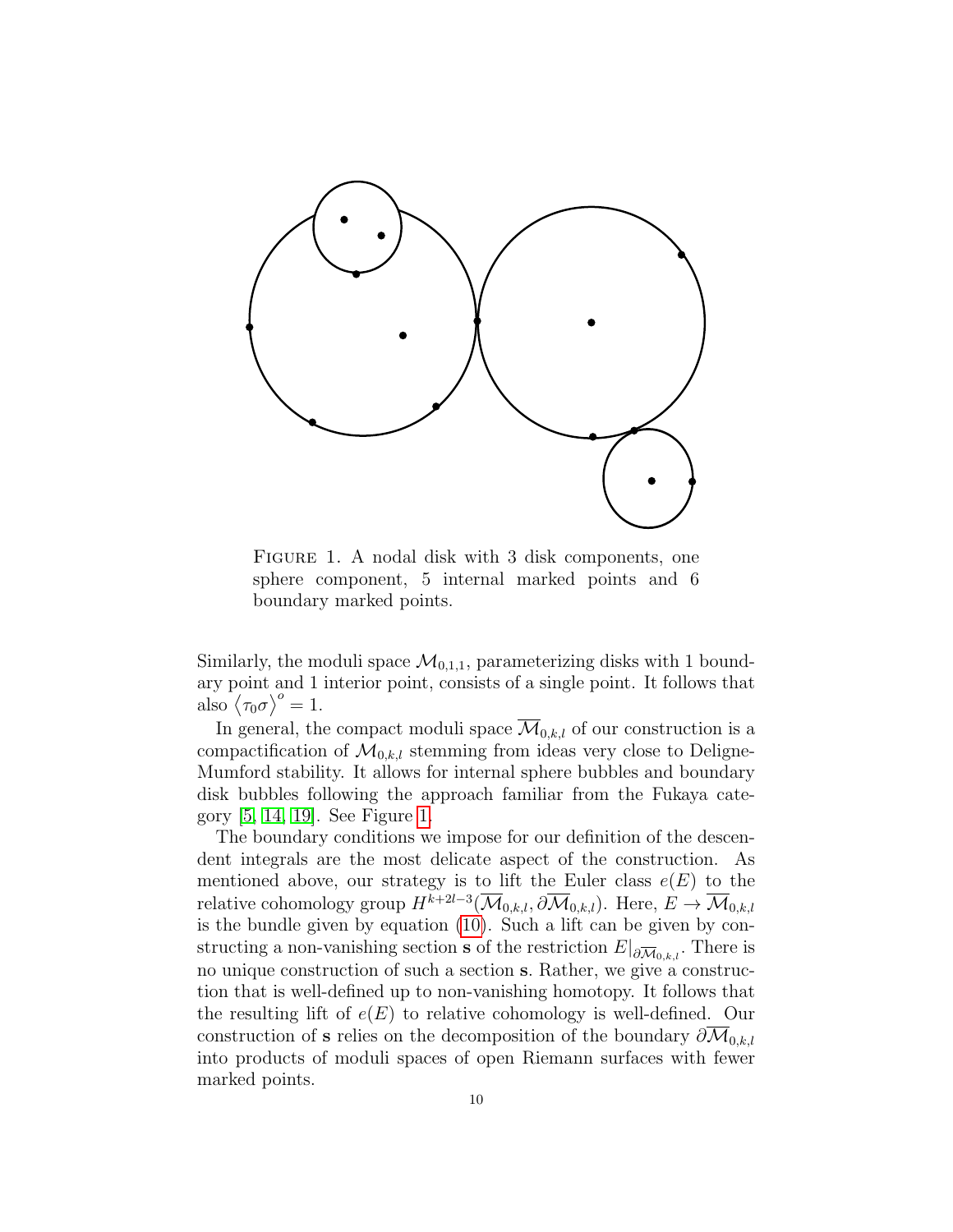A surprising feature of our construction is that the section s must be multi-valued. Multiple valued sections are forced on us by a non-trivial monodromy in the geometric constraint defining s. See Remark [3.5.](#page-28-1) In genus zero, the moduli space  $\mathcal{M}_{0,k,l}$  is always a smooth manifold. So, the phenomenon of multi-valued sections is not the result of orbifold isotropy groups.

Another unintuitive aspect of the boundary conditions is the complexity of their dependence on the boundary marked points. Indeed, we consider only the cotangent lines  $\mathbb{L}_i$  at interior marked points. So, by analogy with the string equation, one would expect a simple geometric recursion to govern the dependence of open descendent integrals on the number of boundary marked points. This is not the case. To the contrary, in Section [1.7](#page-14-0) we observe a parallel between the formulas for open descendent integrals on  $\mathcal{M}_{0,k,l}$  and closed  $\lambda_q \lambda_{q-1}$  descendent integrals on  $\mathcal{M}_{q,l}$ , where g is proportional to k. That is, the number of boundary marked points in open genus zero descendent integrals plays a role analogous to the genus in closed  $\lambda_q \lambda_{q-1}$  descendent integrals. This is one indication of the complex dependency of the boundary conditions on the boundary marked points.

Our proofs of the open analogs of the string, dilaton, and topological recursion relations all use the boundary conditions in an essential way. The boundary conditions are constructed in Section [3.](#page-26-0)

#### <span id="page-10-0"></span>1.6. Differential equations.

<span id="page-10-1"></span>1.6.1. Partition functions. Though the resolution of the issues (i-iii) of Section [1.4](#page-7-0) for the moduli of pointed disks (the genus 0 case) requires a substantial mathematical development, the evaluation of the theory is remarkably simple. The answer guides the higher genus open cases. We propose here an evaluation of the theory of descendent integration over the moduli of Riemann surfaces with boundary for all  $g, k$ , and l. For the genus 0 case, we prove our proposal is correct using our foundational development. The main conjectures of the paper concern the  $q > 0$  cases. Even before giving complete definitions resolving (i-iii) for  $g > 0$ , we are able to conjecture a complete solution.

The solution is again via differential equations for the generating series of descendent invariants. Recall the descendent series for the moduli of closed Riemann surfaces,

$$
F^{c}(u, t_{0}, t_{1}, \ldots) = \sum_{g=0}^{\infty} u^{2g-2} F_{g}^{c}(t_{0}, t_{1}, \ldots) = \sum_{g=0}^{\infty} u^{2g-2} \sum_{n=0}^{\infty} \frac{\langle \gamma^{n} \rangle_{g}^{c}}{n!},
$$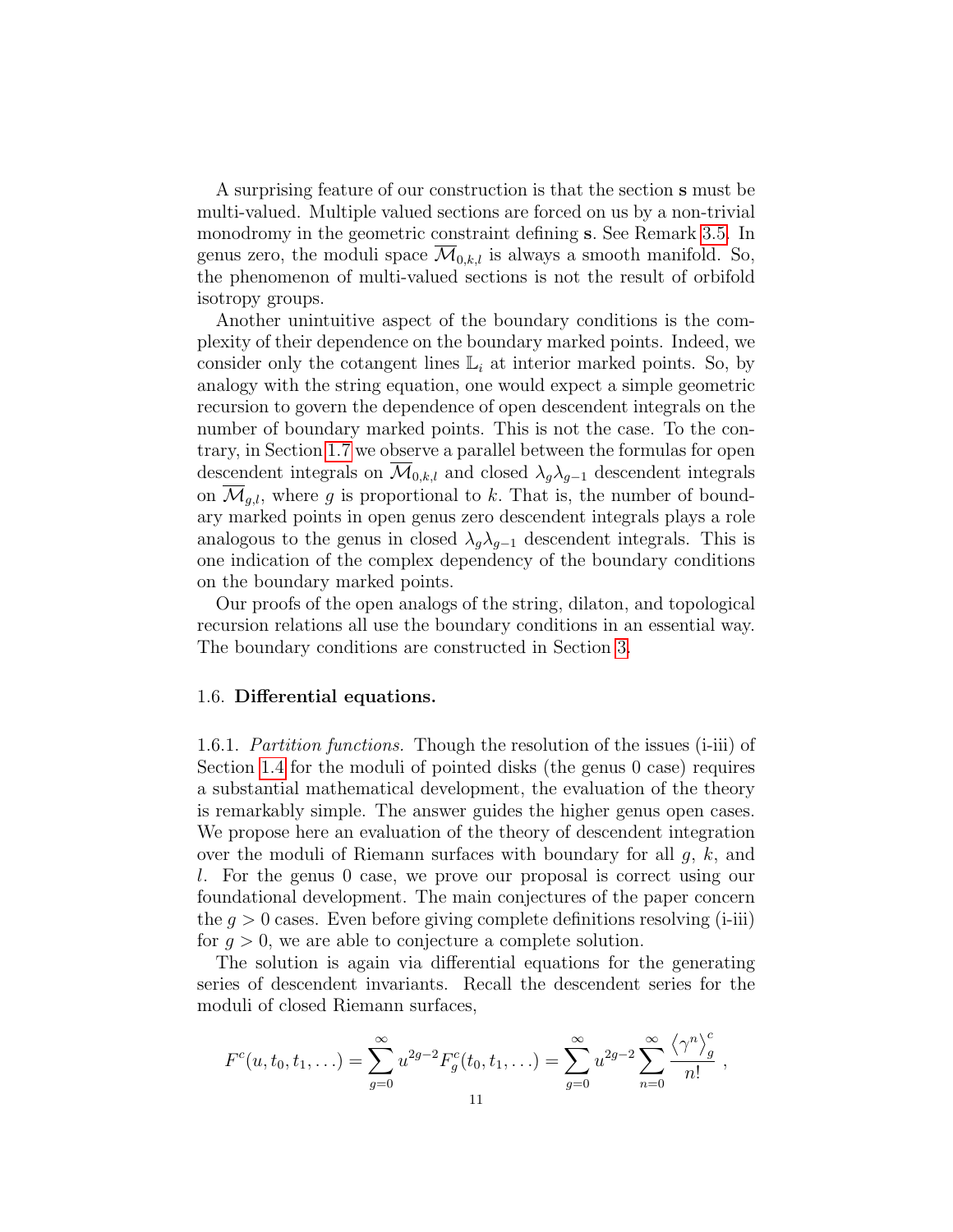where  $\gamma = \sum_{i=0}^{\infty} t_i \tau_i$ . Similarly, we define the open descendent series as

$$
F^{o}(u, s, t_0, t_1, \ldots) = \sum_{g=0}^{\infty} u^{g-1} F^{o}(t_0, t_1, \ldots) = \sum_{g=0}^{\infty} u^{g-1} \sum_{n=0}^{\infty} \frac{\langle \gamma^n \delta^k \rangle_g^o}{n! k!},
$$

where  $\gamma = \sum_{i=0}^{\infty} t_i \tau_i$  is as before and  $\delta = s\sigma$ . The associated partition functions are

 $\mathsf{Z}^c = \exp(F^c)$ ,  $\mathsf{Z}^o = \exp(F^o)$ .

We define the full partition function by

$$
\mathsf{Z} = \exp(F^c + F^o) \; .
$$

<span id="page-11-0"></span>1.6.2. Virasoro constraints. Let  $L_n$  be the differential operators in the variables u and  $t_i$  defined in Section [1.2.](#page-2-0) We define an s extension  $\mathcal{L}_n$ of  $L_n$  by the following formula:

(12) 
$$
\mathcal{L}_n = L_n + u^n s \frac{\partial^{n+1}}{\partial s^{n+1}} + \frac{3n+3}{4} u^n \frac{\partial^n}{\partial s^n} ,
$$

for  $n \geq -1$ . Using the relations

$$
[L_n, L_m] = (n-m)L_{n+m}
$$

and the commutation of  $L_n$  with the operators u, s, and  $\frac{\partial}{\partial s}$ , we easily obtain the Virasoro relation

$$
[\mathcal{L}_n,\mathcal{L}_m]=(n-m)\mathcal{L}_{n+m}
$$

By Witten's conjecture,  $L_n$  annihilates  $\mathsf{Z}^c$ .

<span id="page-11-1"></span>**Conjecture 1.** The operators  $\mathcal{L}_n$  annihilate the full partition function,

$$
\forall n \ge -1, \quad \mathcal{L}_n \mathsf{Z} = 0.
$$

The restriction of the full partition function Z to the subspace defined by  $t_i = 0$  for all i is easily evaluated,

<span id="page-11-2"></span>(13) 
$$
\mathsf{Z}(s,t_0=0,t_1=0,t_2=0,\ldots)=\left\langle \sigma^3 \right\rangle_0^o \frac{s^3}{3!}=\frac{s^3}{3!}.
$$

By a dimension analysis, the descendent  $\langle \sigma^3 \rangle_0^o$ , evaluated by [\(11\)](#page-8-2), is the only nonzero term which survives the restriction. The Virasoro constraints of Conjecture [1](#page-11-1) then determine Z from the restriction [\(13\)](#page-11-2). In other words,  $Z^o$  is uniquely and effectively specified by Conjecture [1,](#page-11-1) the restriction [\(13\)](#page-11-2), and  $\mathsf{Z}^c$ .

Using our construction of the descendent theory of pointed disks, we prove the genus 0 part of Conjecture [1.](#page-11-1)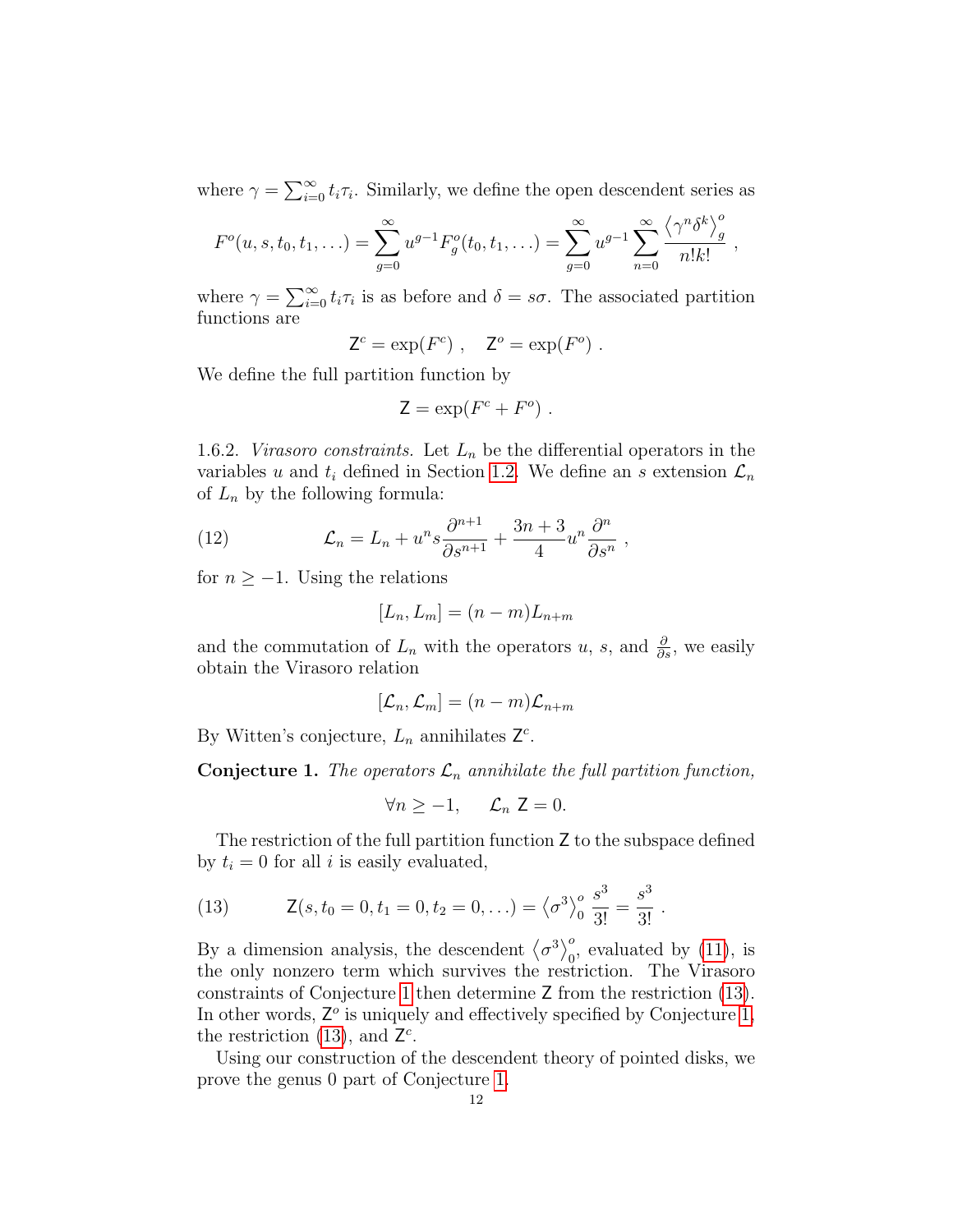<span id="page-12-2"></span>**Theorem 1.1.** The operators  $\mathcal{L}_n$  annihilate the genus zero partition function up to terms of higher genus. That is, for  $n \geq -1$ , the coeffi $cient of u^{-1}$  in

$$
\mathcal{L}_n \exp(u^{-2}F_0^c + u^{-1}F_0^o)
$$

vanishes.

The proof of Theorem [1.1](#page-12-2) is presented in Section [5.](#page-71-0)

<span id="page-12-0"></span>1.6.3. String and dilaton equations. The string and dilaton equations for  $F^o$  are obtained from the operators  $\mathcal{L}_{-1}$  and  $\mathcal{L}_0$  respectively. The string equation for the open geometry is

(14) 
$$
\frac{\partial F^o}{\partial t_0} = \sum_{i=0}^{\infty} t_{i+1} \frac{\partial F^o}{\partial t_i} + u^{-1} s.
$$

The dilaton equation is

<span id="page-12-3"></span>
$$
\frac{\partial F^o}{\partial t_1} = \sum_{i=0}^{\infty} \left( \frac{2i+1}{3} \right) t_i \frac{\partial F^o}{\partial t_i} + \frac{2}{3} s \frac{\partial F^o}{\partial s} + \frac{1}{2}.
$$

The string equation implies that for  $2g - 2 + k + 2l > 0$ ,

$$
\left\langle \tau_0 \prod_{i=1}^l \tau_{a_i} \sigma^k \right\rangle_g^o = \sum_j \left\langle \tau_{a_j-1} \prod_{i \neq j} \tau_{a_i} \sigma^k \right\rangle_g^o.
$$

The dilaton equation implies that for  $2g - 2 + k + 2l > 0$ ,

(15) 
$$
\left\langle \tau_1 \prod_{i=1}^l \tau_{a_i} \sigma^k \right\rangle_g^o = (g - 1 + k + l) \left\langle \prod_{i=1}^l \tau_{a_i} \sigma^k \right\rangle_g^o.
$$

The string and dilaton equations for  $F<sup>c</sup>$  together with the Virasoro relations

$$
\mathcal{L}_{-1} Z = \mathcal{L}_0 Z = 0
$$

imply the string and dilaton equations for  $F<sup>o</sup>$ . The following result is therefore a consequence of Theorem [1.1.](#page-12-2) It is also an important step in the proof.

<span id="page-12-4"></span>**Theorem 1.2.** The string and dilaton equations hold for  $F_0^o$ .

<span id="page-12-1"></span>1.6.4. KdV equations. We have already defined [\(7\)](#page-4-2) double brackets in the compact case. For the open invariants, the definition is parallel:

$$
\langle \langle \tau_{a_1} \tau_{a_2} \cdots \tau_{a_l} \sigma^k \rangle \rangle^o = \frac{\partial}{\partial t_{a_1}} \frac{\partial}{\partial t_{a_2}} \cdots \frac{\partial}{\partial t_{a_l}} \frac{\partial^k}{\partial s^k} F^o.
$$

Also,

$$
\left\langle \left\langle \tau_{a_1} \tau_{a_2} \cdots \tau_{a_l} \sigma^k \right\rangle \right\rangle_g^o = \frac{\partial}{\partial t_{a_1}} \frac{\partial}{\partial t_{a_2}} \cdots \frac{\partial}{\partial t_{a_l}} \frac{\partial^k}{\partial s^k} F_g^o.
$$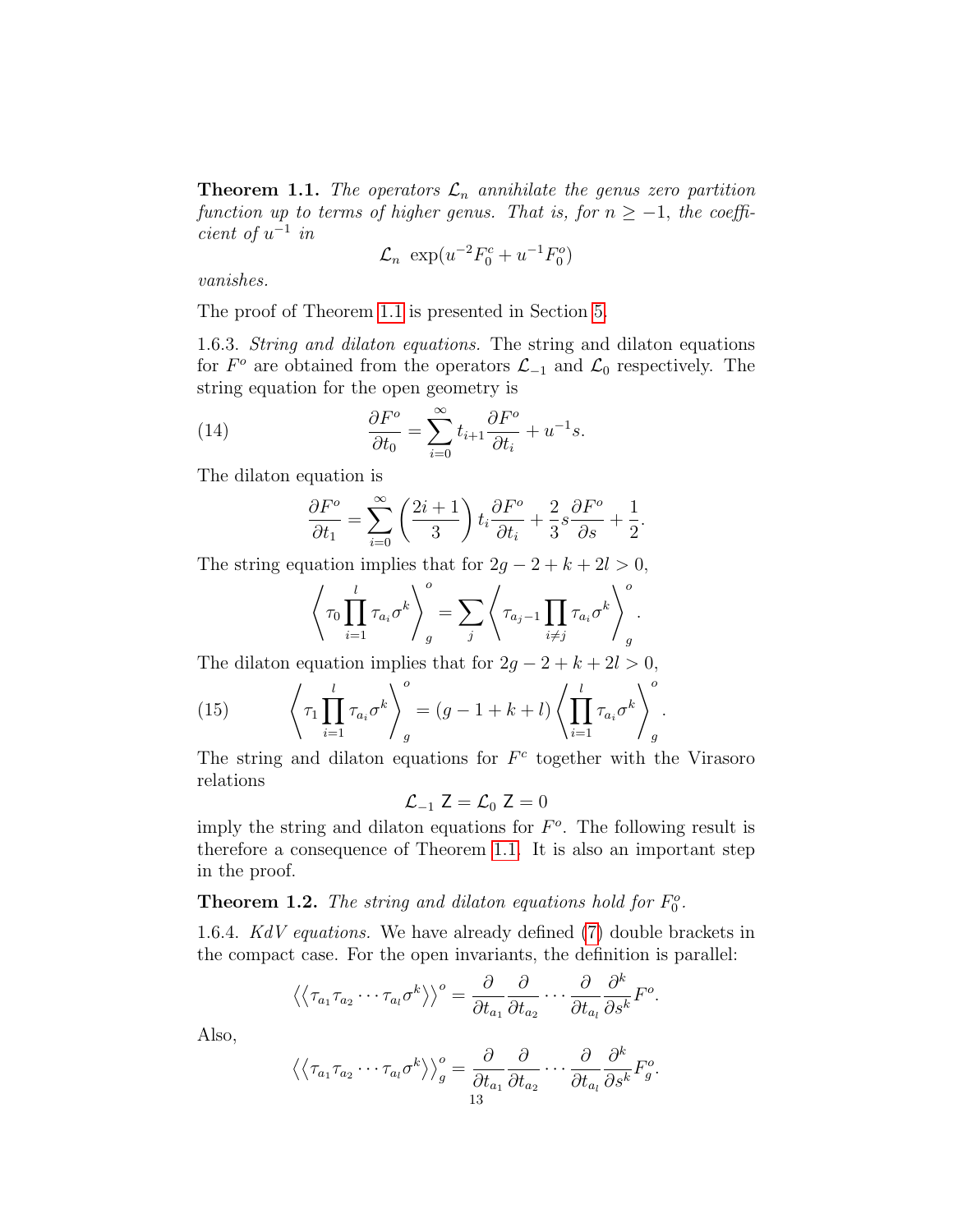We conjecture an analog of Witten's KdV equations in the compact case.

<span id="page-13-1"></span>Conjecture 2. For  $n \geq 1$ , we have

$$
(2n+1)u^{-1}\langle\langle\tau_n\rangle\rangle^o = u\langle\langle\tau_{n-1}\tau_0\rangle\rangle^c \langle\langle\tau_0\rangle\rangle^o
$$
  
 
$$
+2\langle\langle\tau_{n-1}\rangle\rangle^o \langle\langle\sigma\rangle\rangle^o + 2\langle\langle\tau_{n-1}\sigma\rangle\rangle^o
$$
  
 
$$
-\frac{u}{2}\langle\langle\tau_{n-1}\tau_0^2\rangle\rangle^c.
$$

Together with the string equation [\(14\)](#page-12-3), the system of differential equations of Conjecture [2](#page-13-1) uniquely determines  $F^{\sigma}$  from  $\langle \sigma^3 \rangle_0^{\sigma}$  and  $F^c$ . For example, we calculate (using  $n = 1$ ):

$$
3\langle \tau_1 \rangle_1^o = 2\langle \tau_0 \sigma \rangle_0^o - \frac{1}{2} \langle \tau_0^3 \rangle_0^c = \frac{3}{2} ,
$$

so  $\langle \tau_1 \rangle = \frac{1}{2}$  $\frac{1}{2}$ . In fact, the system is significantly overdetermined. We speculate the differential equations for  $F^o$  of Conjecture [2](#page-13-1) have a solution if and only if  $F<sup>c</sup>$  satisfies Witten's KdV equations. The agreement of Conjectures [1](#page-11-1) and [2](#page-13-1) is certainly not obvious. However, recent work of Buryak [\[1\]](#page-83-7) proves they are equivalent. Moreover, Buryak proves the consistency of the open KdV equations.

Using our construction of the descendent theory of pointed disks, we prove the genus 0 part of Conjecture [2.](#page-13-1)

<span id="page-13-0"></span>Theorem 1.3. The open analogs of the KdV equations hold in genus zero. Namely,

$$
(2n+1)\langle\langle\tau_n\rangle\rangle_0^o = \langle\langle\tau_{n-1}\tau_0\rangle\rangle_0^c \langle\langle\tau_0\rangle\rangle_0^o + 2\langle\langle\tau_{n-1}\rangle\rangle_0^o \langle\langle\sigma\rangle\rangle_0^o
$$

for  $n > 1$ .

A complete proposal for a theory of descendent integration in higher genus will be presented in a forthcoming paper by J.S. and R.T. [\[21\]](#page-84-3). Via the construction of [\[21\]](#page-84-3), R.T. has found a combinatorial formula that allows effective calculation of the descendent integrals in arbitrary genus [\[22\]](#page-84-5). Several months after the first version of this paper appeared, Conjectures [1](#page-11-1) and [2](#page-13-1) were proved by A. Buryak and R.T. [\[2\]](#page-83-8) using the combinatorial formula of [\[22\]](#page-84-5).

The study here of descendent integration over the moduli of open Riemann surfaces fits into a larger investigation of exact formulas for open Gromov-Witten theory. See [\[6,](#page-83-9) [10,](#page-83-10) [12,](#page-83-11) [14,](#page-83-5) [17,](#page-84-6) [20,](#page-84-7) [23\]](#page-84-8) for related integration over the moduli space of disk maps. It is an interesting problem to extend the open descendent theory of the present paper to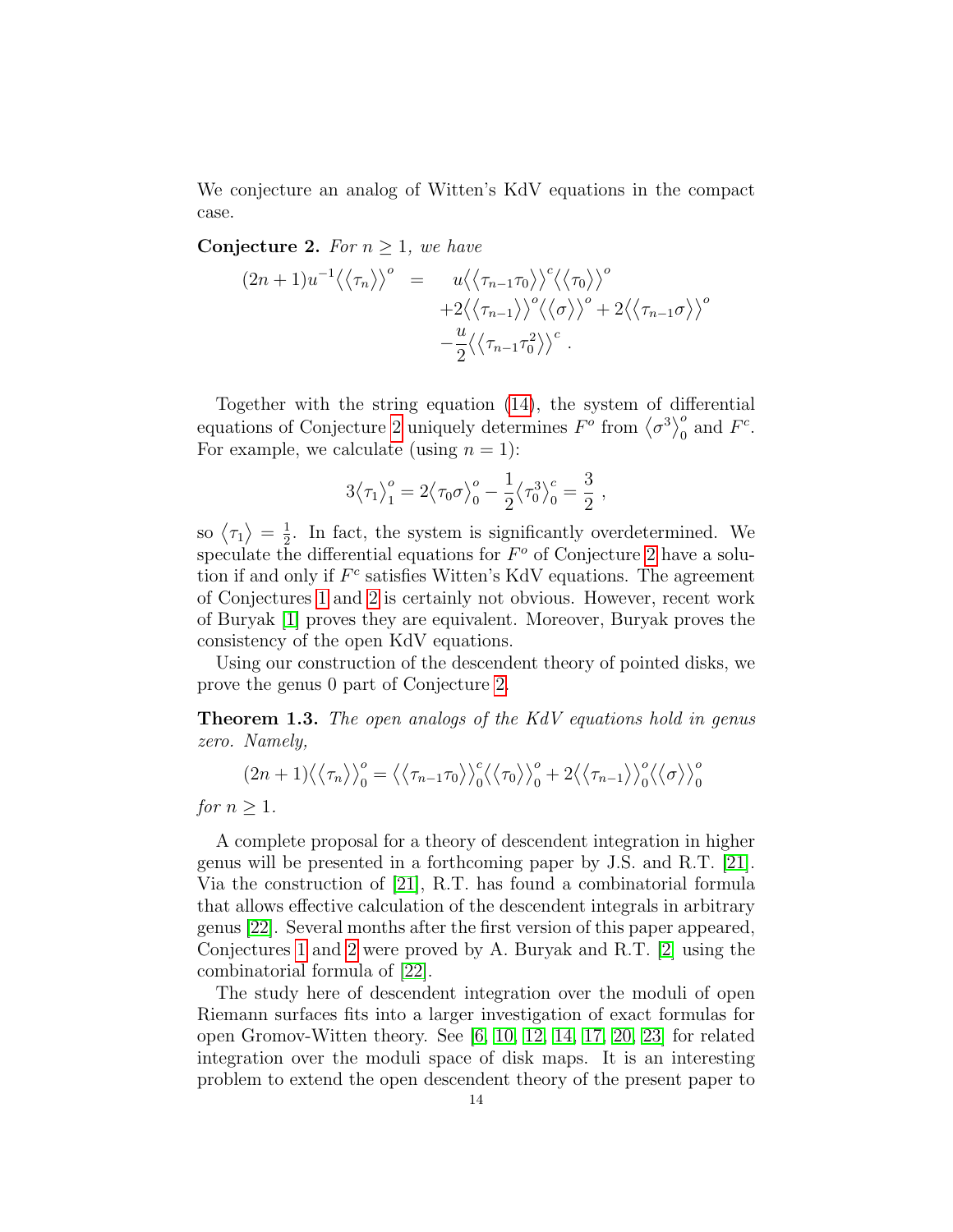moduli spaces of open stable maps and the Fukaya category. We plan to address this problem in future work.

<span id="page-14-0"></span>1.7. Formulas in genus 0. Descendent integration over the moduli space of compact genus 0 Riemann surfaces with marked points has a very simple answer,

$$
\langle \tau_{a_1} \dots \tau_{a_l} \rangle_0^c = \begin{pmatrix} l-3 \\ a_1, \dots, a_l \end{pmatrix}.
$$

The above evaluation is easily derived from the string equation for  $F<sup>c</sup>$ and the initial value

$$
\left\langle \tau _{0}^{3}\right\rangle _{0}^{o}=1\ .
$$

Alternatively, the evaluation can be derived from the topological re-cursion relations [\[24\]](#page-84-1) for  $F_0^c$ .

A explicit evaluation also can be obtained for the open invariants

$$
\left\langle \tau_{a_1} \ldots \tau_{a_l} \sigma^k \right\rangle_0^o
$$

in genus 0. Using the string equation for  $F^{\circ}$  of Theorem [1.2,](#page-12-4) we can assume  $a_i \geq 1$  for all i. By the dimension constraint,

$$
-3 + k + 2l = \sum_{i=1}^{l} 2a_i.
$$

<span id="page-14-1"></span>Theorem 1.4. We have the evaluation

$$
\langle \tau_{a_1} \dots \tau_{a_l} \sigma^k \rangle_0^o = \frac{\left( \sum_{i=1}^l 2a_i - l + 1 \right)!}{\prod_{i=1}^l (2a_i - 1)!!}
$$

in case  $a_i \geq 1$  for all i.

The double factorial of an odd positive integer is the product of all odd integers not exceeding the argument,

$$
9!! = 9 \cdot 7 \cdot 5 \cdot 3 \cdot 1.
$$

While such double factorials also occur [\[7\]](#page-83-12) in the formula for  $\lambda_g \lambda_{g-1}$ descendent integrals over the moduli space of  $\mathcal{M}_{q,l}$  of higher genus curves, a direct connection is not known to us.

We derive Theorem [1.4](#page-14-1) as a consequence of the following topological recursion relations for the open theory in genus 0.

**Theorem 1.5.** For  $n > 0$ , two topological recursion relations hold for  $F_0^o$ :

$$
(TRR I) \qquad \langle \langle \tau_n \sigma \rangle \rangle_0^o = \langle \langle \tau_{n-1} \tau_0 \rangle \rangle_0^c \langle \langle \tau_0 \sigma \rangle \rangle_0^o + \langle \langle \tau_{n-1} \rangle \rangle_0^o \langle \langle \sigma^2 \rangle \rangle_0^o,
$$
  

$$
(TRR II) \qquad \langle \langle \tau_n \tau_m \rangle \rangle_0^o = \langle \langle \tau_{n-1} \tau_0 \rangle \rangle_0^c \langle \langle \tau_0 \tau_m \rangle \rangle_0^o + \langle \langle \tau_{n-1} \rangle \rangle_0^o \langle \langle \tau_m \sigma \rangle \rangle_0^o.
$$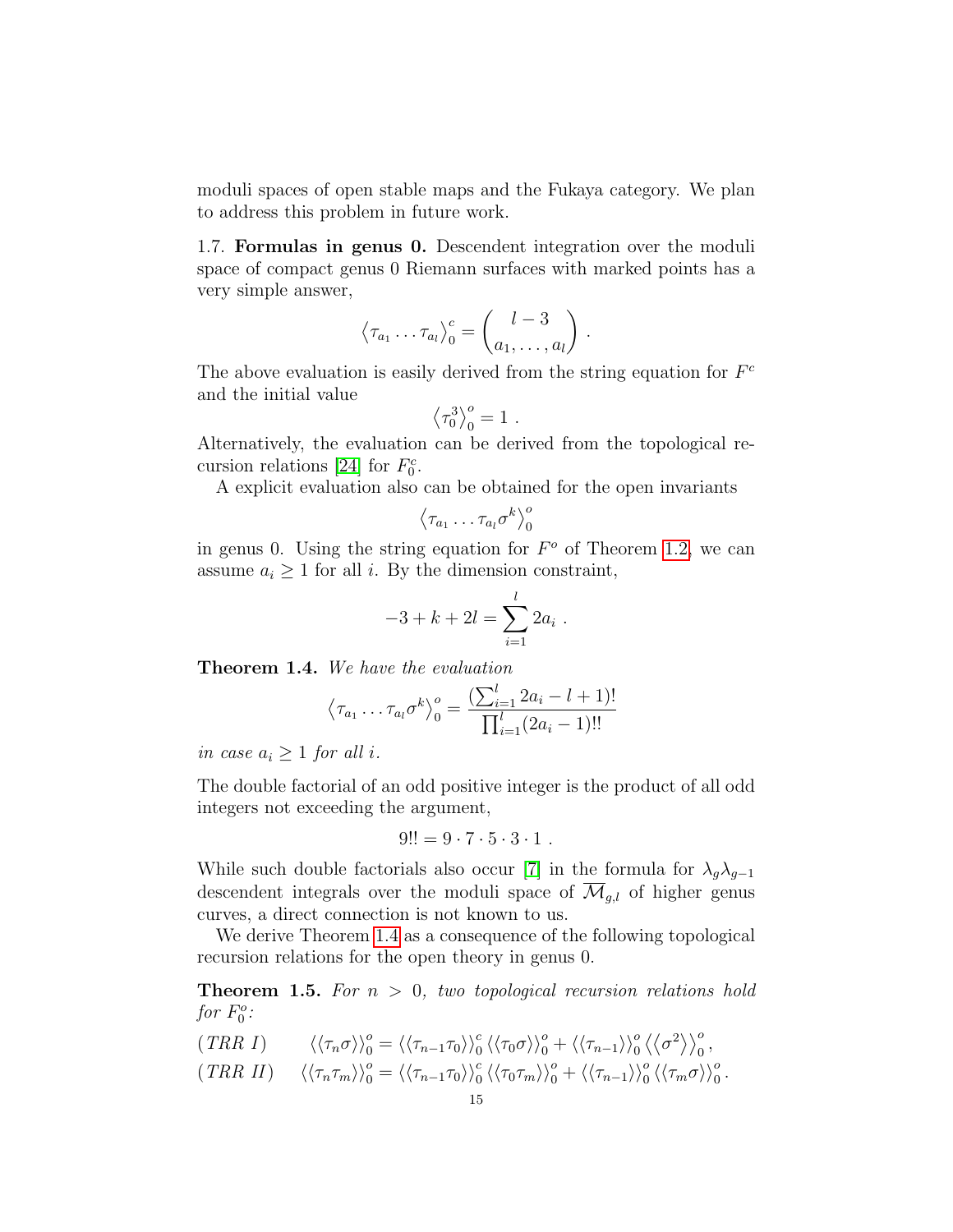<span id="page-15-0"></span>1.8. Plan of the paper. In Section [2](#page-15-2) we review the moduli space of stable marked disks and discuss stable graphs. In Section [3](#page-26-0) we define the canonical boundary conditions and the open descendent integrals. We then define the more subtle special canonical boundary conditions and show they exist. We prove the string and dilaton equations and the topological recursion relations using geometric methods in Section [4.](#page-53-0) In Sections [5](#page-71-0) and [6,](#page-74-0) we prove the genus 0 open Virasoro relations and KdV equations using the string and dilaton equations and assuming the genus 0 formula of Theorem [1.4.](#page-14-1) Finally, in Section [7](#page-75-1) we prove the genus 0 formula using the open topological recursion relations and the dilaton equation.

<span id="page-15-1"></span>1.9. Acknowledgments. We thank A. Buryak, Y.-P. Lee, A. Okounkov, Y. Ruan, S. Shadrin, A. Solomon, J. Walcher, E. Witten and A. Zernik, for discussions related to the work presented here.

R.P. was supported by SNF-200021143274 and ERC-2012 Advanced Grant 320368-MCSK. J.S. and R.T. were supported by BSF grant 2008314 and ERC Starting Grant 337560.

The project was started at Princeton University in 2007 with support by the NSF. Part of the work was completed during visits of J.S. and R.T. to the Forschungsinstitut für Mathematik at ETH Zürich in 2013.

#### 2. Moduli of disks

<span id="page-15-3"></span><span id="page-15-2"></span>2.1. Conventions. We begin with some useful notations and comments.

**Notation 2.1.** Throughout this paper the notation dim<sub>C</sub>  $(rk<sub>C</sub>)$  will mean  $\frac{\dim_{\mathbb{R}}}{2}$   $(\frac{rk_{\mathbb{R}}}{2})$  $\frac{k_{\mathbb{R}}}{2}\big).$ 

Throughout this paper whenever we say a manifold, unless specified otherwise, we mean a smooth manifold with corners in the sense of [\[11\]](#page-83-13). Similarly, notions which relate to manifolds or maps between them are in accordance with that article.

Notation 2.2. We write  $\Delta$  for the standard unit disk in  $\mathbb{C}$ , with the standard complex structure.

Notation 2.3. For a set  $A$  denote by  $A^{\circ}$  the set

 ${x^{\circ}$  for  $x \in A}.$ 

For  $l \in \mathbb{N}$ , we use the notation [l] to denote  $\{1, 2, \ldots, l\}$ . We write [0] for the empty set. We also denote by  $[l^{\circ}]$  the set  $[l]^{\circ}$ .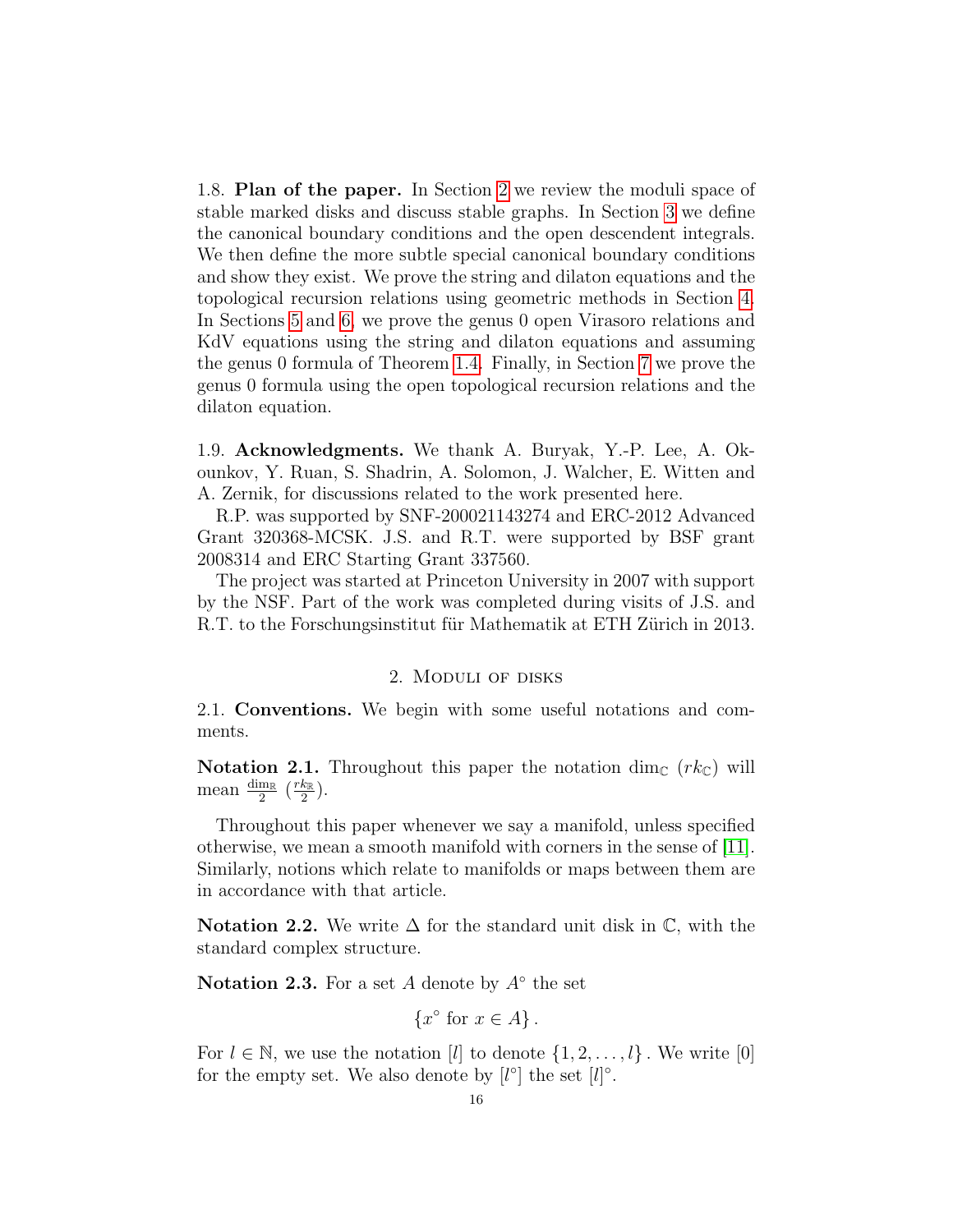**Notation 2.4.** For a set A write  $2_{fin}^A$  for the collection of finite subsets of A. We say that  $B \subseteq 2^A_{fin}$  is a *disjoint subset* if its elements are pairwise disjoint.

Notation 2.5. Put  $\mathfrak{L} = 2^{\mathbb{Z} \cup \mathbb{Z}^{\circ}}_{fin}$ . Throughout the article we identify  $i \in \mathbb{Z} \cup \mathbb{Z}^{\circ}$  with  $\{i\} \in \mathcal{L}$ , without further mention. We denote by  $2_{fin,disj}^{\mathfrak{L}}$  the collection of finite disjoint subsets A of  $\mathfrak{L}$ , such that  $\emptyset \notin A$ . For  $A \in 2^{\mathfrak{L}}_{fin,disj}$ , let  $\cup A \in \mathfrak{L}$  denote the union of its elements as sets.

<span id="page-16-0"></span>2.2. Stable disks. Throughout the paper markings will be taken from L. We recall the notion of a stable marked disk.

**Definition 2.6.** Given  $B, I \in 2^{\mathfrak{L}}_{fin,disj}$  with  $B \cap I = \emptyset$  and  $B \cup I$  disjoint, we define a  $(B, I)$ −marked smooth surface to be a triple

$$
(\Sigma, \{z_i\}_{i \in B}, \{z_i\}_{i \in I})
$$

where

- (a)  $\Sigma$  is a Riemann surface with boundary.
- (b) For each  $i \in B$ ,  $z_i \in \partial \Sigma$ .
- (c) For each  $i \in I$ ,  $z_i \in \text{int } \Sigma$ .

We call *B* the set of boundary labels. We call *I* the set of interior labels.

We sometimes omit the marked points from our notations. Given a smooth marked surface  $\Sigma$ , we write  $B(\Sigma)$  for the set of its boundary labels. We also use  $B(\Sigma)$  to denote the set of boundary marked points of  $\Sigma$ . Similarly, we write  $I(\Sigma)$  the set of interior labels of  $\Sigma$ , and again, we also write  $I(\Sigma)$  for the set of internal marked points of  $\Sigma$ .

<span id="page-16-1"></span>**Definition 2.7.** Given  $B, I \in 2^{\mathfrak{L}}_{fin,disj}$  with  $B \cap I = \emptyset$  and  $B \cup I$  disjoint, a  $(B, I)-pre-stable$  marked genus 0 surface is a tuple

$$
\Sigma = \left( \{ \Sigma_{\alpha} \}_{\alpha \in \mathcal{D} \coprod \mathcal{S}}, \sim_B, \sim_I \right),
$$

where

- (a) D and S are finite sets. For  $\alpha \in \mathcal{D}$ ,  $\Sigma_{\alpha}$  is a smooth marked disk; for  $\alpha \in \mathcal{S}$ ,  $\Sigma_{\alpha}$  is a smooth marked sphere.
- (b) An equivalence relation  $\sim_B$  on the set of all boundary marked points, with equivalence classes of size at most 2. An equivalence relation  $\sim_I$  on the set of all internal marked points, with equivalence classes of size at most 2.

The two equivalence relations  $\sim_B$  and  $\sim_I$  taken together are denoted by ∼ . The above data satisfies

(a) B is the set of labels of points belonging to  $\sim_B$  equivalence classes of size 1. I is the set of labels of points belonging to  $\sim_I$ equivalence classes of size 1.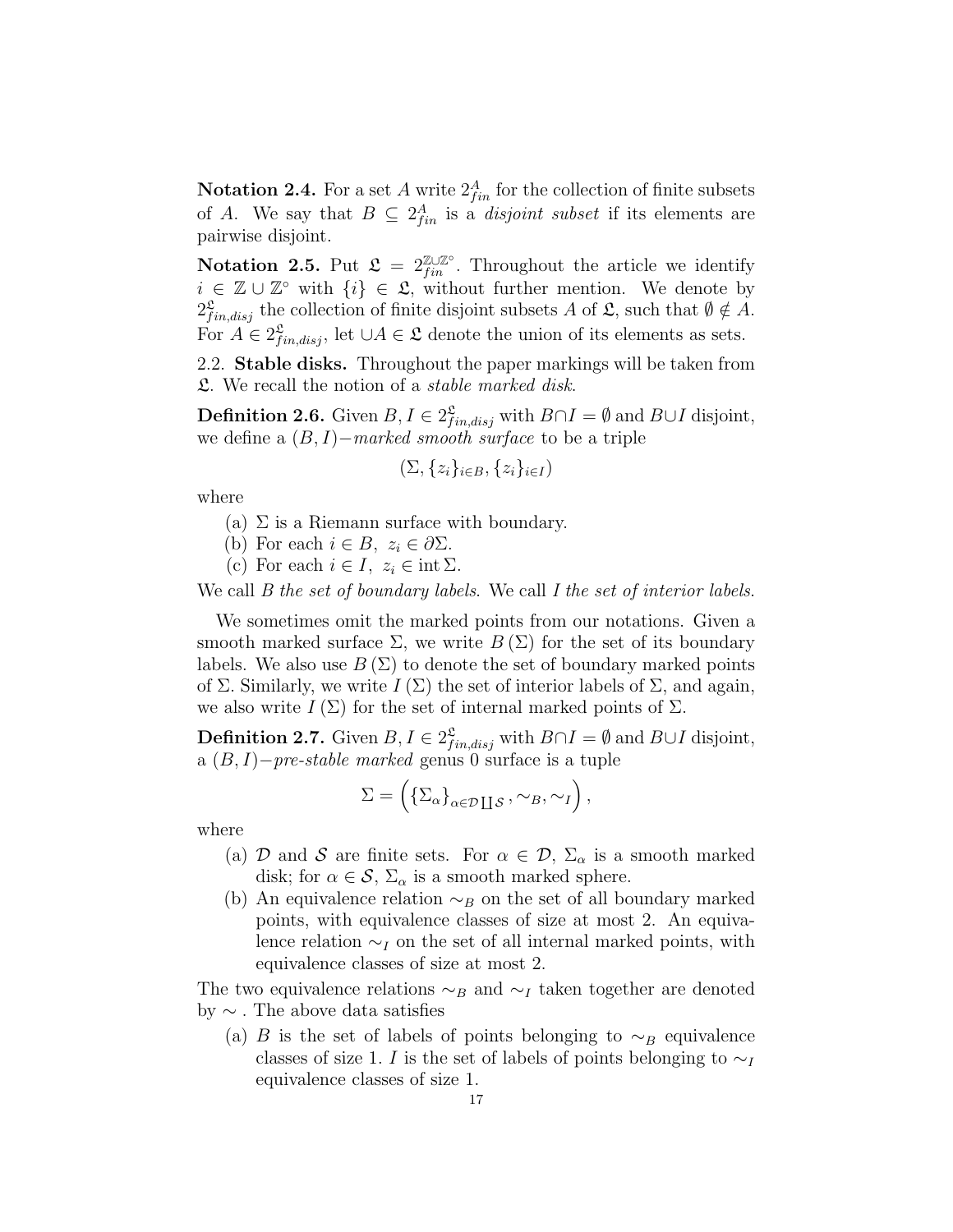- (b) The topological space  $\prod_{\alpha \in \mathcal{D} \cup \mathcal{S}} \Sigma_{\alpha}/\sim$  is connected and simply connected.
- <span id="page-17-1"></span>(c) The topological space  $\prod_{\alpha \in \mathcal{D}} \sum_{\alpha} / {\sim_B}$  is connected or empty.

We also write  $\Sigma = \coprod_{\alpha \in \mathcal{D} \cup \mathcal{S}} \Sigma_{\alpha}/\sim$  . If  $\mathcal D$  is empty,  $\Sigma$  is called a prestable marked sphere. Otherwise it is called a pre-stable marked disk. We denote by  $\mathcal{M}_B(\Sigma_\alpha)$  the set of labels of boundary marked points of  $\Sigma_{\alpha}$  which belong to ~<sub>B</sub> equivalence classes of size 1. We define  $\mathcal{M}_I(\Sigma_{\alpha})$ similarly. The  $\sim_B$  (resp.  $\sim_I$ ) equivalence classes of size 2 are called boundary (resp. interior) nodes.

A smooth marked disk D is called stable if

$$
|B(D)| + 2|I(D)| \ge 3.
$$

A smooth marked sphere is stable if it has at least 3 marked points. A pre-stable marked genus 0 surface is called a stable marked genus 0 surface if each of its constituent smooth marked spheres and smooth marked disks are stable.

Notation 2.8. In case  $B = A^{\circ}$  for some A, we denote the marked point  $z_i$ , for  $i^{\circ} \in B$ , by  $x_i$ . In this case we also use the notation  $(\Sigma, \mathbf{x}, \mathbf{z})$  to denote a stable marked surface, where  $\mathbf{x} = \{x_i\}_{i \in B(\Sigma)}$  and  $\mathbf{z} = \{z_i\}_{i \in I(\Sigma)}.$ 

**Definition 2.9.** Let  $\Sigma, \Sigma'$ , be stable marked genus 0 surfaces with  $B(\Sigma) = B(\Sigma')$  and  $I(\Sigma) = I(\Sigma')$ . An isomorphism  $f : \Sigma \to \Sigma'$  is a homeomorphism such that

- (a) For each  $\alpha \in \mathcal{D} \cup \mathcal{S}$ , the restriction  $f|_{\Sigma_{\alpha}}$  maps  $\Sigma_{\alpha}$  biholomorphically to some  $\Sigma_{\alpha'}$  for  $\alpha' \in \mathcal{D}' \cup \mathcal{S}'$ .
- (b) For each  $i \in B(\Sigma) \cup I(\Sigma)$  there holds  $f(z_i) = z'_i$ .

Remark 2.10. The automorphism group of a stable marked genus 0 surface is trivial.

<span id="page-17-0"></span>2.3. Stable graphs. It is useful to encode some of the combinatorial data of stable marked disks in graphs.

<span id="page-17-2"></span>Definition 2.11. A (not necessarily connected, genus 0) pre-stable graph  $\Gamma$  is a tuple  $(V = V^O \cup V^C, E, \ell_I, \ell_B)$ , where

- (a)  $V^O, V^C$ , are finite sets.
- (b)  $E$  is a subset of the set of (unordered) pairs of elements of  $V$ .

(c)  $\ell_I : V \to 2^{\mathfrak{L}}_{fin,disj}, \ell_B : V^O \to 2^{\mathfrak{L}}_{fin,disj}.$ 

We call the elements of V the vertices of  $\Gamma$ , where  $V^O$  are the open vertices, and  $V^C$  are the closed vertices. We call the elements of E the edges of Γ. An edge between open vertices is called a boundary edge.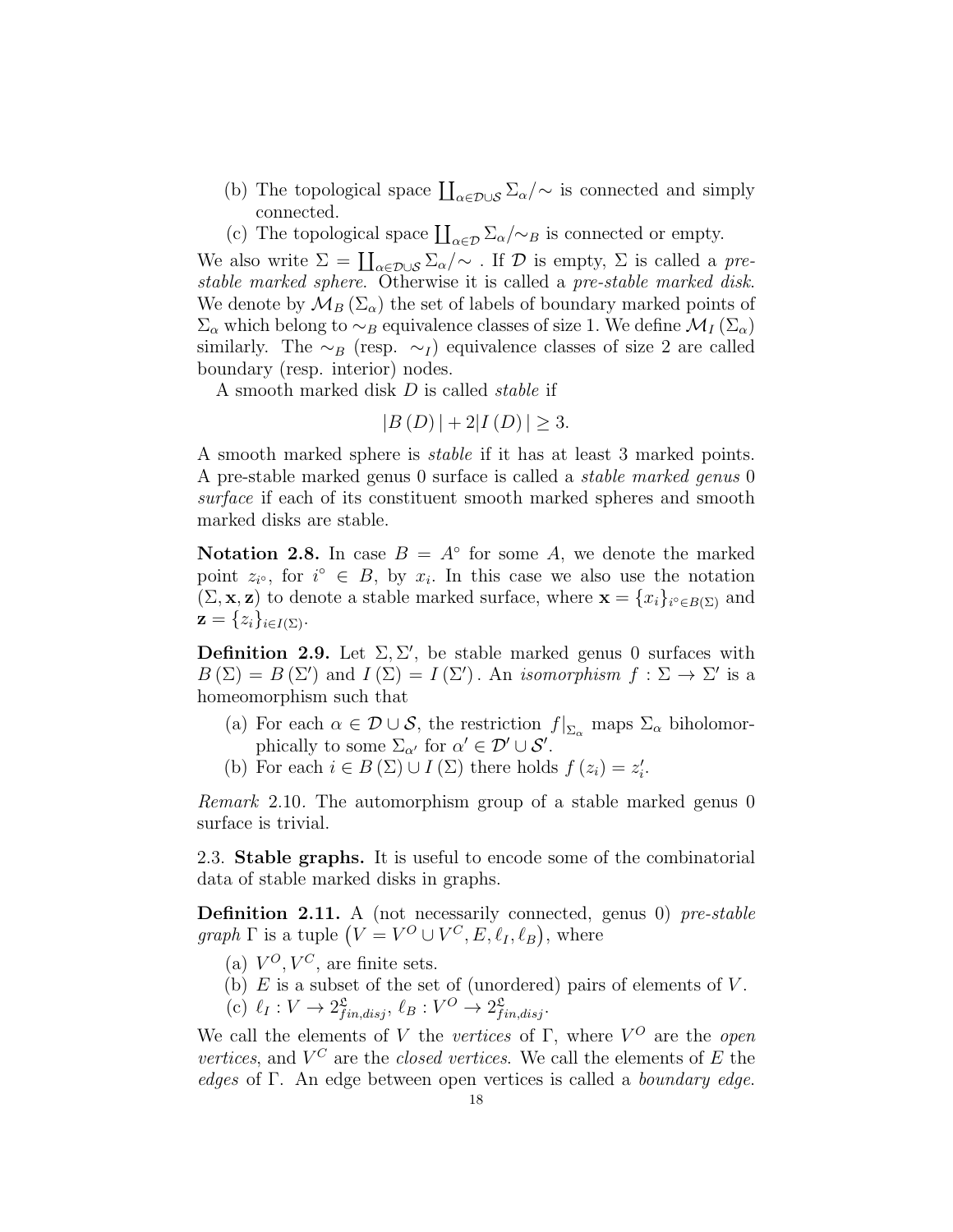The other edges are called *interior edges*. We call  $\ell_I (v)$  the *interior labels* of v, and  $\ell_B (v)$  the *boundary labels*. We demand that  $\Gamma$  satisfies

- (a) The graph  $(V, E)$  is a forest, namely, a collection of trees.
- <span id="page-18-2"></span>(b) If  $v, u \in V^O$  belong to the same connected component of  $\Gamma$ , they also belong to the same connected component in the subgraph of  $\Gamma$  spanned by  $V^O$ .
- (c) The sets  $\ell_I (v)$  for  $v \in V$  and  $\ell_B (v)$  for  $v \in V^O$  are collectively pairwise disjoint. That is, labels are unique.
- <span id="page-18-1"></span><span id="page-18-0"></span>(d) (i) For  $W \subset V$  spanning a connected component of Γ, the subset  $\cup_{v \in W} (\ell_B(v) \cup \ell_I(v)) \subset 2_{fin}^{\mathfrak{L}}$  is disjoint.
	- (ii) For  $i = 1, 2$ , let  $W_i \subset V$  span connected components of  $\Gamma$ and let  $U_i \subset \bigcup_{v \in W_i} (\ell_B(v) \cup \ell_I(v))$  be proper subsets that are disjoint. Then  $\cup U_1 \neq \cup U_2$ .

We say that  $\Gamma$  is connected if its underlying graph,  $(V, E)$  is connected.

Remark 2.12. Condition [\(d\)](#page-18-0) is designed to achieve the following:

- (a) The operator  $\beta$  of Definition [3.10](#page-30-0) takes stable graphs to stable graphs.
- (b) The operator  $\partial$  of Definition [2.18](#page-20-1) takes stable graphs to stable graphs.

Part [\(i\)](#page-18-0) ensures the label sets  $\ell_I(v), \ell_B(v) \subset 2_{fin}^{\mathfrak{L}}$ , remain disjoint under the above operations. Part [\(ii\)](#page-18-1) ensures labels remain unique.

**Notation 2.13.** For a vertex  $v \in V$ , denote by  $E_v \subseteq E$  the set of edges containing v. We denote by  $E_v^I$  the set of interior edges of v and by  $E^I$ the set of all interior edges of Γ. For  $v \in V^O$ , denote by  $E_v^B$  the set of boundary edges of v. Denote by  $E^B$  the set of all boundary edges of Γ. We define

$$
B(v) = \ell_B(v) \cup E_v^B, \qquad I(v) = \ell_I(v) \cup E_v^I,
$$

and we set  $k(v) = |B(v)|$ ,  $l(v) = |I(v)|$ . We also write

$$
B(\Gamma) = \bigcup_{v \in V} \mathcal{O}\ell_B(v), \qquad I(\Gamma) = \bigcup_{v \in V} \ell_I(v).
$$

We define  $k(\Gamma) = |B(\Gamma)|$ ,  $l(\Gamma) = |I(\Gamma)|$ . Finally, if  $i \in I(\Gamma)$  we define  $v_i = v_i (\Gamma) \in V$  to be the unique vertex  $v \in V$  with  $i \in \ell_I (v)$ .

For  $\Gamma$  a pre-stable graph, we write  $V(\Gamma)$ ,  $E(\Gamma)$ ,  $\ell_I^{\Gamma}$ ,  $\ell_B^{\Gamma}$ , for the sets of vertices, edges, interior labels and boundary labels respectively. Similarly, we write  $V^C(\Gamma)$  and so on. We also use analogously defined notation  $I^{\Gamma}(v)$ ,  $B^{\Gamma}(v)$ .

Given a pre-stable graph  $\Gamma$ , we define

$$
\varepsilon = \varepsilon_{\Gamma}: V(\Gamma) \to \{O, C\}
$$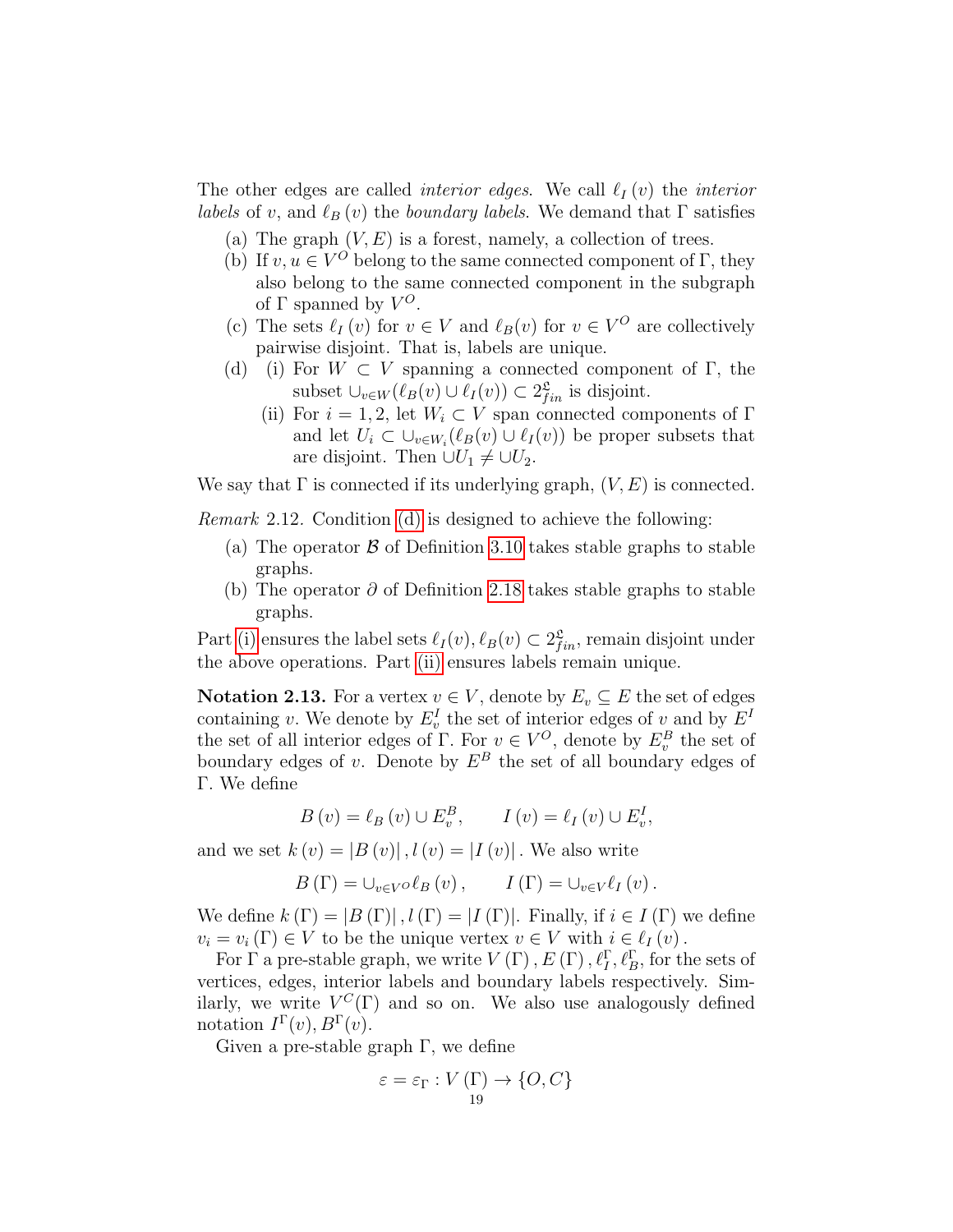by  $\varepsilon(v) = O$  if and only if  $v \in V^O$ . In specifying a stable graph, we may specify  $\varepsilon$  instead of specifying the partition  $V = V^O \cup V^C$ .

Remark 2.14. Condition [\(b\)](#page-18-2) above means that each connected component of closed vertices is a tree rooted in a neighbor of an open vertex. Other vertices in this tree have no open neighbors. The root has a unique open neighbor. This is a combinatorial analog of the geometric condition [\(c\)](#page-17-1) of Definition [2.7.](#page-16-1)

Although  $\ell_B$  was defined only for boundary vertices, we sometimes write  $\ell_B(v) = \emptyset$  for  $v \in V^C$ . Similarly, we set  $B(\Gamma) = \emptyset$  in case  $V^O = \emptyset$ .

**Definition 2.15.** An open vertex v in a pre-stable graph  $\Gamma$  is called stable if  $k(v) + 2l(v) \geq 3$ . A closed vertex v in a pre-stable graph  $\Gamma$  is called *stable* if  $l(v) \geq 3$ . If all the vertices of  $\Gamma$  are stable we say that Γ is *stable*. We denote by  $G$  the collection of all stable graphs.

To each stable marked genus 0 surface  $\Sigma$  we associate a connected stable graph as follows. We set  $V^O = \mathcal{D}$  and  $V^C = \mathcal{S}$ . For  $v \in V$ , we set

$$
\ell_B(v) = \mathcal{M}_B(\Sigma_v), \qquad \ell_I(v) = \mathcal{M}_I(\Sigma_v).
$$

An edge between two vertices corresponds to a node between their corresponding components. One easily checks that the associated stable graph is well defined and satisfies all the requirements of the definitions. Moreover,  $\Sigma$  is a stable marked disk if and only if  $V^O \neq \emptyset$ . Otherwise it is a stable marked sphere.

**Notation 2.16.** The graph associated to a stable disk  $\Sigma$  is denoted by  $\Gamma(\Sigma)$ .

## <span id="page-19-0"></span>2.4. Smoothing and boundary.

<span id="page-19-1"></span>**Definition 2.17.** The *smoothing* of a stable graph  $\Gamma$  at an edge e is the stable graph

$$
d_e\Gamma=d_{\{e\}}\Gamma=\Gamma'=(V',E',\ell'_I,\ell'_B)
$$

defined as follows. Write  $e = \{u, v\}$ . The vertex set is given by

$$
V'=(V\setminus\{u,v\})\cup\{uv\}\,.
$$

The new vertex uv is closed if and only if both u and v are closed. Writing

$$
E'_{uv} = \{ \{w, uv\} | \{w, u\} \in E \text{ or } \{w, v\} \in E \text{ and } w \neq u, v \},
$$

we set

$$
E' = (E \setminus (E_u \cup E_v)) \cup E'_{uv}.
$$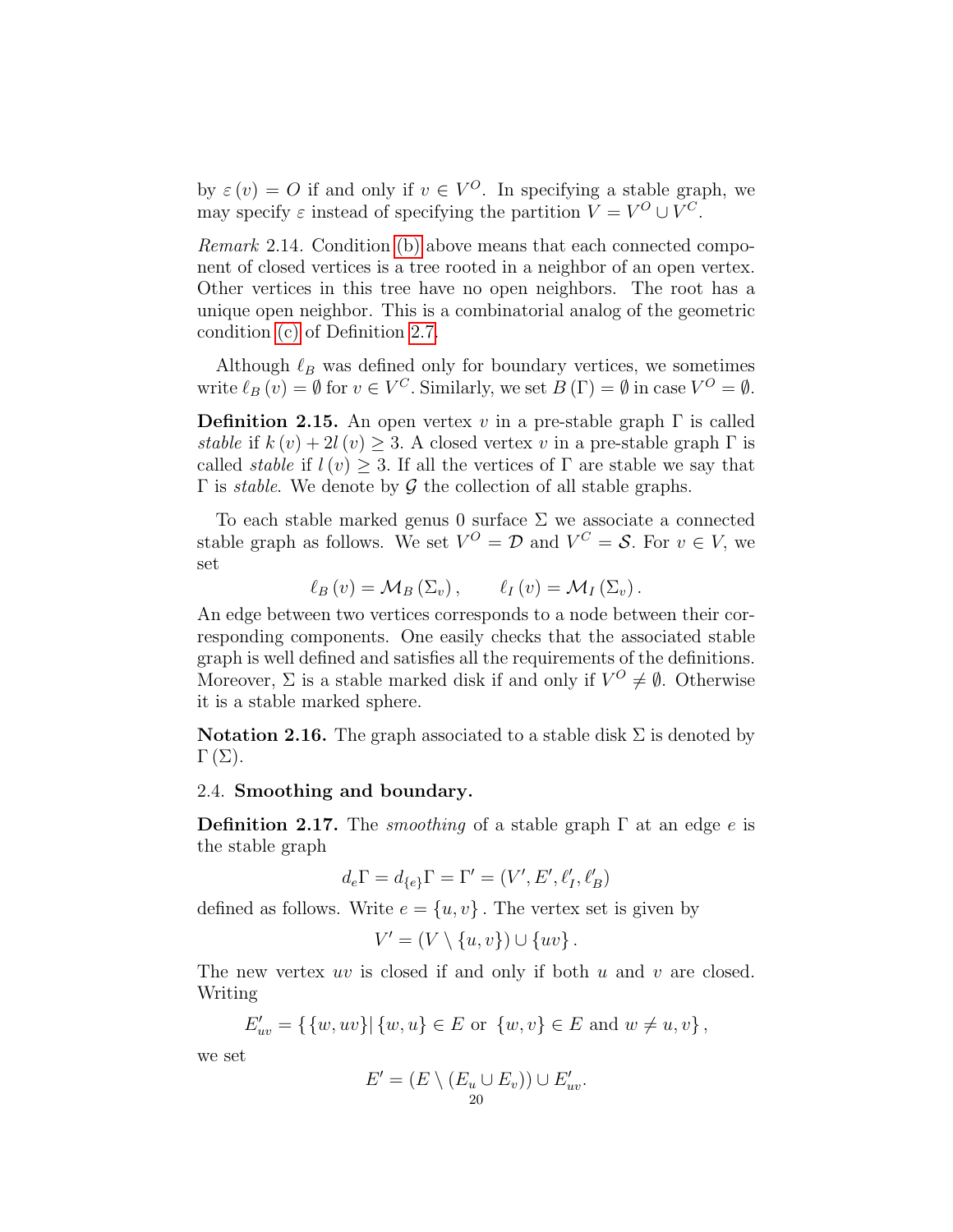Furthermore,

$$
\ell'_I(w) = \ell_I(w), \qquad w \in V' \setminus \{uv\},
$$
  

$$
\ell'_I(uv) = \ell_I(u) \cup \ell_I(v),
$$

and similarly for  $\ell_B$ .

Observe that there is a natural proper injection  $E' \hookrightarrow E$ , so we may identify  $E'$  with a subset of  $E$ . Using the identification, we extend the definition of smoothing in the following manner. Given a set  $S =$  ${e_1, \ldots, e_n} \subseteq E(\Gamma)$ , define the smoothing at S as

$$
d_S\Gamma = d_{e_n}\left(\ldots d_{e_2}\left(d_{e_1}\Gamma\right)\ldots\right).
$$

Observe that  $d_s\Gamma$  does not depend on the order of smoothings performed.

Note that in case  $\Gamma = d_S \Gamma'$ , we have a natural identification between  $E(\Gamma)$  and  $E(\Gamma') \setminus S$ .

<span id="page-20-1"></span>Definition 2.18. We define the boundary maps

$$
\partial: \mathcal{G} \to 2^{\mathcal{G}}, \qquad \partial^!: \mathcal{G} \to 2^{\mathcal{G}}, \qquad \partial^B: \mathcal{G} \to 2^{\mathcal{G}},
$$

by

$$
\partial \Gamma = \{\Gamma' | \exists \emptyset \neq S \subseteq E(\Gamma'), \Gamma = d_S \Gamma' \}, \qquad \partial^l \Gamma = \{\Gamma\} \cup \partial \Gamma,
$$

$$
\partial^B \Gamma = \{\Gamma' | \Gamma' \in \partial \Gamma, |E^B(\Gamma')| \ge 1 \}.
$$

Denote also by  $\partial$  the map  $2^{\mathcal{G}} \to 2^{\mathcal{G}}$  given by

$$
\partial {\{\Gamma_{\alpha}\}}_{\alpha \in A} = \bigcup_{\alpha \in A} \partial {\Gamma_{\alpha}}.
$$

and similarly for  $\partial^{\scriptscriptstyle{\mathrm{I}}}, \partial^{\scriptscriptstyle{\mathrm{B}}}.$ 

# <span id="page-20-0"></span>2.5. Moduli and orientations.

**Notation 2.19.** For  $B, I \in 2^{\mathcal{L}}_{fin,disj}$  with  $B \cap I = \emptyset$  and  $B \cup I$  disjoint, denote by  $\overline{\mathcal{M}}_{0,B,I}$  the set of isomorphism classes of stable marked disks whose set of boundary labels is  $B$  and whose set of interior labels is *I*. Denote by  $\mathcal{M}_{0,B,I}$  the subset of  $\overline{\mathcal{M}}_{0,B,I}$  consisting of isomorphism classes of smooth marked disks. We denote by  $\overline{\mathcal{M}}_{0,I}$  the set of isomorphism classes of stable marked spheres whose label set is I. Let  $\mathcal{M}_{0,I}$ be the set of isomorphism classes of smooth marked spheres with label set I. For  $\Gamma \in \mathcal{G}$ , denote by  $\mathcal{M}_{\Gamma}$  the set of isomorphism classes of stable marked genus zero surfaces with associated graph Γ. Define

$$
\overline{\mathcal{M}}_{\Gamma} = \coprod_{\substack{\Gamma' \in \partial^! \Gamma \\ 21}} \mathcal{M}_{\Gamma'}.
$$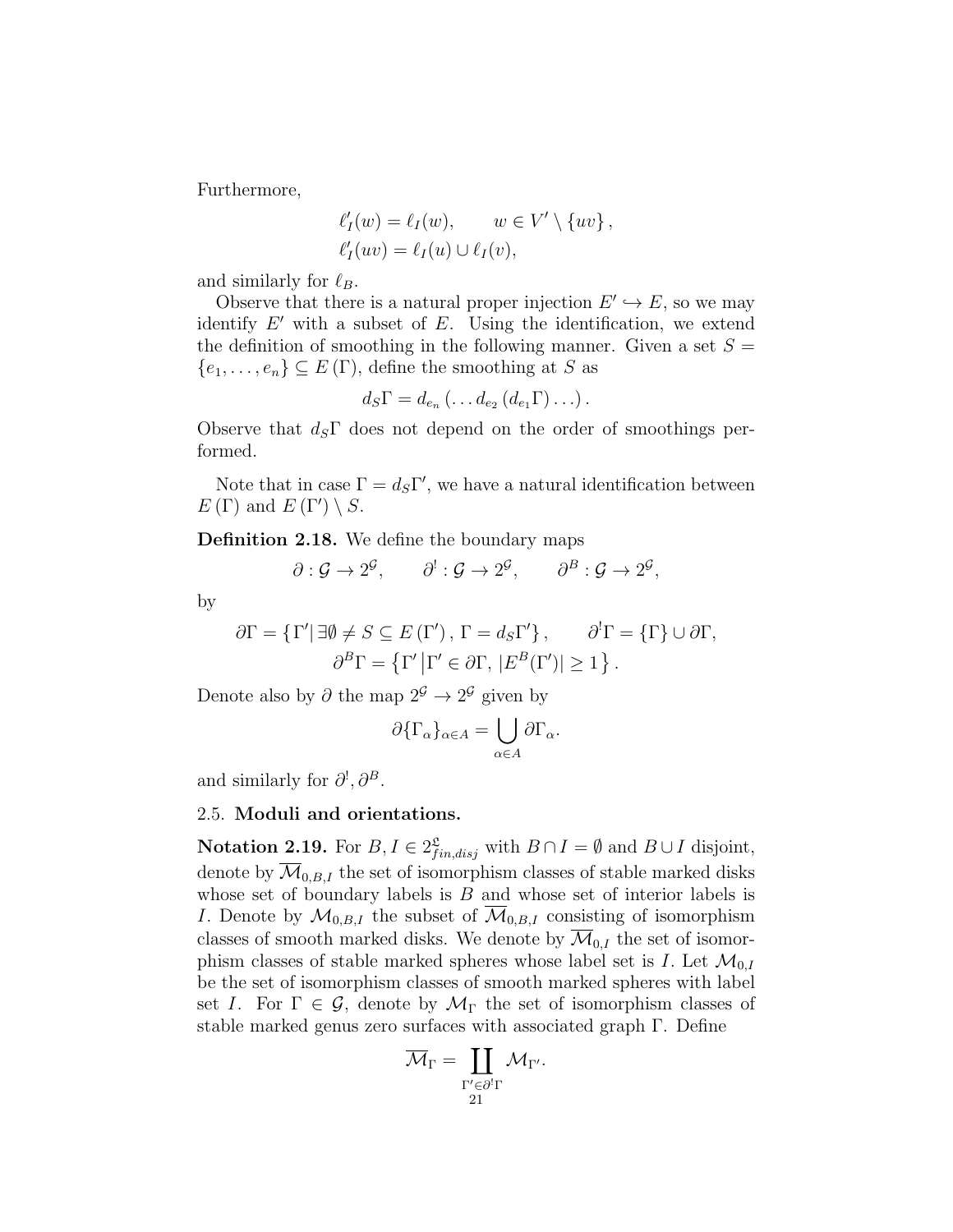We abbreviate  $\mathcal{M}_{0,k,l} = \mathcal{M}_{0,[k^{\circ}], [l]}$ . We may also write  $\mathcal{M}_{0,k,l}, \mathcal{M}_{0,B,l}$ , with the obvious meanings. Similarly, we abbreviate  $\mathcal{M}_{0,n} = \mathcal{M}_{0,[n]}$ .

When we say that a stable marked disk belongs to  $\overline{\mathcal{M}}_{0,B,I}$ , we mean that its isomorphism class is in  $\mathcal{M}_{0,B,I}$ . The same applies for the other sets defined above as well.

**Notation 2.20.** Given nonnegative integers k, l with  $k+2l \geq 3$ , denote by  $\Gamma_{0,k,l}$  the stable graph with  $V^O = \{ * \}$ ,  $V^C = \emptyset$ , and with

$$
\ell_B(\ast) = [k^\circ], \qquad \ell_I(\ast) = [l].
$$

Remark 2.21. The above moduli of stable marked disks are smooth manifolds with corners. We have

$$
\dim_{\mathbb{R}}\overline{\mathcal{M}}_{0,k,l}=k+2l-3.
$$

A stable marked disk with b boundary nodes belongs to a corner of the moduli space  $\mathcal{M}_{0,k,l}$  of codimension b. Thus  $\partial \mathcal{M}_{0,k,l}$  consists of stable marked disks with at least one boundary node. That is,

$$
\partial \overline{\mathcal{M}}_{0,k,l} = \coprod_{\Gamma \in \partial^B \Gamma_{0,k,l}} \mathcal{M}_{\Gamma}.
$$

In the following, building on the discussion in [\[5,](#page-83-6) Section 2.1.2], we describe a natural orientation on the spaces  $\mathcal{M}_{0,k,l}$  for k odd. We start by recalling a few useful facts and conventions. Let  $\Sigma$  be a genus zero smooth marked surface with boundary and denote by  $j$  its complex structure. For  $p \in \Sigma$ , and  $v \in T_p\Sigma$ , we follow the convention that  $\{v, jv\}$  is a complex oriented basis. The complex orientation  $\Sigma$  induces an orientation of  $\partial \Sigma$  by requiring the outward normal at  $p \in \partial \Sigma$  followed by an oriented vector in  $T_p \partial \Sigma$  to be an oriented basis of  $T_p \Sigma$ . The orientation of  $\partial \Sigma$  gives rise to a cyclic order of the boundary marked points. Denote by  $\mathcal{M}_{0,k,l}^{main} \subset \mathcal{M}_{0,k,l}$  the component where the induced cyclic order on the boundary marked points is the usual order on  $[k]$ . Denote by  $\overline{\mathcal{M}}_{0,k,l}^{main}$  the corresponding component of  $\overline{\mathcal{M}}_{0,k,l}$ .

The fiber of the forgetful map  $\overline{\mathcal{M}}_{0,k,l+1} \to \overline{\mathcal{M}}_{0,k,l}$  is homeomorphic to a disk. It inherits the complex orientation from an open dense subset that carries a tautological complex structure. For  $k \geq 1$ , the fiber of the forgetful map  $\overline{\mathcal{M}}_{0,k+1,l} \to \overline{\mathcal{M}}_{0,k,l+1}$  is a closed interval. An open subset of this closed interval comes with a canonical embedding into the boundary of a disk, which induces an orientation on the fiber. The fiber of the forgetful map  $\overline{\mathcal{M}}_{0,k+2,l}^{main} \to \overline{\mathcal{M}}_{0,k,l}^{main}$  is homeomorphic to  $[0,1]^2$ . We fix the orientation of the fiber by identifying the first factor of  $[0, 1]^2$ with the fiber of the map forgetting the  $k + 1$  marked point and the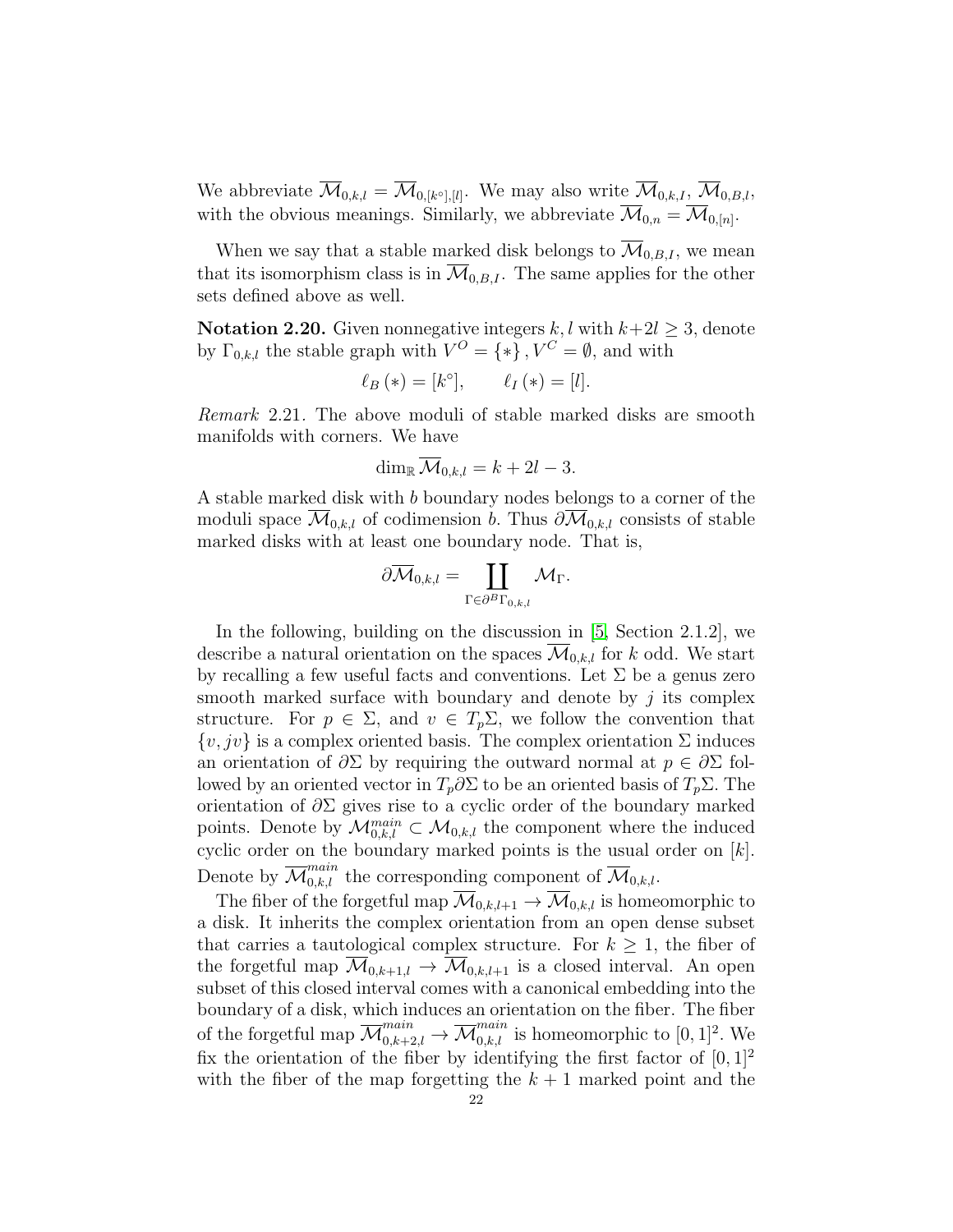second factor with the fiber of the map forgetting the  $k + 2$  marked point. This orientation is called the natural orientation below.

<span id="page-22-0"></span>**Lemma 2.22.** Let  $k$  be odd and  $l$  arbitrary. There exists a unique collection of orientations  $o_{0,k,l}$  for the spaces  $\overline{\mathcal{M}}_{0,k,l}$  with the following properties:

- <span id="page-22-1"></span>(a) In the zero dimensional cases  $k = 1, l = 1,$  and  $k = 3, l = 0,$  the orientations  $o_{0,k,l}$  are positive at each point.
- <span id="page-22-3"></span>(b)  $o_{0,k,l}$  is invariant under permutations of interior and boundary labels.
- <span id="page-22-4"></span>(c)  $o_{0,k,l+1}$  agrees with the orientation induced from  $o_{0,k,l}$  by the fibration  $\overline{\mathcal{M}}_{0,k,l+1} \to \overline{\mathcal{M}}_{0,k,l}$  and the complex orientation on the fiber.
- <span id="page-22-2"></span>(d)  $o_{0,k+2,l}$  agrees with the orientation induced from  $o_{0,k,l}$  by the fibration  $\overline{\mathcal{M}}_{0,k+2,l}^{main}$   $\rightarrow$   $\overline{\mathcal{M}}_{0,k,l}^{main}$  and the natural orientation on the fiber.

Remark 2.23. In the preceding lemma, it does not matter which ordering convention we use for the induced orientation on the total space of a fibration. Indeed, the base and fiber are always even dimensional.

*Proof of Lemma [2.22.](#page-22-0)* If the orientations  $o_{0,k,l}$  exist, properties [\(a\)-](#page-22-1)[\(d\)](#page-22-2) imply they are unique. It remains to check existence.

For property [\(b\)](#page-22-3) to hold, we must show permutations of labels that map the component  $\overline{\mathcal{M}}^{main}_{0,k,l}$  to itself are orientation preserving. Indeed, let

$$
U = \left\{ (z, w) \middle| \begin{array}{l} z = (z_1, \dots, z_k) \in (S^1)^k, & z_i \neq z_j, & i \neq j \\ w = (w_1, \dots, w_l) \in (\text{int } D^2)^l, & w_i \neq w_j, & i \neq j \end{array} \right\}.
$$

Denote by  $U^{main} \subset U$  the subset where the cyclic order of  $z_1, \ldots, z_k$ , on  $S^1 = \partial D^2$  with respect to the orientation induced from the complex orientation of  $D^2$  agrees with the standard order of [k]. Then

$$
\mathcal{M}^{main}_{0,k,l}=U^{main}/PSL_2(\mathbb{R}).
$$

Since  $k$  is odd, cyclic permutations of the boundary labels preserve the orientation of  $U^{main}$  and thus also  $\mathcal{M}_{0,k,l}^{main}$  and  $\overline{\mathcal{M}}_{0,k,l}^{main}$ . Similarly, arbitrary permutations of the interior labels preserve the orientation of  $\overline{\mathcal M}_{0,k,l}^{main}$  .

A direct calculation shows that the orientation on  $\mathcal{M}_{0,3,1}$  induced by property [\(c\)](#page-22-4) from  $o_{0,3,0}$  agrees with the orientation induced by prop-erty [\(d\)](#page-22-2) from  $o_{0,1,1}$ . So  $o_{0,3,1}$  exists. Existence of  $o_{0,k,l}$  satisfying prop-erties [\(c\)](#page-22-4) and [\(d\)](#page-22-2) for other k, l, follows from the commutativity of the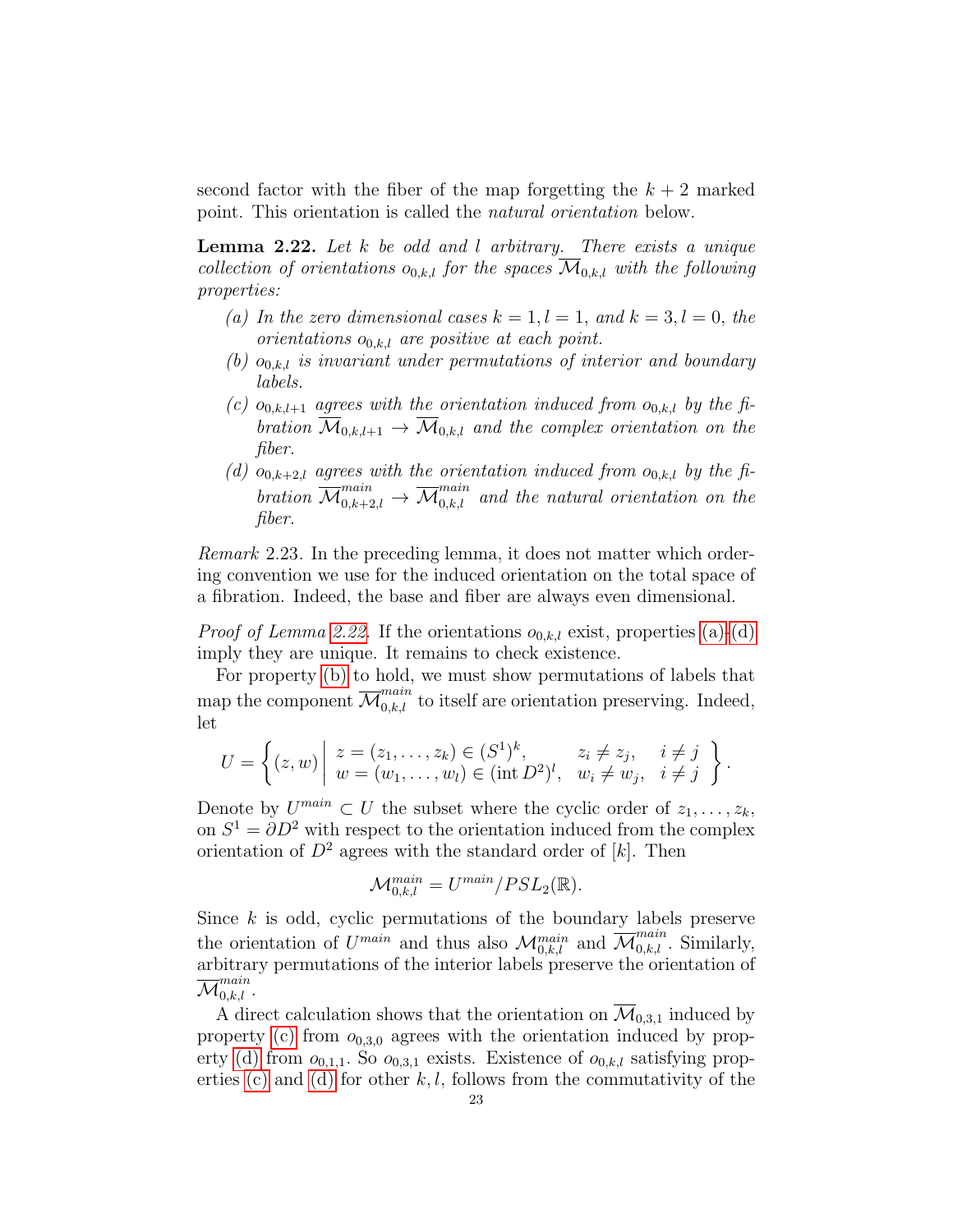diagram of forgetful maps



 $\Box$ 

For the remainder of the paper, we always consider the spaces  $\overline{\mathcal{M}}_{0,k,l}$ for k odd equipped with the orientations  $o_{0,k,l}$ .

<span id="page-23-0"></span>2.6. Edge labels. In constructing the boundary conditions for open descendent integrals, it is necessary to be able to refer to the edges of a vertex and their corresponding nodal points unambiguously. We do this as follows.

Notation 2.24. Given a stable graph  $\Gamma$  and an edge

$$
e = \{u, v\} \in E(\Gamma),
$$

we denote by  $\Gamma_e$  the (not necessarily stable) graph obtained from  $\Gamma$ by removing e. We denote by  $\Gamma_{e,u}$  the pre-stable graph which is the connected component of u in  $\Gamma_e$ . We define  $\Gamma_{e,v}$  similarly.

<span id="page-23-2"></span>**Definition 2.25.** Denote by  $i_v^{\Gamma}$ :  $I(v) \cup B(v) \rightarrow \mathfrak{L}$  the map defined by

(a) for  $x \in \ell_I(v) \cup \ell_B(v)$ ,  $i_v^{\Gamma}(x) = x$ ,

(b) for  $e = \{u, v\} \in E$ ,  $i_v^{\Gamma}(e) = \cup I(\Gamma_{e,u}) \cup \cup B(\Gamma_{e,u})$ ,

When the graph  $\Gamma$  is clear from the context, we write  $i_v$  instead of  $i_v^{\Gamma}$ .

Remark 2.26. It is easy to see that  $i<sub>v</sub>$  is actually an injection. Hence, we may identify  $I(v) \cup B(v)$  with its image under  $i_v$ . In addition, it follows from Definition [2.11](#page-17-2) part  $(d)(i)$  that

$$
i_{v}(I(v) \cup B(v)) \in 2_{fin,disj}^{\mathfrak{L}}.
$$

<span id="page-23-1"></span>**Definition 2.27.** Let  $\Gamma \in \mathcal{G}$  and  $\Lambda \in \partial^1 \Gamma$ . In light of Definition [2.17,](#page-19-1) we have canonical maps

$$
\varsigma = \varsigma_{\Lambda,\Gamma}: V(\Lambda) \longrightarrow V(\Gamma), \qquad \iota = \iota_{\Gamma,\Lambda}: E(\Gamma) \longrightarrow E(\Lambda).
$$

The map  $\varsigma$  is uniquely determined by the condition that for  $v \in V(\Lambda)$ , there exists a partition  $\text{Im } i_{\varsigma(v)}^{\Gamma} = P_1 \coprod \dots \coprod P_n$  such that

$$
\operatorname{Im} i_v^{\Lambda} = \{ \cup P_i \}_{i=1}^n.
$$

If  $e = \{u, v\} \in E(\Gamma)$ , then  $u(e)$  is the unique edge of the form  $\{\tilde{u}, \tilde{v}\}$ where  $\varsigma(\tilde{u}) = u$  and  $\varsigma(\tilde{v}) = v$ .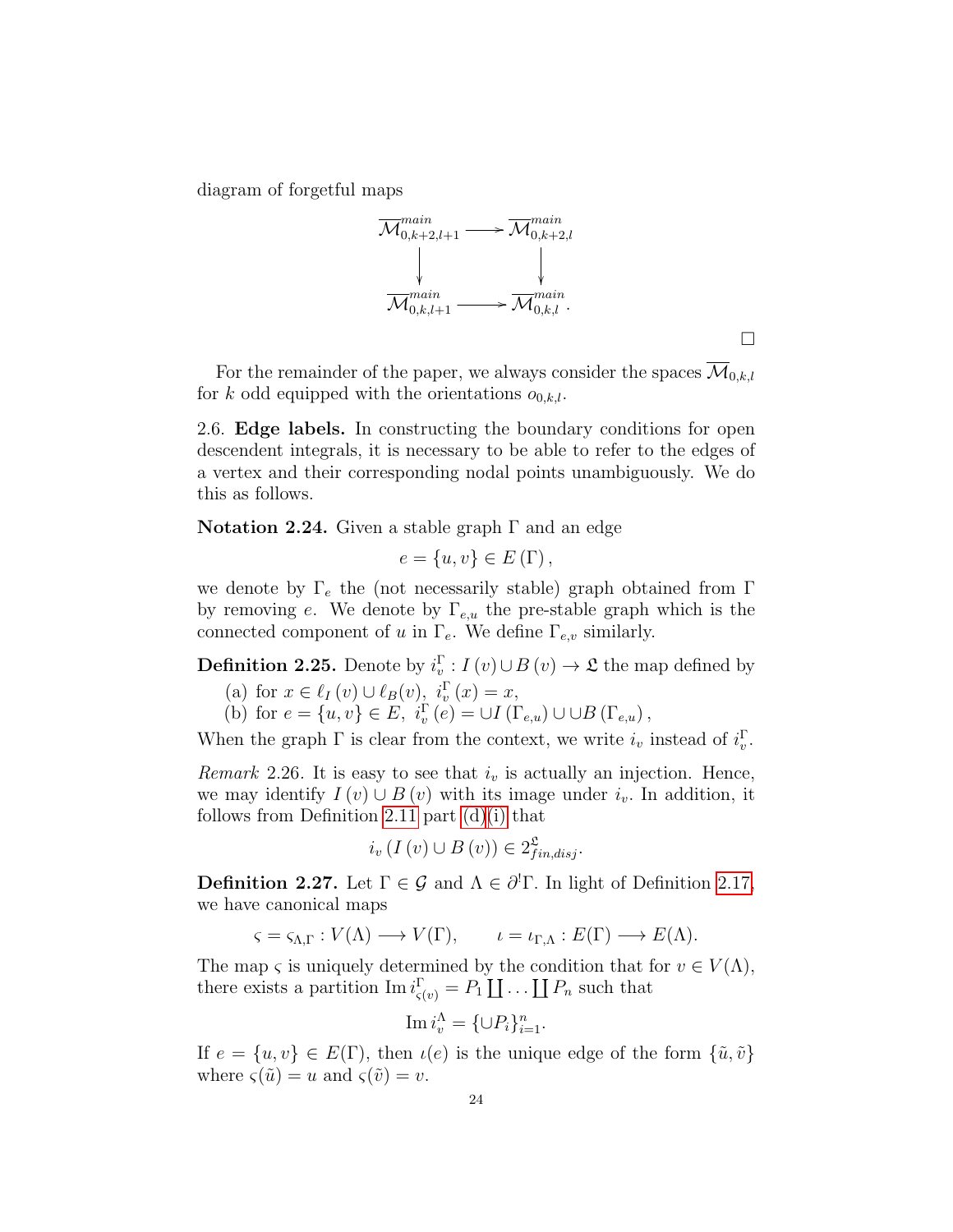<span id="page-24-1"></span>**Definition 2.28.** For  $\Gamma \in \mathcal{G}$  and  $U \subset V(\Gamma)$ , let  $\Gamma_U$  be the stable graph spanned by  $U$  with labels added in place of edges connecting  $U$  to its complement. Specifically,

$$
V(\Gamma_U) = U, \qquad \varepsilon_{\Gamma_U} = \varepsilon_{\Gamma}|_U, \qquad E(\Gamma_U) = \{ \{u, v\} \in E(\Gamma)|u, v \in U \},
$$
  

$$
\forall v \in U, \qquad \ell_I^{\Gamma_U}(v) = \ell_I^{\Gamma}(v) \cup \{ i_v^{\Gamma}(e) | e = \{u, v\} \in E^I(\Gamma), u \notin U \},
$$
  

$$
\ell_B(v) = \ell_B^{\Gamma}(v) \cup \{ i_v^{\Gamma}(e) | e = \{u, v\} \in E^B(\Gamma), u \notin U \}.
$$

For  $v \in V(\Gamma)$ , abbreviate  $\Gamma_v = \Gamma_{\{v\}}$  and

$$
\mathcal{M}_v = \mathcal{M}_{\Gamma_v}.
$$

<span id="page-24-0"></span>2.7. **Forgetful maps.** We now define forgetful maps for stable graphs. Let  $\Gamma$  be a connected pre-stable graph. Set

$$
k = k(\Gamma), \quad l = l(\Gamma), \quad I = I(\Gamma), \quad B = B(\Gamma).
$$

In case  $V^{O} = \emptyset$ , assume  $l \geq 3$ . In case  $V^{O} \neq \emptyset$ , assume  $k+2l \geq 3$ . Define the graph  $stab(\Gamma)$  as follows. Take any unstable vertex  $v \in V^O \cup V^C$ .

(a) In case  $v \in V^O$  ( $V^C$ ) has no boundary or interior labels and exactly 2 boundary (interior) edges

$$
e_1 = \{v, u\} \,, \quad e_2 = \{v, w\} \,,
$$

remove v and its edges from the graph and add the new boundary (interior) edge  $\{u, w\}$ .

- (b) In case  $v \in V^O$  has a single boundary edge  $\{v, u\}$ , a single boundary label  $i$  and no interior edges or labels, remove  $v$  and its edge from the graph and add i to  $\ell_B (u)$ .
- (c) In case  $v \in V^C$  has a single interior edge  $\{v, u\}$  and a single interior label  $i$ , remove  $v$  and its edge from the graph and add i to  $\ell_I(u)$ .
- (d) In case  $v$  has a single edge, and no labels, remove  $v$  and its edge from the graph.

Other cases are not possible. We iterate this procedure until we get a stable graph. Note that the process does stop, and that the final result does not depend on the order of the above steps. We extend the definition of stab to not necessarily connected graphs by applying it to each component if each component satisfies the assumptions.

**Definition 2.29.** The graph  $stab(\Gamma)$  is called the *stabilization* of  $\Gamma$ .

Notation 2.30. Consider a stable graph  $\Gamma$  such that

$$
k(\Gamma) + 2(l(\Gamma) - 1) \ge 3.
$$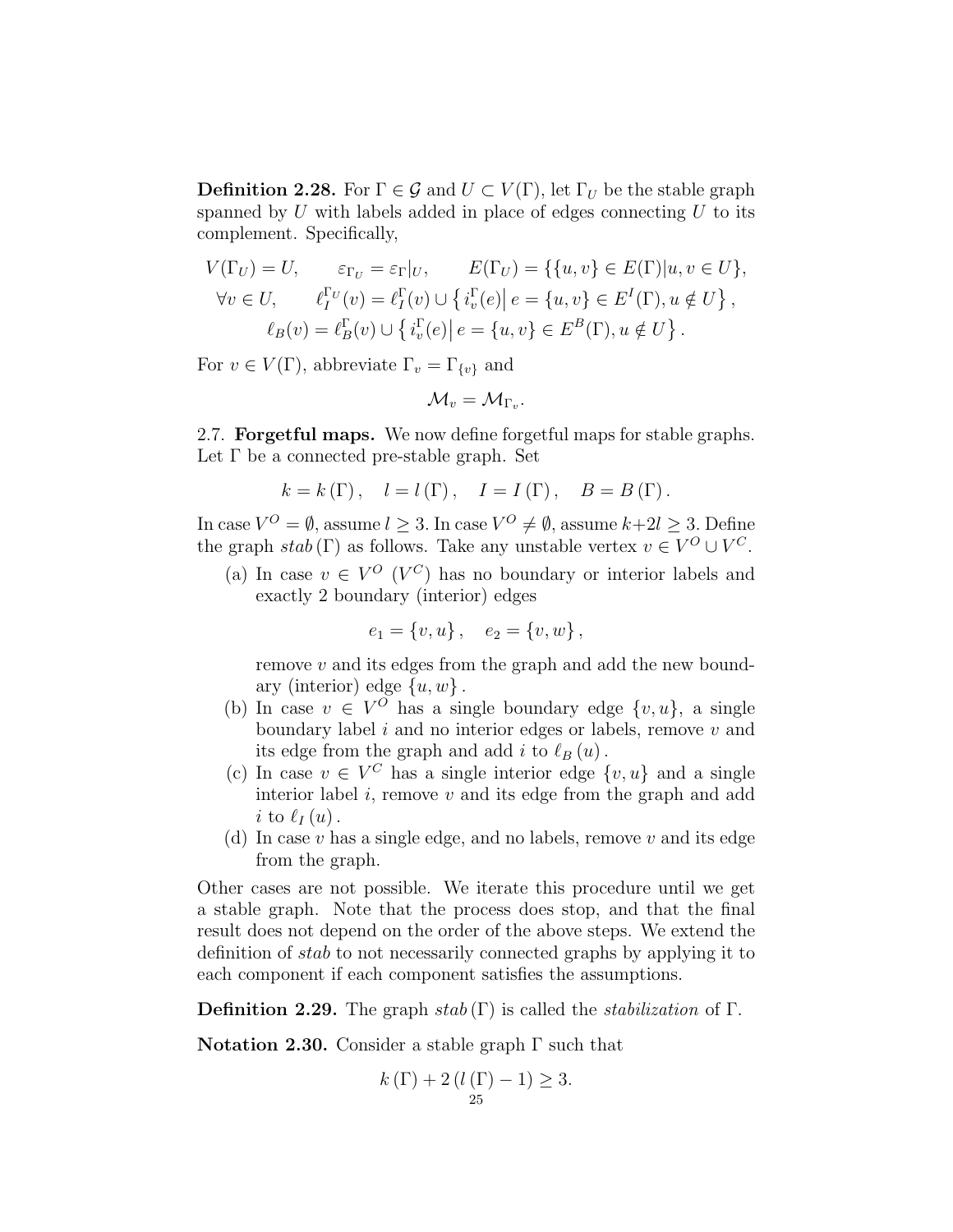If  $i \notin I(\Gamma)$ , we define  $for_i(\Gamma) = \Gamma$ . If  $i \in I(\Gamma)$ , we define  $for_i(\Gamma)$  to be the graph obtained by removing the label  $i$  from the vertex  $v_i$  and stabilizing.

<span id="page-25-0"></span>*Observation* 2.31. Let  $\Gamma \in \mathcal{G}$ . The natural map

$$
\prod_{v\in V(\Gamma)}\mathcal{M}_v\to \mathcal{M}_\Gamma,
$$

is an isomorphism of smooth manifolds with corners.

We shall use the preceding observation to identify the two moduli spaces throughout the article.

Notation 2.32. Let  $\Gamma, \Gamma'$ , be stable graphs, and assume there exist injective mappings

$$
f:V\left( \Gamma^{\prime}\right) \longrightarrow V\left( \Gamma\right) ,
$$

and

$$
f_v: \text{Im}\left(i_v^{\Gamma'}\right) \longrightarrow \text{Im}\left(i_{f(v)}^{\Gamma}\right), \qquad v \in V(\Gamma'),
$$

such that

(16) 
$$
S \subset f_v(S), \qquad \forall v \in V(\Gamma'), \quad S \in \text{Im}\left(i_v^{\Gamma'}\right).
$$

Such  $f, f_v$ , if they exist, are unique. In this case, we say that  $\Gamma'$  is a stable subgraph of Γ.

The map  $f_v$  induces a forgetful map

$$
For_v: \mathcal{M}_{f(v)} \to \mathcal{M}_v, \qquad v \in V(\Gamma').
$$

Denote by

$$
\pi_{\Gamma,\Gamma'}: \prod_{v\in V(\Gamma)} \mathcal{M}_v \to \prod_{v\in V(\Gamma')} \mathcal{M}_{f(v)}
$$

the projection. We define the forgetful map

$$
For_{\Gamma,\Gamma'}: \mathcal{M}_{\Gamma} \to \mathcal{M}_{\Gamma'}
$$

by

$$
For_{\Gamma,\Gamma'} = \left(\prod_{v \in V(\Gamma')} For_v\right) \circ \pi_{\Gamma,\Gamma'}.
$$

We abbreviate

$$
For_i = For_{\Gamma, for_i(\Gamma)} : \mathcal{M}_{\Gamma} \longrightarrow \mathcal{M}_{for_i(\Gamma)}.
$$

*Observation* 2.33. If  $\Gamma''$  is a stable subgraph of  $\Gamma'$  and  $\Gamma'$  is a stable subgraph of  $\Gamma$ , then

$$
F_{\Gamma,\Gamma''} = F_{\Gamma',\Gamma''} \circ F_{\Gamma,\Gamma'}.
$$
  
26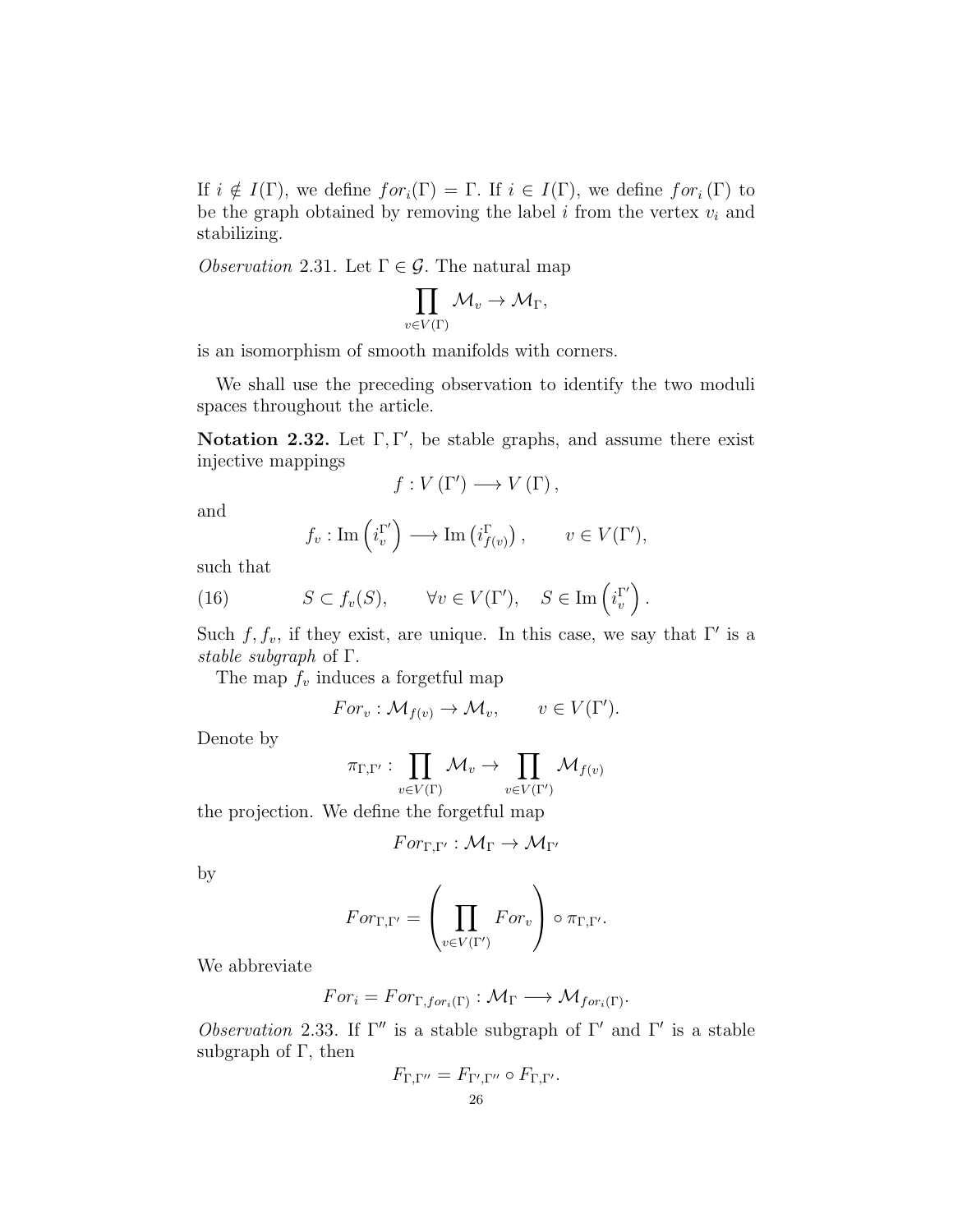#### 3. Line bundles and relative Euler classes

# <span id="page-26-1"></span><span id="page-26-0"></span>3.1. Cotangent lines and canonical boundary conditions. For  $i \in I$ , denote by

$$
\mathbb{L}_i \to \overline{\mathcal{M}}_{0,B,I}
$$

the  $i^{th}$  tautological line bundle. The fiber of  $\mathbb{L}_i$  over a stable disk  $\Sigma$  is the cotangent line at the  $i^{th}$  marked point  $T_{z_i} \Sigma$ . For any stable graph Γ with  $i \in I(\Gamma)$ , define

$$
\mathbb{L}_i \to \mathcal{M}_\Gamma
$$

using the canonical identification of Observation [2.31.](#page-25-0) This definition of  $\mathbb{L}_i \to \mathcal{M}_\Gamma$  agrees with restriction of  $\mathbb{L}_i \to \overline{\mathcal{M}}_{0,k,l}$  to  $\mathcal{M}_\Gamma \subset \overline{\mathcal{M}}_{0,k,l}$ for  $\Gamma \in \partial \Gamma_{0,k,l}$ .

Let

$$
E = \bigoplus_{i \in [l]} \mathbb{L}_i^{\oplus a_i} \to \overline{\mathcal{M}}_{0,k,l},
$$

where  $a_i, k, l$ , are non-negative integers such that

<span id="page-26-2"></span>(17) 
$$
\operatorname{rk}_{\mathbb{C}} E = \sum_{i \in [l]} a_i = \dim_{\mathbb{C}} \overline{\mathcal{M}}_{0,k,l} = \frac{2l+k-3}{2},
$$

$$
k + 2l - 2 > 0.
$$

In particular, since dim<sub>C</sub>  $\overline{\mathcal{M}}_{0,k,l}$  is an integer, k must be odd. We shall begin by defining the vector space  $\mathcal S$  of canonical boundary conditions for E. It is a vector subspace of the vector space of multisections of  $E|_{\partial \overline{\mathcal{M}}_{0,k,l}}$ . See [A](#page-77-1)ppendix A for background on multisections.

Consider a stable graph  $\Gamma \in \partial \Gamma_{0,k,l}$  corresponding to a codimension one corner of  $\mathcal{M}_{0,k,l}$ . Thus,

$$
|E(\Gamma)| = |E^B(\Gamma)| = 1.
$$

Write  $V(\Gamma) = \{v_1, v_2\}$ . Exactly one of  $k(v_1)$ ,  $k(v_2)$ , is even. Without loss of generality, it is  $k(v_2)$ . Let Γ' be the stable graph with no edges and two open vertices  $v'_1, v'_2$ , with

$$
\ell_B(v'_1) = i_{v_1}(B(v_1)), \qquad \ell_B(v'_2) = \ell_B(v_2)
$$
  

$$
\ell_I(v'_1) = \ell_I(v'_1), \qquad \ell_I(v'_2) = \ell_I(v_2).
$$

Here,  $\Gamma'$  is stable because of the assumption on the parity of  $k(v_2)$ . The definition of  $\Gamma'$  implies that  $\mathcal{M}_{\Gamma'}$  is the same as  $\mathcal{M}_{\Gamma}$  except that the marked point corresponding to the edge of  $\Gamma$  on the component of  $v_2$ has been forgotten. Let  $E'$  be the vector bundle given by

$$
E' = \bigoplus_{i \in [l]} \mathbb{L}_i^{\oplus a_i} \to \mathcal{M}_{\Gamma'}.
$$
  
27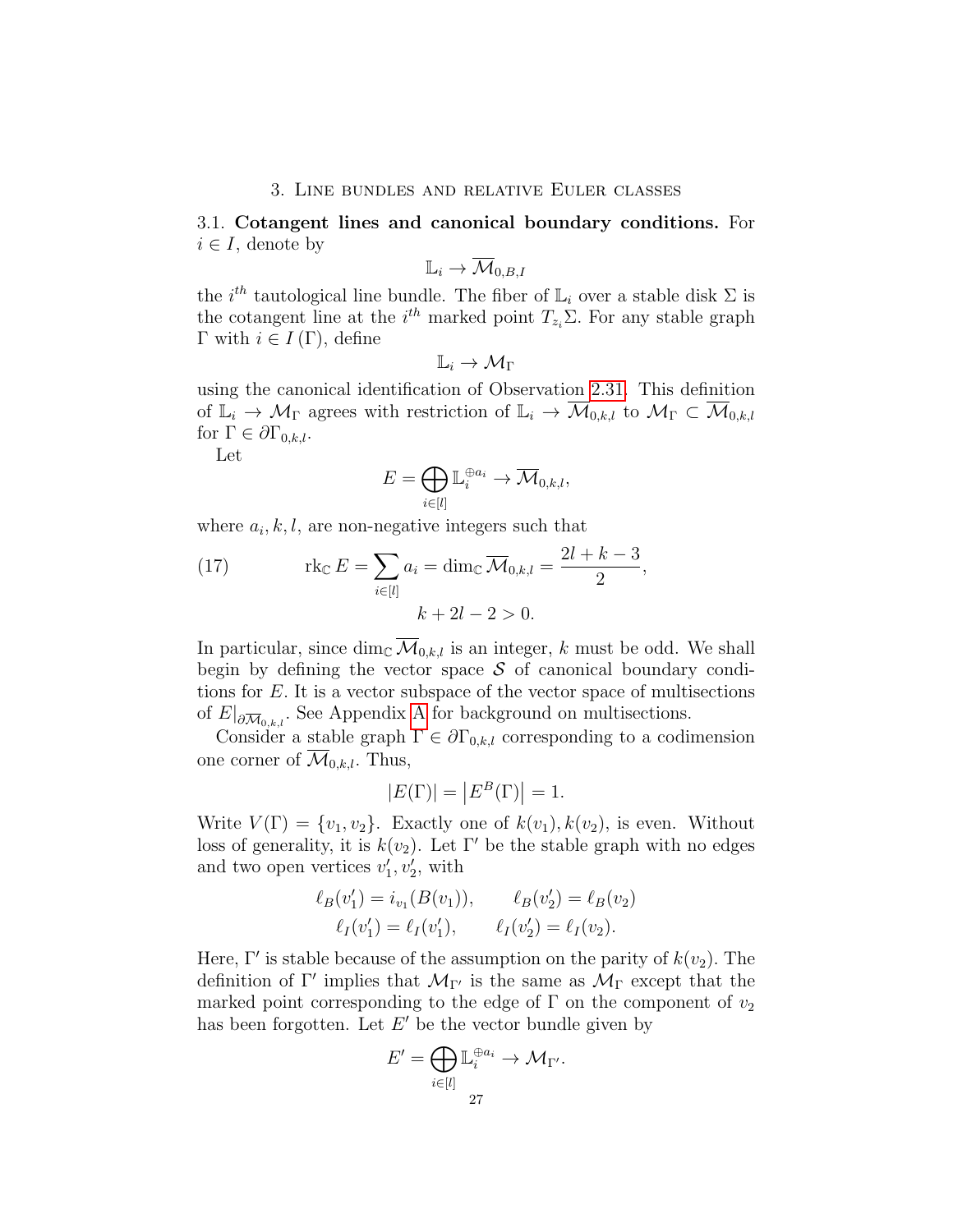Since the map  $For_{\Gamma,\Gamma'}$  does not contract any components of the stable disks in  $\mathcal{M}_{\Gamma}$ , we have

$$
E|_{\mathcal{M}_{\Gamma}} \simeq For_{\Gamma,\Gamma}^* E'.
$$

See Observation [3.32](#page-38-1) and the preceding discussion for details.

Recall that the boundary  $\partial X$  of a manifold with corners X is itself a manifold with corners, equipped with a map

$$
i_X : \partial X \to X,
$$

which may not be injective. A section s of a bundle  $F \to \partial X$  is consistent if

$$
\forall p_1, p_2 \in X
$$
, such that  $i_X(p_1) = i_X(p_2)$  we have  $s(p_1) = s(p_2)$ .

Consistency for multisections is similar. For a vector bundle  $F \to X$ , we write  $F|_{\partial X} = i_X^* F$  and similarly for sections of F.

**Definition 3.1.** A smooth consistent multisection s of  $E|_{\partial \overline{\mathcal{M}}_{0,k,l}}$  is called a *canonical multisection* if for each graph  $\Gamma \in \partial^B \Gamma_{0,k,l}$  with a single edge,

$$
s|_{\mathcal{M}_{\Gamma}} = For^*_{\Gamma,\Gamma'}s',
$$

where s' is a multisection of  $E' \to \mathcal{M}_{\Gamma'}$ . The vector space of all canonical multisections is denoted by  $S$ .

#### <span id="page-27-0"></span>3.2. Definition of open descendent integrals.

**Notation 3.2.** Given a complex vector bundle  $F \to X$ , where X is a manifold with corners, denote by  $C_m^{\infty}(F)$  the space of smooth multisections. Given a nowhere vanishing smooth consistent multisection

$$
\mathbf{s}\in C_m^{\infty}\left(F|_{\partial X}\right),\,
$$

denote by

$$
e(F; \mathbf{s}) \in H^*(X, \partial X)
$$

the *relative Euler class*. This is by definition the Poincaré dual of the vanishing set of a transverse extension of s to X. See Appendix [A](#page-77-1) for details.

<span id="page-27-1"></span>**Theorem 3.3.** When condition [\(17\)](#page-26-2) holds, one can find a nowhere vanishing multisection  $\mathbf{s} \in \mathcal{S}$ . Hence one can define  $e(E; \mathbf{s})$ . Moreover, any two nowhere vanishing multisections of  $S$  define the same relative Euler class.

**Definition 3.4.** When condition [\(17\)](#page-26-2) holds, define  $e(E; \mathcal{S})$  to be the relative Euler class  $e(E, s)$  for any  $s \in \mathcal{S}$ . This notation is unambiguous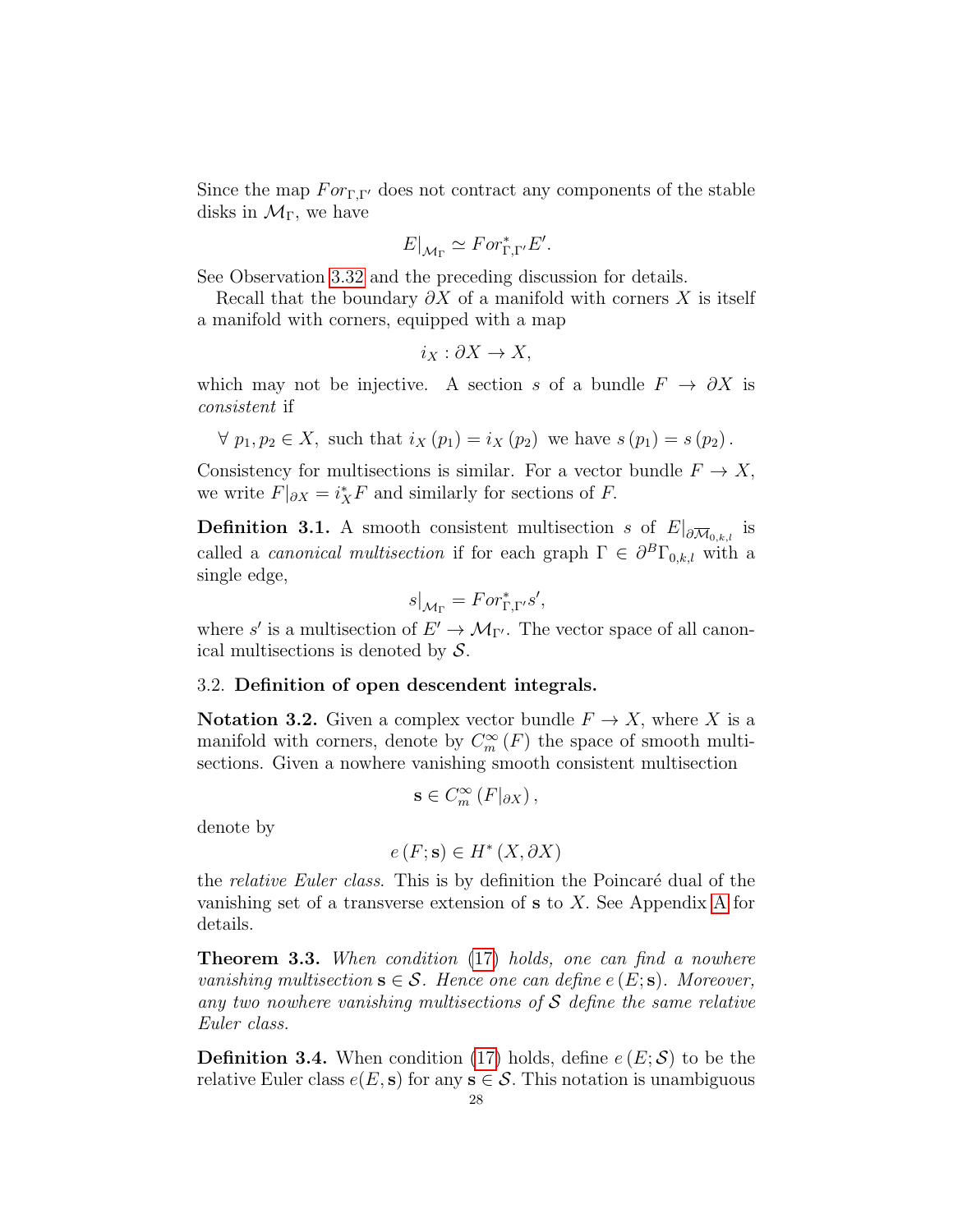by the preceding theorem. The genus zero open descendent integrals are defined by

<span id="page-28-0"></span>(18) 
$$
\left\langle \tau_{a_1} \dots \tau_{a_l} \sigma^k \right\rangle_0^o = 2^{-\frac{k-1}{2}} \int_{\overline{\mathcal{M}}_{0,k,l}} e(E,\mathcal{S})
$$

when condition [\(17\)](#page-26-2) holds. Otherwise, they are defined to be zero.

The division by the power of 2 in the preceding definition is only for convenience. When  $r_0$  of the  $a_i$  are equal to 0,  $r_1$  of them equal to 1, and so on, we sometimes use the notation  $\langle \tau_0^{r_0} \tau_1^{r_1} \dots \sigma^k \rangle$  or  $\langle \tau_0^{r_0} \tau_1^{r_1} \dots \sigma^k \rangle^{\sigma}$ for the above quantity.

<span id="page-28-1"></span>Remark 3.5. A surprising feature of our construction is the use multisections rather than sections. The reason for this is that in general one cannot find a non-vanishing section in  $S$ . This fact will be transparent later when we calculate intersection numbers. We shall see that often the intersection numbers will not be a multiple of the number of components of  $\mathcal{M}_{0,k,l}$ . However, each component contributes equally to the intersection number, so each component must contribute a non-integer to the intersection number.

But we want also to understand geometrically what happens. Consider the case of  $\overline{\mathcal{M}}_{0,5,1}$  and  $E = \mathbb{L}^{\oplus 2}_1$ . For simplicity we illustrate a section of  $\mathbb{L}_1$  as a tangent vector at the interior marked point. Consider Figure [2.](#page-29-1) We may take the interior marked point to be the center of the disk, as a result of the  $PSL_2(\mathbb{R})$  equivalence relation. Let  $\Gamma \in \partial \Gamma_{0,5,1}$ be the unique stable graph with two vertices,  $v_1, v_2$ , both open, and

$$
\ell_I(v_2) = \emptyset, \qquad \ell_B(v_2) = \{4, 5\}.
$$

Consider a non-vanishing section s of  $\mathbb{L}_1$ , which is a component of a canonical section of  $E|_{\partial \overline{\mathcal{M}}_{0,5,1}}$ .

In item (a) of the figure, we depict a stable disk  $\Sigma \in \mathcal{M}_{\Gamma}$ , at which s points to the boundary marked point  $x_3$ . Note that pointing at  $x_3$  is preserved by the action of  $PSL_2(\mathbb{R})$ . When the bubble of  $x_4, x_5$ , approaches  $x_3$ , while nothing else changes in the component of  $z_1, x_1, x_2, x_3$ , the section keeps on pointing towards  $x_3$  by the definition of canonical boundary conditions. After the bubble reaches  $x_3$ , we move to item  $(b)$  of the figure. By continuity, the section still points in the direction of  $x_3$ , only that now there is a boundary node there. Continuous changes in the component of  $x_3, x_4, x_5$ , do not affect s, again by the definition of canonical boundary conditions. In particular, s does not change when  $x_5$  approaches the node. After  $x_5$  reaches the node we pass to item  $(c)$ . Again continuity guarantees no change in s.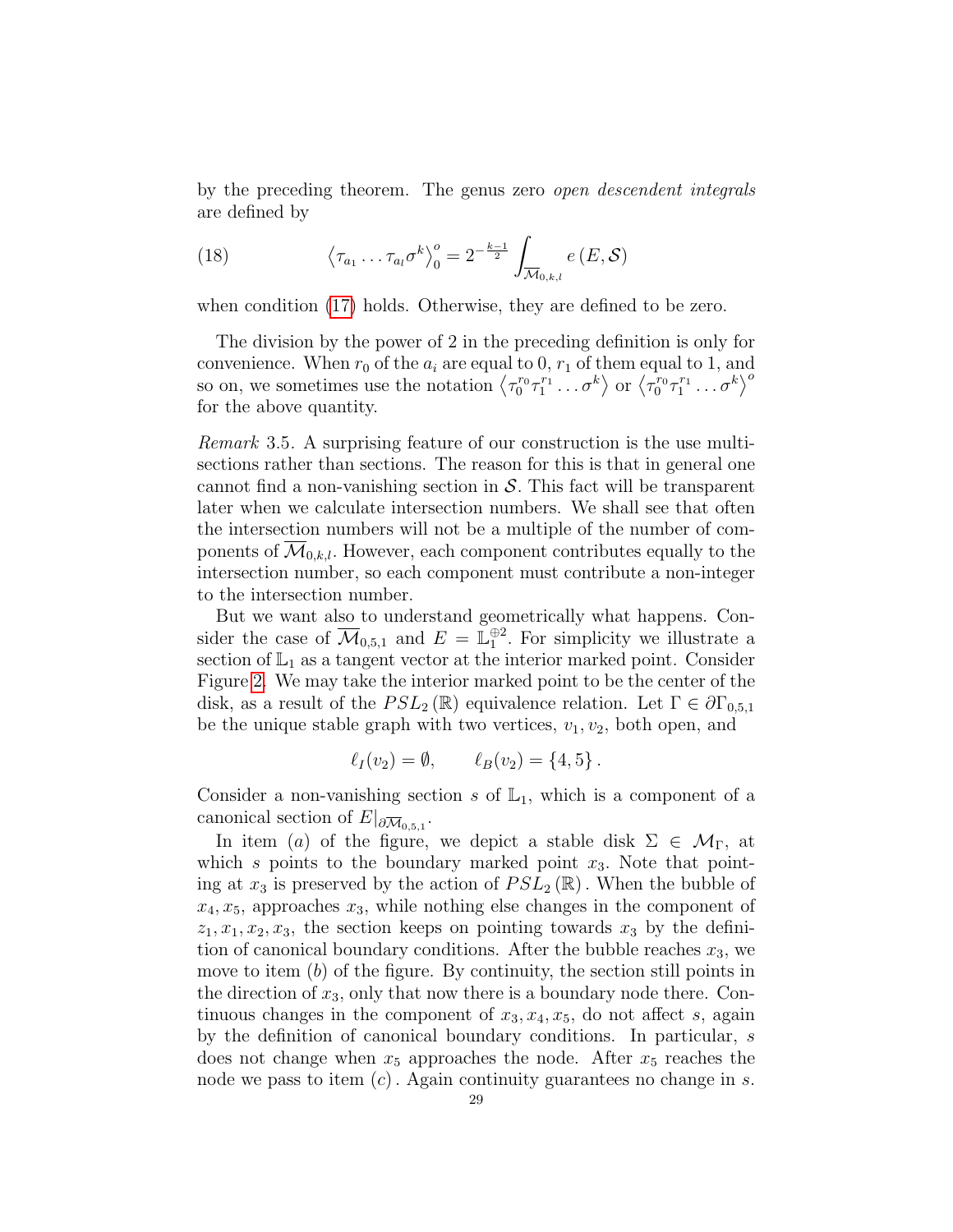

<span id="page-29-1"></span>FIGURE 2. A canonical multisection at different boundary points.

Continuing in this manner, we finally reach item  $(d)$ . When we finish, s points at  $x_2$ .

Now, let  $\Sigma$  be the unique marked disk in  $\mathcal{M}_{\Gamma}$  such that if we take the interior marked point  $z_1$  to be the center of the disk as before, we have the angle condition

$$
\measuredangle x_1 z_1 x_2 = \measuredangle x_2 z_1 x_3 = \measuredangle x_3 z_1 x_1 = \frac{2\pi}{3}.
$$

If a canonical multisection of  $E|_{\partial \overline{\mathcal{M}}_{0,5,1}}$  does not vanish at  $\Sigma$ , then without loss of generality we may assume that its first component, s, does not vanish there. Moreover, after possibly multiplying by a complex scalar, we may assume s points at  $x_3$ . So, we are in item  $(a)$ . Using the above reasoning we see that on the surface  $\Sigma'$  of item  $(d)$ , the section s must point at  $x_2$ . As a consequence of the choice of  $\Sigma$ ,

 $\Sigma' \simeq \Sigma,$ 

which is a contradiction. Of course, this example generalizes beyond  $\mathcal{M}_{0,5,1}$  and establishes the need for multisections.

<span id="page-29-0"></span>3.3. The base. In order to prove Theorem [3.3](#page-27-1) we need to understand how canonical multisections behave on boundary strata of arbitrary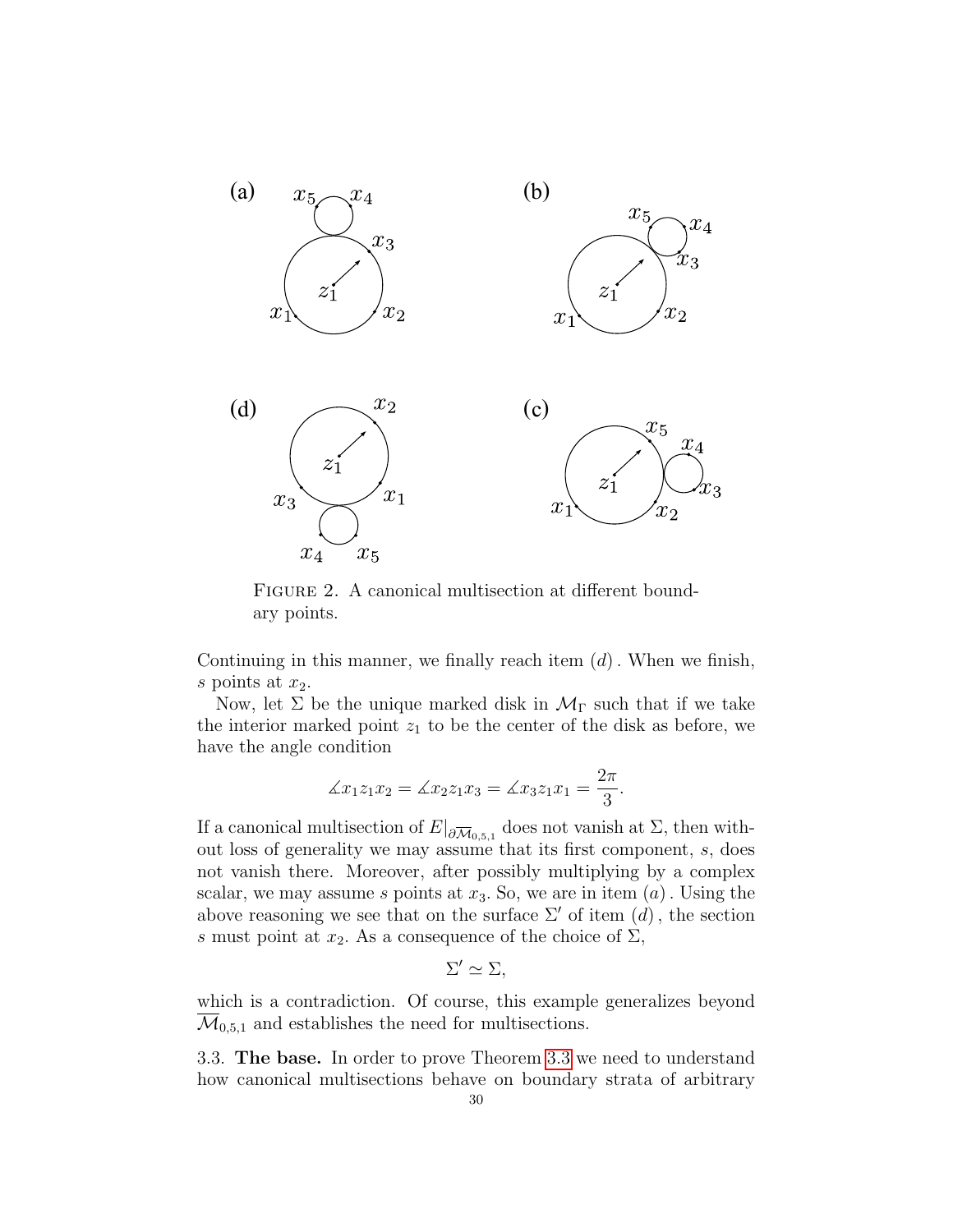codimension. We encode the relevant combinatorics in an operation on graphs called the base.

**Definition 3.6.** Let  $\Gamma \in \mathcal{G}$ . A boundary edge  $e = \{u, v\} \in E^B(\Gamma)$ is said to be *illegal* for the vertex v if  $k(\Gamma_{e,v})$  is odd. Otherwise it is *legal.* Denote by  $E_{lead}(v)$  the set of legal edges of v. Recall that a boundary node in a stable curve  $\Sigma \in \mathcal{M}_{\Gamma}$  corresponds to a boundary edge of Γ, and a component of Σ corresponds to a vertex of Γ. We define a boundary node of  $\Sigma$  to be *legal* for a component  $\Sigma_{\alpha}$  if the corresponding edge is legal for the corresponding vertex. Otherwise it is illegal.

Notation 3.7. Denote by  $\mathcal{G}_{odd}$  the set of all  $\Gamma \in \mathcal{G}$  such that for every connected component  $\Gamma_i$  of  $\Gamma$ , either  $V^O(\Gamma_i) = \emptyset$  or  $k(\Gamma_i)$  is odd.

Simple parity considerations show the following.

*Observation* 3.8. If  $\Gamma \in \mathcal{G}_{odd}$  and  $e = \{u, v\} \in E^B(\Gamma)$ , then e is legal for exactly one of  $u, v$ .

<span id="page-30-1"></span>*Observation* 3.9. Let  $\Gamma \in \mathcal{G}_{odd}$  and  $v \in V^O(\Gamma)$ . Then the total number of legal edges and boundary labels of  $v$  is an odd number. Moreover, in case  $\ell_I (v) \neq \emptyset$ , even if we erase from Γ the edges which are illegal for  $v$ , the vertex  $v$  remains stable.

*Proof.* Let  $e = \{u, v\}$  be a boundary edge of v. If e is legal for v, then it is illegal for u, so  $k(\Gamma_{e,u})$  is odd. Otherwise,  $k(\Gamma_{e,u})$  is even. Thus

$$
|\ell_B(v) \cup E_{legal}(v)| \cong |\ell_B(v)| + \sum_{e = \{u,v\} \in E_{legal}(v)} k(\Gamma_{e,u})
$$
  

$$
\cong k(\Gamma) \cong 1 \pmod{2},
$$

which is the first claim of the lemma.

Regarding stability, if  $v$  is a closed vertex, it has no illegal edges and the stability is clear. For an open vertex  $v$ , we have just seen that  $|\ell_B(v) \cup E_{legal}(v)|$  is odd, hence at least 1, and by assumption  $\ell_I (v) \neq \emptyset$ . Stability follows.

<span id="page-30-0"></span>Definition 3.10. The base is an operation on graphs

$$
\mathcal{B}:\mathcal{G}_{odd}\rightarrow \mathcal{G}_{odd}
$$

defined as follows. For  $\Gamma \in \mathcal{G}_{odd}$  the graph  $\mathcal{B}\Gamma$  is given by

$$
V(\mathcal{B}\Gamma) = \{v \in \Gamma \left| 2l(v) + |\ell_B(v) \cup E_{legal}(v)| \ge 3\right\},\
$$

$$
\varepsilon_{\mathcal{B}\Gamma} = \varepsilon_{\Gamma}|_{V(\mathcal{B}\Gamma)}, \qquad E(\mathcal{B}\Gamma) = \emptyset,
$$

$$
\ell_I^{\mathcal{B}\Gamma}(v) = i_v^{\Gamma}(I^{\Gamma}(v)), \quad \ell_B^{\mathcal{B}\Gamma}(v) = i_v^{\Gamma}(\ell_B^{\Gamma}(v) \cup E_{legal}^{\Gamma}(v)), \quad v \in V(\mathcal{B}\Gamma).
$$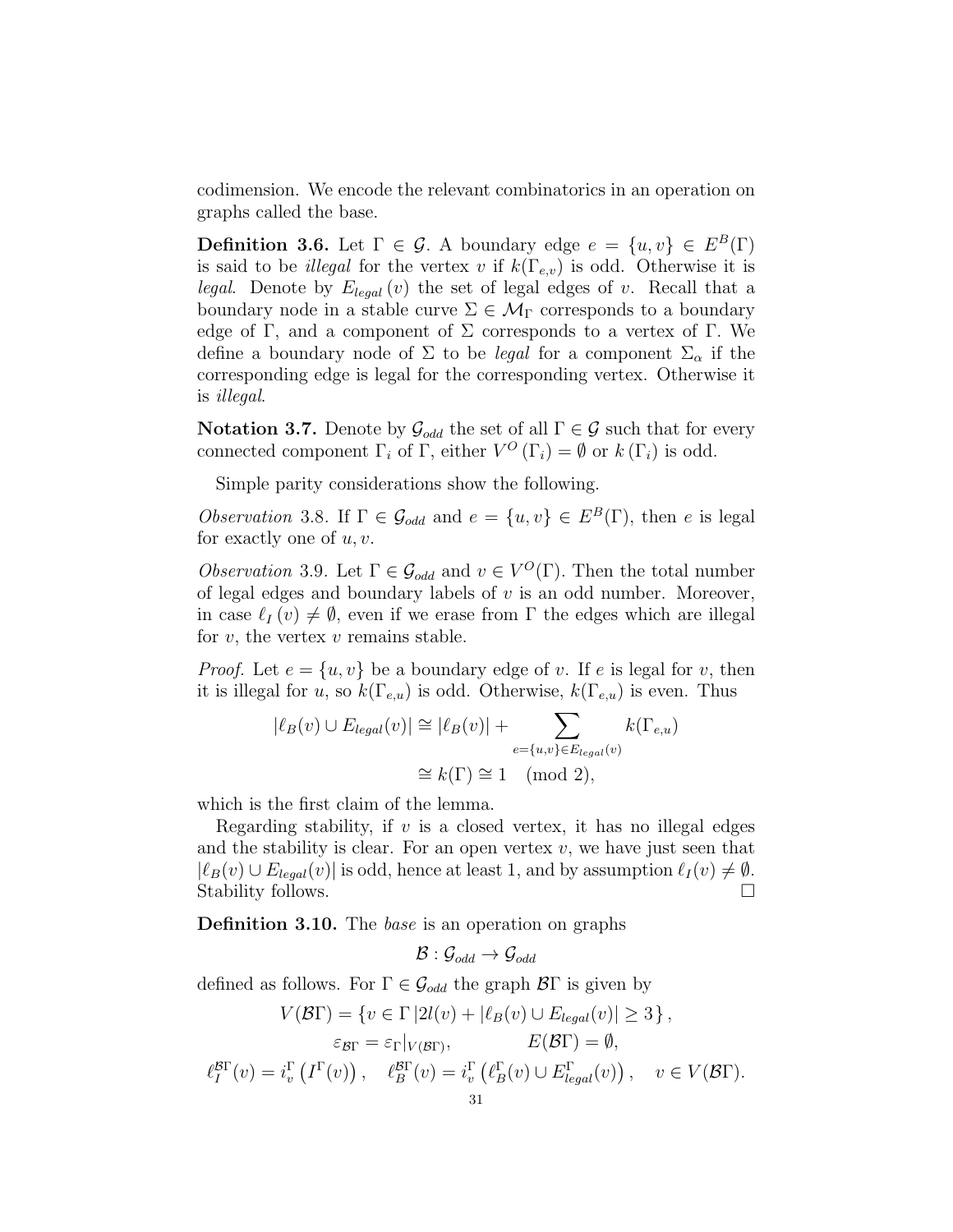We abbreviate

$$
F_{\Gamma} = For_{\Gamma, \mathcal{B}\Gamma} : \mathcal{M}_{\Gamma} \to \mathcal{M}_{\mathcal{B}\Gamma}.
$$

Observation 3.11. A multisection s of

$$
E=\bigoplus_{i\in[l]}\mathbb{L}_i^{\oplus a_i}\to \partial\overline{\mathcal{M}}_{0,k,l}
$$

is canonical if and only if for each  $\Gamma \in \partial^B \Gamma_{0,k,l}$ , there exists a multisection  $s^{B\Gamma}$  of

$$
\bigoplus_{i\in[l]}\mathbb{L}_i^{\oplus a_i}\to \mathcal{M}_{\mathcal{B}\Gamma}
$$

such that  $s|_{\mathcal{M}_{\Gamma}} = F_{\Gamma}^* s^{\mathcal{B}\Gamma}$ .

*Proof.* The case where  $\Gamma$  has a single edge is exactly the definition. The general case follows from the continuity of s.  $\Box$ 

<span id="page-31-0"></span>*Observation* 3.12. Observation [3.9](#page-30-1) implies that  $I(\Gamma) \subseteq I(\mathcal{B}\Gamma)$ . It follows from the definition of  $\beta$  that there is a canonical inclusion

$$
\iota_{\mathcal{B}}^V : V(\mathcal{B}\Gamma) \hookrightarrow V(\Gamma).
$$

The following observation is straightforward.

<span id="page-31-1"></span>*Observation* 3.13. Recall Definition [2.27.](#page-23-1) Let  $e = \{u, v\} \in E(\Gamma)$  and let  $\Lambda \in \partial \Gamma$ . Let  $\tilde{e} = \iota_{\Gamma,\Lambda}(e)$  and let  $\tilde{u}, \tilde{v} \in V(\Lambda)$  be such that  $\varsigma_{\Lambda,\Gamma}(\tilde{u}) =$  $u, \varsigma_{\Lambda,\Gamma}(\tilde{v}) = v$  and  $\tilde{e} = {\tilde{u}, \tilde{v}}$ . Then  $\tilde{e}$  is illegal for  $\tilde{v}$  if and only if e is illegal for v.

The following is a consequence of the preceding observation.

Observation 3.14. We have

$$
\mathcal{B}\circ\partial^!=\mathcal{B}\circ\partial^!\circ\mathcal{B}.
$$

The key to constructing homotopies between canonical multisections is the following.

*Observation* 3.15. For  $\Gamma \in \partial \Gamma_{0,k,l}$  with k odd, we have

$$
\dim_{\mathbb{C}}\mathcal{M}_{\mathcal{B}\Gamma}\leq \dim_{\mathbb{C}}\mathcal{M}_{0,k,l}-1.
$$

In addition, for any  $v \in V(\mathcal{B}\Gamma)$ , we have  $\dim_{\mathbb{C}} \mathcal{M}_v \in \mathbb{Z}$ . It follows that dim<sub>C</sub>  $M_{\mathcal{B}\Gamma} \in \mathbb{Z}$ .

*Proof.* If  $\Gamma$  has at least one interior edge or two boundary edges, then  $\dim_{\mathbb{C}}\mathcal{M}_{\Gamma} \leq \dim_{\mathbb{C}}\mathcal{M}_{0,k,l} - 1$ . So, since  $\dim_{\mathbb{C}}\mathcal{M}_{\mathcal{B}\Gamma} \leq \dim_{\mathbb{C}}\mathcal{M}_{\Gamma}$ , the desired inequality follows. It remains to consider the case that  $\Gamma$  consists of two vertices  $u, v$ , connected by a single boundary edge  $e$ . Then  $e$  is illegal for exactly one of the vertices, say v. The stability of v and the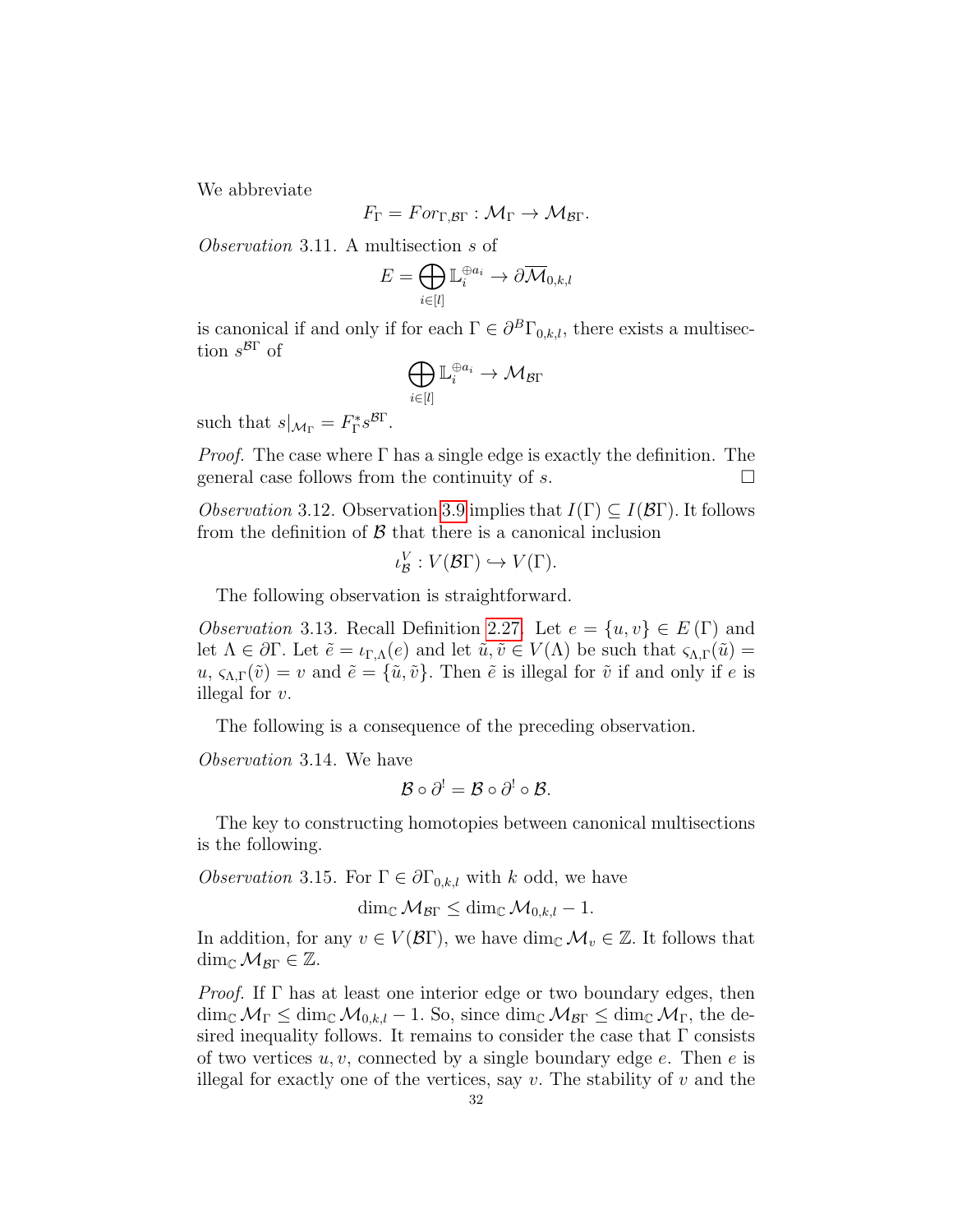illegality of e for v imply  $k(v) \geq 4$ . So, dropping e in passing to  $\mathcal{B}\Gamma$ does not destabilize v. Thus there is a corresponding vertex  $v'$  in  $\mathcal{B}\Gamma$ with  $k(v') = k(v) - 1$ . It follows that

$$
\dim_{\mathbb{C}}\mathcal{M}_{\mathcal{B}\Gamma}\leq \dim_{\mathbb{C}}\mathcal{M}_{\Gamma}-\frac{1}{2}=\dim_{\mathbb{C}}\mathcal{M}_{0,k,l}-1.
$$

This completes the proof of the first claim. The integrality follows immediately from Observation [3.9.](#page-30-1)

Recall Lemma [2.22.](#page-22-0) Let k be odd, and let  $\Gamma \in \partial^B \Gamma_{0,k,l}$  consist of two open vertices  $v_{\Gamma}^{\pm}$  $_{\Gamma}^{\pm}$ , connected by a single boundary edge that is legal for  $v_{\Gamma}^+$  $_{\Gamma}^+$  and illegal for  $v_\Gamma^ _{\Gamma}^{-}$ . In particular,  $\mathcal{M}_{\Gamma}$  is an open subset of  $\partial \mathcal{M}_{0,k,l}$ . Denote by  $o_{\Gamma}$  the orientation on  $\overline{\mathcal{M}}_{\Gamma}$  induced by  $o_{0,k,l}$  and the outward normal vector, ordering the outward normal first. Furthermore, writing  $k_{\Gamma}^+ = k(v_{\Gamma}^+)$  $_{\Gamma}^{+}$ ),  $k_{\Gamma}^{-} = k(v_{\Gamma}^{-})$  $\binom{1}{\Gamma} - 1$  and  $l_{\Gamma}^{\pm} = l(v_{\Gamma}^{\pm})$  $_{\Gamma}^{\pm}$ ), we have

<span id="page-32-0"></span>(19) 
$$
\mathcal{M}_{\mathcal{B}\Gamma} \simeq \mathcal{M}_{0,k_{\Gamma}^+,l_{\Gamma}^+} \times \mathcal{M}_{0,k_{\Gamma}^-,l_{\Gamma}^-}
$$

where  $k_{\Gamma}^{\pm}$  $_{\Gamma}^{\pm}$  are both odd. So we define the orientation  $\rho_{\beta\Gamma}$  of  $\mathcal{M}_{\beta\Gamma}$  to be the product of the orientations  $o_{0,k_{\Gamma}^{\pm},l_{\Gamma}^{\pm}}$ . The choice of isomorphism [\(19\)](#page-32-0) does not affect  $o_{\Gamma}$  because of property [\(b\)](#page-22-3) of  $o_{0,k,l}$ . The fiber of the map  $F_{\Gamma}$  is a collection of open intervals in the boundary of a disk, and thus carries an induced orientation, which we call natural below.

**Lemma 3.16.** The orientation o<sub>Γ</sub> agrees with the orientation induced from  $o_{\text{BT}}$  by the fibration  $F_{\Gamma}: \mathcal{M}_{\Gamma} \to \mathcal{M}_{\mathcal{B}\Gamma}$  and the natural orientation on the fiber.

Proof. The claim can be checked explicitly in the three cases when  $\dim_{\mathbb{R}} \overline{\mathcal{M}}_{0,k,l} = 2$ . We use induction on  $\dim_{\mathbb{R}} \overline{\mathcal{M}}_{0,k,l}$  to reduce to the two dimensional case. Indeed, assume  $\dim_{\mathbb{R}} \overline{\mathcal{M}}_{0,k,l} \geq 4$ . Since  $k_{\Gamma}^{\pm}$  $_{\Gamma}^{\pm}$  are odd and

$$
4 \le \dim_{\mathbb{R}} \overline{\mathcal{M}}_{0,k,l} = k_{\Gamma}^+ + k_{\Gamma}^- + 2(l_{\Gamma}^+ + l_{\Gamma}^-) - 4,
$$

either  $k_{\Gamma}^+ + 2l_{\Gamma}^+ \geq 5$  or  $k_{\Gamma}^- + 2l_{\Gamma}^- \geq 5$ . By property [\(b\)](#page-22-3) of  $o_{0,k,l}$ , in case  $k_{\Gamma}^+ + 2l_{\Gamma}^+ \geq 5$ , we may assume  $\ell_B(v_{\Gamma}^+)$  $F_{\Gamma}^{+}$ ) = { $k_{\Gamma}^{-}$  + 1, ..., k}. Otherwise, we may assume  $\ell_B(v_\Gamma^-)$  $_{\Gamma}^{-}$ ) = { $k_{\Gamma}^{+}$  $^+_{\Gamma}, \ldots, k$ . Again by property [\(b\),](#page-22-3) it suffices to prove the claim for  $o_{\Gamma}$  restricted to  $\mathcal{M}_{\Gamma}^{main} := \mathcal{M}_{\Gamma} \cap \mathcal{M}_{0,k,l}^{main}$ . Denote by  $\mathcal{M}_{\beta\Gamma}^{main}$  the corresponding component of  $\mathcal{M}_{\beta\Gamma}$ . We choose isomorphism [\(19\)](#page-32-0) so it induces an isomorphism

$$
\mathcal{M}^{main}_{\mathcal{B}\Gamma}\simeq\mathcal{M}^{main}_{0,k_{\Gamma}^+,l_{\Gamma}^+}\times\mathcal{M}^{main}_{0,k_{\Gamma}^-,l_{\Gamma}^-}
$$

such that the  $k^{th}$  marked point of  $\mathcal{M}_{\mathcal{B}\Gamma}$  corresponds to either the  $k_{\Gamma}^+$ Γ boundary marked point of  $\mathcal{M}_{0,k_\Gamma^+,l_\Gamma^+}$  or the  $k_\Gamma^-$  boundary marked point of  $\mathcal{M}_{0,k_{\Gamma}^-,l_{\Gamma}^-}$ . If  $k_{\Gamma}^+ + 2l_{\Gamma}^+ \geq 5$  and  $k_{\Gamma}^+ \geq 3$ , or if  $k_{\Gamma}^- + 2l_{\Gamma}^- \geq 5$  and  $k_{\Gamma}^- \geq 3$ ,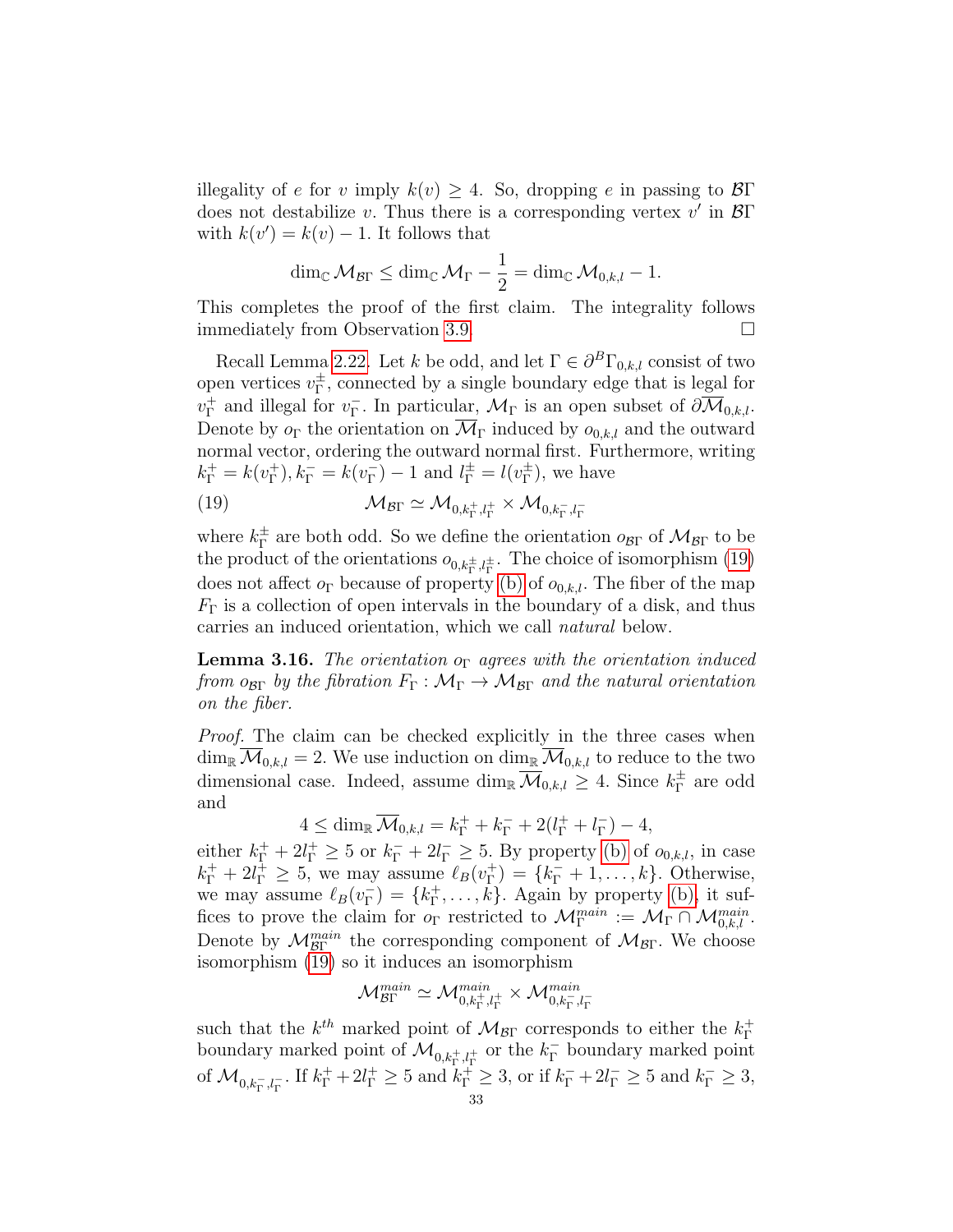let  $(k', l') = (k-2, l)$ . Otherwise, let  $(k', l') = (k, l-1)$ . If  $k' = k-2$ , let  $\Gamma' \in \partial^B \Gamma_{0,k',l'}$  be the graph obtained from  $\Gamma$  by forgetting the boundary markings  $k, k - 1$ . Otherwise, let  $\Gamma' = for_l(\Gamma)$ . Consider the following commutative diagram.



The spaces  $A, B$  and  $C$ , are the fibers of the forgetful maps  $a, b$ , and  $c$ , respectively. So, if  $k' = k - 2$ , then  $A \simeq [0, 1]^2$ . Otherwise,  $A \simeq D^2$ . The fibers  $B$  and  $C$  are open subsets of  $A$  and the inclusions preserve the natural or complex orientations. The spaces  $D, D'$ , are the fibers of the maps  $F_{\Gamma}$ ,  $F_{\Gamma'}$ , respectively. Both D and D' are homeomorphic to an open interval, and the open inclusion  $D \leftrightarrow D'$  preserves the natural orientations. By our assumption on  $\ell_B(v_\Gamma^\pm)$  $_{\Gamma}^{\pm}$ ), the map c' is the identity on one of the factors  $\mathcal{M}^{main}_{0,k_{\Gamma}^{\pm},l_{\Gamma}^{\pm}}$  and the forgetful map on the other.

We say a fibration is oriented if the orientation on the total space is induced by that on the base and fiber. Thus  $a$  and  $c'$  are oriented by properties [\(c\)](#page-22-4) and [\(d\)](#page-22-2) of the orientations  $o_{0,k,l}$ . By the definition of the orientations  $o_{\Gamma}$  and  $o_{\beta\Gamma}$ , it follows that b and c are oriented. By induction  $F_{\Gamma'}$  is oriented. So the diagram implies  $F_{\Gamma}$  is oriented as well.  $\Box$ 

<span id="page-33-0"></span>3.4. Abstract vertices. For proving theorems, a refinement of canonical multisections is helpful. The relevant definition, given in Section [3.5,](#page-38-0) uses the notion of an abstract vertex.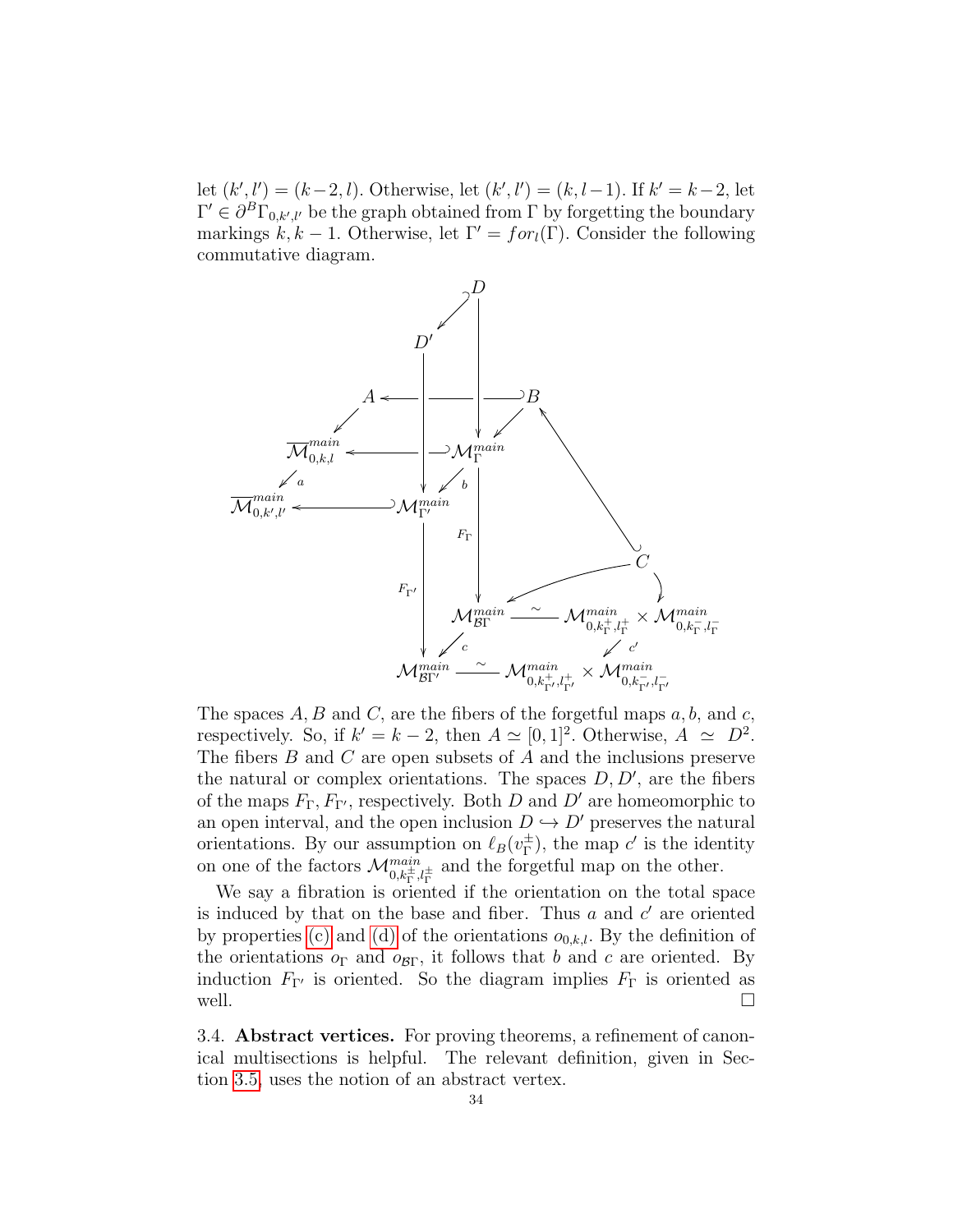**Definition 3.17.** An *abstract vertex v* is a triple  $(\varepsilon, k, I)$ , where

(a)  $\varepsilon \in \{C, O\}.$ (b)  $k \in \mathbb{Z}_{\geq 0}$ . (c)  $I = \{i_1, i_2, \ldots, i_l\} \in 2_{fin, disj}^{\mathfrak{L}}$ .

We demand that if  $\varepsilon = C$ , then  $k = 0$ . We call  $k = k(v)$  the number of boundary labels of the abstract vertex and  $l = l(v) = |I|$  the number of interior labels. We also use the notation  $I(v)$  for I, and we call the elements of  $I(v)$  the interior labels of v. An abstract vertex is said to be *open* if  $\varepsilon = O$ , and otherwise it is *closed*. An abstract vertex is called *stable* if  $k + 2l > 3$ .

Denote by  $V$  the set of all stable abstract vertices.

Notation 3.18. Let  $v \in \mathcal{V}$ . We define

$$
\mathcal{M}_v = \begin{cases} \mathcal{M}_{0,I(v)}, & \varepsilon(v) = C, \\ \mathcal{M}_{0,k(v),I(v)}, & \varepsilon(v) = O. \end{cases}
$$

We define  $\overline{\mathcal{M}}_v$  similarly.

We turn to the boundary of an abstract vertex, soon to be related with the boundary of a stable graph.

**Definition 3.19.** Given an abstract vertex  $v = (\varepsilon, k, I)$ , we define the boundary of v, denoted by  $\partial v$ , as the collection of abstract vertices  $v' = (\varepsilon', k', I') \neq v$  which satisfy

- (a) If  $\varepsilon = C$ , then  $\varepsilon' = C$ .
- (b)  $k' \leq k$ .
- (c) Every element in  $I'$  is a union of elements of  $I$ .

**Definition 3.20.** For  $\Gamma \in \mathcal{G}$ , we define the map

$$
\eta=\eta_{\Gamma}:V\left(\Gamma\right)\to\mathcal{V}
$$

by

$$
\eta(v) = (\varepsilon(v), k(v), i_v(I(v))).
$$

Here,  $i_v$  is as in Definition [2.25.](#page-23-2)

**Definition 3.21.** Let  $\Gamma \in \mathcal{G}$  and  $v \in V(\Gamma)$ . Each bijection

$$
B\left(v\right) \simeq \left[k\left(v\right)^{\circ}\right]
$$

induces a natural diffeomorphism

$$
\phi_v: \mathcal{M}_v \to \mathcal{M}_{\eta(v)}.
$$

For the rest of the article, we fix one such diffeomorphism for each open vertex in each stable graph. For  $v \in V^C(\Gamma)$ , we have a natural identification  $\phi_v : \mathcal{M}_v \to \mathcal{M}_{\eta(v)}$  without making any choices. The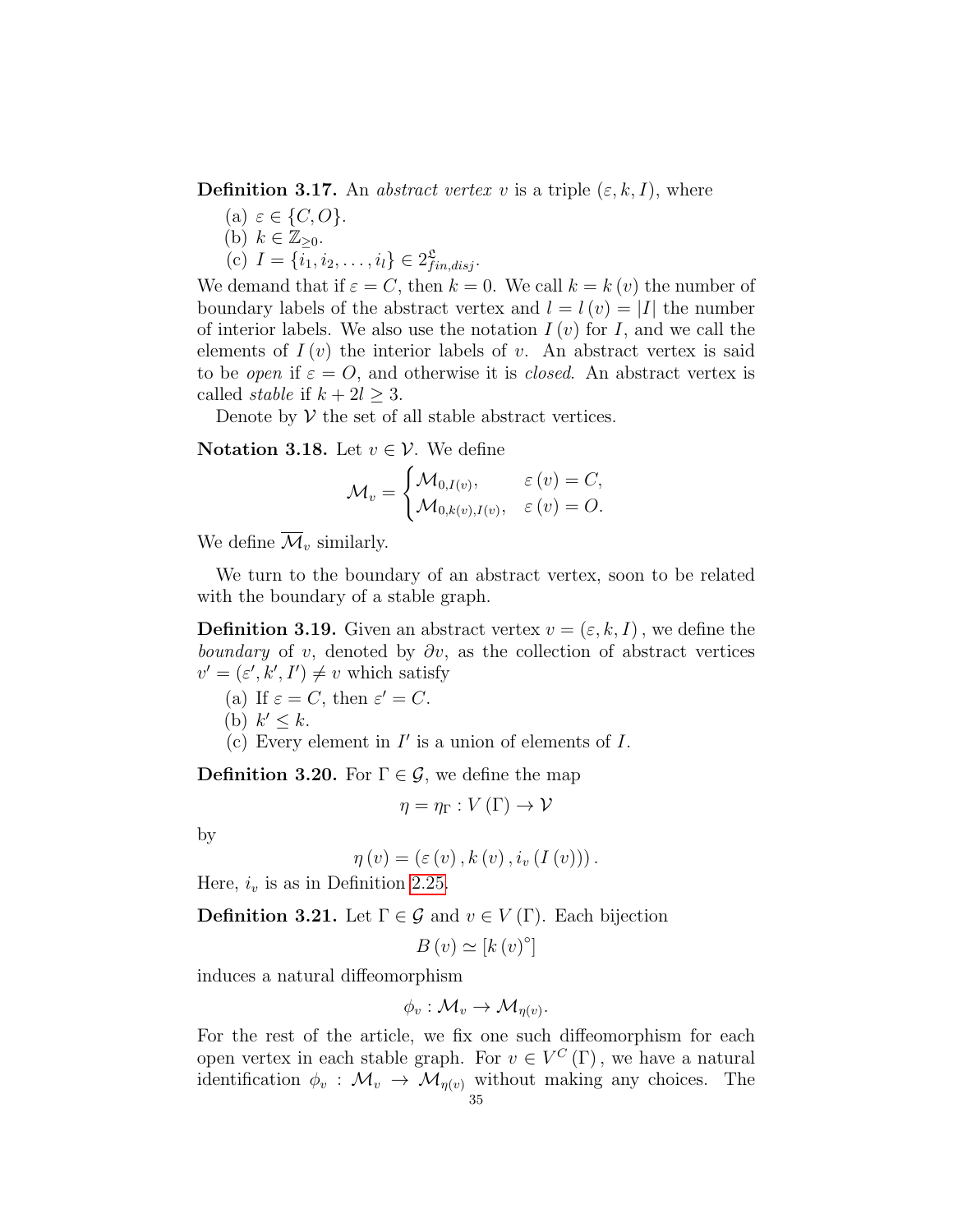maps  $\phi_v$  extend to the boundary of  $\mathcal{M}_v$ , and we use the same notation for the extension:

$$
\phi_v: \overline{\mathcal{M}}_v \to \overline{\mathcal{M}}_{\eta(v)}.
$$

*Remark* 3.22. The symmetric group  $S_k$  acts naturally on  $\mathcal{M}_{0,k,l}$  by sending  $(\Sigma, \{x_i\}_1^k)$  $_{1}^{k}$  ,  $\left\{ z_{i}\right\} _{1}^{l}$  $\binom{l}{1}$  to  $\left(\Sigma,\{x_{\sigma\cdot i}\}_{1}^{k}\right)$  $_{1}^{k}$  ,  $\left\{ z_{i}\right\} _{1}^{l}$  $\binom{l}{1}$  for  $\sigma \in S_k$ . In the same way, given  $\Gamma \in \mathcal{G}$ , the group  $\prod_{v \in V(\Gamma)} S_{k(v)}$  acts on  $\mathcal{M}_{\Gamma}$ . In particular, for every vertex  $v \in V(\Gamma)$ , the symmetric group  $S_{k(v)}$  acts on  $\mathcal{M}_{\Gamma}$ .

Thus, if we had chosen another map  $\phi'_v$  for a vertex  $v \in V(\Gamma)$ , then  $\phi_v, \phi'_v$ , would differ by the action of some  $\sigma \in S_{k(v)}$ . That is,

$$
\phi'_{v} = \phi_{v} \circ \sigma,
$$

where we denote the group element and its action by the same notation.

We also have a map  $\nu : \mathcal{V} \to \mathcal{G}$  which takes the abstract vertex  $v = (\varepsilon, k, I) \in \mathcal{V}$  to the stable graph  $(V = V^O \cup V^C, E, \ell_I, \ell_B)$  such that

- (a) If  $\varepsilon = C$ , then  $V = V^C = \{ * \}$ . Otherwise  $V = V^O = \{ * \}$ .
- (b)  $E = \emptyset$ .
- (c) If  $\varepsilon = O$ , then  $\ell_B (*) = [k^\circ].$
- (d)  $\ell_I (*) = I$ .

One can easily verify that  $\eta \circ \nu = id$ .

Notation 3.23. Denote by  $\mathcal{V}_{odd} \subset \mathcal{V}$  the set of all abstract vertices v such that either  $\varepsilon(v) = C$  or  $k(v)$  is odd.

**Notation 3.24.** Let  $\Gamma \in \mathcal{G}_{odd}$  and  $i \in I(\Gamma)$ . By Observation [3.12,](#page-31-0) we have  $i \in I(\mathcal{B}\Gamma)$ . So, we write

$$
v_i^*(\Gamma) = \eta(v_i(\mathcal{B}\Gamma)).
$$

From Observations [3.9](#page-30-1) and [3.13,](#page-31-1) we immediately obtain the following.

Observation 3.25. Let  $\Gamma \in \mathcal{G}_{odd}$ ,  $i \in I(\Gamma)$ , and let  $v = v_i^*(\Gamma)$ . Then  $v \in$  $\mathcal{V}_{odd}$ . In addition, for every  $\Gamma' \in \partial \Gamma$ , either  $v_i^*(\Gamma') = v$  or  $v_i^*(\Gamma') \in \partial v$ . In the latter case,

$$
\dim_{\mathbb{C}}\mathcal{M}_{v_i^*(\Gamma')} < \dim_{\mathbb{C}}\mathcal{M}_v.
$$

**Definition 3.26.** Let  $\Gamma \in \mathcal{G}_{odd}$ . The base component of the interior label  $i \in I(\Gamma)$  is  $\mathcal{M}_{v_i^*(\Gamma)}$ . The base moduli of  $\Gamma$  is the space  $\mathcal{M}_{\mathcal{B}\Gamma}$ .

Recall Definition [2.28.](#page-24-1) Let  $\Gamma \in \mathcal{G}_{odd}$ , let  $v \in V(\mathcal{B}\Gamma)$  and let  $i \in I(\Gamma)$ . Define

(20)  $\Phi_{\Gamma,v} := \phi_v \circ For_{\Gamma,\mathcal{B}\Gamma_v} : \mathcal{M}_{\Gamma} \to \mathcal{M}_{\eta(v)},$  $\Phi_{\Gamma,i}:=\Phi_{\Gamma,v_i(\mathcal{B}\Gamma)}:\mathcal{M}_{\Gamma}\to \mathcal{M}_{v_i^*(\Gamma)}.$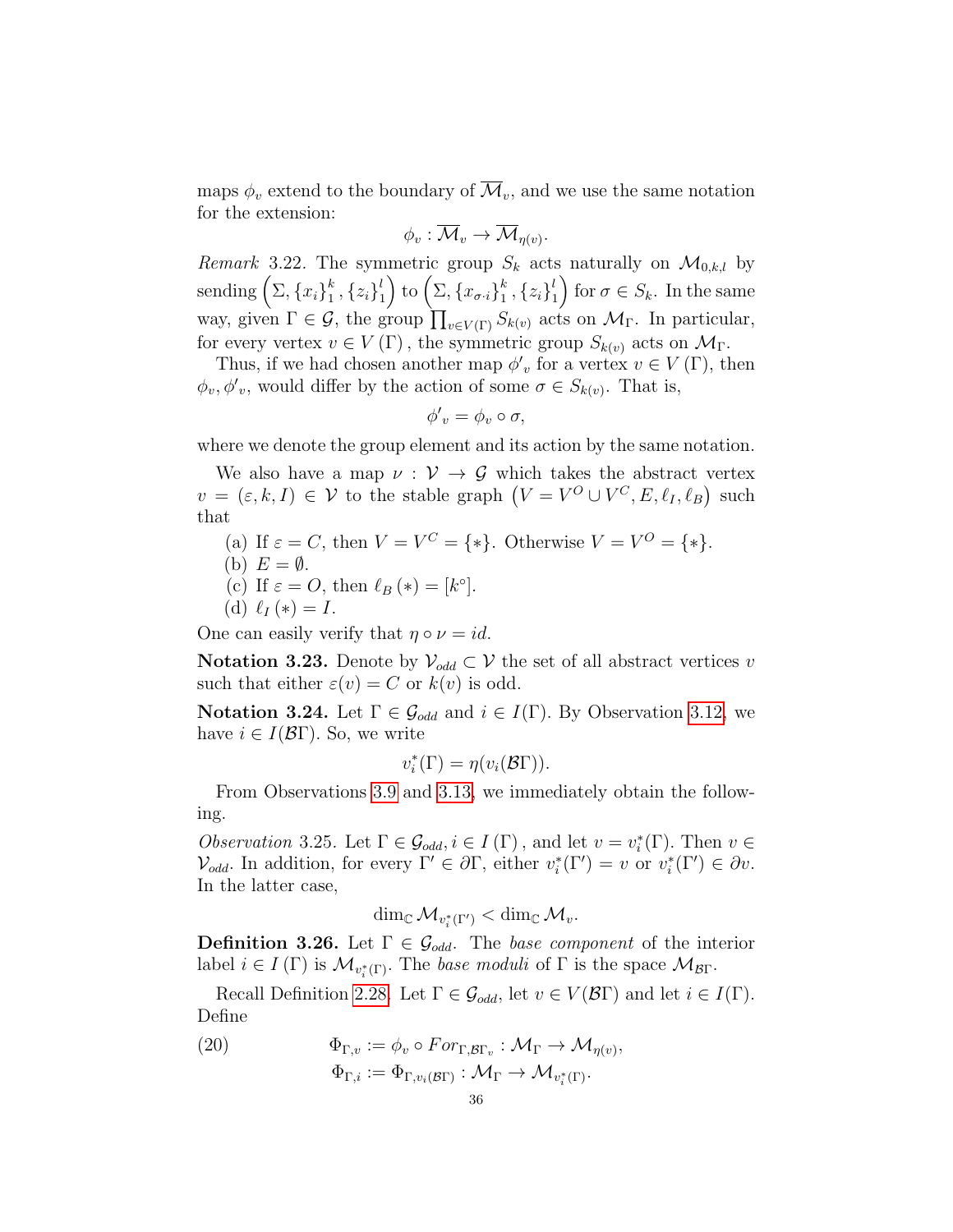We use the same notation for the natural extensions of these maps to the appropriate compactified moduli spaces.

**Notation 3.27.** Let  $v \in V_{odd}$  be an abstract vertex. We define a map

 $\partial_v:{\cal G}_{odd}\to 2^{{\cal G}_{odd}}$ 

by

$$
\partial_v \Gamma = \{ \Lambda \in \partial \Gamma | \exists u \in V(\mathcal{B}\Lambda), \ \eta(u) = v \}.
$$

Moreover, for  $\Gamma \in \mathcal{G}_{odd}$  we write

$$
\partial_v \mathcal{M}_\Gamma = \coprod_{\Lambda \in \partial_v \Gamma} \mathcal{M}_\Lambda.
$$

By abuse of notation, we define a map

$$
\partial_v: \mathcal{V}_{odd} \longrightarrow 2^{\mathcal{G}_{odd}}
$$

by

$$
\partial_{v}u=\partial_{v}\left( \nu\left( u\right) \right) .
$$

For  $u \in V_{odd}$  an abstract vertex, we write

$$
\partial_v \mathcal{M}_u = \phi_{\nu(u)} \left( \partial_v \mathcal{M}_{\nu(u)} \right) \subset \overline{\mathcal{M}}_u.
$$

A crucial property of the base is the following. Fix  $\Gamma \in \mathcal{G}_{odd}$ , a label  $i \in I(\Gamma)$ , and  $\Gamma' \in \partial \Gamma$ . Write  $v = v_i^*(\Gamma)$ . Let

$$
\Phi_{\Gamma,i}^{\Gamma'}: \mathcal{M}_{\Gamma'} \to \overline{\mathcal{M}}_{\nu(v)}
$$

be given by the composition

$$
\mathcal{M}_{\Gamma'} \hookrightarrow \overline{\mathcal{M}}_{\Gamma} \xrightarrow{\Phi_{\Gamma,i}} \overline{\mathcal{M}}_{v} \xrightarrow{\phi_{\nu(v)}^{-1}} \overline{\mathcal{M}}_{\nu(v)}.
$$

The image of  $\Phi_{\Gamma,i}^{\Gamma'}$  is a unique stratum  $\mathcal{M}_{\Lambda} \subset \overline{\mathcal{M}}_{\nu(v)},$  where  $\Lambda \in \partial(\nu(v))$ or  $\Lambda = \nu(v)$ . Note that

$$
v_i^*(\Gamma') = v_i^*(\Lambda),
$$

and denote this abstract vertex by  $v'$ . Then by Observation [3.25](#page-35-0) we have either  $v' = v$  or  $v' \in \partial v$  and  $\Lambda \in \partial_{v'}v$ . See Figure [3.](#page-37-0)

<span id="page-36-0"></span>Observation 3.28. In the scenario described above, the diagram



commutes up to the action of  $\sigma \in S_{k(v')}$ .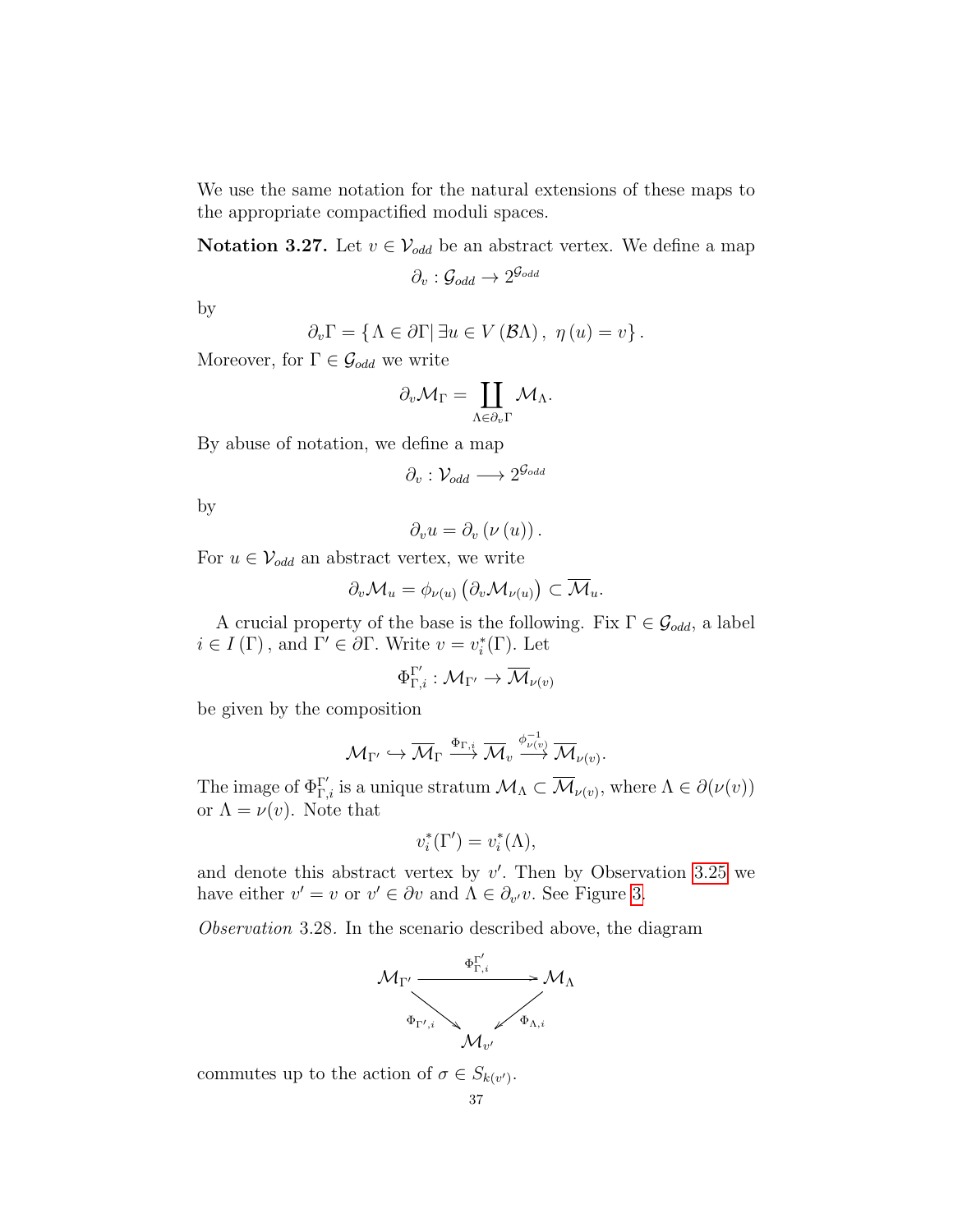

<span id="page-37-0"></span>FIGURE 3. (a) shows  $\Gamma$ , (b) shows v, (c) shows  $\Gamma'$ , (d) shows  $\Lambda$ , and (e) shows  $v'$ .

## Notation 3.29. For  $v \in \mathcal{V}_{odd}$  write

$$
\partial^{eff} v = \{v' \in \mathcal{V}_{odd} | \partial_{v'} v \neq \emptyset\},\
$$

and

$$
\partial_i^{eff} v = \left\{ v' \in \partial^{eff} v \middle| i \in I(v) \right\}.
$$

For  $v' \in \partial^{eff}v$  we define

$$
\Phi_{v,v'}:\partial_{v'}\overline{\mathcal{M}}_{v}\to \mathcal{M}_{v'}
$$

by

$$
\Phi_{v,v'} = \coprod_{\Lambda \in \partial_{v'}v} \Phi_{\Lambda,v'}.
$$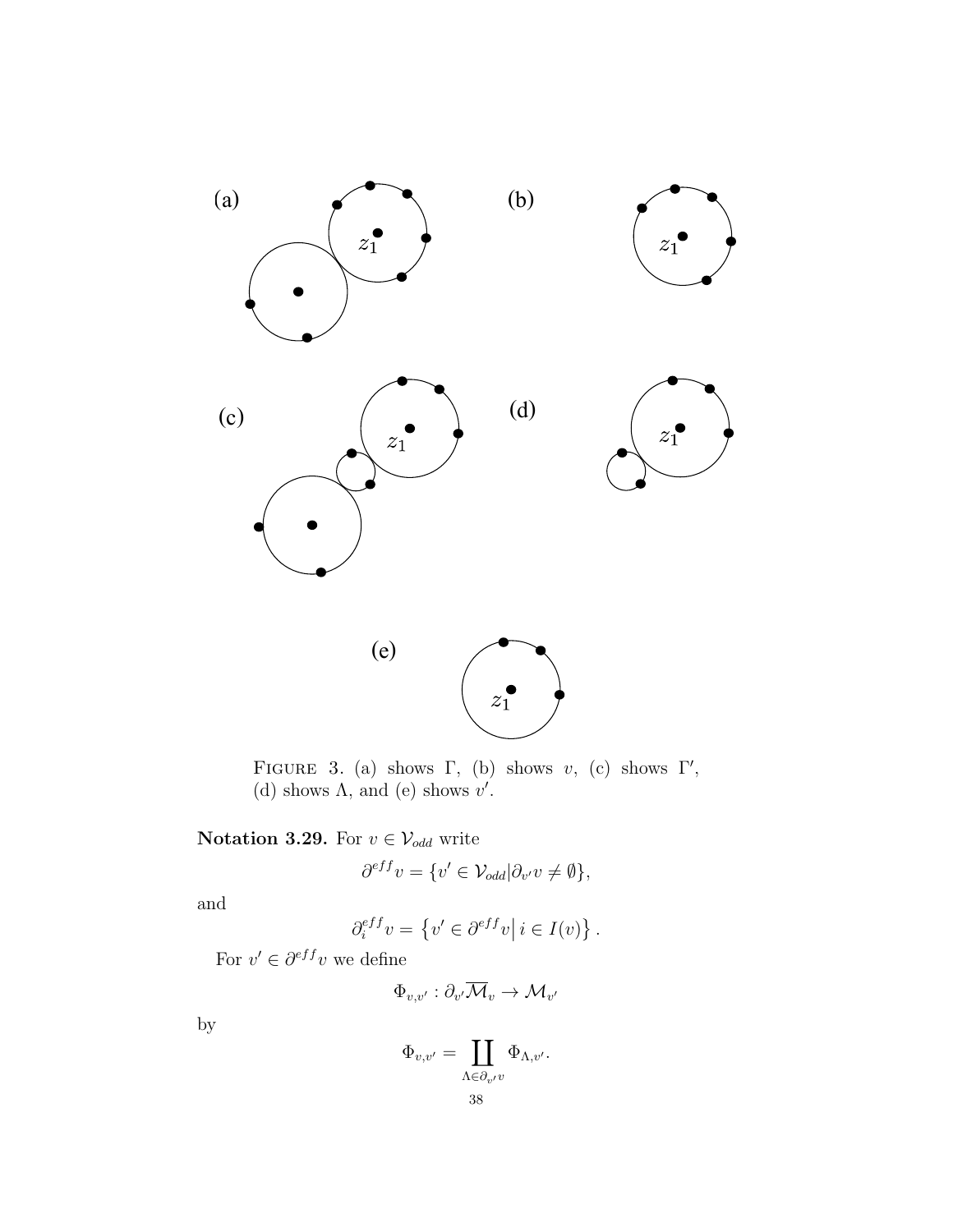**Definition 3.30.** Given  $\mathcal{C} \subseteq \mathcal{G}_{odd}$ , define

$$
\mathcal{V}_{\mathcal{C}} = \{ \eta(v) \, | v \in V(\mathcal{B}\Gamma) \, , \, \Gamma \in \mathcal{C} \}.
$$

Define

$$
\mathcal{V}_{\mathcal{C}}^i = \{ v \in \mathcal{V}_{\mathcal{C}} | i \in I(v) \}.
$$

3.5. Special canonical boundary conditions. We return to the line bundles  $\mathbb{L}_i \to \overline{\mathcal{M}}_{0,k,l}$  in order to define special canonical boundary conditions. We consider only the case  $k$  is odd, which is necessary for  $\dim_{\mathbb{C}} \mathcal{M}_{0,k,l}$  to be an integer.

Denote by  $\tilde{\pi}_{\Gamma}: \mathcal{C}_{\Gamma} \to \mathcal{M}_{\Gamma}$  the universal curve. Thus  $\tilde{\pi}_{\Gamma}^{-1}$  $\Gamma^{-1}([\Sigma]) = \Sigma.$ Denote by  $\mathcal{U}_{\Gamma} \subset \mathcal{C}_{\Gamma}$  the open subset on which  $\pi_{\Gamma}$  is a submersion, and let  $\pi_{\Gamma} = \tilde{\pi}_{\Gamma} |_{\mathcal{U}_{\Gamma}}$ . Thus  $\pi_{\Gamma}^{-1}$  $\Gamma^{-1}([\Sigma])$  is the smooth locus of  $\Sigma$ . For  $i \in I(\Gamma)$ , denote by  $\mu_i: \mathcal{M}_{\Gamma} \to \mathcal{U}_{\Gamma}$  the section of  $\pi_{\Gamma}$  corresponding to the *i*<sup>th</sup> interior marked point. Denote by  $\mathbb{L}_{\Gamma} \to \mathcal{U}_{\Gamma}$  the vertical cotangent line bundle, which is by definition the cokernel of the map  $d\pi_{\Gamma}^*: T^*\mathcal{M}_{\Gamma} \to T^*\mathcal{U}_{\Gamma}$ . So,  $\mathbb{L}_i = \mu_i^* \mathbb{L}_{\Gamma}$ . Let  $\Gamma'$  be a stable subgraph of  $\Gamma$ . Then the forgetful map  $For_{\Gamma,\Gamma'} : \mathcal{M}_{\Gamma} \to \mathcal{M}_{\Gamma'}$  lifts canonically to a map  $For_{\Gamma,\Gamma'} : \mathcal{U}_{\Gamma} \to \mathcal{U}_{\Gamma'}$ . Let  $t_{\Gamma,\Gamma'}$  be defined by the following diagram.



The diagram implies the following.

<span id="page-38-1"></span>*Observation* 3.31. The morphism  $t_{\Gamma,\Gamma'}$  is an isomorphism except on components of  $U_{\Gamma}$  that are contracted by  $\widetilde{For}_{\Gamma,\Gamma}$ , where it vanishes identically.

For  $i \in I(\Gamma)$ , Observation [3.9](#page-30-0) implies that  $For_{\Gamma,\mathcal{B}\Gamma}$  and  $For_{\Gamma,\mathcal{B}\Gamma_{v_i(\mathcal{B}\Gamma)}}$ do not contract the component containing the  $i<sup>th</sup>$  interior marked point. The following is an immediate consequence.

<span id="page-38-0"></span>*Observation* 3.32. For  $\Gamma \in \mathcal{G}_{odd}$ , we have isomorphisms

$$
\mathbb{L}_i \simeq F_{\Gamma}^* \mathbb{L}_i, \qquad \mathbb{L}_i \simeq \Phi_{\Gamma,i}^* \mathbb{L}_i.
$$

given by  $\mu_i^* t_{\Gamma, \mathcal{B}\Gamma}$  and  $\mu_i^* t_{\Gamma, \mathcal{B}\Gamma_{v_i(\mathcal{B}\Gamma)}}$ .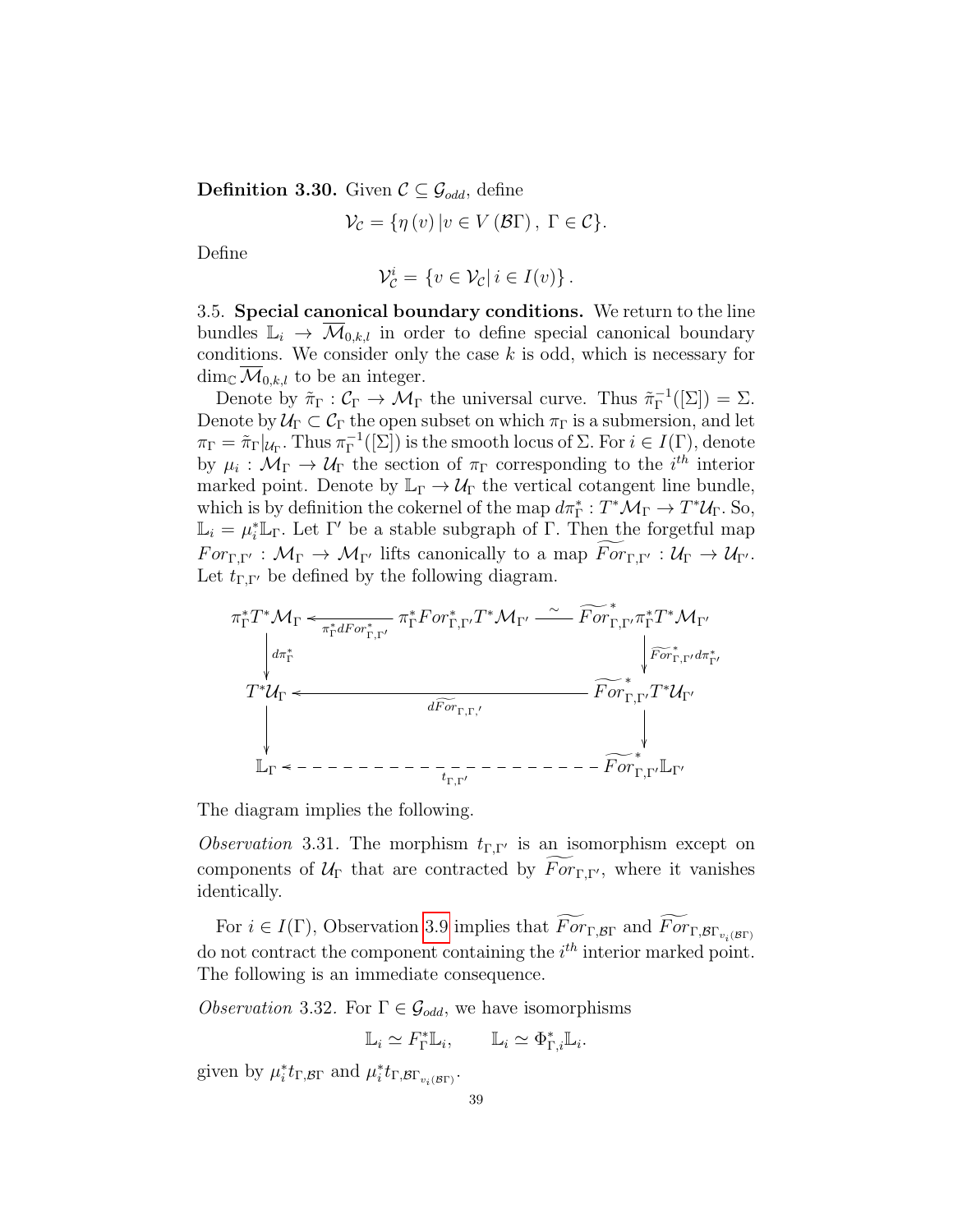<span id="page-39-0"></span>*Remark* 3.33. The natural action of the symmetric group  $S_{k(v_i(\Gamma))}$  on  $\mathcal{M}_{\Gamma}$  by permuting the boundary labels and edges lifts canonically to a natural action on the bundle  $\mathbb{L}_i \to \mathcal{M}_{\Gamma}$ . The same goes for the natural action of  $S_{k(v_i(\Gamma))}$  on  $\mathcal{M}_v$  and  $\mathcal{M}_{\eta(v)}$ . The isomorphisms of Observation [3.32](#page-38-0) are equivariant with respect to these actions.

**Notation 3.34.** Let  $\Upsilon \in \mathcal{G}_{odd}$ . For a subset  $C \subseteq \partial \overline{\mathcal{M}}_{\Upsilon}$ , a vector bundle  $E \to C$ , a multisection  $s \in C_m^{\infty}(C, E)$ , and  $\Gamma \in \partial^B \Upsilon$ , we write

$$
s^{\Gamma}:=s|_{\mathcal{M}_{\Gamma}\cap C}.
$$

Observation [3.11](#page-31-0) allows us to generalize the definition of canonical multisection as follows. Let  $\Upsilon \in \mathcal{G}_{odd}$ , let  $C \subseteq \partial \overline{\mathcal{M}}_{\Upsilon}$ , and let

$$
\mathcal{C} = \{ \Gamma \in \partial^B \Upsilon | C \cap \mathcal{M}_{\Gamma} \neq \emptyset \}.
$$

Definition 3.35. A multisection s of

$$
E=\bigoplus_{i\in [l]}\mathbb{L}_i^{\oplus a_i}\to C
$$

is called *canonical* if for each  $\Gamma \in \mathcal{C}$ , there exists a section  $s^{\beta\Gamma}$  of

$$
\bigoplus_{i\in[l]}\mathbb{L}_i^{\oplus a_i}\to \mathcal{M}_{\mathcal{B}\Gamma}
$$

such that  $s^{\Gamma} = F_{\Gamma}^* s^{\mathcal{B}\Gamma} |_{C \cap \mathcal{M}_{\Gamma}}$ .

The following refinement of canonical sections is useful in proofs.

**Definition 3.36.** A multisection  $s \in C_m^{\infty}(C, \mathbb{L}_i)$  is said to be *pulled* back from the base component, or pulled back from the base for short, if for every  $v \in \mathcal{V}_{\mathcal{C}}^i$  there exists  $s^v \in C_m^{\infty}(\mathcal{M}_v, \mathbb{L}_i)$  such that for every  $\Gamma \in \mathcal{C}$  with  $v_i^*(\Gamma) = v$ , we have

$$
s^{\Gamma} = \Phi_{\Gamma,i}^{*} s^{v}|_{C \cap \mathcal{M}_{\Gamma}}.
$$

A multisection  $s \in C_m^{\infty}(\mathcal{M}_{0,B,I}, \mathbb{L}_i)$  is said to be *invariant* if it is invariant under the action of the permutation group  $S_B$ .

A multisection  $s \in C_m^{\infty}(C, \mathbb{L}_i)$  is special canonical if it is pulled from the base, and for every  $v \in V^i_{\mathcal{C}}$  the multisection  $s^v$  is invariant. We write  $S_i = S_{i,k,l}$  for the vector space of special canonical multisections of  $\mathbb{L}_i$ over  $C = \partial \overline{\mathcal{M}}_{0,k,l}$ . Below, we use the notation  $s^v$  as in this definition.

<span id="page-39-1"></span>Remark 3.37. It is straightforward to verify that a multisection which is pulled back from the base is consistent.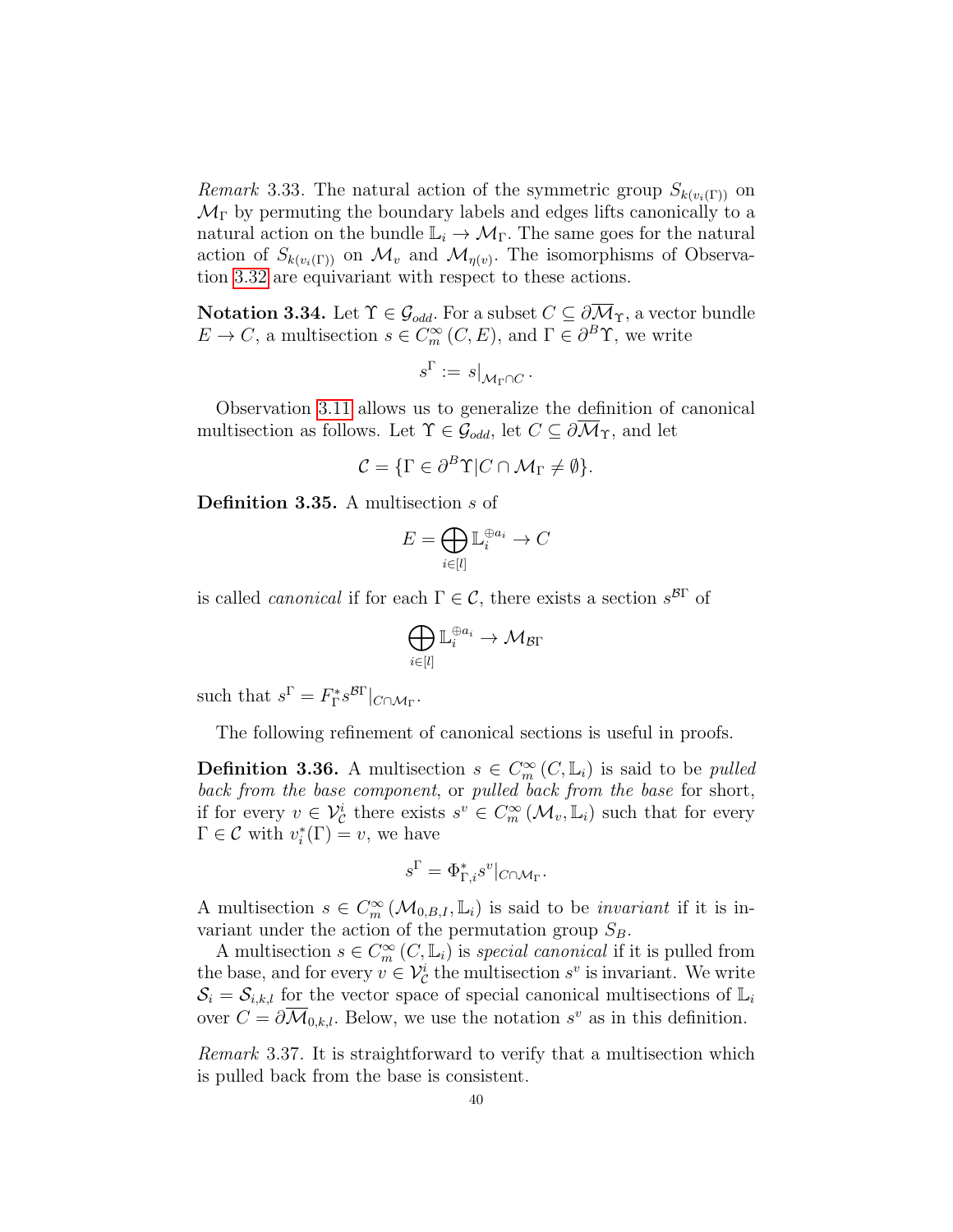<span id="page-40-2"></span>Remark 3.38. Let  $s \in C_m^{\infty}(C, \mathbb{L}_i)$  be special canonical. By Observa-tion [2.33,](#page-25-0) the map  $\Phi_{\Gamma,i}: \mathcal{M}_{\Gamma} \to \mathcal{M}_{v_i^*(\Gamma)}$  factors as the composition

$$
\mathcal{M}_{\Gamma} \xrightarrow{\qquad F_{\Gamma}} \mathcal{M}_{\mathcal{B}\Gamma} \xrightarrow{\qquad \Phi_{\mathcal{B}\Gamma,i}} \mathcal{M}_{v_i^*(\Gamma)}.
$$

So there exists  $s^{\mathcal{B}\Gamma} \in C_m^{\infty}(\mathcal{M}_{\mathcal{B}\Gamma}, \mathbb{L}_i)$  such that

$$
s^{\Gamma} = F_{\Gamma}^* s^{\mathcal{B}\Gamma} |_{C \cap \mathcal{M}_{\Gamma}}.
$$

It follows from Observation [3.11](#page-31-0) that the vector space  $\bigoplus \mathcal{S}_i^{\oplus a_i}$  is a subvector space of S. Below, we use the notation  $s^{B\Gamma}$  as in this remark.

3.6. Forgetful maps, cotangent lines and base. We introduce notations and formulate the basic properties of pull-backs of cotangent lines by forgetful maps.

<span id="page-40-0"></span>*Observation* 3.39. Let  $\Gamma \in \mathcal{G}_{odd}$  and  $i \in I(\Gamma)$ . Then  $\mathcal{B}$ *for*<sub>*i*</sub>( $\Gamma$ ) is a stable subgraph of  $for_i(\mathcal{B}\Gamma)$  and  $For_{for_i(\mathcal{B}\Gamma),\mathcal{B} for_i(\Gamma)}$  is a diffeomorphism. Indeed, vertices and markings are in one-to-one correspondence. Moreover, the following diagram commutes.

$$
\mathcal{M}_{\Gamma} \longrightarrow \mathcal{M}_{for_i(\Gamma)} \n\downarrow F_{\Gamma} \qquad \qquad \downarrow F_{for_i(\Gamma)} \n\mathcal{M}_{\text{BT}} \xrightarrow{For_{for_i(\mathcal{B}\Gamma),\mathcal{B}for_i(\Gamma)}} \mathcal{M}_{\text{BT}} \xrightarrow{For_{for_i(\Gamma)}} \mathcal{M}_{\text{BT}}.
$$

This is a consequence of Observation [2.33.](#page-25-0)

<span id="page-40-3"></span>**Notation 3.40.** Let k be odd, let  $I \subseteq [l+1]$  and let  $i \in I \cap [l]$ . If  $l + 1 \in I$ , denote by  $D_i \subset \overline{\mathcal{M}}_{0,k,I}$  the locus where the marked points  $z_i, z_{l+1}$ , belong to a sphere component that contains only them and a unique interior node. If  $l + 1 \notin I$ , set  $D_i = \emptyset$ . For  $\Gamma \in \partial \Gamma_{0,k,l+1}$ , define  $D_i \subset \overline{\mathcal{M}}_{\Gamma}, D_i \subset \mathcal{M}_{\mathcal{B}\Gamma}$ , similarly.

Write

$$
\partial D_i = D_i \cap \partial \overline{\mathcal{M}}_{0,k,l+1}.
$$

Let  $\mathcal{G}_{D_i} \subset \partial^B \Gamma_{0,k,l+1}$  be the subset such that

$$
\partial D_i = \coprod_{\Gamma \in \mathcal{G}_{D_i}} \mathcal{M}_{\Gamma}.
$$

<span id="page-40-1"></span>Observation 3.41. For  $\Gamma \in \partial^B \Gamma_{0,k,l+1} \setminus \mathcal{G}_{D_i}$ , the following diagram commutes.

$$
\mathcal{M}_{\Gamma} \xrightarrow{For_{l+1}} \mathcal{M}_{for_{l+1}\Gamma}
$$
\n
$$
\downarrow \Phi_{\Gamma,i} \qquad \qquad \downarrow \Phi_{for_{l+1}\Gamma,i}
$$
\n
$$
\mathcal{M}_{v_i^*(\Gamma)} \xrightarrow{For_{l+1}} \mathcal{M}_{v_i^*(for_{l+1}\Gamma)}
$$
\n
$$
41
$$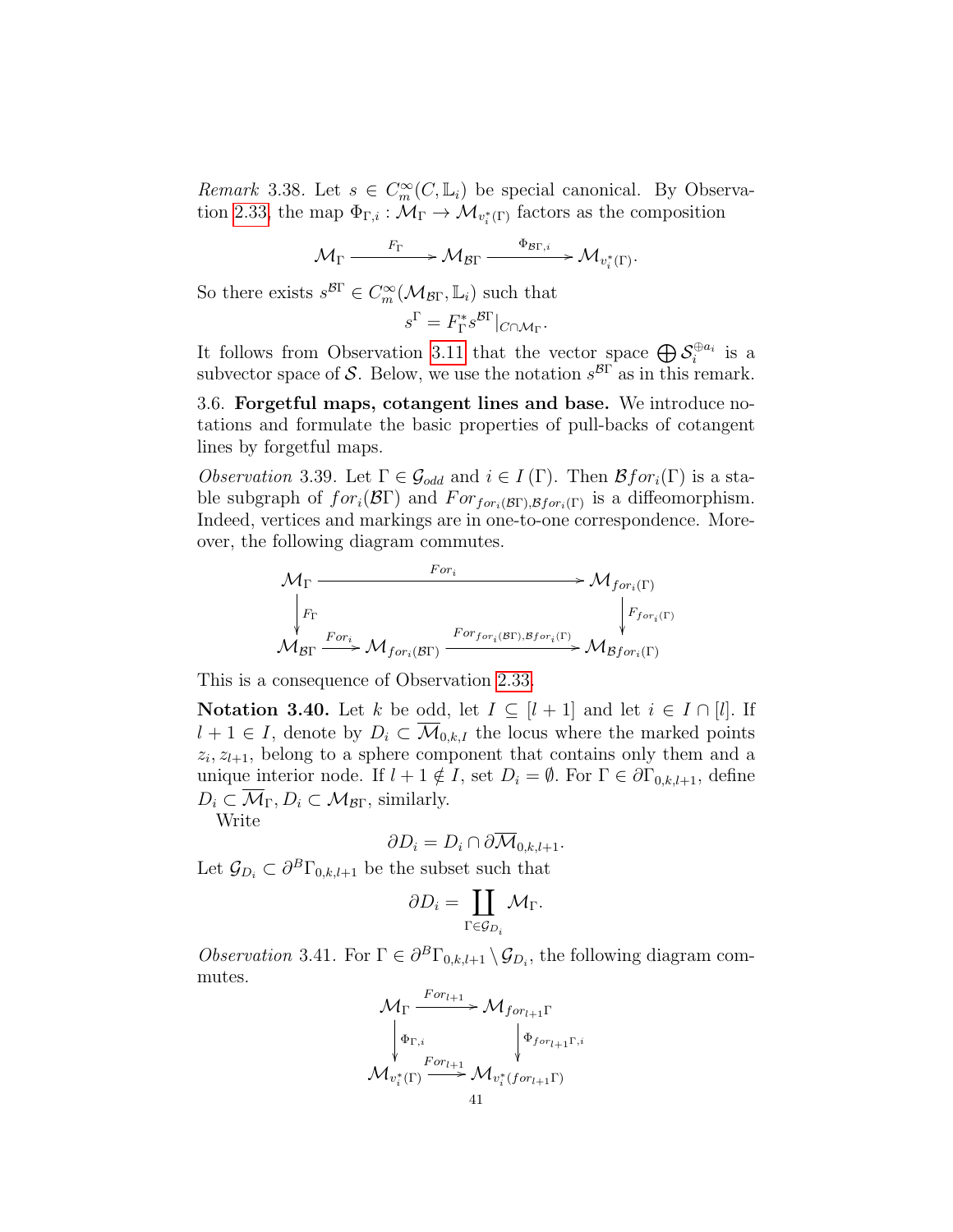Again, this is a consequence of Observation [2.33.](#page-25-0)

Notation 3.42. Write

$$
\mathbb{L}'_i = For^*_{l+1} \mathbb{L}_i \to \overline{\mathcal{M}}_{0,k,l}.
$$

For  $\Gamma \in \partial \Gamma_{0,k,l+1}$  write

$$
\mathbb{L}'_i = For^*_{l+1} \mathbb{L}_i \to \overline{\mathcal{M}}_{\Gamma}, \qquad \mathbb{L}'_i = For^*_{l+1} \mathbb{L}_i \to \overline{\mathcal{M}}_{\mathcal{B}\Gamma}.
$$

Denote by  $S_i' = S_{i,k,l+1}' \subset C_m^{\infty}(\partial \overline{\mathcal{M}}_{0,k,l+1}, \mathbb{L}_i')$  the vector space of pullbacks of sections in  $S_{i,k,l}$  by  $For_{l+1}$ . Denote by

$$
\tilde{t}_i:\mathbb{L}'_i\to\mathbb{L}_i
$$

the morphism given by  $\tilde{t}_i|_{\mathcal{M}_{\Gamma}} = \mu_i^* t_{\Gamma, \text{for}_i(\Gamma)}$ .

#### <span id="page-41-4"></span><span id="page-41-0"></span>Lemma 3.43.

- (a) The morphism  $\tilde{t}_i$  vanishes transversely exactly at  $D_i$ .
- <span id="page-41-1"></span>(b) For<sub>l+1</sub> maps  $D_i$  diffeomorphically onto  $\mathcal{M}_{0,k,l}$  carrying the orientation induced on  $D_i$  by  $\tilde{t}_i$  to the orientation  $o_{0,k,l}$  on  $\mathcal{M}_{0,k,l}$ .
- <span id="page-41-2"></span>(c) The morphism  $\tilde{t}_i$  satisfies

$$
F_{\Gamma}^* \tilde{t}_i = \tilde{t}_i,
$$

and for  $\Gamma \in \partial^B \Gamma_{0,k,l+1} \setminus \mathcal{G}_{D_i}$ ,

$$
\Phi_{\Gamma,i}^* \tilde{t}_i = \tilde{t}_i.
$$

Here, we have used the isomorphisms of Observation [3.32](#page-38-0) to identify relevant domains and ranges of  $\tilde{t}_i$ .

<span id="page-41-3"></span>(d) The morphism  $t_i$  is invariant under permutations of the boundary marked and nodal points as in Remark [3.33.](#page-39-0)

*Proof.* Observation [3.31](#page-38-1) implies that  $\tilde{t}_i$  vanishes exactly at  $D_i$ . It follows from the definitions that  $For_{l+1}$  maps  $D_i$  diffeomorphically onto  $\mathcal{M}_{0,k,l}$ . So the transversality and orientation statements are equivalent to the following claim. Let  $p \in \overline{\mathcal{M}}_{0,k,l}$ , let  $F_p = For_{l+1}^{-1}(p)$  and equip  $F_p$  with its complex orientation. Then  $\tilde{t}_i|_{F_p}$  vanishes with multiplicity  $+1$  at the unique point  $\check{p} \in D_i \cap F_p$ .

To prove the claim, we construct a map  $\alpha : D^2 \to F_p$ , that preserves complex orientations and calculate  $\tilde{t}_i \circ \alpha$  in an explicit trivialization of  $\alpha^* \overline{\mathbb{L}_i}$ . Indeed, let  $\Sigma = (\{\Sigma_\alpha\}, \sim)$  be a stable disk representing p. Denote by  $\Sigma_0$  the component of  $\Sigma$  containing the marked point  $z_i$ . Denote by  $B_r \subset \mathbb{C}$  the disk of radius r centered at 0. Let  $U \subset \Sigma_0$  be an open neighborhood of  $z_i$  with local coordinate

$$
\xi: U \stackrel{\sim}{\to} B_2, \qquad \xi(z_1) = 0.
$$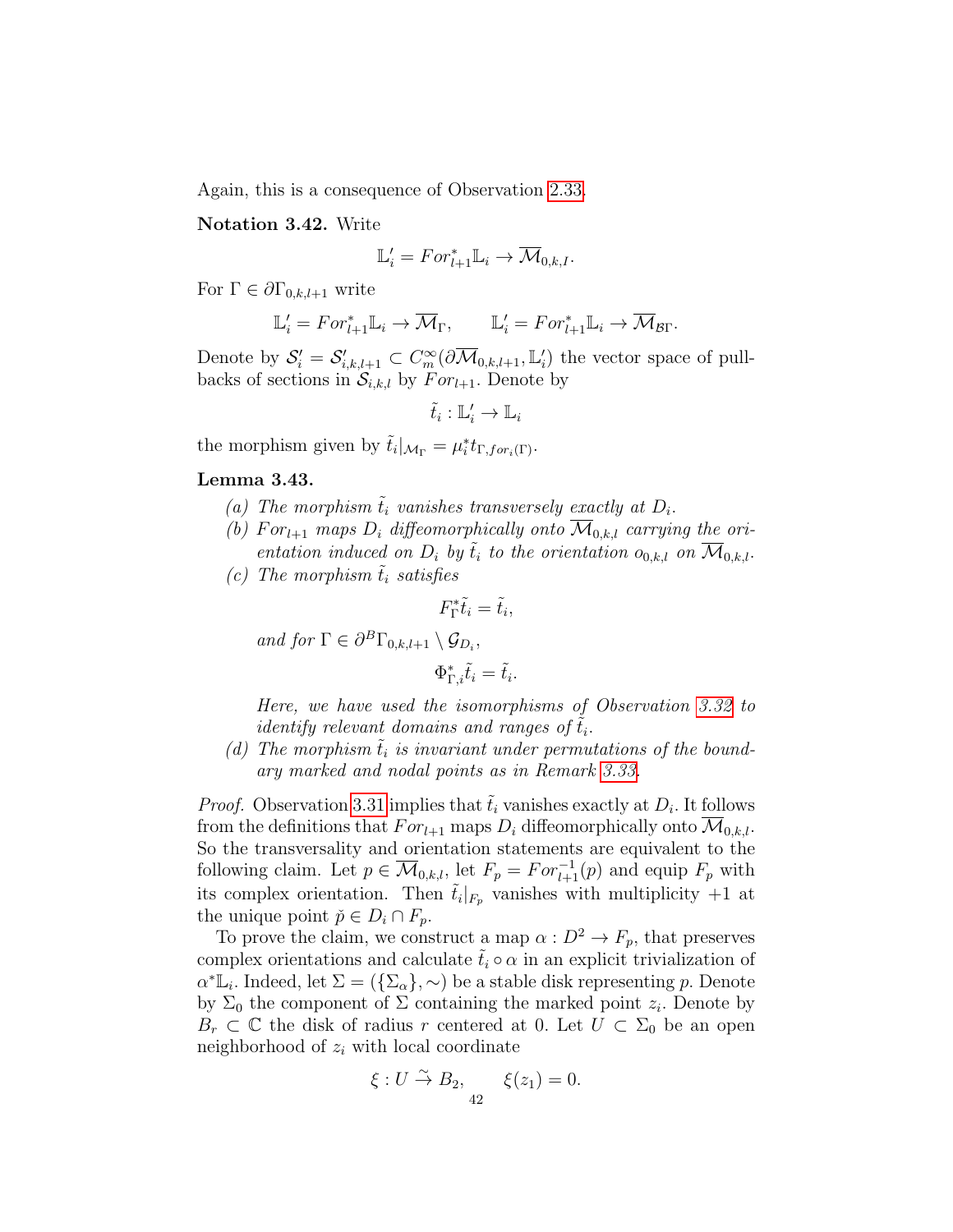For  $z \in B_1$ , let  $\Sigma_0^z$  be obtained from  $\Sigma_0$  as follows. If  $z \neq 0$ , add the marked point  $z_{l+1} = \xi^{-1}(z)$ . If  $z = 0$ , replace  $z_i$  with a new marked point  $z_0$ . Denote by S the marked sphere  $(\mathbb{C}\cup\{\infty\}, z_{-1}, z_i, z_{l+1})$  where  $z_{-1} = \infty$ ,  $z_i = 0$ , and  $z_{i+1} = 1$ . For  $z \neq 0$ , let  $\Sigma^z$  be the stable disk  $({\{\Sigma_{\alpha}\}}_{\alpha\neq0}\cup{\{\Sigma^z_{0}\}},\sim)$ . For  $z=0$ , let

$$
\Sigma^{z} = (\{\Sigma_{\alpha}\}_{\alpha \neq 0} \cup \{\Sigma_{0}^{z}, S\}, \sim_{0}),
$$

where  $\sim_0$  is obtained from  $\sim$  by adding the relation  $z_0 \sim_0 z_{-1}$ . Define  $\alpha: B_1 \to F_p$  by  $\alpha(z) = \Sigma^z$ .

For  $z \in B_1$ , the stable disk  $\Sigma^z$  is the deformation of the stable disk  $\Sigma^0$  obtained by removing appropriate disks around the nodal points  $z_0 \in \Sigma_0$  and  $z_{-1} \in S$  and identifying annuli adjacent to the resulting boundaries. More explicitly, denoting by  $\zeta$  the standard coordinate on  $S = \mathbb{C} \cup \{\infty\}$ , we glue the surfaces

$$
\Sigma^z \setminus \xi^{-1} \left( B_{\sqrt{2|z|}} \right), \qquad B_{\sqrt{3/|z|}} \subset S
$$

along the map  $\zeta \mapsto \xi^{-1}(z\zeta)$  for  $\zeta \in B_{\sqrt{3/|z|}} \setminus B_{\sqrt{2/|z|}}$ . Thus we take  $d\zeta|_{z_i} \in T^*_{z_i}S \simeq T^*_{z_i}\Sigma^z$  as a frame for  $\alpha^* \mathbb{L}_i$ . On the other hand,  $d\xi|_{z_i} \in$  $T_{z_i}^* \Sigma$  is a frame for  $\alpha^* \mathbb{L}'_i$ . Since  $\xi = z \zeta$ , we have  $\tilde{t}_i (d\xi |_{z_i}) = zd\zeta |_{z_i}$ . Thus  $\tilde{t}_i$  vanishes with multiplicity 1 at  $z = 0$ , which is the point  $\hat{p}$ , as claimed. So we have proved parts [\(a\)](#page-41-0) and [\(b\)](#page-41-1) of the lemma.

Part [\(c\)](#page-41-2) follows from Observation [3.39](#page-40-0) and part [\(d\)](#page-41-3) follows from the definition of  $t_i$ . . В последните поставите на селото на селото на селото на селото на селото на селото на селото на селото на се<br>Селото на селото на селото на селото на селото на селото на селото на селото на селото на селото на селото на

<span id="page-42-1"></span>**Notation 3.44.** Denote by  $\mathcal{O}(D_i)$  the line bundle

$$
Hom(\mathbb{L}'_i,\mathbb{L}_i)=(\mathbb{L}'_i)^*\otimes \mathbb{L}_i.
$$

So  $\tilde{t}_i$  is a section of  $\mathcal{O}(D_i)$ . Write

$$
t_i = \tilde{t}_i\big|_{\partial \overline{\mathcal{M}}_{0,k,l+1}}
$$

.

Lemma [3.43](#page-41-4) shows that  $\mathcal{O}(D_i)$  is the trivial complex line bundle twisted at  $D_i$  as implied by the notation. Moreover, tautologically,

$$
\mathbb{L}_i \simeq \mathbb{L}'_i \otimes \mathcal{O}(D_i).
$$

The following observation is a consequence of Observations [3.32](#page-38-0) and [3.39](#page-40-0) and the relevant definitions.

*Observation* 3.45. For  $\Gamma \in \partial \Gamma_{0,k,l+1}$  and  $i \in [l]$ , we have

$$
F_{\Gamma}^* \mathcal{O}(D_i) \simeq \mathcal{O}(D_i).
$$

<span id="page-42-0"></span>Observation 3.46. If  $s' \in \mathcal{S}'_i$ , then  $s = s't_i$  belongs to  $\mathcal{S}_i$  and vanishes on  $D_i$ .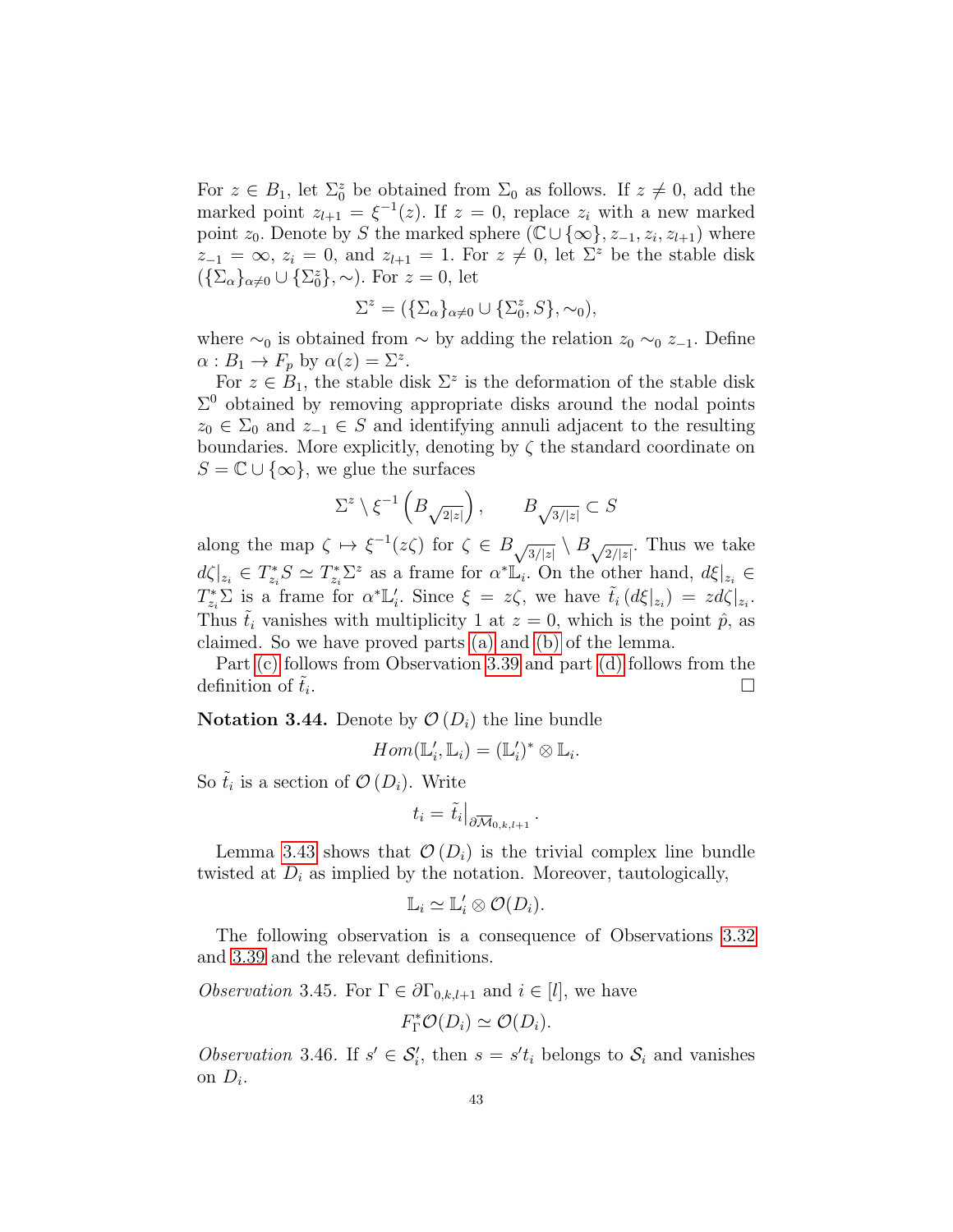*Proof.* Using Observation [3.41,](#page-40-1) we see that for  $\Gamma \in \partial \Gamma_{0,k,l} \backslash \mathcal{G}_{D_i}$  we may take

$$
s^{v_i^*(\Gamma)} = For_{l+1}^*(s')^{v_i^*(for_{l+1}\Gamma)}\tilde{t}_i.
$$

For  $\Gamma \in \mathcal{G}_{D_i}$ , we take  $s^{v_i^*(\Gamma)} = 0$ .

<span id="page-43-3"></span>Remark 3.47. Recall Observation [3.11](#page-31-0) and Remark [3.38.](#page-40-2) A multisection  $s \in \mathcal{S}'_i$  behaves similarly. Namely, for each  $\Gamma \in \partial^B \Gamma_{0,k,l+1}$ , there exists

$$
s^{\mathcal{B}\Gamma}\in C^\infty_m\left(\mathcal{M}_{\mathcal{B}\Gamma}, \mathbb{L}'_i\right)
$$

such that

$$
s^{\Gamma} = F_{\Gamma}^* s^{\mathcal{B}\Gamma}.
$$

This follows from Observation [3.39.](#page-40-0)

3.7. Construction of multisections and homotopies. In this section we prove Theorem [3.3,](#page-27-0) namely, the open descendent integrals are well defined. In addition we construct special canonical multisections of special types, which we later use to prove the geometric recursions.

Notation 3.48. For a bundle  $E \to M$ , we denote by 0 its 0-section. Given a multisection s, the notation  $s \uparrow 0$  means that s is transverse to the 0-section. See Appendix [A.](#page-77-0)

<span id="page-43-2"></span>**Proposition 3.49.** Consider  $\mathbb{L}_i \to \overline{\mathcal{M}}_{0,k,l}$ , with k odd.

- <span id="page-43-0"></span>(a) For any  $p \in \partial \overline{\mathcal{M}}_{0,k,l}$  one can find  $s \in \mathcal{S}_i$  which does not vanish at p. Hence, one can choose finitely many such multisections which span the fiber of  $\mathbb{L}_i$  over each point of  $\partial \mathcal{M}_{0,k,l}$ .
- <span id="page-43-1"></span>(b) For  $i \in [l]$ , and

$$
p \in \partial M_{0,k,l+1} \setminus \partial D_i, \qquad q \in \partial D_i,
$$

one can find  $s \in \mathcal{S}_i$  of the form

$$
s = s't_i, \qquad s' \in \mathcal{S}'_i,
$$

that does not vanish at p, vanishes on  $\partial D_i$  and such that  $ds|_q$ surjects onto  $(\mathbb{L}_i)_a$ .

Hence, one can choose finitely many such multisections that span the fiber of  $\mathbb{L}_i$  over each point of  $\partial \mathcal{M}_{0,k,l+1} \setminus \partial D_i$  and such that images of their derivatives span the fiber of  $\mathbb{L}_i$  at each point of  $D_i$ .

Proof. In both cases the 'hence' part follows immediately from the previous part because of the compactness of  $\partial \mathcal{M}_{0,k,l}$ . We first prove part [\(a\).](#page-43-0) To construct the special canonical multisection s, it suffices to construct multisections  $s^v \in C_m^{\infty}(\overline{\mathcal{M}}_v, \mathbb{L}_i)$  for each abstract vertex  $v \in \mathcal{V}_{\partial^{B}\Gamma_{0,k,l}}^{i}$  that have certain properties.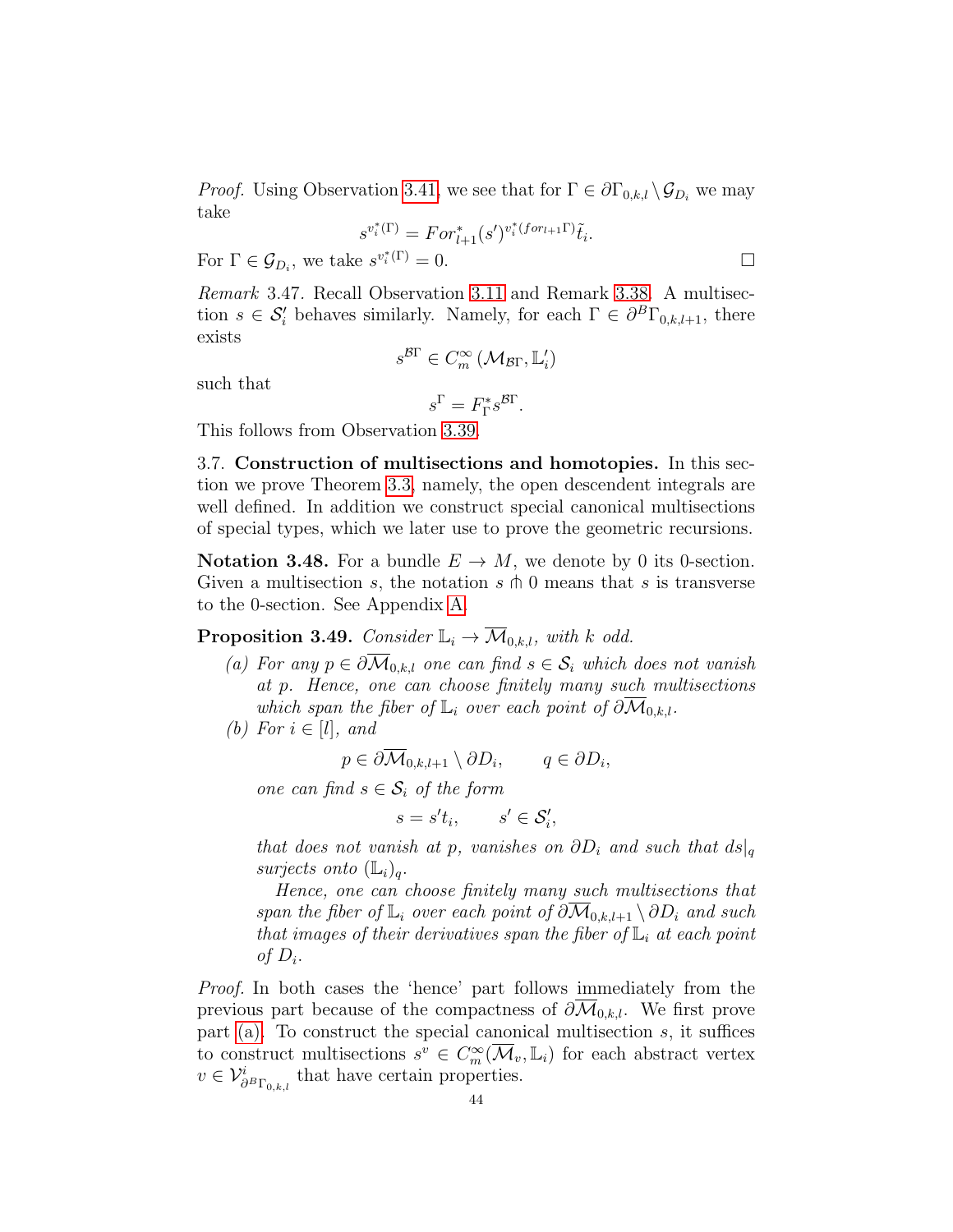Let  $\mathcal{M}_{\Gamma}$  be the boundary stratum of  $\mathcal{M}_{0,k,l}$  that contains p, let

$$
v^*=v_i^*(\Gamma),
$$

and write  $k^* = k(v^*)$ . Write

$$
\hat{p}_1,\ldots,\hat{p}_{k^*!}\in\mathcal{M}_{v^*}
$$

for  $\Phi_{\Gamma,i}(p)$  and its conjugates under the action of  $S_{k^*}$  on  $\mathcal{M}_{v^*}$ .

The properties the multisections  $\{s^v\}$  should satisfy are as follows.

- <span id="page-44-1"></span>(a) For all  $v \in V^i_{\partial^B \Gamma_{0,k,l}}$  the multisection  $s^v$  is invariant.
- <span id="page-44-0"></span>(b) For all  $v, v' \in \mathcal{V}_{\partial^B \Gamma_{0,k,l}}^i$  such that  $v' \in \partial_i^{eff}$  $e^{eff}_{i}v$ , we have

$$
s^v|_{\partial_{v'}\mathcal{M}_v} = \Phi_{v,v'}^* s^{v'}.
$$

<span id="page-44-2"></span>(c) No branch of  $s^{v^*}$  vanishes at  $\hat{p}_1, \ldots, \hat{p}_{k^*!}$ .

The compatibility property [\(b\),](#page-44-0) the invariance property [\(a\),](#page-44-1) Observation [3.25,](#page-35-0) Observation [3.28](#page-36-0) and Remark [3.33,](#page-39-0) imply that the pull-backs of the various  $s^v$  to  $\partial \overline{\mathcal{M}}_{0,k,l}$  fit together to give a smooth s. The implication depends on the commutativity of the following diagram, in which we use the notation of Observation [3.28.](#page-36-0)



Consistency of s follows from Remark [3.37.](#page-39-1) Property [\(c\)](#page-44-2) implies that s does not vanish at p.

We construct the multisections  $s^v$  by induction on dim<sub>C</sub>  $\mathcal{M}_v$ . Start the induction with dim<sub>C</sub>  $\mathcal{M}_v = -1$ . Then the multisections s<sup>v</sup> exist trivially, since there are no such  $v$ .

Assume we have constructed multisections  $s^u$  that satisfy properties [\(a\)-](#page-44-1)[\(c\)](#page-44-2) for all  $u \in \mathcal{V}_{\partial B_{\Gamma_{0,k,l}}}^i$  such that  $\dim_{\mathbb{C}} \mathcal{M}_u \leq m$ . Let  $v \in \mathcal{V}_{\partial B_{\Gamma_{0,k,l}}}^i$ be an abstract vertex such that  $\dim_{\mathbb{C}} \mathcal{M}_v = m + 1$ . By induction we have defined  $s^{v'}$  for all  $v' \in \partial_i^{eff}$  $e^{eff}_{i}v$ , as for such v' we have

$$
\dim_{\mathbb{C}}\mathcal{M}_{v'}<\dim_{\mathbb{C}}\mathcal{M}_v.
$$

Define the section  $s_1$  on

$$
\partial \overline{\mathcal{M}}_v = \bigcup_{\substack{v' \in \partial_i^{eff} v \\ 45}} \partial_{v'} \overline{\mathcal{M}}_v
$$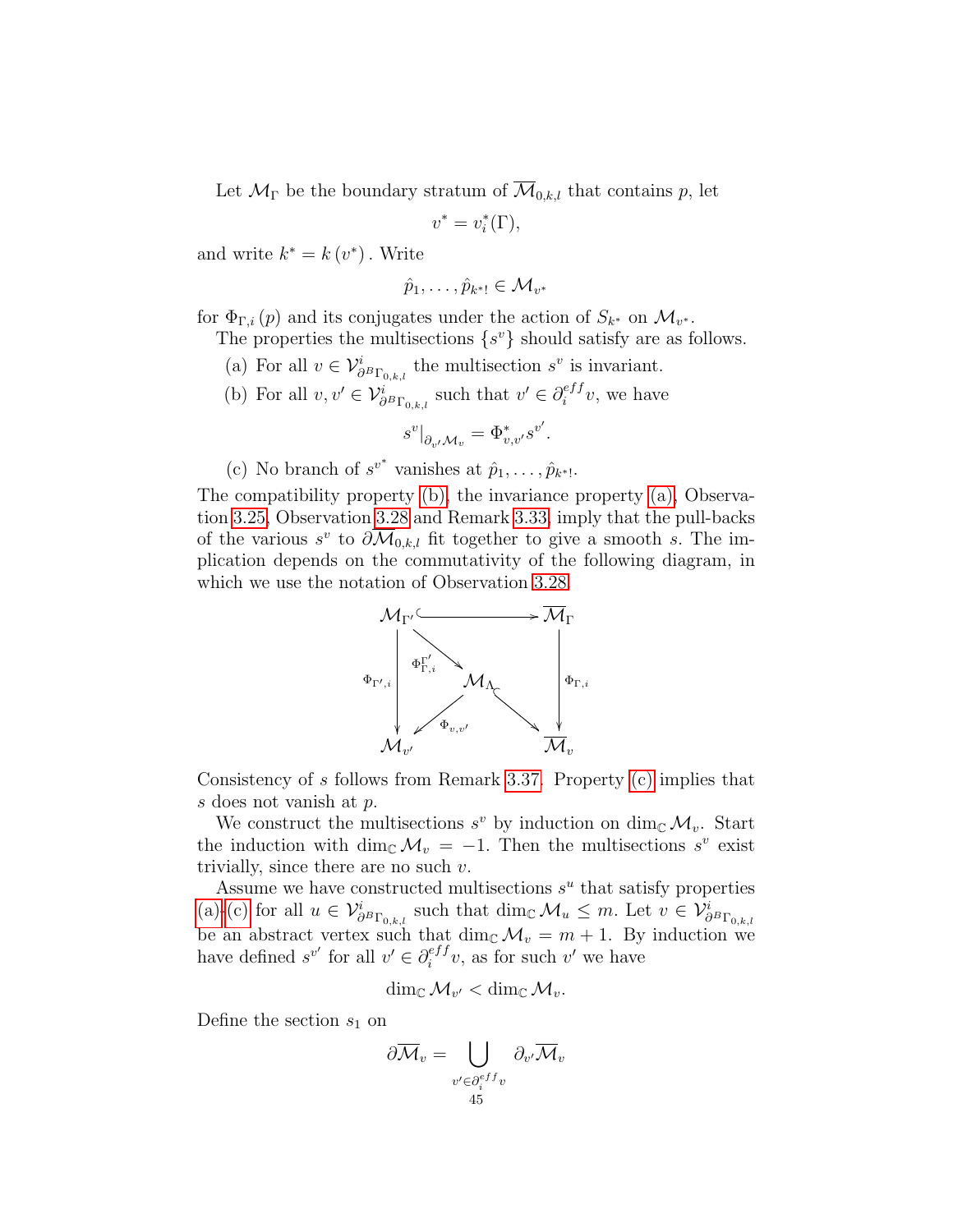<span id="page-45-0"></span>(21) 
$$
s_1|_{\partial_{v'}\overline{\mathcal{M}}_v} = \Phi_{v,v'}^*s^{v'}.
$$

The induction hypotheses on compatibility [\(b\)](#page-44-0) and invariance [\(a\),](#page-44-1) Observation [3.25,](#page-35-0) Observation [3.28](#page-36-0) and Remark [3.33,](#page-39-0) imply that the section  $s_1$  thus defined is smooth on  $\partial \mathcal{M}_{v}$ . Consistency of  $s_1$  follows di-rectly from the defining equation [\(21\)](#page-45-0). So, we may extend  $s_1$  smoothly to all  $\overline{\mathcal{M}}_v$ . If  $v = v^*$ , we make sure that the extension is non-vanishing at  $\hat{p}_1, \ldots, \hat{p}_{k^*} \in \mathcal{M}_{v^*}$ . We denote the resulting multisection by  $s_1$  as well. It satisfies the compatibility condition [\(b\)](#page-44-0) by construction.

Define  $s^v$  to be the  $S_{k(v)}$  symmetrization of  $s_1$ . See Appendix [A,](#page-77-0) Definition [A.10.](#page-82-0) So  $s^v$  satisfies the invariance condition [\(a\).](#page-44-1) But by the induction hypothesis on invariance [\(a\)](#page-44-1) and Remark [3.33,](#page-39-0)  $s^v|_{\partial \overline{M}_v} = s_1$ . So,  $s^v$  satisfies the compatibility condition [\(b\)](#page-44-0) as well.

For case [\(b\),](#page-43-1) write

by

$$
For_{l+1}(p) = p', \qquad For_{l+1}(q) = q'.
$$

Using case [\(a\),](#page-43-0) construct a special canonical multisection  $s_1$  of

$$
\mathbb{L}_i \to \partial \overline{\mathcal{M}}_{0,k,l}
$$

that does not vanish at  $p'$ . Construct a second special canonical multisection  $s_2$  of  $\mathbb{L}_i \to \partial \overline{\mathcal{M}}_{0,k,l}$  that does not vanish at q'. Denote by  $s_3$ a linear combination of  $s_1$  and  $s_2$  that does not vanish at  $p', q'$ . Then  $s = s_3 t_i$  satisfies our requirements by Observation [3.46.](#page-42-0)

 $\Box$ 

Another ingredient we need for the proof of Theorem [3.3](#page-27-0) is the following transversality theorem.

<span id="page-45-1"></span>**Theorem 3.50.** Let V be a manifold, let N be a manifold with corners, and let  $\mathbb{E} \to N$  be a vector bundle. Denote by  $p_N : V \times N \to N$  the projection. Let

$$
F: V \to C^{\infty}(N, \mathbb{E}), \qquad v \mapsto F_v,
$$

satisfy the following conditions:

(a) The section

$$
F^{ev} \in C^{\infty}(V \times N, p_N^* \mathbb{E}), \qquad F^{ev}(v, x) = F_v(x),
$$

is smooth.

(b)  $F^{ev}$  is transverse to 0.

Then the set

$$
\{v \in V | F_v \pitchfork 0\}
$$

is residual.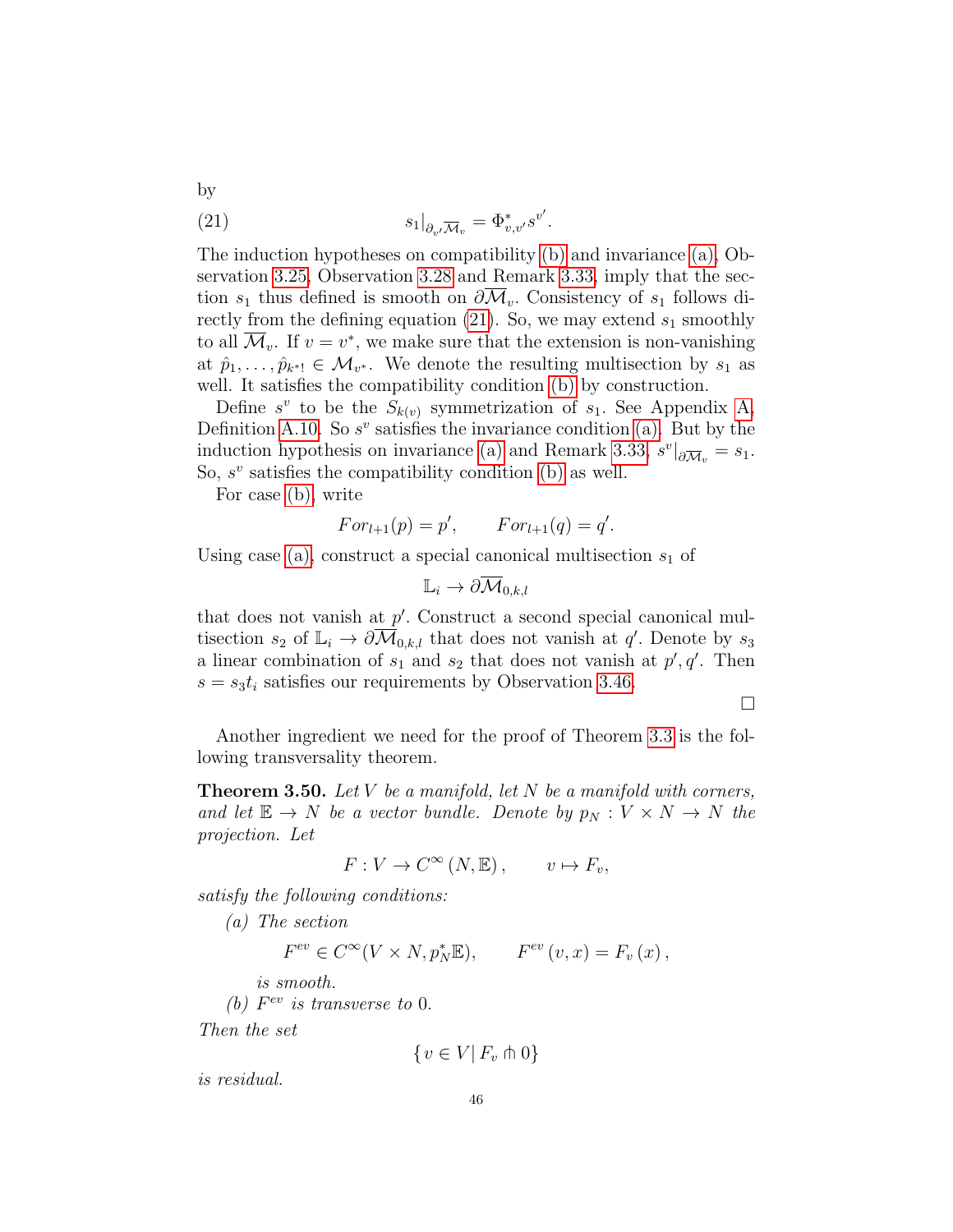Remark 3.51. A similar theorem may be found in [\[9,](#page-83-0) pp. 79-80] in the more general setting where  $C^{\infty}(N,\mathbb{E})$  is replaced by the space of smooth maps between two manifolds. However, the manifolds considered do not have boundary or corners. In [\[11\]](#page-83-1), Joyce defines a notion of smooth maps of manifolds with corners that guarantees the existence of fiber products for transverse smooth maps. In Joyce's terminology, a map of manifolds with corners that is smooth in each coordinate chart is called weakly smooth. To be smooth, it must satisfy an additional condition at corners. Since we consider only sections of vector bundles, the section  $F^{ev}$  is automatically smooth if it is weakly smooth. Thus  $(F^{ev})^{-1}(0)$ , being a transverse fiber product, is a manifold with corners, and the proof given in [\[9\]](#page-83-0) goes through for our case as well.

As a consequence, we have the following theorem on multisection transversality. Relevant operations on multisections are reviewed in Appendix [A.](#page-77-0) See, in particular, Definition [A.9](#page-81-0) for the definition of summation.

<span id="page-46-0"></span>Theorem 3.52. We continue with the notation of Theorem [3.50](#page-45-1) in the special case where V is the vector space  $\mathbb{R}^n$ . Fix  $s_0, \ldots, s_n \in C_m^{\infty}(N, \mathbb{E})$ . Take

$$
F:V\to C^\infty_m(N,{\mathbb E})
$$

to be the map

$$
(\lambda_i)_{i\in[n]} \mapsto s_0 + \sum \lambda_i s_i.
$$

If the multisection

$$
F^{ev} \in C_m^{\infty}(V \times N, p_N^* \mathbb{E}), \qquad F^{ev}(v, x) = F_v(x),
$$

is transverse to 0, then the set

$$
\{v \in V | F_v \pitchfork 0\}
$$

is residual.

*Proof.* Take  $p \in N$ . There exists a neighborhood W of p such that each multisection  $s_i|_W$  is a weighted combination of  $m_i$  sections. Hence  $F^{ev}|_{V\times W}$  is a weighted combination of appropriately defined sections  $F_{W,j}^{ev}$  for  $j = 1, \ldots, \prod_{i=1}^n m_i$ . Apply Theorem [3.50](#page-45-1) to each section  $F_{W,j}$ individually to conclude that the set

$$
U_W = \bigcap_j \left\{ v \in V \middle| F_{W,j}^{ev}(v, -) \pitchfork 0 \right\}
$$

is residual. Choose a countable open cover  $\{W_l\}$  of N. Then for every

$$
v \in U = \bigcap_{l} U_{W_l}
$$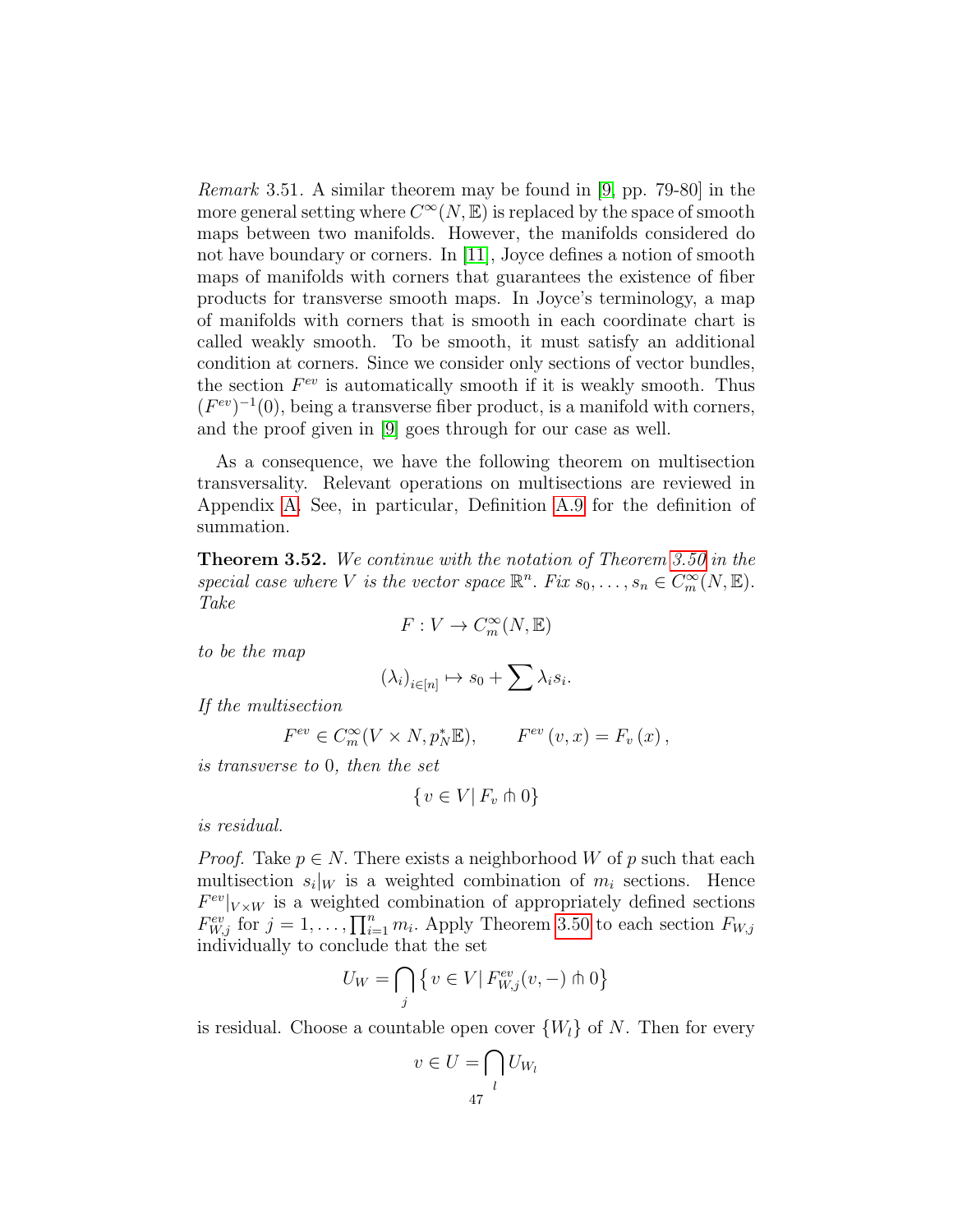we have  $F_v \pitchfork 0$ . Moreover, U is residual. The theorem follows.  $\square$ 

<span id="page-47-3"></span>Lemma 3.53. Fix a sequence of non-negative integers

$$
a_1, ..., a_l
$$
,  $2\sum a_i = k + 2l - 3$ ,

<span id="page-47-0"></span>and set  $E = \bigoplus_{i=1}^{l} \mathbb{L}_{i}^{\oplus a_{i}} \to \overline{\mathcal{M}}_{0,k,l}.$ 

(a) One can construct special canonical multisections

$$
s_{ij} \in \mathcal{S}_i, \qquad i \in [l], \quad j \in [a_i],
$$

such that  $\mathbf{s} = \bigoplus s_{ij}$  vanishes nowhere on  $\partial \overline{\mathcal{M}}_{0,k,l}$ . Hence,  $e(E; \mathbf{s})$ is defined.

<span id="page-47-1"></span>(b) Moreover, we may impose the following further condition on the multisections  $s_{ij}$ . For all abstract vertices  $v \in V_{\partial^B\Gamma_{0,k,l}}$ , and all

$$
K \subseteq \bigcup_{i \in I(v)} \{i\} \times [a_{ij}],
$$

we have

$$
\bigoplus_{ab \in K} s_{ab}^v \pitchfork 0.
$$

Proof. We begin with the proof of part [\(a\).](#page-47-0) Let

$$
w_{ijk} \in \mathcal{S}_i, \qquad i \in [l], \quad j \in [a_i], \quad k \in [m_{ij}],
$$

be a finite collection of special canonical multisections of the  $j<sup>th</sup>$  copy of  $\mathbb{L}_i$ , which together span its fiber  $(\mathbb{L}_i)_p$  for all  $p \in \partial \overline{\mathcal{M}}_{0,k,l}$ . Such multisections exist by Proposition [3.49,](#page-43-2) case [\(a\).](#page-43-0) We write

$$
J = \{ijk\}_{i \in [l], j \in [a_i], k \in [m_{ij}]}
$$

.

Apply Theorem [3.52](#page-46-0) with

$$
N = \partial \overline{\mathcal{M}}_{0,k,l}, \qquad \mathbb{E} = E|_N, \qquad V = V_0 = \mathbb{R}^J,
$$

and  $F$  given by

$$
F_{\lambda} = \sum_{ijk \in J} \lambda_{ijk} w_{ijk}, \qquad \lambda = \{\lambda_{ijk}\}_{ijk \in J} \in V_0.
$$

Let  $\Lambda_0$  be the set of  $\lambda \in V$  such that  $F_{\lambda} \pitchfork 0$ . Theorem [3.52](#page-46-0) implies that  $\Lambda_0$  is residual. Dimension counting shows that for each  $\lambda \in \Lambda_0$ , we have  $F_{\lambda}^{-1}$  $\lambda^{-1}(0) = \emptyset$ . Thus for any  $\lambda \in \Lambda_0$ , we may take

(22) 
$$
s_{ij} = s_{ij}^{\lambda} = \sum_{k} \lambda_{ijk} w_{ijk}.
$$

We turn to the proof of part [\(b\).](#page-47-1) For an abstract vertex  $v \in V_{\Gamma_{0,k,l}}$ , and a set  $K$  as in the statement of the lemma, write

<span id="page-47-2"></span>
$$
J_{v,K} = \{ abc | ab \in K, c \in [m_{ab}] \} \subseteq J.
$$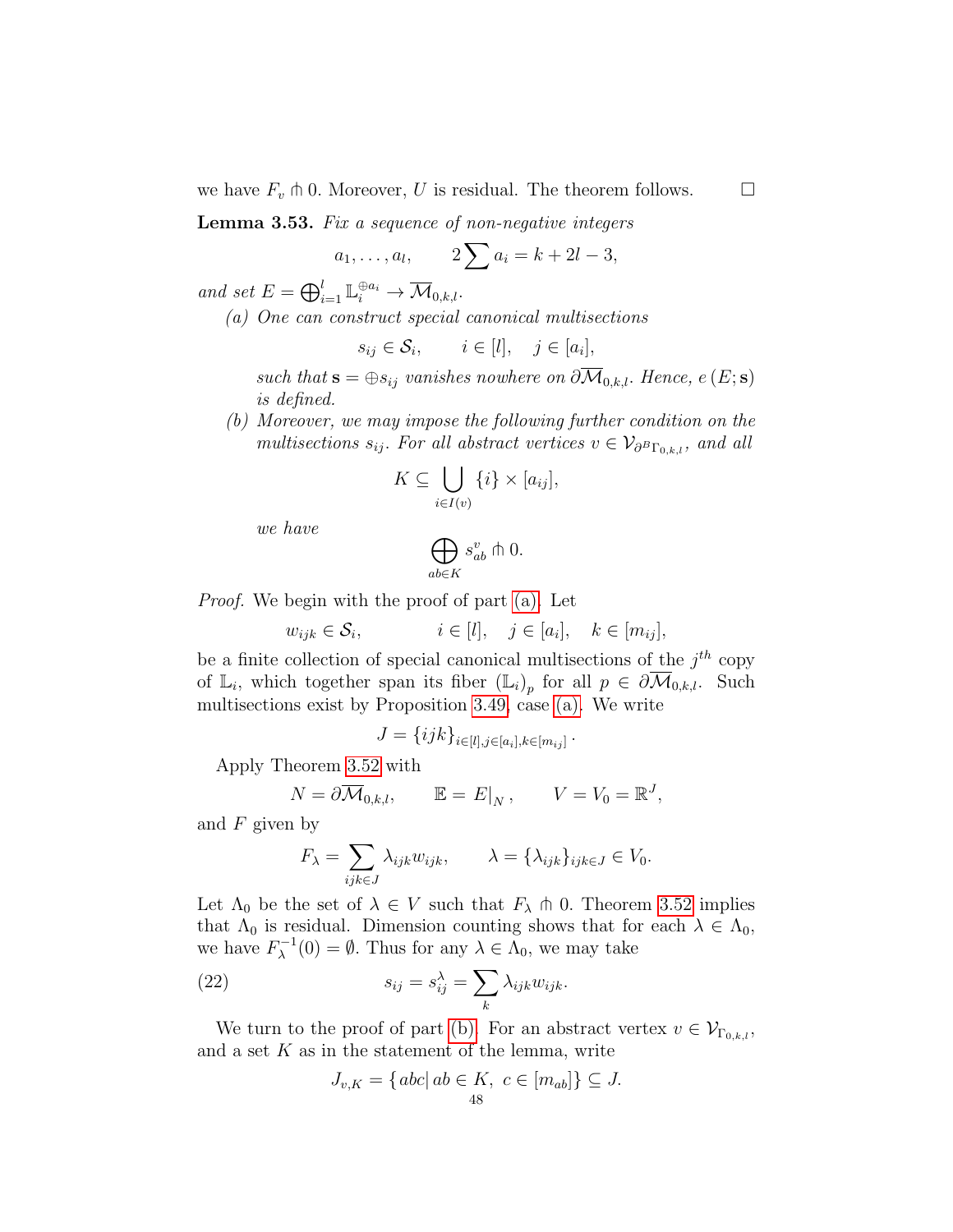Apply Theorem [3.52](#page-46-0) with

$$
N = \mathcal{M}_v, \qquad \mathbb{E} = \bigoplus_{\{ab \in K\}} \mathbb{L}_a, \qquad V = V_{v,K} = \mathbb{R}^{J_{v,K}},
$$

and  $F = F_{v,K}$  given by

$$
(F_{v,K})_{\lambda} = \sum_{ijk \in J_{v,K}} \lambda_{ijk} w_{ijk}^v, \qquad \lambda = \{\lambda_{ijk}\}_{ijk \in J_{v,K}} \in V_{v,K}.
$$

Let

$$
\Lambda_{v,K} = \{ \lambda \in V_{v,K} | (F_{v,K})_{\lambda} \pitchfork 0 \}.
$$

Theorem [3.52](#page-46-0) implies that  $\Lambda_{v,K}$  is residual. Denote by  $p_{v,K}: V_0 \to V_{v,K}$ the projection. It follows that

$$
\Lambda = \Lambda_0 \cap \bigcap_{v,K} p_{v,K}^{-1} (\Lambda_{v,K})
$$

is residual.

For any  $\lambda \in \Lambda$ , take  $s_{ij} = s_{ij}^{\lambda}$  as in equation [\(22\)](#page-47-2). Then for any abstract vertex  $v$  and set  $K$ , we have

$$
\bigoplus_{ab \in K} s_{ab}^v = (F_{v,K})_\lambda \pitchfork 0,
$$

as desired.  $\Box$ 

<span id="page-48-1"></span>**Lemma 3.54.** Let  $E_1, E_2 \rightarrow \overline{\mathcal{M}}_{0,k,l}$  be given by

$$
E_1 = \bigoplus_{i \in [l]} \mathbb{L}_i^{a_i}, \qquad E_2 = \bigoplus_{i \in [l]} \mathbb{L}_i^{b_i}.
$$

Put  $E = E_1 \oplus E_2$ , and assume  $\text{rk } E = \frac{k+2l-3}{2}$  $\frac{2l-3}{2}$ . Let  $\mathcal{C} \subseteq \partial^B \Gamma_{0,k,l}$  and

$$
C=\coprod_{\Gamma\in\mathcal{C}}\mathcal{M}_{\Gamma}\subseteq\partial\overline{\mathcal{M}}_{0,k,l}.
$$

Let  $\mathbf{s}, \mathbf{r}$ , be two multisections of  $E|_{\partial \overline{\mathcal{M}}_{0,k,l}}$  which satisfy

- (a)  $\mathbf{s}|_C$  and  $\mathbf{r}|_C$  are canonical.
- <span id="page-48-0"></span>(b) The projections of  $s, r, t$  to  $E_1$  are identical and transverse to 0.

Then one may find a homotopy  $H$  between  $s, r$ , which is transverse to 0 everywhere, does not vanish anywhere on  $C \times [0, 1]$  and such that its projection to  $E_1$  is constant in time. Moreover, H can be taken to be of the form

<span id="page-48-2"></span>(23) 
$$
H(p,t) = (1-t)\mathbf{s}(p) + t\mathbf{r}(p) + t(1-t)w(p),
$$

where  $w(p)$  is a canonical multisection.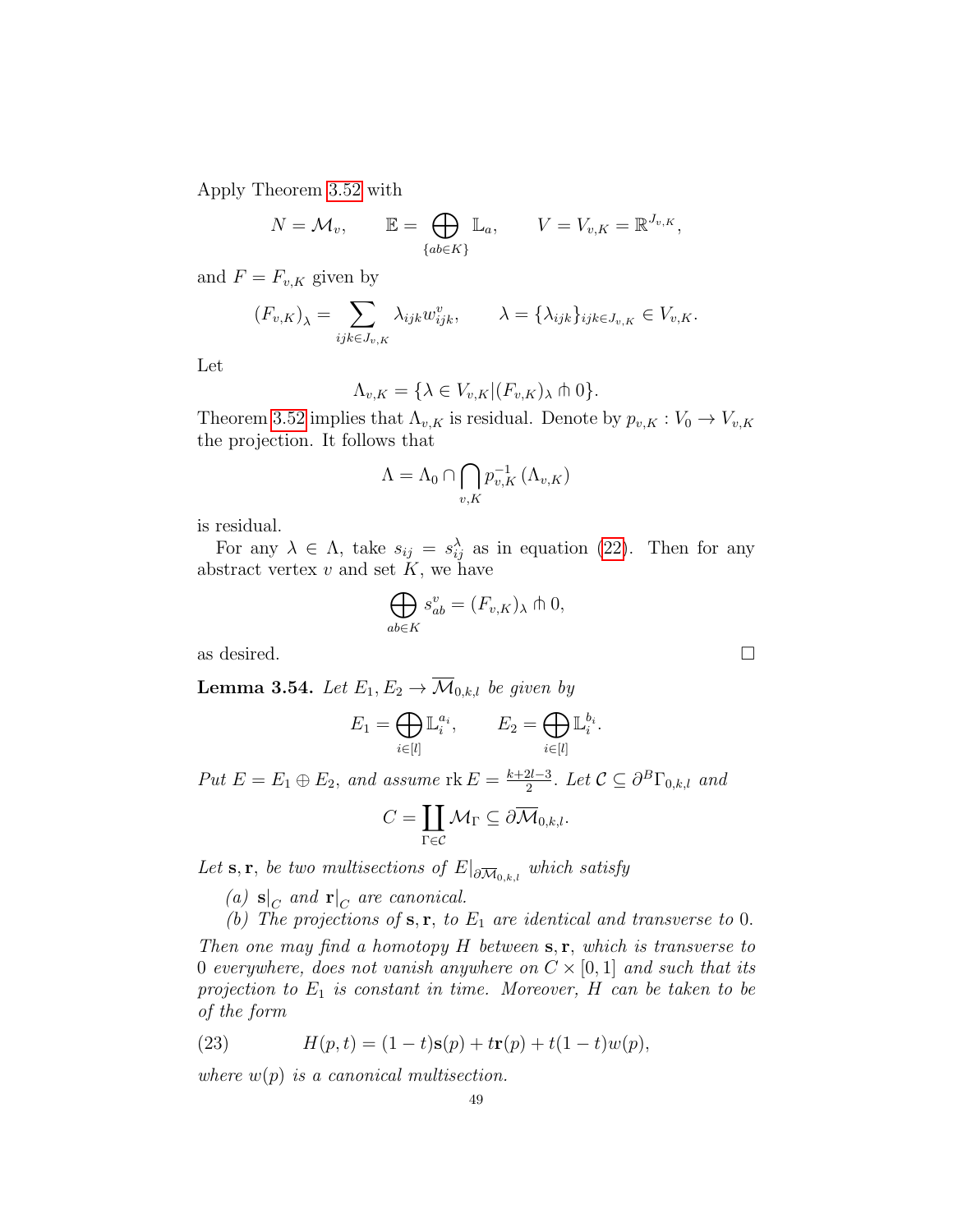*Proof.* Denote by  $s_1$  the projection of s to  $E_1$ . Let

$$
w_i, \qquad i \in [m],
$$

be a finite set of special canonical multisections which together span the fiber  $(E_2)_p$  for all  $p \in \partial \mathcal{M}_{0,k,l}$ . Such multisections exist by Propo-sition [3.49,](#page-43-2) case [\(a\).](#page-43-0) Denote by  $\pi : \partial \overline{\mathcal{M}}_{0,k,l} \times [0,1] \to \partial \overline{\mathcal{M}}_{0,k,l}$  the canonical projection. Let  $\mathbf{h} \in C_m^{\infty}(\pi^*E|_{\partial \overline{\mathcal{M}}_{0,k,l}})$  be given by

$$
\mathbf{h}(p,t) = (1-t)\,\mathbf{s}(p) + t\mathbf{r}(p) \qquad p \in \partial \overline{\mathcal{M}}_{0,k,l}, \quad t \in (0,1) \, .
$$

Apply Theorem [3.52](#page-46-0) with

$$
N = \partial \overline{\mathcal{M}}_{0,k,l} \times (0,1), \qquad \mathbb{E} = \pi^* E|_{\partial \overline{\mathcal{M}}_{0,k,l}}, \qquad V = V_0 = \mathbb{R}^m,
$$

and  $F = \mathcal{F}$  given by

$$
\mathcal{F}_{\lambda}(p,t) = \mathbf{h}(p,t) + t(1-t)\sum \lambda_i w_i, \qquad \lambda \in V_0.
$$

By assumption [\(b\),](#page-48-0) the derivatives of  $\mathcal{F}^{ev}$  in directions tangent to  $\partial \mathcal{M}_{0,k,l}$  span the fiber  $(E_1)_{p}$  at each p where  $s_1$  vanishes. Since the multisections  $w_i$  span  $(E_2)_p$ , the derivatives of  $\mathcal{F}^{ev}$  in the V directions span the fiber  $(E_2)_p$  for all  $p \in \partial \overline{\mathcal{M}}_{0,k,l}$ . It follows that  $\mathcal{F}^{ev} \pitchfork 0$ . Thus, Theorem [3.52](#page-46-0) implies the set  $\Lambda$  of all  $\lambda \in V_0$  such that  $\mathcal{F}_{\lambda} \uparrow 0$  is residual.

Let  $\Gamma \in \mathcal{C}$ . Denoting by  $E_{\Gamma} \to \mathcal{M}_{\mathcal{B}\Gamma}$  the appropriate sum of cotangent line bundles, Observation [3.32](#page-38-0) implies that  $F_{\Gamma}^*E_{\Gamma} = E$ . Write

$$
N_{\Gamma} = \mathcal{M}_{\mathcal{B}\Gamma} \times (0,1)
$$

and denote by  $\pi_{\Gamma}: N_{\Gamma} \to \mathcal{M}_{\mathcal{B}\Gamma}$  the canonical projection. Write

$$
\mathbb{E}_{\Gamma} = \pi_{\Gamma}^* E_{\Gamma}.
$$

It follows from Observation [3.11](#page-31-0) and Remark [3.38](#page-40-2) that there exists  $\mathcal{F}^{\mathcal{B}\Gamma}: V_0 \to C^\infty_m(N_\Gamma, \mathbb{E}_\Gamma)$  such that

$$
\mathcal{F}_{\lambda}|_{\mathcal{M}_{\Gamma}\times(0,1)}=(F_{\Gamma}\times\mathrm{Id}_{(0,1)})^*\mathcal{F}_{\lambda}^{\mathcal{B}\Gamma},\qquad\lambda\in V_0.
$$

Apply Theorem [3.52](#page-46-0) with

$$
N = N_{\Gamma}
$$
,  $\mathbb{E} = \mathbb{E}_{\Gamma}$ ,  $V = V_0$ ,  $F = \mathcal{F}^{\mathcal{B}\Gamma}$ .

Since  $s_1 \pitchfork 0$ , it follows that  $s_1^{\beta\Gamma} \pitchfork 0$ . Thus the same argument that shows  $\mathcal{F}^{ev}$  to 0 also shows  $(\mathcal{F}^{\dot{\beta}})$ <sup>ev</sup> to 0. So, the theorem implies the set  $\Lambda_{\Gamma}$  of  $\lambda \in V_0$  such that  $\mathcal{F}_{\lambda}^{\mathcal{B}\Gamma}$  in 0 is residual. By Observation [3.15,](#page-31-1) for  $\lambda \in \Lambda_{\Gamma}$ , the homotopy  $\mathcal{F}_{\lambda}^{\beta\Gamma}$  does not vanish anywhere. Therefore, the homotopy  $\mathcal{F}_{\lambda}|_{\mathcal{M}_{\Gamma}\times(0,1)}$  also does not vanish anywhere. We conclude that for

$$
\lambda\in\Lambda\cap\bigcap_{\Gamma\in\mathcal C}\Lambda_\Gamma,
$$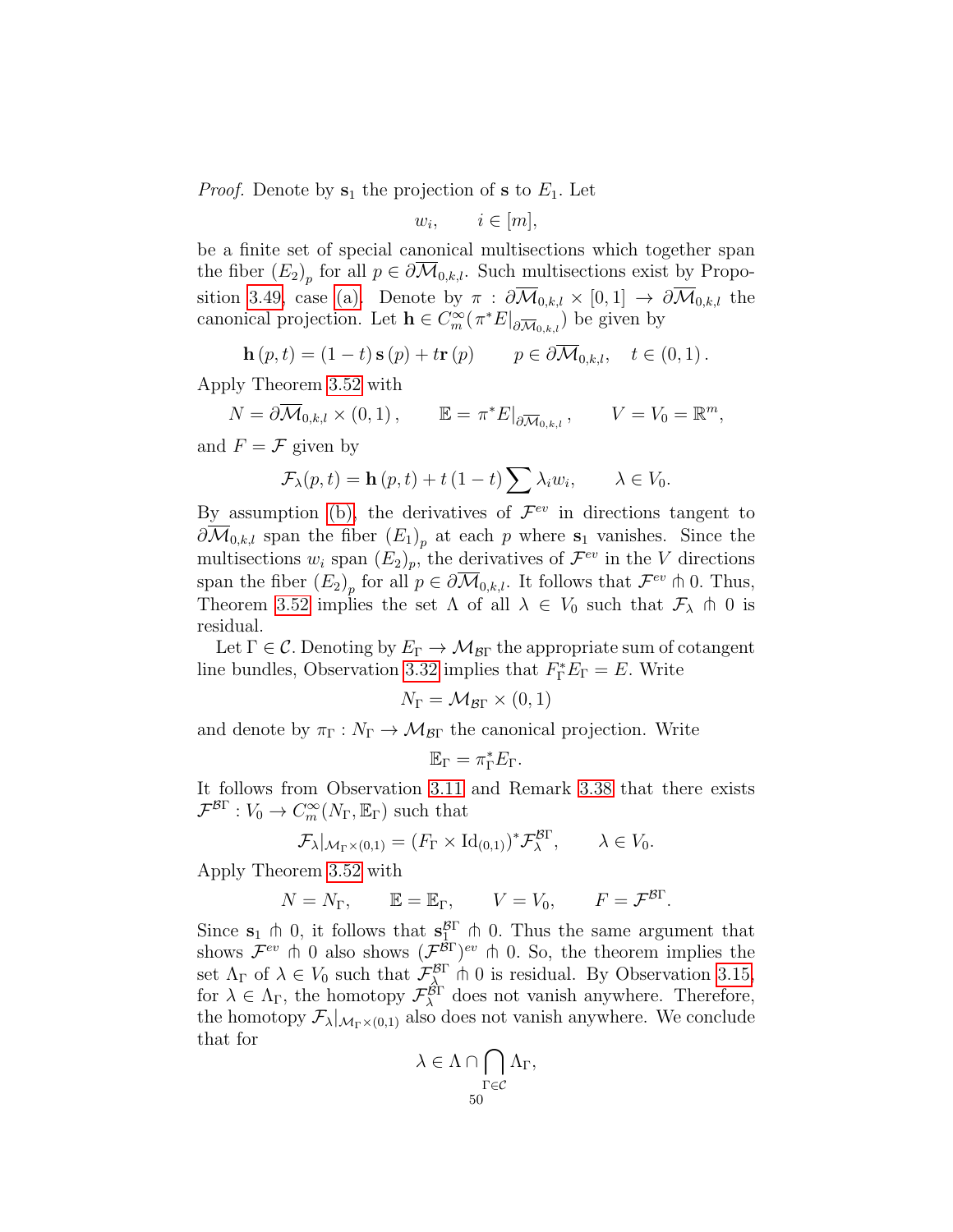the homotopy  $\mathcal{F}_{\lambda}$  satisfies the requirements of the lemma.

We will also need the following general lemma on the relative Euler class. For a multisection s that is transverse to zero, we denote by  $Z(s)$ its vanishing locus considered as a weighted branched submanifold. For a zero dimensional weighted branched submanifold  $Z \subset M$ , we denote by  $\#Z$  its weighted cardinality. See [A](#page-77-0)ppendix A for details.

<span id="page-50-0"></span>**Lemma 3.55.** Let  $E \to M$  be a vector bundle over a manifold with corners with  $rk E = \dim M$ , and let  $s_0, s_1 \in C_m^{\infty}(\partial M, E)$  vanish nowhere. Let  $p : [0,1] \times M \rightarrow M$  denote the projection and let

$$
H \in C^\infty_m([0,1] \times \partial M, p_1^*E)
$$

satisfy

$$
H|_{\{i\} \times M} = s_i, \qquad i = 0, 1.
$$

Moreover, assume H is transverse to zero. Then

$$
\int_M e(E; s_1) - \int_M e(E; s_0) = \#Z(H).
$$

*Proof.* For  $i = 0, 1$ , let  $\tilde{s}_i \in C_m^{\infty}(M, E)$  be an extension of  $s_i$  that is transverse to zero. Recall that

$$
\partial([0,1] \times M) = \{1\} \times M - \{0\} \times M - [0,1] \times \partial M.
$$

So, the multisections  $\tilde{s}_0, \tilde{s}_1, H$ , fit together to give a multisection

$$
r\in C^\infty_m(\partial([0,1]\times M),p_1^*E)
$$

that is transverse to zero. Let  $\tilde{r} \in C^{\infty}_m([0,1] \times M, p_1^*E)$  be an extension of r that is transverse to zero. Then  $Z(\tilde{r})$  is a weighted branched 1manifold with boundary. The weighted cardinality of the boundary points of such a weighted branched manifold is zero. Thus

$$
0 = #\partial Z(\tilde{r}) = #Z(r) = #Z(\tilde{s}_1) - #Z(\tilde{s}_0) - #Z(H)
$$
  
= 
$$
\int_M e(E; s_1) - \int_M e(E; s_0) - #Z(H).
$$

Proof of Theorem [3.3.](#page-27-0) By Lemma [3.53](#page-47-3)[\(a\)](#page-47-0) and Remark [3.38](#page-40-2) there exists a nowhere vanishing canonical multisection  $s \in S$ . It remains to show that  $e(E, s)$  is independent of the choice of s. By Lemma [3.55](#page-50-0) it suffices to construct a nowhere vanishing homotopy between any two canonical multisections s, r, that each vanish nowhere. But the existence of such a homotopy is a direct consequence of Lemma [3.54,](#page-48-1) with the bundle  $E_1 =$ 0, and the collection of boundary strata  $C$  being the entire boundary  $\partial \overline{\mathcal{M}}_{0,k,l}.$   $\Box$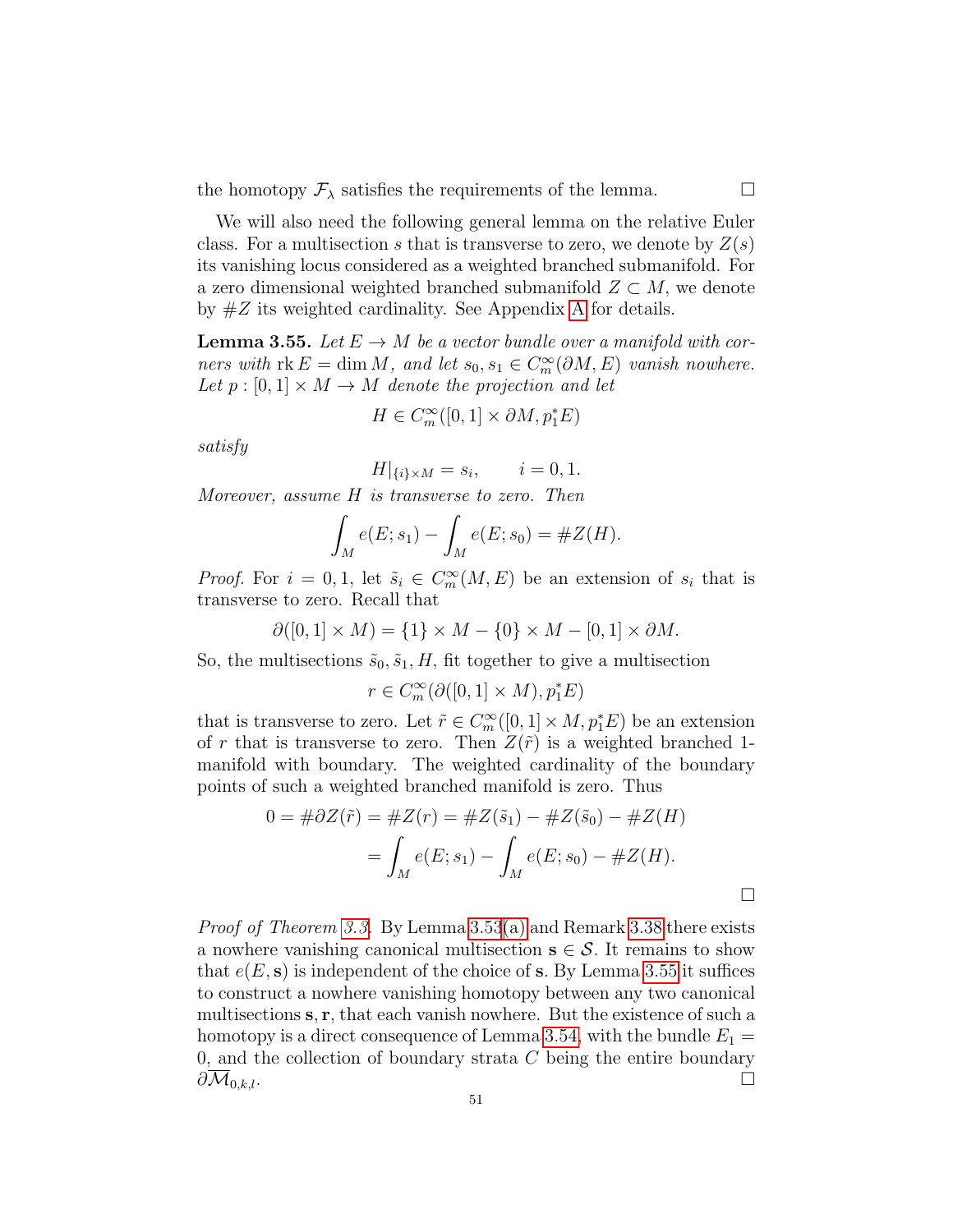We now consider slightly more general bundles, which we shall need later on.

<span id="page-51-3"></span>**Lemma 3.56.** Let  $1 \leq h \leq l$ . Let

$$
E \to \overline{\mathcal{M}}_{0,k,l+1}
$$

be given by  $E = E_1 \oplus E_2 \oplus E_3$  where

$$
E_1 = \bigoplus_{i=1}^{l+1} \mathbb{L}_i^{\oplus a_i}, \qquad E_2 = \bigoplus_{i=1}^l \left(\mathbb{L}'_i\right)^{\oplus a'_i}, \qquad E_3 = \mathcal{O}\left(D_h\right)^{\oplus \varepsilon},
$$

and

$$
\varepsilon \in \{0, 1\},
$$
  $(a_1 + \ldots + a_{l+1}) + (a'_1 + \ldots a'_l) + \varepsilon = \frac{k+2l-1}{2}.$ 

One can construct

$$
s_{ij} \in \mathcal{S}_i, \qquad i \in [l+1], \quad j \in [a_i],
$$
  

$$
s'_{ij} \in \mathcal{S}'_i, \qquad i \in [l], \quad j \in [a'_i],
$$

such that

$$
\mathbf{s} = \bigoplus s_{ij} \oplus \bigoplus s'_{ij} \oplus t_h^{\oplus \varepsilon}
$$

does not vanish anywhere. In particular, the relative Euler class  $e(E; s)$ is defined. Moreover, any two choices of such  $s_{ij}, s'_{ij}$ , define the same relative Euler class. Furthermore, the following statements are valid simultaneously:

<span id="page-51-0"></span>(a) Suppose  $1 \leq i_0 \leq l$  and  $1 \leq j_0 \leq a_{i_0}$ . If  $\varepsilon = 1$ , suppose that  $i_0 \neq h$ . Then we may assume

$$
s_{i_0j_0}=s't_{i_0},\qquad s'\in\mathcal{S}'_{i_0}.
$$

and  $s_{i_0j}$  does not vanish anywhere on  $\partial D_{i_0}$  for  $j \neq j_0$ .

- <span id="page-51-1"></span>(b) Suppose  $a_{l+1} > 0$ . Then we may assume  $s_{(l+1)1}$  does not vanish anywhere on  $\partial D_i$  for all i.
- <span id="page-51-2"></span>(c) Suppose  $\text{rk}(E_1 \oplus E_3) = 1$ . Then we may assume  $\bigoplus_{i=1}^{l} \bigoplus_{j=1}^{a'_i} s'_{ij}$ does not vanish anywhere on  $\partial \overline{\mathcal{M}}_{0,k,l+1}$ .

Proof. The proof is very similar to that of Lemma [3.53](#page-47-3) and Lemma [3.54.](#page-48-1)

First, we prove cases [\(a\)](#page-51-0) and [\(b\).](#page-51-1) Using Proposition [3.49](#page-43-2) case [\(a\),](#page-43-0) choose

$$
w_{ijk} \in S_i
$$
,  $i \in [l+1]$ ,  $j \in [a_i]$ ,  $k \in [m_{ij}]$ ,  $(i, j) \neq (i_0, j_0)$ ,

such that for each i, j, the multisections  $w_{ijk}$  for  $k \in [m_{ij}]$  span the fiber  $(\mathbb{L}_i)_p$  for all  $p \in \partial \overline{\mathcal{M}}_{0,k,l+1}$ . Choose

$$
w'_{k} \in \mathcal{S}'_{i_0}, \qquad w_{i_0 j_0 k} = w'_{k} t_{i_0} \in \mathcal{S}_{i_0}, \qquad k \in [m_{i_0 j_0}],
$$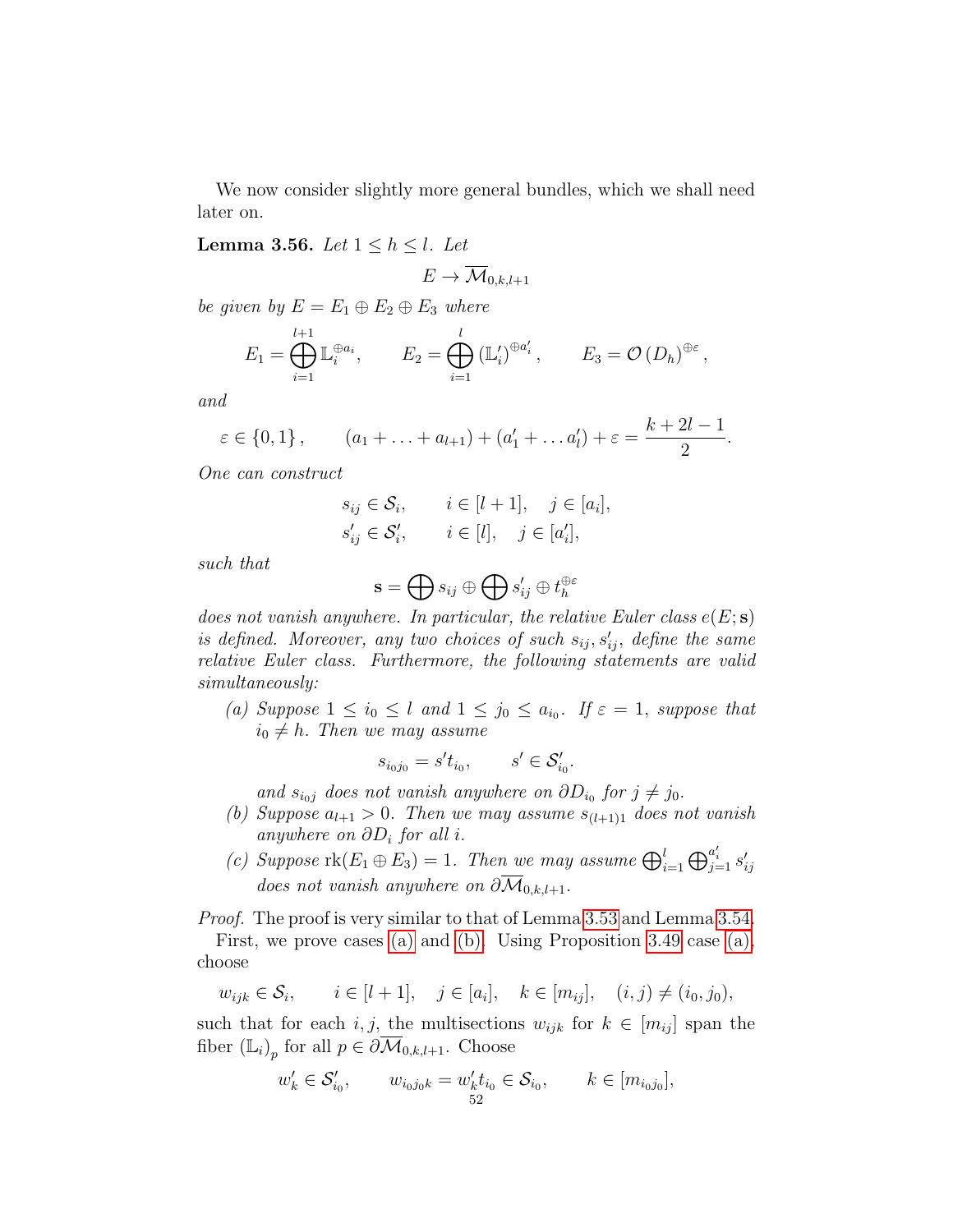as in Proposition [3.49,](#page-43-2) case [\(b\),](#page-43-1) that span the fiber  $(\mathbb{L}_{i_0})_p$  for all p not in  $D_{i_0}$ , and such that the images of their derivatives at every  $q \in D_{i_0}$ span  $(\mathbb{L}_{i_0})_q$ . Using Proposition [3.49](#page-43-2) case [\(a\)](#page-43-0) over  $\overline{\mathcal{M}}_{0,k,l}$  and pulling back by  $For_{l+1}$ , choose

$$
w'_{ijk} \in \mathcal{S}'_i, \qquad i \in [l+1], \quad j \in [a'_i], \quad k \in [m'_{ij}],
$$

such that for each i, j, the multisections  $w'_{ijk}$  for  $k \in [m'_{ij}]$  span the fiber  $(\mathbb{L}'_i)_p$  for all  $p \in \partial \overline{\mathcal{M}}_{0,k,l+1}$ .

Write

$$
J = \{ijk\}_{i \in [l+1], j \in [a_i], k \in [m_{ij}]}\,, \qquad J' = \{ijk\}_{i \in [l], j \in [a'_i], k \in [m'_{ij}]}\,.
$$

Apply Theorem [3.52](#page-46-0) with

$$
N = \partial \overline{\mathcal{M}}_{0,k,l+1}, \qquad \mathbb{E} = E, \qquad V = \mathbb{R}^{J \cup J'},
$$

and  $F$  given by

$$
F_{\lambda} = \sum_{ijk \in J} \lambda_{ijk} w_{ijk} + \sum_{ijk \in J'} \lambda'_{ijk} w'_{ijk} + \delta_{\varepsilon,1} t_h,
$$

for

$$
\lambda = (\{\lambda_{ijk}\}_{ijk\in J}, \{\lambda'_{ijk}\}_{ijk\in J'}) \in V.
$$

We claim that  $F^{ev} \uparrow 0$ . Indeed, if  $p \in \overline{\mathcal{M}}_{0,k,l+1} \setminus (D_{i_0} \cup D_h)$  then the derivatives of  $F^{ev}$  in the directions tangent to V span the fiber  $E_p$ . If  $p \in D_{i_0}$ , then  $p \notin D_h$ . So, the derivatives of  $F^{ev}$  in the directions tangent to  $\partial \overline{\mathcal{M}}_{0,k,l+1}$  span the fiber of the  $j_0^{th}$  copy of  $L_{i_0}$  at p, while the derivatives in the directions tangent to  $V$  span the complementary summand of the fiber  $E_p$ . If  $p \in D_h$ , then  $p \notin D_{i_0}$ . So, the derivatives of  $F^{ev}$  in the directions tangent to  $\partial \overline{\mathcal{M}}_{0,k,l+1}$  span the fiber  $\mathcal{O}(D_h)_{p}^{\oplus \varepsilon}$  $_{p}^{\oplus \varepsilon },$ while the derivatives in the directions tangent to  $V$  span the complementary summand of the fiber  $E_p$ .

Theorem [3.52](#page-46-0) implies there exists a residual subset  $\Lambda \subset V$  such that if  $\lambda \in \Lambda$  then  $F_{\lambda} \pitchfork 0$ . By dimension counting, transversality is equivalent to non-vanishing.

Write  $v_i$  for the closed abstract vertex with

$$
I(v_i) = \{i, l+1, [l] \setminus \{i\}\}.
$$

So,  $v_i = v_i^*(\Gamma)$  for all  $\Gamma \in \mathcal{G}_{D_i}$ . Let

$$
\Lambda' = \left\{ \lambda \in V \middle| \begin{array}{l} \sum_{k} \lambda_{i_0 j k} w_{i_0 j_k}^{v_{i_0}} \neq 0, & j \neq j_0 \\ \sum_{k} \lambda_{(l+1) j k} w_{l+1 j k}^{v_{i}} \neq 0, & 1 \leq i \leq l \end{array} \right\}.
$$

Since  $\mathcal{M}_{v_i}$  is a point,  $\Lambda'$  is the complement of a finite union of linear subspaces  $U_j, W_i \subseteq V$ , one for each inequality. By choice of the sections  $w_{ijk}$ , for each  $j \geq 2$ , there is a  $k \in [m_{i_0j}]$  such that  $w_{i_0jk}^{v_{i_0}} \neq 0$ . So  $U_j$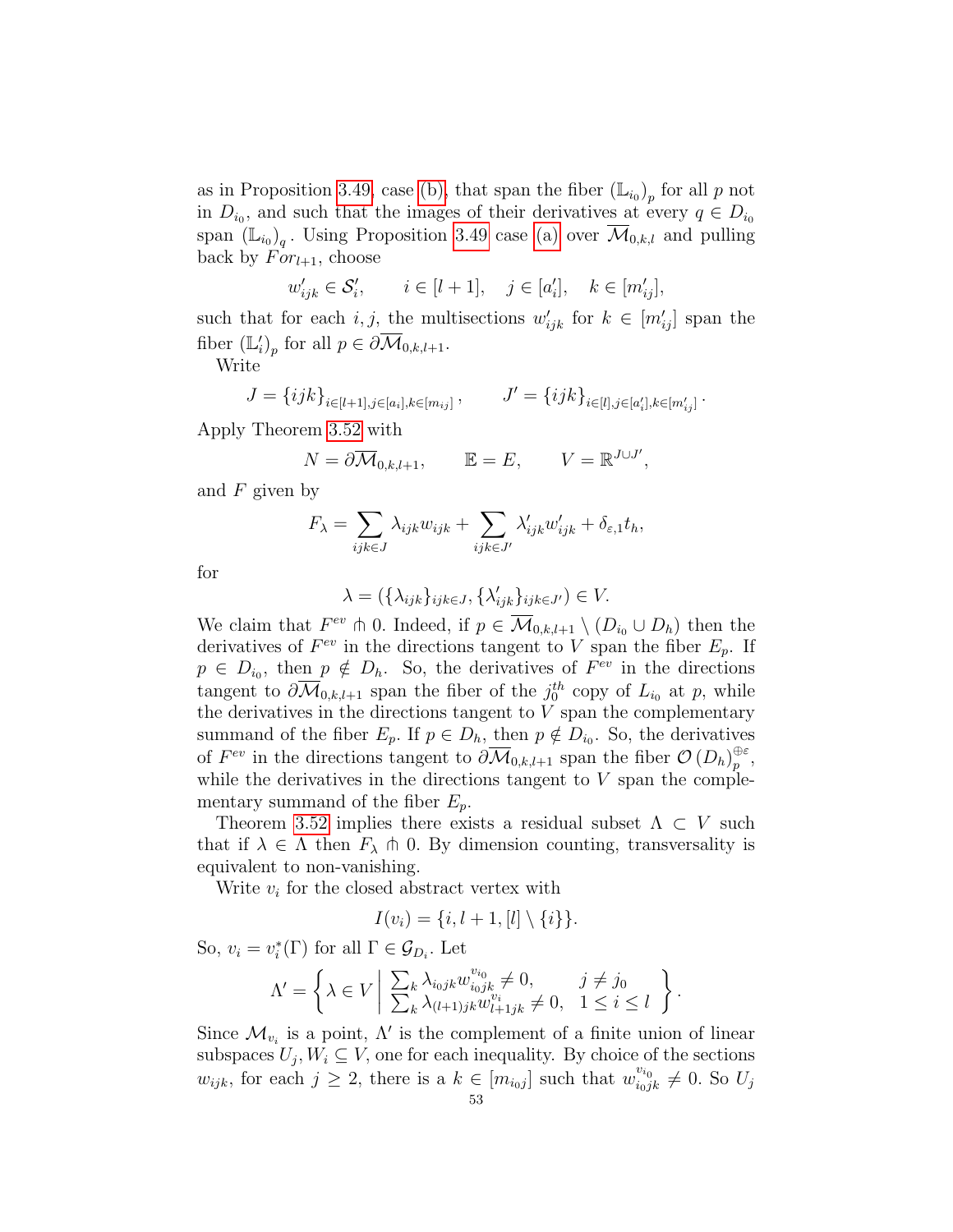is a proper subspace for  $j \geq 2$ . Similarly, for each  $i \in [l]$ , there is  $a \, k \in [m_{(l+1)1}]$  such that  $w_{(l+1)jk}^{v_i} \neq 0$ . So  $W_i$  is a proper subspace for  $i \in [l]$ . It follows that  $\Lambda'$  is open and dense in V. Thus we may choose  $\lambda \in \Lambda \cap \Lambda'$  and set

$$
s_{ij} = \sum_{k} \lambda_{ijk} w_{ijk}, \qquad s'_{ij} = \sum_{k} \lambda'_{ijk} w'_{ijk}, \qquad s' = \sum_{k} \lambda_{i_0 j_0 k} w'_{k}.
$$

This proves cases [\(a\)](#page-51-0) and [\(b\).](#page-51-1)

Case [\(c\)](#page-51-2) follows from a similar argument and the fact that the multisections  $s'_{ij}$  are pulled back from  $\partial \overline{\mathcal{M}}_{0,k,l}$ , which has complex dimension one less. So, transversality implies non-vanishing even with one less section.

Using Remark [3.47,](#page-43-3) the proof of the existence of non-vanishing homo-topies in the present case is analogous to the proof of Lemma [3.54.](#page-48-1)  $\Box$ 

#### 4. GEOMETRIC RECURSIONS

#### 4.1. Proof of string equation. Recall Notations [3.40](#page-40-3) and [3.44.](#page-42-1)

<span id="page-53-1"></span>*Observation* 4.1.  $D_i \cap D_j = \emptyset$  for  $i \neq j$ . An immediate consequence is the following. Let  $E \to \overline{\mathcal{M}}_{0,k,l+1}$  be a bundle containing  $\mathcal{O}(D_i) \oplus \mathcal{O}(D_j)$ as a summand. Let  $\mathbf{s} \in C_m^{\infty}(\partial \overline{\mathcal{M}}_{0,k,l+1}, E)$  be a nowhere vanishing multisection that upon projection to  $\mathcal{O}(D_i) \oplus \mathcal{O}(D_j)$  agrees with  $t_i \oplus t_j$ . Then

$$
e(E; \mathbf{s}) = 0.
$$

<span id="page-53-0"></span>Observation 4.2. Let  $s_i$  be a special canonical multisection of  $\mathbb{L}_i \to$  $\partial \overline{\mathcal{M}}_{0,k,l+1}$  that does not vanish on  $\partial D_i$ . Let  $E \to \overline{\mathcal{M}}_{0,k,l+1}$  be a bundle that contains  $\mathcal{O}(D_i) \oplus \mathbb{L}_i$  as a summand. Let  $\mathbf{s} \in C_m^{\infty}(\partial \overline{\mathcal{M}}_{0,k,l+1}, E)$  be a nowhere vanishing multisection that upon projection to  $\mathcal{O}(D_i) \oplus \mathbb{L}_i$ , agrees with  $s_i \oplus t_i$ . Then

$$
e(E; \mathbf{s}) = 0.
$$

The same holds if we replace  $s_i$ ,  $\mathbb{L}_i$ , everywhere with  $s_{l+1}$ ,  $\mathbb{L}_{l+1}$ , respectively.

*Proof.* Let  $\Gamma_i \in \partial \Gamma_{0,k,l+1}$  be the stable graph such that  $D_i = \mathcal{M}_{\Gamma_i}$ , and let  $v_i$  be the abstract closed vertex with

$$
I(v_i) = \{i, l+1, [l] \setminus \{i\}\}.
$$

So  $v_i = v_i^*(\Gamma_i) = v_i^*(\Gamma)$  for  $\Gamma \in \partial \Gamma_i$ . By the definition of a special canonical multisection, there exists a multisection  $s^{v_i}$  of  $\mathbb{L}_i \to \mathcal{M}_{v_i}$ such that for each  $\Gamma \in \mathcal{G}_{D_i}$  we have  $s_i^{\Gamma} = \Phi_{\Gamma,i}^* s^{v_i}$ . So, we may extend  $s_i$  to a multisection  $\tilde{s}_i \in C_m^{\infty}(\overline{\mathcal{M}}_{0,k,l}, \mathbb{L}_i)$  such that  $\tilde{s}_i|_{\overline{\mathcal{M}}_{\Gamma_i}} = \Phi_{\Gamma_i,i}^* s^v$ .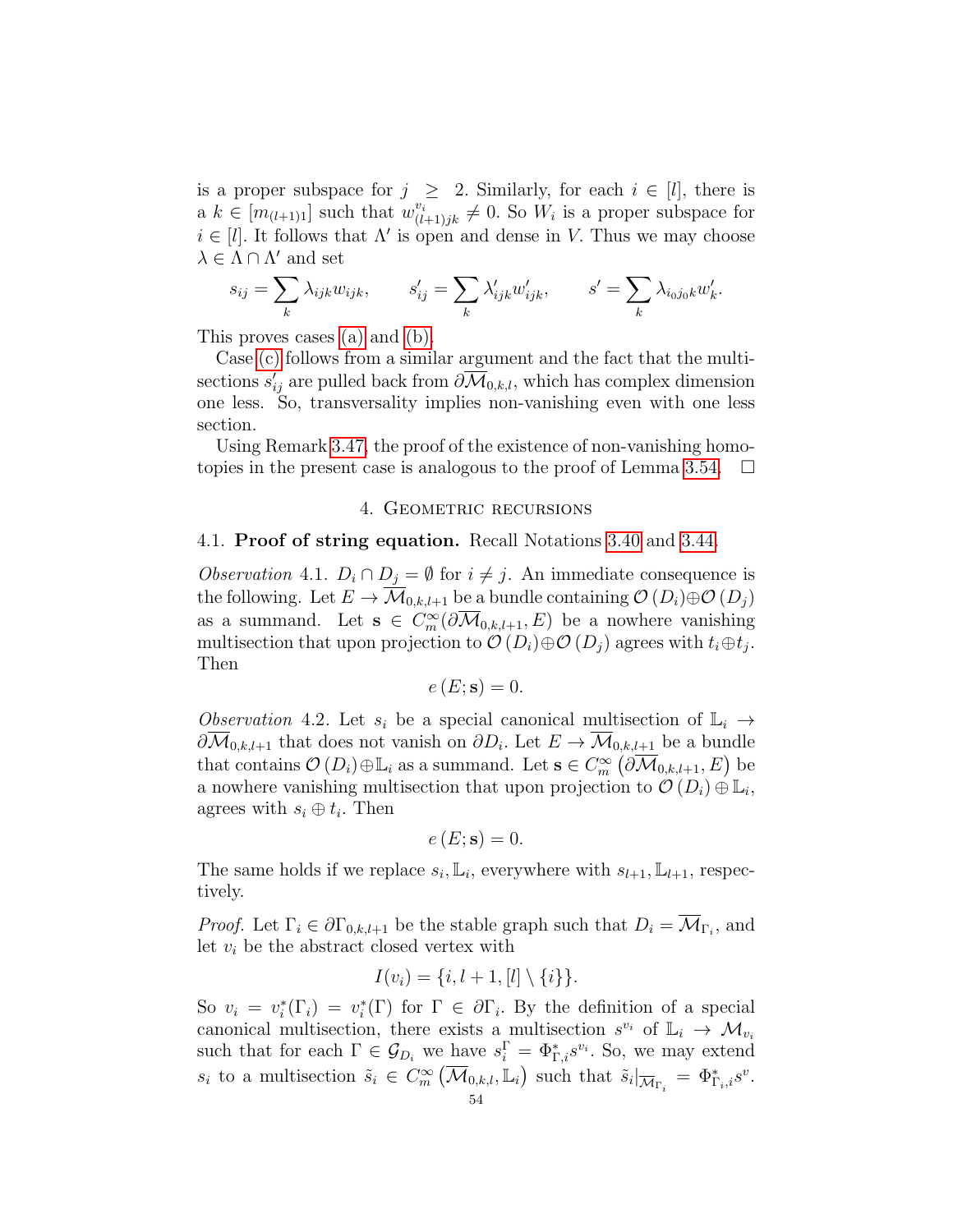Since  $s_i$  does not vanish anywhere on  $\partial D_i$ , it follows that  $s_i^{v_i}$  does not vanish and thus  $\tilde{s}_i$  does not vanish anywhere on  $D_i$ . Therefore,  $Z(\tilde{s}_i) \cap Z(\tilde{t}_i) = \emptyset$ , which implies the Euler class of E vanishes. The same argument works for the case of  $s_{l+1}, \mathbb{L}_{l+1}$ .

<span id="page-54-0"></span>**Lemma 4.3.** Let  $E \rightarrow X$  be a vector bundle over a manifold with corners with  $rk E = \dim X$ . Suppose that  $E = L \oplus E'$ , where  $L \rightarrow$ X is a line bundle, and  $L = L_1 \otimes L_2$  for line bundles  $L_1, L_2 \rightarrow X$ . Let  $\mathbf{s} \in C^{\infty}_m(\partial X, E)$  vanish nowhere and satisfy  $\mathbf{s} = s \oplus \mathbf{s}'$ , where  $s \in C^{\infty}_m(\partial X, L)$ , and  $s = s_1 \otimes s_2$  for  $s_1 \in C^{\infty}(\partial X, L_1)$  and  $s_2 \in$  $C_m^{\infty}(\partial X, L_2)$ . Then

$$
e(E; \mathbf{s}) = e(L_1 \oplus E'; s_1 \oplus \mathbf{s}') + e(L_2 \oplus E'; s_2 \oplus \mathbf{s}').
$$

Since the multisection **s** vanishes nowhere, the multisections  $s_i \oplus s'$  for  $i = 1, 2$  also vanish nowhere. Thus the relative Euler classes on the right-hand side are well-defined.

*Proof.* Let  $\tilde{s}_1$ ,  $\tilde{s}_2$  and  $\tilde{s}'$ , be extensions to X of  $s_1$ ,  $s_2$  and  $\tilde{s}'$  respectively, such that

 $\tilde{s}_i \oplus \mathbf{s}' \pitchfork 0, \quad i = 1, 2, \qquad \tilde{s}_1 \oplus \tilde{s}_2 \oplus \tilde{\mathbf{s}}' \pitchfork 0.$ 

By assumption  $\text{rk } L_1 \oplus L_2 \oplus E' > \dim X$ , so  $\tilde{s}_1 \oplus \tilde{s}_2 \oplus \tilde{s}'$  vanishes nowhere. Therefore,

$$
Z(\tilde{s}_1 \oplus \tilde{\mathbf{s}}') \cap Z(\tilde{s}_2 \oplus \tilde{\mathbf{s}}') = \emptyset.
$$

Setting  $\tilde{s} = \tilde{s}_1 \tilde{s}_2$ , it follows that  $\tilde{s} \oplus \tilde{s}'$  is transverse to zero. Thus

$$
Z(\tilde{s} \oplus \tilde{\mathbf{s}}') = Z(\tilde{s}_1 \oplus \tilde{\mathbf{s}}') \cup Z(\tilde{s}_2 \oplus \tilde{\mathbf{s}}'),
$$

which implies the claim.  $\square$ 

Remark 4.4. In the proof of the preceding Lemma, we cannot make  $\tilde{s}$ by itself transverse to zero at any point where both  $\tilde{s}_1$  and  $\tilde{s}_2$  vanish. Such points are unavoidable in general, but generically they do not intersect  $Z(\tilde{\mathbf{s}}')$ .

In the following, given pairs

$$
\mathcal{E}_i = (E_i, \mathcal{Y}_i), \qquad i = 1, 2,
$$

of vector bundles  $E_i \to X$  and affine subspaces  $\mathcal{Y}_i \subset C_m^{\infty}(E_i|_{\partial X})$ , we write

$$
\mathcal{E}_1 \oplus \mathcal{E}_2 = (E_1 \oplus E_2, \mathcal{Y}_1 \oplus \mathcal{Y}_2).
$$

For

$$
\mathbf{a} = (a_1, \dots, a_{l+1}) \in \mathbb{Z}_{\geq 0}^{l+1}, \n\mathbf{b} = (b_1, \dots, b_{l+1}) \in \mathbb{Z}_{\geq 0}^{l+1}, \qquad \mathbf{c} = (c_1, \dots, c_l, 0) \in \mathbb{Z}_{\geq 0}^{l+1}, \n\mathbf{b} + \mathbf{c} = \mathbf{a},
$$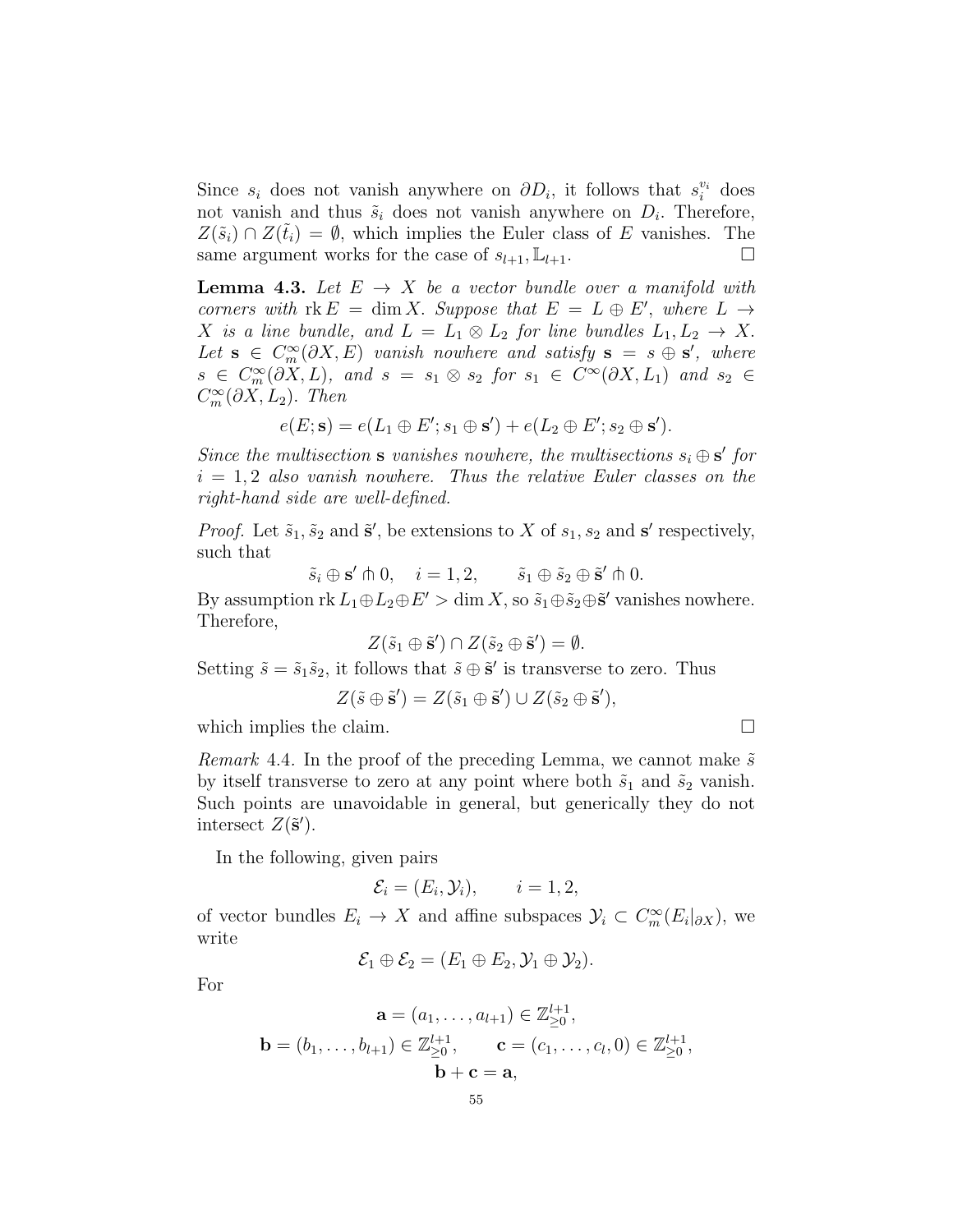write

$$
E_{\mathbf{b},\mathbf{c}} = \bigoplus_{i=1}^{l+1} \mathbb{L}_i^{\oplus b_i} \oplus \bigoplus_{i=1}^l (\mathbb{L}'_i)^{\oplus c_i} \to \overline{\mathcal{M}}_{0,k,l+1}.
$$

Let

$$
\mathcal{S}_{\mathbf{b},\mathbf{c}} = \bigoplus_{i=1}^{l+1} \mathcal{S}_i^{\oplus b_i} \oplus \bigoplus_{i=1}^{l} (\mathcal{S}'_i)^{\oplus c_i} \subset C_m^{\infty} \left( E_{\mathbf{b},\mathbf{c}} |_{\partial \overline{\mathcal{M}}_{0,k,l+1}} \right).
$$

and

$$
\mathcal{E}_{\mathbf{b},\mathbf{c}} = (E_{\mathbf{b},\mathbf{c}}, \mathcal{S}_{\mathbf{b},\mathbf{c}}).
$$

Let  $\mathbf{e}_i \in \mathbb{Z}_{\geq 0}^{l+1}$  be the vector with 1 for its  $i^{th}$  coordinate and 0 for the others. Let  $\mathbf{0} \in \mathbb{Z}^{l+1}$  denote the zero vector and abbreviate

$$
E_{\mathbf{a}} = E_{\mathbf{a},\mathbf{0}}, \qquad \mathcal{S}_{\mathbf{a}} = \mathcal{S}_{\mathbf{a},\mathbf{0}}, \qquad \mathcal{E}_{\mathbf{a}} = \mathcal{E}_{\mathbf{a},\mathbf{0}}.
$$

Let

$$
\hat{\mathbf{a}} = (a_1, \dots, a_l) \in \mathbb{Z}_{\geq 0}^l.
$$

Thus  $\mathcal{E}_{\hat{\mathbf{a}}}$  is a vector bundle over  $\overline{\mathcal{M}}_{0,k,l}$ . Finally, let

$$
\mathcal{O}(\mathcal{D}_i) = (\mathcal{O}(D_i), t_i).
$$

Write  $|\mathbf{a}| = \sum_i a_i$ . For  $|\mathbf{a}| = k + 2l - 1$ , Lemma [3.56](#page-51-3) shows that there exists  $s \in S_{b,c}$  that vanishes nowhere, so the relative Euler class  $e(E_{\mathbf{b},\mathbf{c}}; \mathbf{s})$  is defined. Furthermore, the same lemma shows that  $e(E_{\mathbf{b},\mathbf{c}}; \mathbf{s})$  is independent of the choice of such s. So we define

$$
e(\mathcal{E}_{\mathbf{b},\mathbf{c}}) = e(E_{\mathbf{b},\mathbf{c}};\mathbf{s}).
$$

Similarly, for  $|\mathbf{a}| = k + 2l - 3$ , Lemma [3.56](#page-51-3) allows us to define

$$
e(\mathcal{E}_{\mathbf{b},\mathbf{c}}\oplus \mathcal{O}(\mathcal{D}_i))=e(E_{\mathbf{b},\mathbf{c}}\oplus \mathcal{O}(D_i);\mathbf{s}\oplus t_i),
$$

for some  $\mathbf{s} \in \mathcal{S}_{\mathbf{b},\mathbf{c}}$  such that  $\mathbf{s} \oplus t_i$  vanishes nowhere.

Proof of Theorem [1.2,](#page-12-0) string equation. We start with the open string equation. Consider the intersection number

$$
\left\langle \tau_0 \prod_{i=1}^l \tau_{a_i} \sigma^k \right\rangle_0^o = 2^{-\frac{k-1}{2}} \int_{\overline{\mathcal{M}}_{0,k,l+1}} e\left(\mathcal{E}_{\mathbf{a}}\right),
$$

where  $\mathbf{a} = (a_1, \dots, a_l, 0)$ , and  $|a| = k + 2l - 3$ .

Let **b**,  $\mathbf{c} \in \mathbb{Z}_{\geq 0}^{l+1}$  satisfy  $\mathbf{b} + \mathbf{c} = \mathbf{a}$ . For  $q \in [l]$  such that  $b_q \geq 1$ , Lemma [4.3](#page-54-0) and case [\(a\)](#page-51-0) of Lemma [3.56](#page-51-3) with  $i_0 = q$  and  $j_0$  arbitrary, imply that

$$
e(\mathcal{E}_{\mathbf{b},\mathbf{c}}) = e(\mathcal{E}_{\mathbf{b}-\mathbf{e}_q,\mathbf{c}+\mathbf{e}_q}) + e(\mathcal{E}_{\mathbf{b}-\mathbf{e}_q,\mathbf{c}} \oplus \mathcal{O}(\mathcal{D}_q)).
$$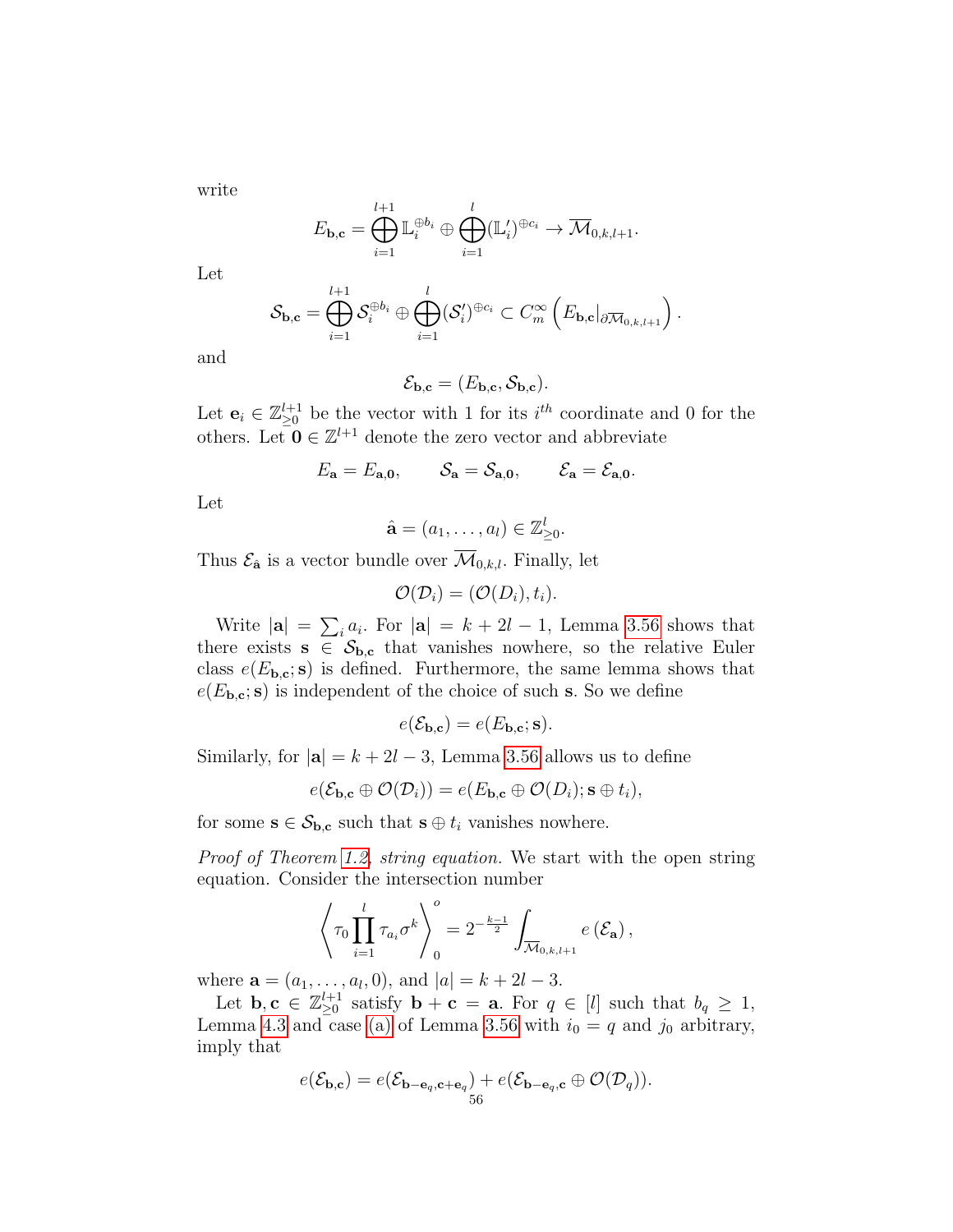For  $b_q \geq 2$ , Observation [4.2](#page-53-0) implies the second summand vanishes. Similarly, Lemma [3.56](#page-51-3)[\(a\),](#page-51-0) Lemma [4.3](#page-54-0) and Observation [4.1,](#page-53-1) imply that for  $q \neq r \in [l],$ 

<span id="page-56-0"></span>
$$
e(\mathcal{E}_{\mathbf{b},\mathbf{c}}\oplus \mathcal{O}(\mathcal{D}_q))=e(\mathcal{E}_{\mathbf{b}-\mathbf{e}_r,\mathbf{c}+\mathbf{e}_r}\oplus \mathcal{O}(\mathcal{D}_q)).
$$

By induction,

(24) 
$$
e(\mathcal{E}_{\mathbf{a}}) = e(\mathcal{E}_{\mathbf{0},\mathbf{a}}) + \sum_{\substack{q \in [l],\\ a_q \ge 1}} e(\mathcal{E}_{\mathbf{0},\mathbf{a}-\mathbf{e}_q} \oplus \mathcal{O}(\mathcal{D}_q)).
$$

By definition,

<span id="page-56-1"></span>
$$
e(\mathcal{E}_{0,\mathbf{a}}) = PD[Z(\tilde{\mathbf{s}})],
$$

where  $\tilde{s}$  is any transverse extension of a nowhere vanishing section  $\mathbf{s} \in \mathcal{S}_{0,\mathbf{a}}$ . By definition of  $\mathcal{S}_{0,\mathbf{a}}$ , there exists  $\hat{\mathbf{s}} \in \mathcal{S}_{\hat{\mathbf{a}}}$  such that  $\mathbf{s} = For_{l+1}^* \hat{\mathbf{s}}$ . Since rk  $E_{\hat{\mathbf{a}}} > \dim \mathcal{M}_{0,k,l}$ , we can choose a nowhere vanishing extension  $\bar{\mathbf{s}}$  of  $\hat{s}$  by transversality. Taking  $\tilde{\mathbf{s}} = For_{l+1}^* \bar{\mathbf{s}}$ , we obtain

$$
(25) \t\t e(\mathcal{E}_{0,\mathbf{a}}) = 0.
$$

Similarly,

$$
e(\mathcal{E}_{0,\mathbf{a}-\mathbf{e}_q}\oplus \mathcal{O}(\mathcal{D}_q))=PD[Z(\tilde{t}_i)\cap Z(\tilde{\mathbf{s}})],
$$

where  $\tilde{s}$  is any transverse extension of a nowhere vanishing section  $s \in \mathcal{S}_{0,a-e_q}$ . Such s exists by Lemma [3.56](#page-51-3)[\(c\).](#page-51-2) Let  $\hat{s} \in \mathcal{S}_{\hat{a}-\hat{e}_q}$  such that  $\mathbf{s} = For_{l+1}^* \hat{\mathbf{s}}$ . Denote by  $\bar{\mathbf{s}}$  a transversal extension of  $\hat{\mathbf{s}}$  and choose  $\tilde{\mathbf{s}} = For_{l+1}^*$  $\bar{\mathbf{s}}$ . Using Lemma [3.43](#page-41-4)[\(b\),](#page-41-1) we obtain

<span id="page-56-2"></span>(26) 
$$
\int_{\overline{\mathcal{M}}_{0,k,l+1}} e(\mathcal{E}_{0,\mathbf{a}-\mathbf{e}_q} \oplus \mathcal{O}(\mathcal{D}_q)) = \#Z(\tilde{t}_i) \cap Z(\tilde{\mathbf{s}}) =
$$

$$
= \#Z(\hat{\mathbf{s}}) = \int_{\overline{\mathcal{M}}_{0,k,l}} e(\mathcal{E}_{\hat{\mathbf{a}}-\hat{\mathbf{e}}_q}) = 2^{\frac{k-1}{2}} \left\langle \tau_{a_q-1} \prod_{i \neq q} \tau_{a_i} \sigma^k \right\rangle_0^o.
$$

Equations [\(24\)](#page-56-0), [\(25\)](#page-56-1), [\(26\)](#page-56-2) together imply the open string equation.  $\Box$ 

4.2. Proof of dilaton equation. We continue with the notations of the previous section. The following lemma is the key additional ingredient in the proof of the dilaton equation. In the case  $k = 3$  and  $l = 0$ , the proof of the following lemma calculates the integral  $\langle \tau_1 \sigma^3 \rangle$  directly from the definition.

<span id="page-56-3"></span>**Lemma 4.5.** Let  $p \in \mathcal{M}_{0,k,l}$  and  $F_p = For_{l+1}^{-1}(p)$  equipped with its complex orientation. Let s be a nowhere vanishing special canonical multisection of  $\mathbb{L}_i|_{\partial F_p}$  and let  $\tilde{s}$  be an extension of s to  $F_p$  that is transverse to zero. Then

#Z(˜s) = k + l − 1. 57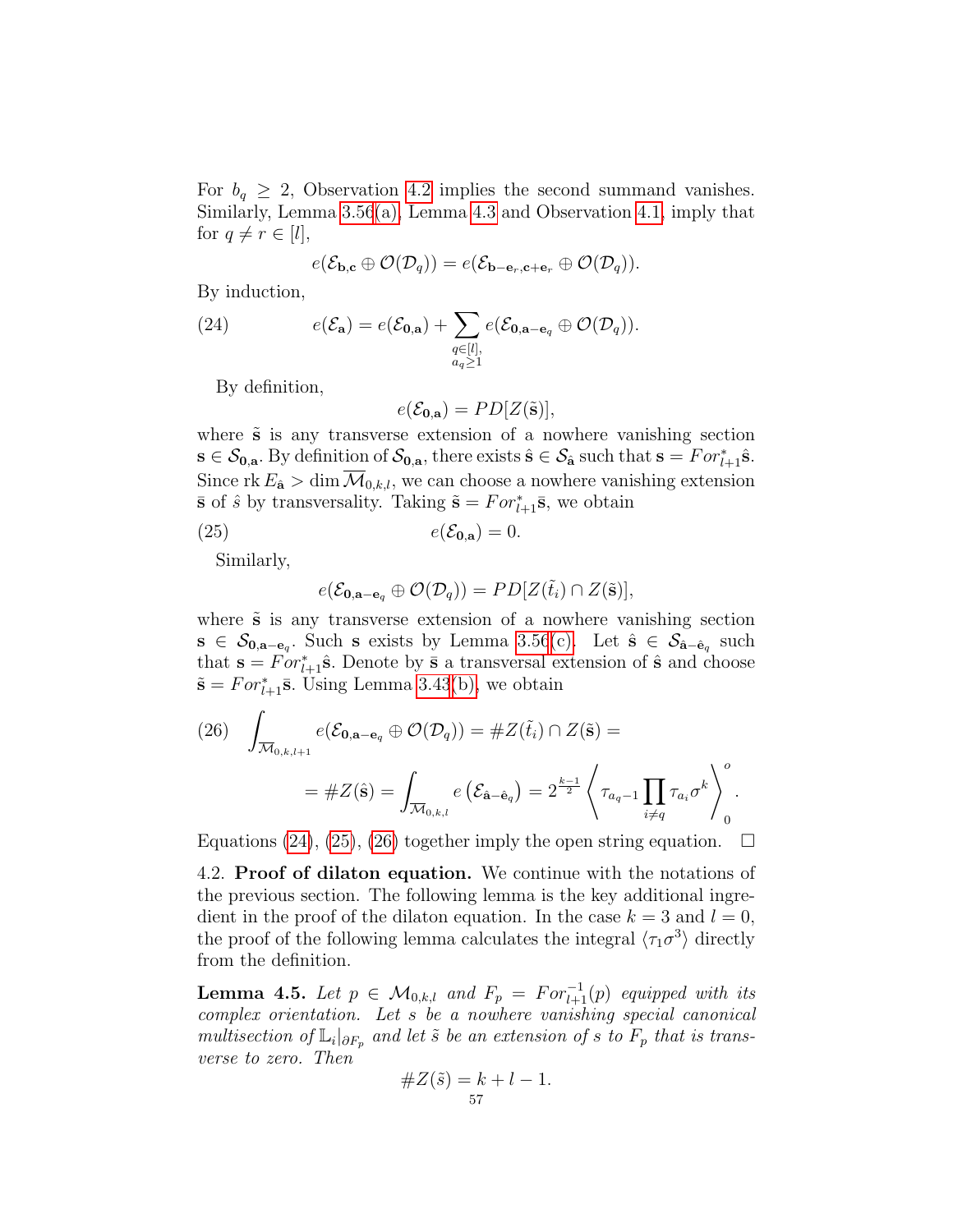*Proof.* The section s is determined by its value at a single point. Indeed, on each stratum of  $\partial F_p$ , the section s is pulled back from a zero dimensional moduli space. In particular, s can only vanish at a given point if it vanishes identically.

It follows that if  $s'$  is another section satisfying the same hypotheses as  $s$ , then  $s$  and  $s'$  can be connected by a non-vanishing homotopy. Indeed, the complement of zero in a single fiber of  $\mathbb{L}_{l+1}$  is connected. Thus  $\#Z(\tilde{s})$  is independent of the choice of s by Lemma [3.55.](#page-50-0)

To begin, we reduce the calculation to the case  $l = 0$ . Applying Lemma [3.43](#page-41-4)[\(a\)](#page-41-0) with interior labels l and  $l + 1$  switched, we obtain a canonical map of line bundles

$$
\tilde{t}: For_l^* \mathbb{L}_{l+1} \to \mathbb{L}_{l+1},
$$

which vanishes transversely exactly at  $D_l$ . Write  $t = \tilde{t}|_{\partial \overline{\mathcal{M}}_{0,k,l+1}}$ .

Let  $\hat{p} = For_l(p)$  and let  $F_{\hat{p}} = For_{l+1}^{-1}(p) \subset \overline{\mathcal{M}}_{0,k,[l+1]\setminus\{l\}}$ . Let  $\hat{s}$  be a special canonical multisection of  $\mathbb{L}_{l+1} \to \mathcal{M}_{0,k,[l+1]\setminus\{l\}}$  that vanishes nowhere on  $\partial F_{\hat{p}}$ . By Observation [3.46](#page-42-0) with interior labels l and  $l + 1$ switched, we conclude that  $(For_t^*\hat{s})t \in \mathcal{S}_{l+1}$  and vanishes nowhere on  $\partial F_p$ . Thus we may take  $s = (For \dagger \hat{s})t$ . Let  $q \in F_p$  be the unique point in  $D_l \cap F_p$  and let  $\hat{q} = For_l(q) \in F_{\hat{p}}$ . Let  $\bar{s}$  be a transverse extension of  $\hat{s}$  that does not vanish at  $\hat{q}$ . Then we may take  $\tilde{s} = (For \, i^* \bar{s})\tilde{t}$  and

#Z(˜s|<sup>F</sup><sup>p</sup> ) = #Z(F or<sup>∗</sup> l s¯|<sup>F</sup><sup>p</sup> ) + #Z(t˜|<sup>F</sup><sup>p</sup> ) = #Z(¯s|<sup>F</sup>p<sup>ˆ</sup> ) + 1.

In the last equality, we have used the fact that  $For_l$  maps  $F_p$  diffeomorphically to  $F_{\hat{p}}$  as well as Lemma [3.43](#page-41-4)[\(b\).](#page-41-1) By induction, appropriately relabelling interior marked points, it suffices to prove the lemma when  $l = 0$ .

The case  $l = 0, k = 1$ , is exceptional. In this case we take  $F_p =$  $\mathcal{M}_{0,1,1}$ , which is a point, and the claim is trivial. Below, we assume  $l = 0$  and  $k \geq 3$ .

Let  $(\Sigma, \mathbf{x}, \emptyset)$ , where  $\mathbf{x} = \{x_1, \ldots, x_k\}$ , be a marked surface representing  $p \in \mathcal{M}_{0,k,0}$ . Then  $F_p$  is diffeomorphic to the oriented real blowup  $\widetilde{\Sigma}$  of  $\Sigma$  at the boundary marked points  $x_1, \ldots, x_k$ . Indeed, denote by  $\pi : \widetilde{\Sigma} \to \Sigma$  the blowup map. Denote by  $\mathbb{H} \subset \mathbb{C}$  the upper halfplane. Denote by  $HB_r(s) \subset \mathbb{H}$  the half-disk of radius r centered at  $s \in \mathbb{R} = \partial \mathbb{H}$ . For  $i = 1, \ldots, k$ , let  $U_i \subset \Sigma$  be an open neighborhood of  $x_i$  with a local coordinate

$$
\xi_i: U_i \xrightarrow{\sim} \text{HB}_2(0), \qquad \xi_i(x_i) = 0.
$$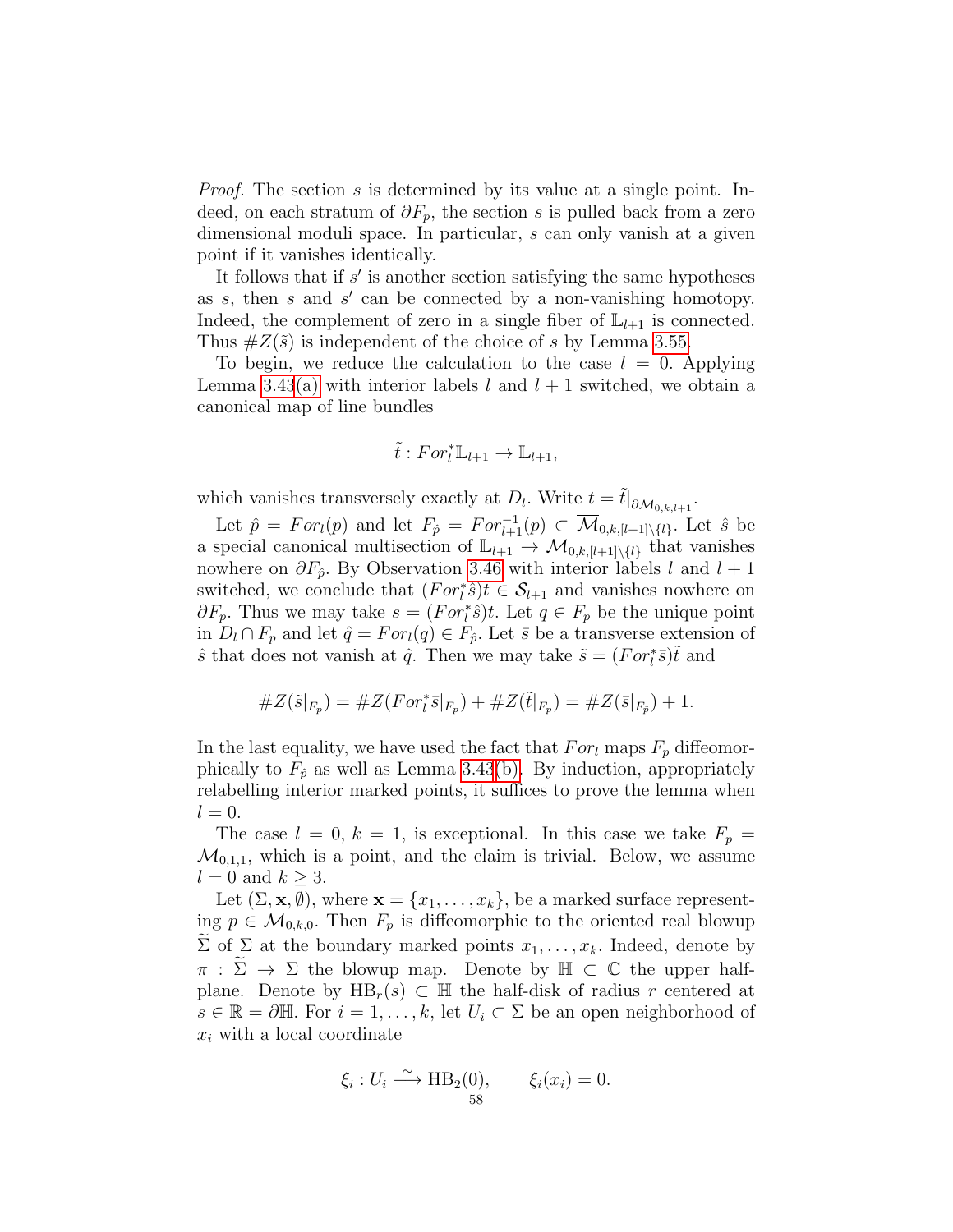Possibly shrinking the  $U_i$ , we arrange that  $U_i \cap U_j = \emptyset$  for  $i \neq j$ . Write  $\tilde{U}_i = \pi^{-1}(U_i)$ . Then we have coordinates

$$
r_i: \widetilde{U}_i \to [0,2), \qquad \theta_i: \widetilde{U}_i \to [0,\pi],
$$

such that  $\xi_i \circ \pi(r_i, \theta_i) = r_i e^{\sqrt{-1}\theta_i}$ . For  $z \in \text{int } \Sigma$ , denote by  $\Sigma_z$  the marked surface  $(\Sigma, \mathbf{x}, \{z_1\})$  where  $z_1 = z$ . For  $z \in \partial \Sigma \setminus \mathbf{x}$ , denote by  $Q_z$ the marked surface  $(\Sigma, \{x_0, x_1, \ldots, x_k\}, \emptyset)$ , where  $x_0 = z$ . For  $i \in [k]$ denote by  $P_i$  the marked surface  $(\Sigma, (\mathbf{x} \setminus \{x_i\}) \cup \{x_0\}, \emptyset)$ , where  $x_0 = x_i$ . For  $\theta = 0, \pi$ , define

 $R_{i,\theta} = (\mathbb{H} \cup {\infty}, {x_{-2}, x_{-3}, x_i}, \emptyset), \quad x_{-2} = \infty, \quad x_{-3} = \cos \theta, \quad x_i = 0.$ 

Furthermore, we define

$$
S = (\mathbb{H} \cup \{\infty\}, \{x_{-1}\}, \{z_1\}), \qquad x_{-1} = \infty, \quad z_1 = \sqrt{-1},
$$
  
\n
$$
T_{i,\theta} = (\mathbb{H} \cup \{\infty\}, \{x_{-1}, x_i\}, \{z_1\}), \quad x_{-1} = \infty, \quad x_i = 0, \quad z_1 = e^{\sqrt{-1}\theta}.
$$
  
\nFor  $z \in \partial \Sigma \setminus \mathbf{x}$ , let  $\Sigma_z$  denote the stable surface  $(\{Q_z, S\}, \sim)$  where  
\n $x_0 \sim x_{-1}$ . For  $i \in [k]$  and  $\theta \in (0, \pi)$ , let  $\Sigma_{i,\theta}$  denote the stable surface  
\n $(\{P_i, T_{i,\theta}\}, \sim)$  where  $x_0 \sim x_{-1}$ . For  $i \in [k]$  and  $\theta = 0, \pi$ , let  $\Sigma_{i,\theta}$  denote  
\nthe stable surface  $(\{P_i, R_{i,\theta}, S\}, \sim)$  where  $x_0 \sim x_{-2}$  and  $x_{-1} \sim x_{-3}$ . We  
\ndefine a diffeomorphism  $f : \widetilde{\Sigma} \to F_p$  by

$$
f(z) = \begin{cases} [\Sigma_{\pi(z)}], & z \in \pi^{-1}(\Sigma \setminus \mathbf{x}) \\ [\Sigma_{i,\theta_i(z)}] & z \in \pi^{-1}(x_i). \end{cases}
$$

Write  $g = f^{-1}$ . Then there is a tautological isomorphism

$$
g^*T^*\widetilde{\Sigma}\big|_{\text{int }\widetilde{\Sigma}} \simeq \mathbb{L}_i|_{\text{int }F_p}.
$$

We aim to construct a section  $\bar{s}$  of  $T^*\tilde{\Sigma}|_{\text{int }\tilde{\Sigma}}$  such that  $g^*\bar{s}$  extends to a continuous section  $\check{s}$  of  $\mathbb{L}_i|_{F_p}$  with  $\check{s}|_{\partial F_p}$  special canonical. Indeed, let  $\hat{\nu}: \Sigma \to \mathbb{R}$  satisfy

$$
\hat{\nu}(z) > 0, \quad z \in \text{int }\Sigma, \qquad \hat{\nu}(z) = 0, \quad z \in \partial \Sigma, \n d\hat{\nu}_z \neq 0, \quad z \in \partial \Sigma,
$$

and set  $\nu = \hat{\nu} \circ \pi : \tilde{\Sigma} \to \mathbb{R}$ . Let  $\{\eta_0, \ldots, \eta_k\}$  be a partition of unity on  $\tilde{\Sigma}$  subordinate to the cover  $\{\tilde{\Sigma} \setminus \pi^{-1}(\mathbf{x}), U_1, \ldots, U_k\}$ . Let

$$
\tau = \eta_0 + \sum_i \eta_i e^{-2\sqrt{-1}\theta_i}, \qquad \bar{s} = \tau \frac{d\nu}{\nu}.
$$

For  $w \in \partial F_p$ , we calculate  $\lim_{w' \to w} g^* \bar{s}(w')$  as follows. Write  $z = g(w)$ and  $z' = g(w')$ . Suppose first that  $z \in \partial \Sigma \setminus \pi^{-1}(\mathbf{x})$ . Let  $U \subset \Sigma$  be an open neighborhood of  $\pi(z)$  with a local coordinate  $\xi: U \overset{\sim}{\to} \text{HB}_2(0)$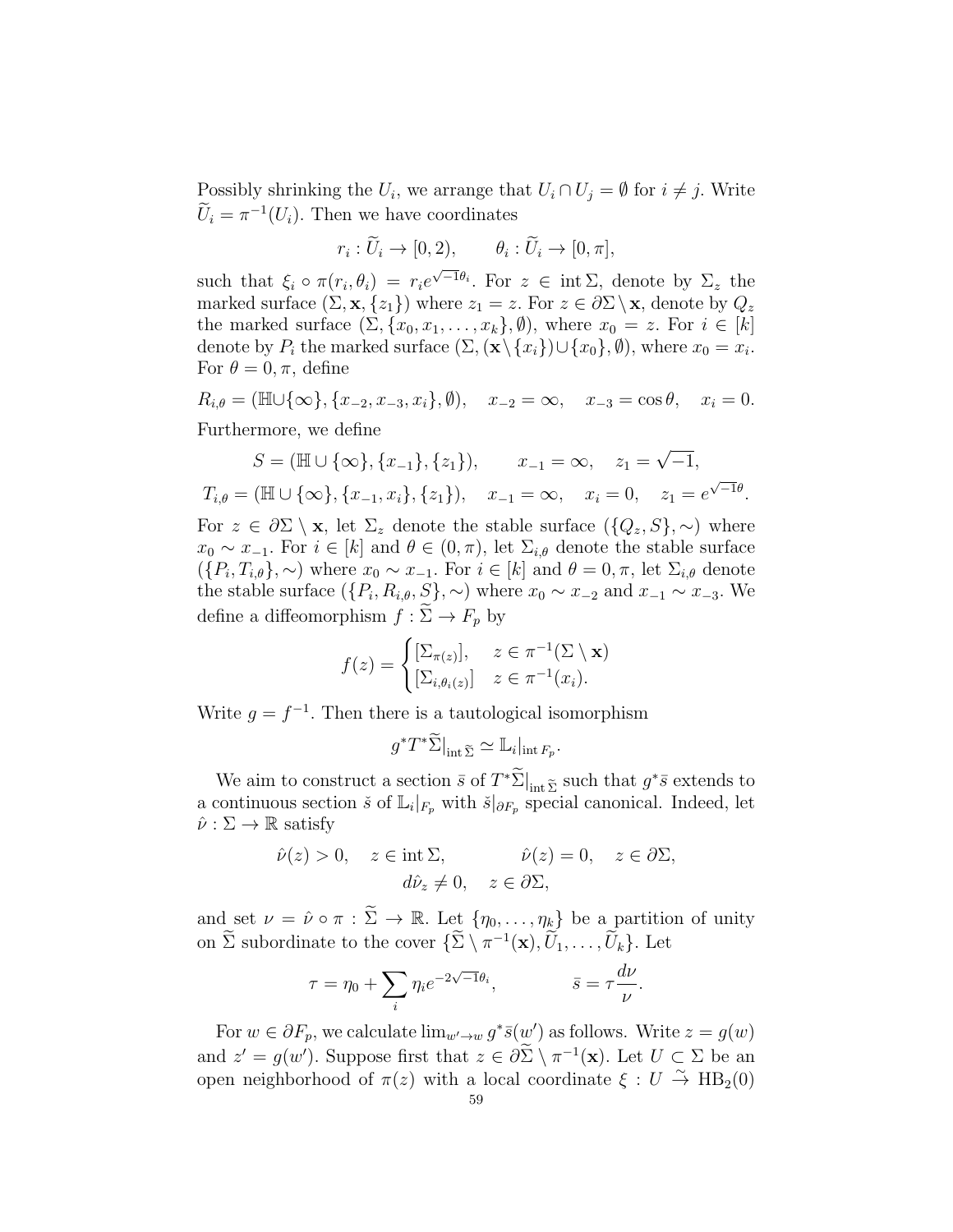such that  $\xi(\pi(z)) = 0$ . For  $\epsilon > 0$  and  $a \in \mathbb{R}$ , let  $\mu_{\epsilon,a} : \mathbb{H} \to \mathbb{H}$  be given by  $\zeta \mapsto \epsilon \zeta + a$ . For  $\pi(z') \in U$ , taking

$$
\epsilon = \epsilon(w') = \text{Im}(\xi(\pi(z'))), \qquad a = a(w') = \text{Re}(\xi(\pi(z'))),
$$

we have

$$
\mu_{\epsilon,a}^{-1}(\xi(z')) = \sqrt{-1} = z_1 \in S.
$$

For w' sufficiently close to w, the smooth surface  $\Sigma_{\pi(z')}$  is a deformation of the nodal surface  $\Sigma_{\pi(z)}$  obtained by removing half-disks around the nodal points  $x_0 \in Q_z$  and  $x_{-1} \in S$ , and identifying half-annuli adjacent to the resulting boundaries. More explicitly, let

$$
A_{\epsilon} = \mathrm{HB}_{\sqrt{2/\epsilon}}(0) \setminus \mathrm{HB}_{1/\sqrt{2\epsilon}}(0).
$$

We glue the surfaces

$$
Q_z \setminus \xi^{-1} \left( \text{HB}_{\sqrt{\epsilon/2}}(a) \right), \qquad \text{HB}_{\sqrt{2/\epsilon}}(0) \subset S,
$$

along the map  $\xi^{-1} \circ \mu_{\epsilon,a}|_{A_{\epsilon}}$ . The identification of  $\Sigma_{\pi(z')}$  with the above deformation of  $\Sigma_{\pi(z)}$  trivializes  $\mathbb{L}_i|_{F_p}$  near w. We use this trivialization to compute

<span id="page-59-0"></span>(27) 
$$
\lim_{w' \to w} g^* \bar{s}(w') = \lim_{\substack{\epsilon \to 0 \\ a \to 0}} \left( \pi^{-1} \circ \xi^{-1} \circ \mu_{\epsilon, a} \right)^* \bar{s} \Big|_{\sqrt{-1}} \in T^*_{\sqrt{-1}} S = T^*_{z_1} \Sigma_z.
$$

Writing  $\xi = x + iy$ , we have  $\hat{\nu}(x, y) = y\chi(x, y)$  where  $\chi(x, 0) > 0$ . So,

<span id="page-59-1"></span>
$$
(28) \quad \lim_{\substack{\epsilon \to 0 \\ a \to 0}} \left( \pi^{-1} \circ \xi^{-1} \circ \mu_{\epsilon, a} \right)^* \bar{s} \Big|_{\sqrt{-1}} = \lim_{\substack{\epsilon \to 0 \\ a \to 0}} \left( \xi^{-1} \circ \mu_{\epsilon, a} \right)^* \frac{d\hat{\nu}}{\hat{\nu}} \Big|_{\sqrt{-1}} =
$$

$$
= \lim_{\substack{\epsilon \to 0 \\ a \to 0}} \frac{dy}{y} + \frac{d(\chi \circ \mu_{\epsilon, a})}{\chi \circ \mu_{\epsilon, a}} \Big|_{\sqrt{-1}} = dy.
$$

Here, the first equality holds because  $\tau|_{\partial \widetilde{\Sigma} \setminus \pi^{-1}(\mathbf{x})} \equiv 1$ .

If  $z \in \pi^{-1}(x_i)$  and  $\theta_i(z) \neq 0, \pi$ , we proceed as follows. If  $z' \in \tilde{U}_i$ , taking  $\epsilon = \epsilon(w') = r_i(z')$ , we have

$$
\lim_{w' \to w} \mu_{\epsilon,0}^{-1}(\xi_i(\pi(z'))) = e^{\sqrt{-1}\theta_i(z)} = z_1 \in T_{i,\theta_i(z)}.
$$
60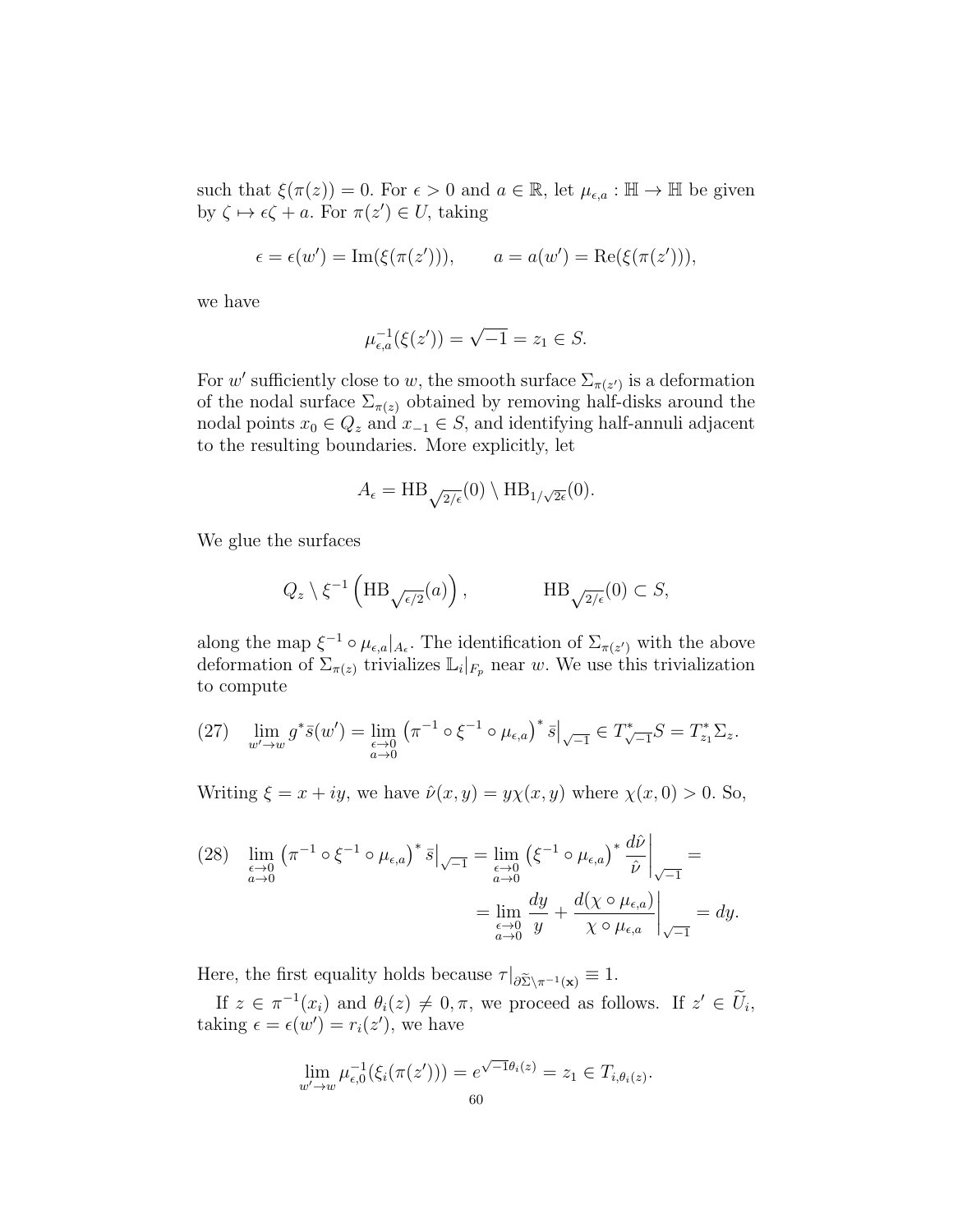Thus by reasoning similar to the above, we have

<span id="page-60-0"></span>(29) 
$$
\lim_{w' \to w} g^* \bar{s}(w') = \lim_{\epsilon \to 0} (\pi^{-1} \circ \xi_i^{-1} \circ \mu_{\epsilon,0})^* \bar{s}|_{e^{\sqrt{-1}\theta_i(z)}}
$$

$$
= \tau(z) \lim_{\epsilon \to 0} (\xi_i^{-1} \circ \mu_{\epsilon,a})^* \frac{d\hat{\nu}}{\hat{\nu}}|_{e^{\sqrt{-1}\theta_i(z)}}
$$

$$
= e^{-2\sqrt{-1}\theta_i(z)} \frac{dy}{y} \Big|_{e^{\sqrt{-1}\theta_i(z)}}
$$

$$
= \frac{e^{-2\sqrt{-1}\theta_i(z)}}{\sin \theta_i(z)} dy \in T^*_{e^{\sqrt{-1}\theta_i(z)}} T_{i,\theta_i(z)} = T^*_{z_1} \Sigma_{i,\theta_i(z)}.
$$

If  $\theta_i(z) = 0, \pi$ , the situation is slightly more complicated because of the double bubble, but similar reasoning still shows that

$$
\lim_{w' \to w} g^* \bar{s}(w') = dy \in T^*_{\sqrt{-1}} S = T^*_{z_1} \Sigma_{i, \theta_i(z)}.
$$

Therefore,  $g^*\bar{s}$  does indeed extend to a continuous section  $\check{s}$  of  $\mathbb{L}_i|_{F_p}$ .

Moreover, we deduce from the preceding calculations that  $\check{s}|_{\partial F_p}$  is special canonical. Indeed, for  $z \in \Sigma \setminus \pi^{-1}(\mathbf{x})$ , equations [\(27\)](#page-59-0) and [\(28\)](#page-59-1) show that  $\check{s}(w) = dy$ , independent of w. Thus  $\check{s}$  is pulled back from the base on the corresponding components of  $\partial F_p$ . For  $z \in \pi^{-1}(x_i)$  and  $\theta_i(z) \neq 0, \pi$ , equation [\(29\)](#page-60-0) shows that

$$
\check{s}(w) = \frac{e^{-2\sqrt{-1}\theta_i(z)}}{\sin \theta_i(z)} dy.
$$

The map to the base component forgets  $x_{-1} \in T_{i, \theta_i(z)}$ . So the remaining marked points  $x_i$  and  $z_1$  can be brought to a standard position by a Mobius transformation. Explicitly, let  $\beta_{\theta} : \mathbb{H} \to \mathbb{H}$  be given by

$$
\beta_{\theta}(\zeta) = \frac{\zeta}{\zeta \cos \theta + \sin \theta}
$$

.

.

So,

$$
\beta_{\theta}(\sqrt{-1}) = e^{i\theta} = z_1 \in T_{i,\theta}, \qquad \beta_{\theta}(0) = 0 = x_i \in T_{i,\theta}.
$$

Then

$$
\beta'_{\theta}(\zeta) = \frac{\sin \theta}{(\zeta \cos \theta + \sin \theta)^2}
$$

In particular,  $\beta'_{\theta}$ ( √  $\overline{-1}$ ) =  $-e^{2\sqrt{-1}\theta} \sin \theta$ . It follows that

$$
\beta^*_{\theta_i(z)}\check{s}(w) = -dy,
$$

independent of  $w$ . So,  $\check{s}$  is pulled back from the base on the remaining components of  $\partial F_p$ . The case  $\theta_i(z) = 0, \pi$ , corresponds to a codimension 2 corner of  $F_p$ , so it follows by continuity of  $\check{s}$ .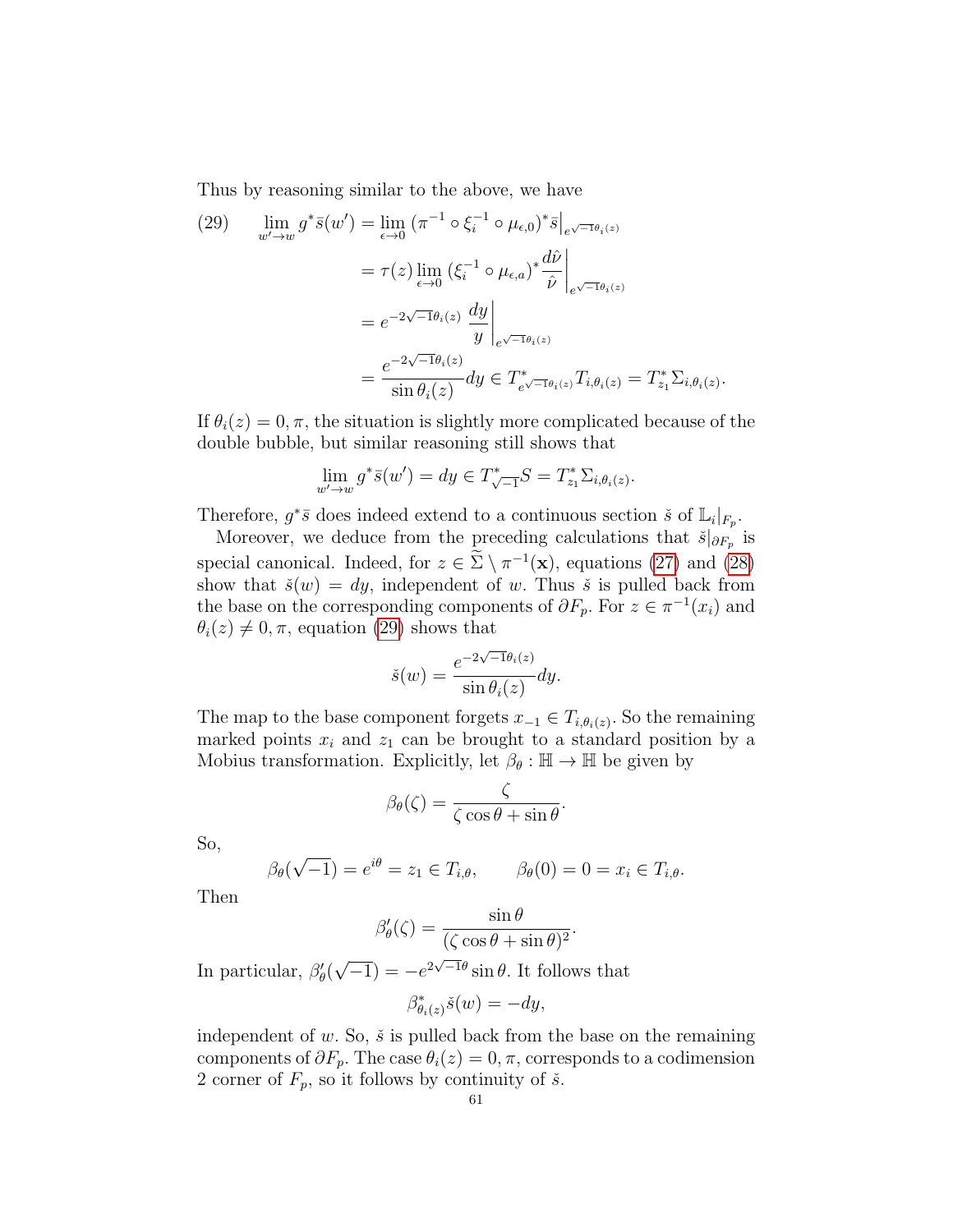Finally, choose  $\tilde{s}$  to be a transverse perturbation of  $\tilde{s}$  that agrees with š in a neighborhood V of  $\partial F_p$  where š does not vanish. We calculate  $\#Z(\tilde{s})$  by expressing it as a winding number. Let  $\Xi$  be a Riemann surface, let  $L \to \Xi$  be a complex line bundle, and let  $\gamma \subset \Xi$  be a homologically trivial curve. Then  $L|_{\gamma}$  has a distinguished trivialization. Thus if  $\sigma$  is a section of L, the winding number  $W(\sigma, \gamma)$  of  $\sigma$  around  $\gamma$ is well defined. Let  $\gamma \subset V \cap \text{int } F_p$  be a curve isotopic to  $\partial F_p$  and let  $\hat{\gamma}$ be the corresponding curve in int  $\Sigma$ . Then

#Z(˜s) = W(˜s, γ) = W(ˇs, γ) = W(¯s, γˆ) = W(dν, γˆ) + k.

But it is well known that  $W(d\nu, \hat{\gamma})$  is negative the Euler characteristic of  $\widetilde{\Sigma}$ , which in our case is −1. The lemma follows.  $\Box$ 

Proof of Theorem [1.2,](#page-12-0) dilaton equation. We have

$$
2^{\frac{k-1}{2}}\left\langle \tau_1\prod_{i=1}^l\tau_{a_i}\sigma^k\right\rangle_0^o=\int_{\overline{\mathcal{M}}_{0,k,l+1}}e(\mathcal{E}_{\mathbf{a}}),
$$

where  $\mathbf{a} = (a_1, \ldots, a_l, 1)$ . Let  $\mathbf{b}, \mathbf{c} \in \mathbb{Z}_{\geq 0}^{l+1}$  satisfy  $\mathbf{b} + \mathbf{c} = \mathbf{a}$ . For all  $q \in [l]$  such that  $b_q \geq 1$ , by Lemma [3.56](#page-51-3) cases [\(a\)](#page-51-0) and [\(b\),](#page-51-1) Lemma [4.3](#page-54-0) and Observation [4.2,](#page-53-0) we have

$$
e(\mathcal{E}_{\mathbf{b},\mathbf{c}}) = e(\mathcal{E}_{\mathbf{b}-\mathbf{e}_q,\mathbf{c}+\mathbf{e}_q}).
$$

By induction, we obtain

$$
e(\mathcal{E}_{\mathbf{a}}) = e(\mathcal{E}_{\mathbf{e}_{l+1}, \mathbf{a} - \mathbf{e}_{l+1}}).
$$

Let  $s' \in \mathcal{S}_{0, a-e_{l+1}}$  and  $s \in \mathcal{S}_{l+1}$  be such that  $s \oplus s'$  vanishes nowhere. By definition of  $\mathcal{S}_{0,\mathbf{a}-\mathbf{e}_{l+1}}$ , there exists  $\hat{\mathbf{s}}' \in \mathcal{S}_{\hat{\mathbf{a}}}$  such that  $\mathbf{s}' = For_{l+1}^*\hat{\mathbf{s}}'.$ Let  $\bar{\mathbf{s}}'$  be a transverse extension of  $\hat{\mathbf{s}}'$  to  $\overline{\mathcal{M}}_{0,k,l}$  and let  $\tilde{\mathbf{s}}' = For_{l+1}^* \bar{\mathbf{s}}'.$ Since  $Z(\hat{\mathbf{s}}') \subset \mathcal{M}_{0,k,l}$  and  $For_{l+1}|_{For_{l+1}^{-1}(\mathcal{M}_{0,k,l})}$  is a submersion, it follows that  $\tilde{s}'$  is a transverse extension of  $s'$ . Choose an extension  $\tilde{s}$  of s such that  $\tilde{s} \oplus \tilde{s}'$  is transverse. Then,

$$
\int_{\overline{\mathcal{M}}_{0,k,l+1}} e(\mathcal{E}_{\mathbf{e}_{l+1},\mathbf{a}-\mathbf{e}_{l+1}}) = \#Z(\tilde{s}) \cap Z(\tilde{\mathbf{s}}') = (k+l-1)\#Z(\hat{\mathbf{s}}') =
$$
\n
$$
= (k+l-1) \int_{\overline{\mathcal{M}}_{0,k,l}} e(\mathcal{E}_{\hat{\mathbf{a}}}) = (k+l-1)2^{\frac{k-1}{2}} \left\langle \prod_{i=1}^{l} \tau_{a_i} \sigma^k \right\rangle_0^o,
$$

where in the second equality, we have used Lemma [4.5](#page-56-3)  $\Box$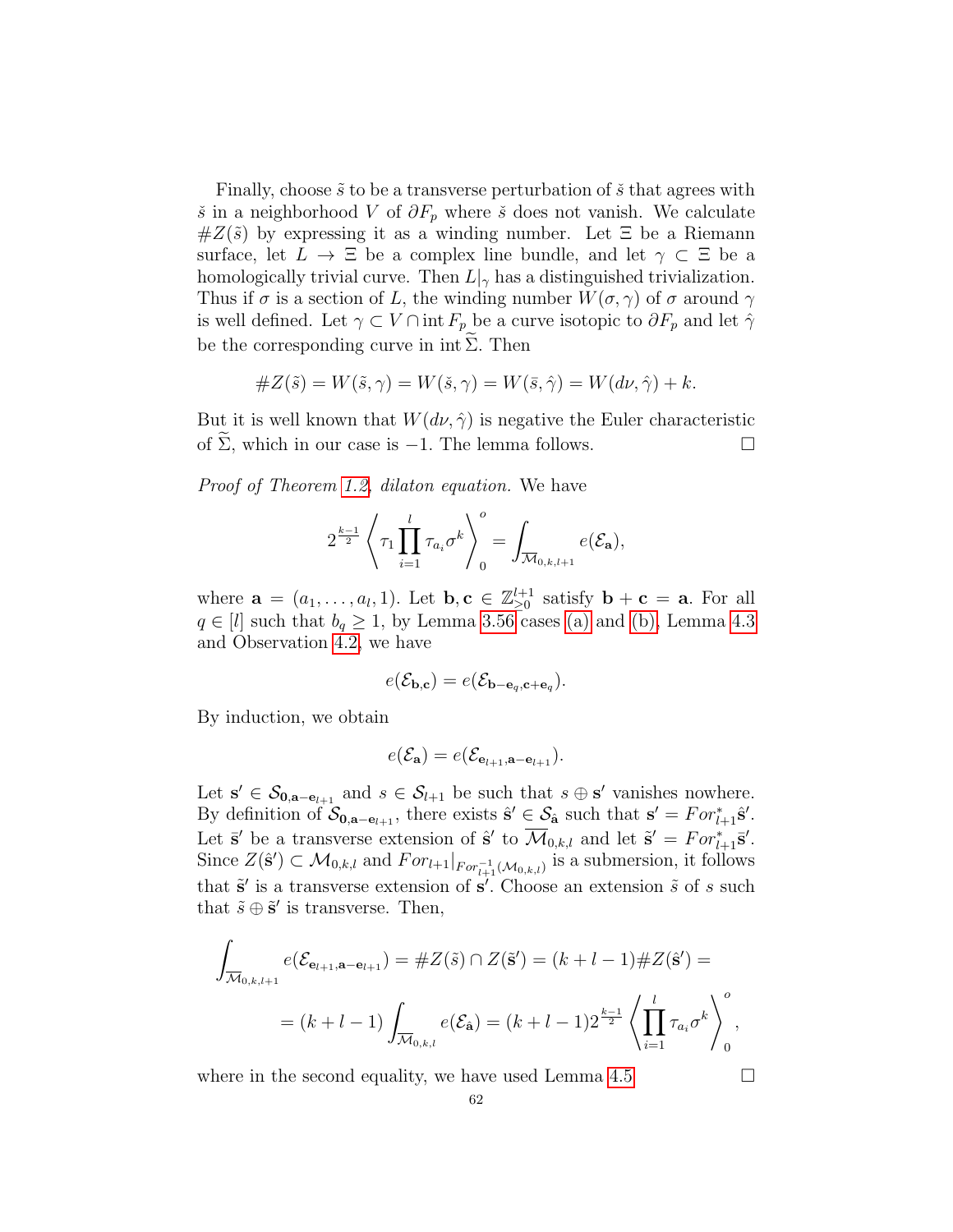#### 4.3. Proofs of TRR I and II. Let

$$
E=\bigoplus \mathbb{L}_i^{\oplus a_i}\to \overline{\mathcal{M}}_{0,k,l},
$$

with  $a_1 = n$ , and

$$
E_1 = \mathbb{L}_1^{\oplus n-1} \oplus \bigoplus_{i=2}^l \mathbb{L}_i^{\oplus a_i} \to \overline{\mathcal{M}}_{0,k,l}.
$$

Take

$$
\mathbf{s} = \bigoplus_{i \in [l] \; , j \in [a_i]} s_{ij}
$$

with  $s_{ij} \in \mathcal{S}_i$ , and

$$
\mathbf{s}_1 = \bigoplus_{\substack{i \in [l], j \in [a_i], \\ (i,j) \neq (1,1)}} s_{ij}.
$$

The proof hinges on a section  $\tilde{\rho} \in C^{\infty}(\overline{\mathcal{M}}_{0,k,l}, \mathbb{L}_1)$  defined as follows. At a smooth marked disk  $D = (D, \mathbf{x}, \mathbf{z})$ , which we identify with the upper half plane, set

(30) 
$$
\tilde{\rho}(D) = dz \left( \frac{1}{z - x_1} - \frac{1}{z - \bar{z}_1} \right) \Big|_{z = z_1} \in T_{z_1}^* D.
$$

We show the section  $\tilde{\rho}$  extends smoothly to the compactified moduli space. Indeed, let  $(\Sigma, \mathbf{x}, \mathbf{z})$  be a stable marked disk, and let

$$
\Sigma_{\mathbb{C}} = \Sigma \coprod_{\partial \Sigma} \overline{\Sigma}
$$

be its complex double, a stable marked sphere. Consider the unique meromorphic differential  $\omega_{\Sigma}$  on the normalization of  $\Sigma_{\mathbb{C}}$  with the following properties. At  $x_1$  it has a simple pole with residue 1. At  $\bar{z}_1$  it has a simple pole with residue −1. For any node the two preimages have at most simple poles, and the residues at these poles sum to zero. Apart from these points,  $\omega_{\Sigma}$  is holomorphic. Then  $\tilde{\rho}(\Sigma)$  is the evaluation of  $\omega_{\Sigma}$  at  $z_1$ . As  $z_1$  never coincides with a node,  $\bar{z}_1$  or  $x_1$ , it follows that  $\tilde{\rho}$  is smooth. Write  $\rho = \tilde{\rho}|_{\partial \overline{\mathcal{M}}_{0,k,l}}$ .

Let  $\widetilde{T} \subset \partial \Gamma_{0,k,l}$  be the collection of stable graphs  $\Gamma$  with exactly one open vertex  $v_{\Gamma}^o$  and exactly one closed vertex  $v_{\Gamma}^c$ , such that  $1 \in$  $\ell_I(v_{\Gamma}^c)$ . So for  $\Gamma \in \overline{T}$ , we have  $\overline{\mathcal{M}}_{\Gamma} = \overline{\mathcal{M}}_{v_{\Gamma}^c} \times \overline{\mathcal{M}}_{v_{\Gamma}^c}$ . Equip  $\overline{\mathcal{M}}_{\Gamma}$  with the orientation  $o_{\Gamma}$  given by the product of  $o_{0,k(v_{\Gamma}^o),l(v_{\Gamma}^o)}$  and the complex orientation on  $\mathcal{M}_{v_{\Gamma}^c}$ .

<span id="page-62-0"></span>**Lemma 4.6.** The zero locus of  $\tilde{\rho}$  is  $\bigcup_{\Gamma \in \tilde{T}} \overline{\mathcal{M}}_{\Gamma}$ . For  $\Gamma \in T$ , the subspace  $\mathcal{M}_{\Gamma} \subset \overline{\mathcal{M}}_{0,k,l}$  is cut out transversely by  $\tilde{\rho}$  with induced orientation o<sub>Γ</sub>.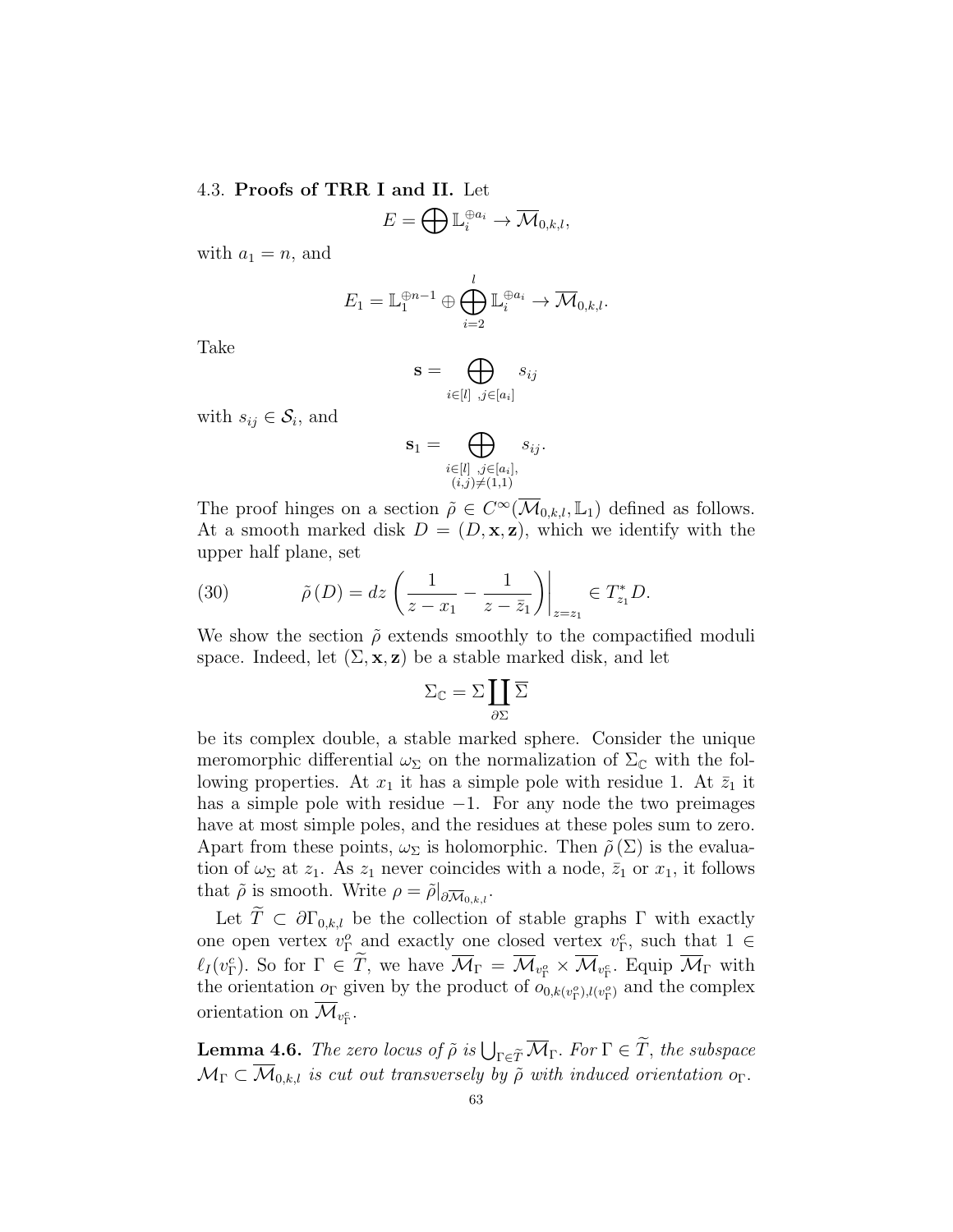*Proof.* On a component of  $\Sigma_{\mathbb{C}}$  containing  $x_1$  or  $\overline{z}_1$ , the differential  $\omega_{\Sigma}$  vanishes nowhere. Similarly,  $\omega_{\Sigma}$  vanishes nowhere on components whose removal disconnects  $x_1$  from  $\overline{z}_1$ . On other components it vanishes identically. Thus,  $\tilde{\rho}$  vanishes exactly on stable disks  $\Sigma$  such that in  $\Sigma_{\mathbb{C}}$  the component containing  $z_1$  is not on the route of components between the components of  $x_1$  and  $\bar{z}_1$ . This is the case if and only if  $z_1$  belongs to a sphere component of  $\Sigma$ . So the vanishing locus of  $\tilde{\rho}$  is as claimed. The proof of transversality is similar to the proof of Lemma [3.43.](#page-41-4) The equality of orientations follows from induction on dimension by an argument similar to the proof of Lemma [3.16.](#page-32-0)  $\Box$ 

Choose s satisfying the strong transversality condition of Lemma [3.53](#page-47-3) part [\(b\).](#page-47-1) Put  $\mathbf{r} = \rho \oplus \mathbf{s}_1$ . We show that r does not vanish, so  $e(E; \mathbf{r})$ is defined. Indeed,  $Z(\rho)$  consists of boundary strata of codimension at least 3 in  $\mathcal{M}_{0,k,l}$ . So, the transversality requirement of Lemma [3.53](#page-47-3) part [\(b\)](#page-47-1) guarantees that on such boundary strata  $s_1$  does not vanish. Thus, **r** does not vanish on  $\partial \mathcal{M}_{0,k,l}$ .

<span id="page-63-2"></span>Lemma 4.7. We have

$$
\int_{\overline{\mathcal{M}}_{0,k,l}} e(E; \mathbf{r}) = 2^{\frac{k-1}{2}} \sum_{S \coprod R = \{2,\ldots,l\}} \left\langle \tau_0 \tau_{n-1} \prod_{i \in S} \tau_{a_i} \right\rangle_0^c \left\langle \tau_0 \prod_{i \in R} \tau_{a_i} \sigma^k \right\rangle_0^o.
$$

*Proof.* Choose an extension  $\tilde{\mathbf{s}}_1$  of  $\mathbf{s}_1$  to  $\overline{\mathcal{M}}_{0,k,l}$  that does not vanish on  $\overline{\mathcal{M}}_{\Gamma} \setminus \mathcal{M}_{\Gamma}$  for  $\Gamma \in \tilde{T}$  and such that  $\tilde{\mathbf{r}} = \tilde{\rho} \oplus \tilde{\mathbf{s}}_1$  is transverse. Such transversality is generic because  $\tilde{\rho}$  is transverse along  $\mathcal{M}_{\Gamma}$  and non-zero outside of  $\overline{\mathcal{M}}_{\Gamma}$  by Lemma [4.6.](#page-62-0) Again by Lemma [4.6,](#page-62-0) we obtain

.

<span id="page-63-1"></span>(31) 
$$
\int_{\overline{\mathcal{M}}_{0,k,l}} e(E; \mathbf{r}) = \#Z(\tilde{\rho} \oplus \tilde{\mathbf{s}}_1) = \sum_{\Gamma \in \tilde{T}} \int_{\overline{\mathcal{M}}_{\Gamma}} e(E_1|_{\overline{\mathcal{M}}_{\Gamma}}; \mathbf{s}_1|_{\partial \overline{\mathcal{M}}_{\Gamma}})
$$

Recall Definitions [2.27](#page-23-0) and [2.28.](#page-24-0) For  $\Gamma \in \tilde{T}$ , and  $\Lambda \in \partial^1 \Gamma$ , abbreviate

$$
\Lambda^c=\Lambda_{\varsigma^{-1}_{\Lambda,\Gamma}(v_\Gamma^c)},\qquad \Lambda^o=\Lambda_{\varsigma^{-1}_{\Lambda,\Gamma}(v_\Gamma^o)}.
$$

Thus we have a bijection

$$
\partial^! \Gamma \xrightarrow{\sim} \partial^! \Gamma^o \times \partial^! \Gamma^c, \qquad \Lambda \mapsto (\Lambda^o, \Lambda^c),
$$

and a corresponding diffeomorphism

$$
\tilde{b}:\overline{\mathcal{M}}_{\Gamma}\longrightarrow\overline{\mathcal{M}}_{\Gamma^{o}}\times\overline{\mathcal{M}}_{\Gamma^{c}}.
$$

given by

<span id="page-63-0"></span>
$$
\tilde{b}|_{\overline{\mathcal{M}}_{\Lambda}} = For_{\Lambda, \Lambda^o} \times For_{\Lambda, \Lambda^c}, \qquad \Lambda \in \partial^!\Gamma.
$$

Additionally, we have a bijection

(32) 
$$
\partial^B \Gamma \xrightarrow{\sim} \partial^B \Gamma^o \times \partial^! \Gamma^c, \qquad \Lambda \mapsto (\Lambda^o, \Lambda^c),
$$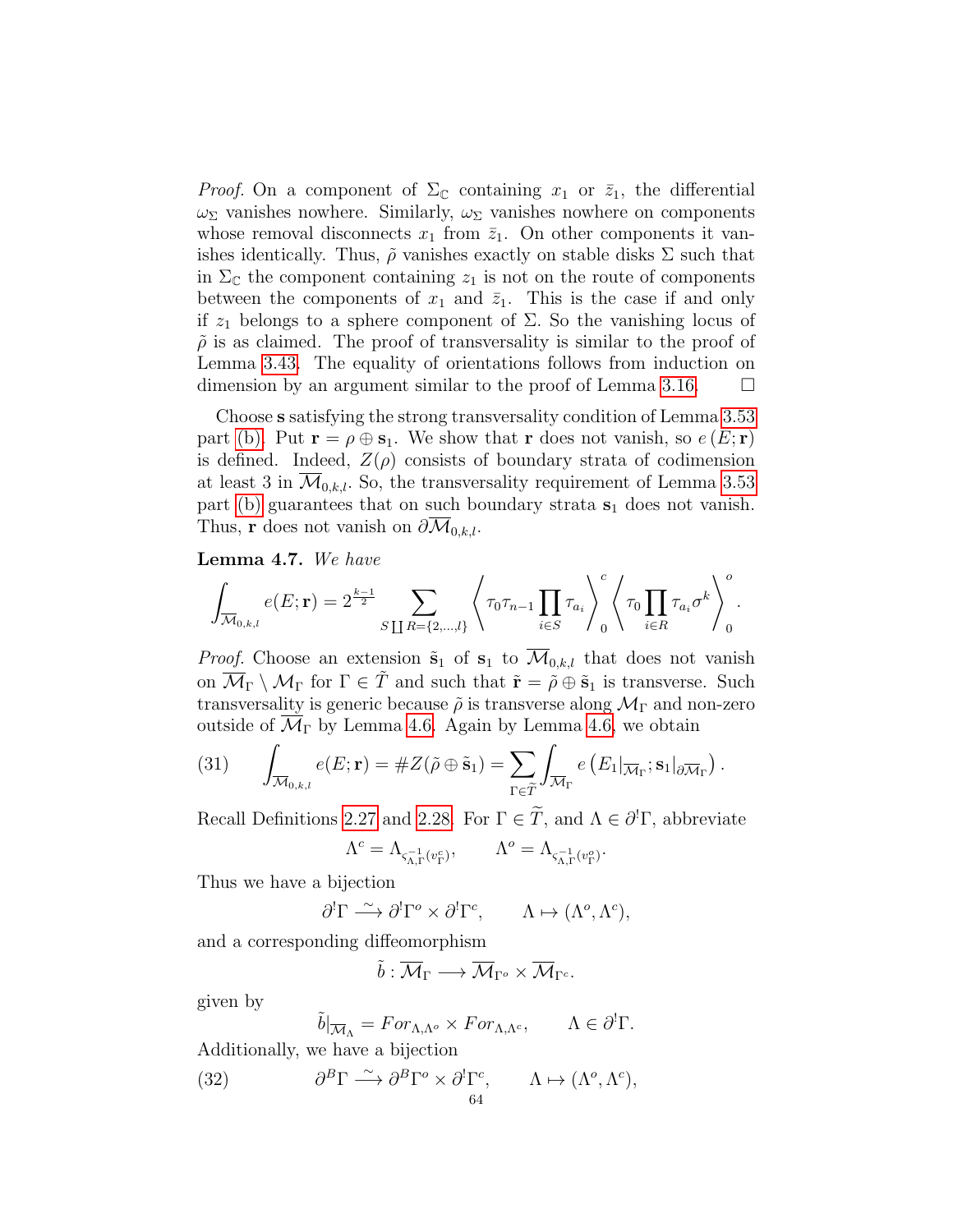and a corresponding diffeomorphism

$$
b:\partial\overline{\mathcal{M}}_\Gamma\to\partial\overline{\mathcal{M}}_{\Gamma^o}\times\overline{\mathcal{M}}_{\Gamma^c}
$$

given by  $b = \tilde{b}|_{\partial \overline{\mathcal{M}}_{\Gamma}}$ . Denote by

$$
\tilde{p}_o : \overline{\mathcal{M}}_{\Gamma^o} \times \overline{\mathcal{M}}_{\Gamma^c} \longrightarrow \overline{\mathcal{M}}_{\Gamma^o}, \qquad \tilde{p}_c : \overline{\mathcal{M}}_{\Gamma^o} \times \overline{\mathcal{M}}_{\Gamma^c} \longrightarrow \overline{\mathcal{M}}_{\Gamma^c}, \n p_o : \partial \overline{\mathcal{M}}_{\Gamma^o} \times \overline{\mathcal{M}}_{\Gamma^c} \longrightarrow \partial \overline{\mathcal{M}}_{\Gamma^o}, \qquad p_c : \partial \overline{\mathcal{M}}_{\Gamma^o} \times \overline{\mathcal{M}}_{\Gamma^c} \longrightarrow \overline{\mathcal{M}}_{\Gamma^c},
$$

the projection maps. Let

$$
E_{\Gamma}^{c} = \mathbb{L}_{1}^{\oplus n-1} \oplus \bigoplus_{i \in \ell_{I}(v_{\Gamma}^{c}) \setminus \{1\}} \mathbb{L}_{i}^{\oplus a_{i}} \longrightarrow \overline{\mathcal{M}}_{\Gamma^{c}},
$$

$$
E_{\Gamma}^{o} = \bigoplus_{i \in \ell_{I}(v_{\Gamma}^{o})} \mathbb{L}_{i}^{\oplus a_{i}} \longrightarrow \overline{\mathcal{M}}_{\Gamma^{o}}.
$$

Thus

$$
\tilde{b}^*(\tilde{p}_o^*E^o \oplus \tilde{p}_c^*E^c) = E_1|_{\overline{\mathcal{M}}_{\Gamma}}.
$$

For  $\Lambda \in \partial^! \Gamma$ , we have

$$
v_i^*(\Lambda) = v_i^*(\Lambda^c), \quad i \in \ell_I(\Lambda^c), \qquad v_i^*(\Lambda) = v_i^*(\Lambda^c), \quad i \in \ell_I(\Lambda^c),
$$

$$
\ell_I(\Lambda) = \ell_I(\Lambda^c) \cup \ell_I(\Lambda^c).
$$

So, bijection [\(32\)](#page-63-0) implies

(33) 
$$
\mathcal{V}_{\partial^{B}\Gamma}^{i} = \mathcal{V}_{\partial^{B}\Gamma^{o}}^{i} \cup \mathcal{V}_{\partial^{l}\Gamma^{c}}^{i}, \qquad i \in [l].
$$

Since  $\partial^B \Gamma \subset \partial^B \Gamma_{0,k,l}$ , by the definition of a special canonical multisection, we have

<span id="page-64-0"></span>
$$
s_{ij}^v \in C_m^{\infty}(\mathcal{M}_v, \mathbb{L}_i), \qquad v \in \mathcal{V}_{\partial^B \Gamma}^i,
$$

such that  $s_{ij}^{\Lambda} = \Phi_{\Lambda,i}^{*} s_{ij}^{v}$  for all  $\Lambda \in \partial^{B} \Gamma$  with  $v_{i}^{*}(\Lambda) = v$ . Let  $\mathbf{s}_{\Gamma}^{c} \in$  $C_m^{\infty}(E_{\Gamma}^c)$  and  $\mathbf{s}_{\Gamma}^o \in C_m^{\infty}(E_{\Gamma}^o|_{\partial \overline{\mathcal{M}}_{\Gamma}^o})$  be given by

$$
(\mathbf{s}_{\Gamma}^{c})^{\Psi} = \bigoplus_{i \in \ell_{I}(v_{\Gamma}^{c}), j \in [a_{ij}]} \Phi_{\Psi,i}^{*} s_{ij}^{v_{i}^{*}(\Psi)}, \qquad \Psi \in \partial^{!} \Gamma^{c},
$$

$$
(i,j) \neq (1,1)
$$

$$
(\mathbf{s}_{\Gamma}^{o})^{\Omega} = \bigoplus_{i \in \ell_{I}(v_{\Gamma}^{o}), j \in [a_{ij}]} \Phi_{\Omega,i}^{*} s_{ij}^{v_{i}^{*}(\Omega)}, \qquad \Omega \in \partial^{B} \Gamma^{o}.
$$

Here,  $s_{ij}^{v_i^*(\Psi)}$  and  $s_{ij}^{v_i^*(\Omega)}$  are predetermined because of equation [\(33\)](#page-64-0). Since we have chosen s to satisfy the strong transversality condition of Lemma [3.53](#page-47-3) part [\(b\),](#page-47-1) the multisections  $\mathbf{s}_{\Gamma}^{c}$  and  $\mathbf{s}_{\Gamma}^{o}$  are transverse to 0. For  $\Lambda \in \partial^B \Gamma$ , Observation [2.33](#page-25-0) and equation [\(20\)](#page-35-1) imply that

$$
\Phi_{\Lambda,i} = \Phi_{\Lambda^o,i} \circ p_o \circ b, \qquad i \in \ell_I(v_\Gamma^o),
$$
  

$$
\Phi_{\Lambda,i} = \Phi_{\Lambda^c,i} \circ p_c \circ b, \qquad i \in \ell_I(v_\Gamma^c).
$$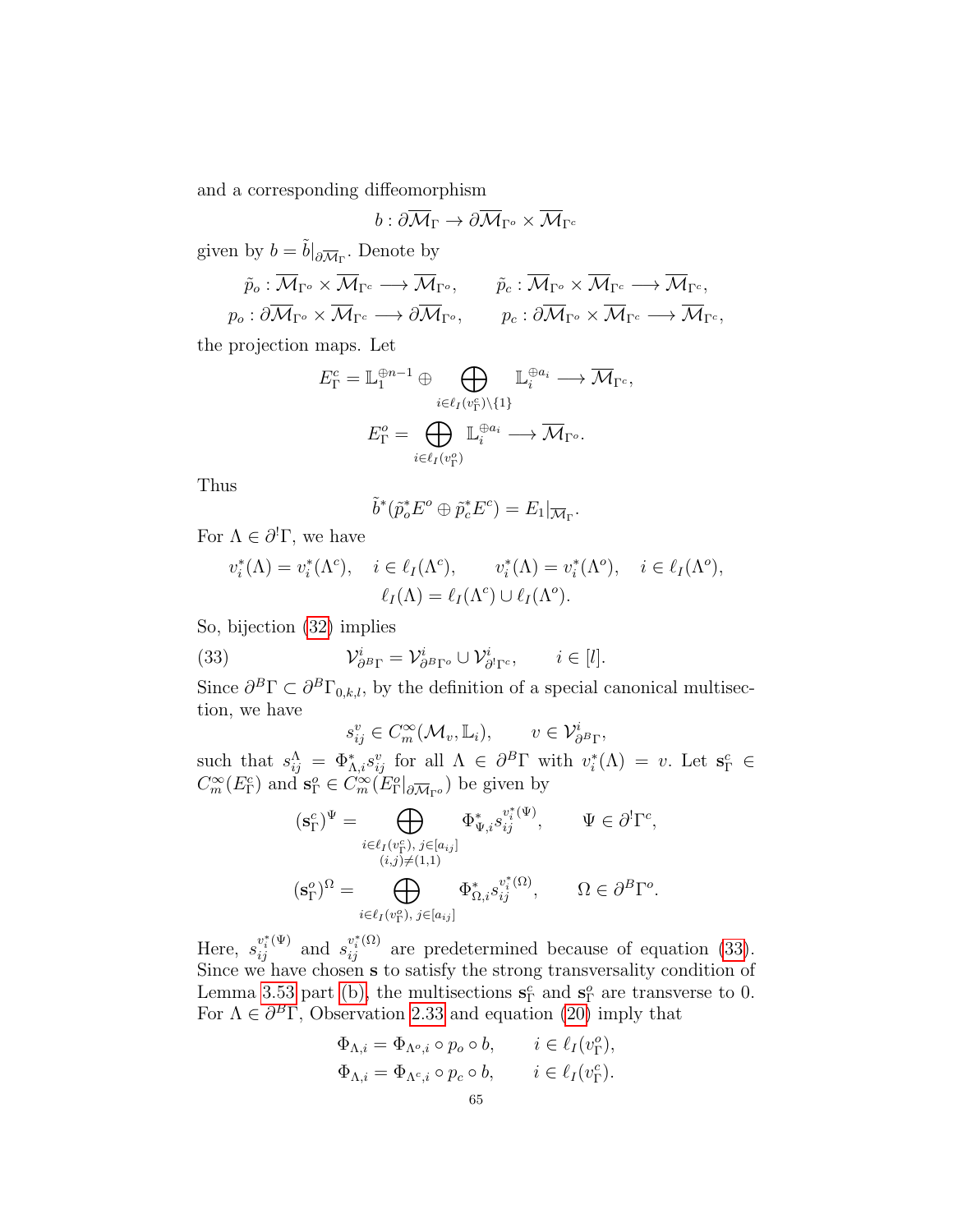It follows that for  $\Gamma \in \widetilde{T}$ , we have

<span id="page-65-0"></span>(34) 
$$
\mathbf{s}_1|_{\partial \overline{\mathcal{M}}_{\Gamma}} = b^*(p_o^* \mathbf{s}_{\Gamma}^o \oplus p_c^* \mathbf{s}_{\Gamma}^c).
$$

Choose a transverse extension  $\tilde{\mathbf{s}}_{\Gamma}^o$  of  $\mathbf{s}_{\Gamma}^o$  to  $\overline{\mathcal{M}}_{\Gamma^o}$ . Then equation [\(34\)](#page-65-0) implies that  $\tilde{b}^*(\tilde{p}_o^*\tilde{\mathbf{s}}_\Gamma^o \oplus \tilde{p}_c^*\mathbf{s}_\Gamma^c)$  is a transverse extension of  $\mathbf{s}_1|_{\partial \overline{\mathcal{M}}_\Gamma}$  to  $\overline{\mathcal{M}}_\Gamma$ . Therefore,

<span id="page-65-1"></span>(35) 
$$
\int_{\overline{\mathcal{M}}_{\Gamma}} e\left(E_1|_{\overline{\mathcal{M}}_{\Gamma}}; \mathbf{s}_1|_{\partial \overline{\mathcal{M}}_{\Gamma}}\right) = \#Z(\tilde{p}_o^* \tilde{\mathbf{s}}_{\Gamma}^o) \cap Z(\tilde{p}_c^* \mathbf{s}_{\Gamma}^c).
$$

Dimension counting and transversality show this number vanishes unless rk  $E_{\Gamma}^o = \dim_{\mathbb{C}} \overline{\mathcal{M}}_{\Gamma^o}$  and rk  $E_{\Gamma}^c = \dim_{\mathbb{C}} \overline{\mathcal{M}}_{\Gamma^c}$ . In that case, transversality implies that  $s_{\Gamma}^o$  vanishes nowhere. Thus

<span id="page-65-2"></span>(36) 
$$
\#Z(\tilde{p}_o^*\tilde{\mathbf{s}}_\Gamma^o) \cap Z(\tilde{p}_c^*\mathbf{s}_\Gamma^c) = \left(\int_{\overline{\mathcal{M}}_{\Gamma^o}} e(E_\Gamma^o, \mathbf{s}_\Gamma^o)\right) \left(\int_{\overline{\mathcal{M}}_{\Gamma^c}} e(E_\Gamma^c)\right).
$$

The graph  $\Gamma^o$  (resp.  $\Gamma^c$ ) has a single vertex  $v_{\Gamma}^o$  (resp.  $v_{\Gamma}^c$ ). By construction,  $s_{\Gamma}^o$  is a canonical boundary condition. So,

<span id="page-65-3"></span>(37) 
$$
\int_{\overline{\mathcal{M}}_{\Gamma^o}} e(E_{\Gamma}^o, \mathbf{s}_{\Gamma}^o) = 2^{\frac{k-1}{2}} \left\langle \tau_0 \prod_{i \in \ell_I(v_{\Gamma}^o)} \tau_{a_i} \sigma^k \right\rangle_0^o,
$$

<span id="page-65-4"></span>(38) 
$$
\int_{\overline{\mathcal{M}}_{\Gamma^c}} e(E_{\Gamma}^c) = \left\langle \tau_0 \tau_{n-1} \prod_{\substack{i \in \ell_I(v_{\Gamma}^c) \\ i \neq 1}} \tau_{a_i} \right\rangle_c^c.
$$

Equations  $(31)$ ,  $(35)$ ,  $(36)$ ,  $(37)$  and  $(38)$ , together imply the lemma.  $\Box$ 

It remains to analyze the difference between  $\rho$  and a canonical multisection. Let  $U \subset \partial^B \Gamma_{0,k,l}$  be the collection of graphs  $\Gamma$  with exactly two vertices  $v_{\Gamma}^{\pm}$  $_{\Gamma}^{\pm}$ , both open, such that

<span id="page-65-6"></span>
$$
1 \in \ell_I(v_\Gamma^-), \qquad 1^\circ \in \ell_B(v_\Gamma^+),
$$

and the unique edge  $e_{\Gamma}$  of  $\Gamma$  is legal for  $v_{\Gamma}^{+}$  $^+_{{\Gamma}}$  and thus illegal for  $v^-_{{\Gamma}}$ Γ . Let

(39) 
$$
V = \partial^B \Gamma_{0,k,l} \setminus \partial^! U.
$$

<span id="page-65-5"></span>**Lemma 4.8.** Let  $\Gamma \in V$ . Then  $\rho|_{\mathcal{M}_{\Gamma}}$  is canonical.

*Proof.* If  $\Gamma \in V$  and  $(\Sigma, \mathbf{x}, \mathbf{z}) \in \mathcal{M}_{\Gamma}$ , then either  $z_1$  and  $x_1$  are in the same component, or the nodal point is legal for the component of  $z_1$ . In the first case,  $\omega_{\Sigma}$  has does not depend on the position of the nodal point, so neither does  $\rho$ . In the second case,  $\omega_{\Sigma}$  may have a pole at the nodal point and so  $\rho$  may depend on the position of the nodal point on the component of  $z_1$ . But the nodal point is legal for that component.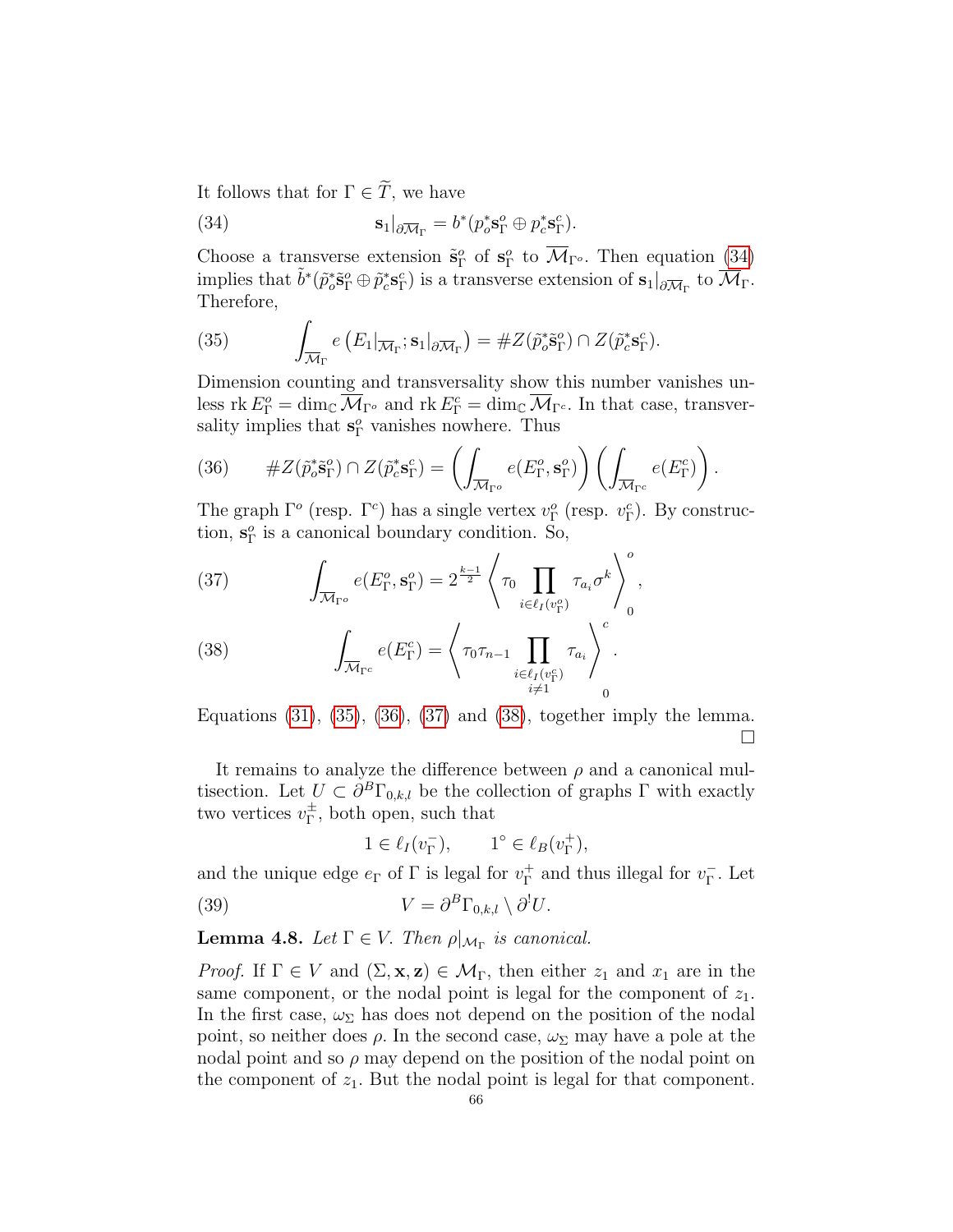In both cases,  $\rho$  does not depend on the position of an illegal nodal point, so it is canonical.

The following observation and lemma quantify the difference between ρ and a canonical multisection on  $\overline{\mathcal{M}}_\Gamma$  for  $\Gamma \in U$ . Let  $p \in \mathcal{M}_{\mathcal{B}\Gamma}$ . Let  $F_p$ be the fiber over p of the map  $F_{\Gamma}: \overline{\mathcal{M}}_{\Gamma} \to \overline{\mathcal{M}}_{\mathcal{B}\Gamma}$  equipped with its natural orientation. So  $F_p$  is a collection of  $a = |\ell_B(v_{\Gamma}^{-})|$ Γ )| closed intervals corresponding to the a segments between marked points where the illegal nodal point can move. The following observation is a consequence of Observation [3.32.](#page-38-0)

<span id="page-66-0"></span>Observation 4.9. The restriction of the tautological line  $\mathbb{L}_i|_{F_p}$  is canonically trivial.

So, we think of sections of  $\mathbb{L}_i|_{F_p}$  as complex valued functions welldefined up to multiplication by a constant in  $\mathbb{C}^{\times}$ . The following observation is immediate from the definition of a canonical section.

# <span id="page-66-1"></span>Observation 4.10. A canonical section of  $\mathbb{L}_i|_{F_p}$  is constant.

On the other hand, the TRR section  $\rho$  twists non-trivially around  $F_p$ as follows. For  $i \in \ell_B(v_{\Gamma}^-)$  $(\Gamma)$ , let  $\Gamma_i$  be the unique stable graph in  $\partial^B \Gamma$  with three open vertices  $v_i^0, v_i^{\pm}$  and two boundary edges  $e^{\pm} = \{v_i^{\pm}\}$  $\{\pm}_{i}$ ,  $v_{i}^{0}\}$  such that  $\ell_B(v_i^0) = i$ . The boundary  $\partial F_p$  consists of two stable disks modelled on each graph  $\Gamma_i$  for  $i \in \ell_B(v_{\Gamma}^-)$  $_{\Gamma}^{-}$ ), one for each cyclic order of the 3 =  $k(v_i^0)$  boundary marked points on the component corresponding to  $v_i^0$ . Let  $\hat{F}_p$  be the quotient space of  $F_p$  obtained by identifying the two boundary points corresponding to  $\Gamma_i$  for each  $i \in \ell_B(v_{\Gamma}^-)$  $_{\Gamma}^{-}$ ). Thus  $\hat{F}_p$  is homeomorphic to the circle  $S^1$ . The following observation follows from the definition of  $\rho$ .

<span id="page-66-2"></span>Observation 4.11. The section  $\rho|_{F_p}$  descends to a continuous function  $\hat{\rho}_p : \hat{F}_p \to \mathbb{C}^{\times}.$ 

## <span id="page-66-3"></span>**Lemma 4.12.** The winding number of  $\hat{\rho}_p$  is -1.

*Proof.* We define a map from a subset  $B \subset (0, 2\pi)$ , to int  $F_p$  as follows. To each  $b \in B$ , we assign a surface  $\Sigma_b = (\Sigma_b^- , \Sigma^+ )$ . The component  $\Sigma^+$  corresponds to the vertex  $v_{\Gamma}^+$  $\Gamma_{\Gamma}^{+}$  and the component  $\Sigma_{b}^{-}$  corresponds to the vertex  $v_{\Gamma}^ ^{-}_{\Gamma}$ . As implied by the notation,  $\Sigma^{+}$  is independent of b. The exact form of  $\Sigma^+$  is not important for the present calculation, and its isomorphism class is determined uniquely by p. We fix  $\Sigma_b^-$  as follows. Let  $\nu = i_{v_{\Gamma}^-}(e_{\Gamma}) \in \mathfrak{L}$  and choose an arbitrary  $i_0^{\circ} \in \ell_B(v_{\Gamma}^-)$  $_{\Gamma}^{-}$ ). Identify  $\Sigma_b^-$  with the unit disk  $D^2 \subset \mathbb{C}$  in such a way that  $z_1 = 0$  and  $x_{i0} = 1$ . The position of the remaining boundary marked points in  $\partial D^2$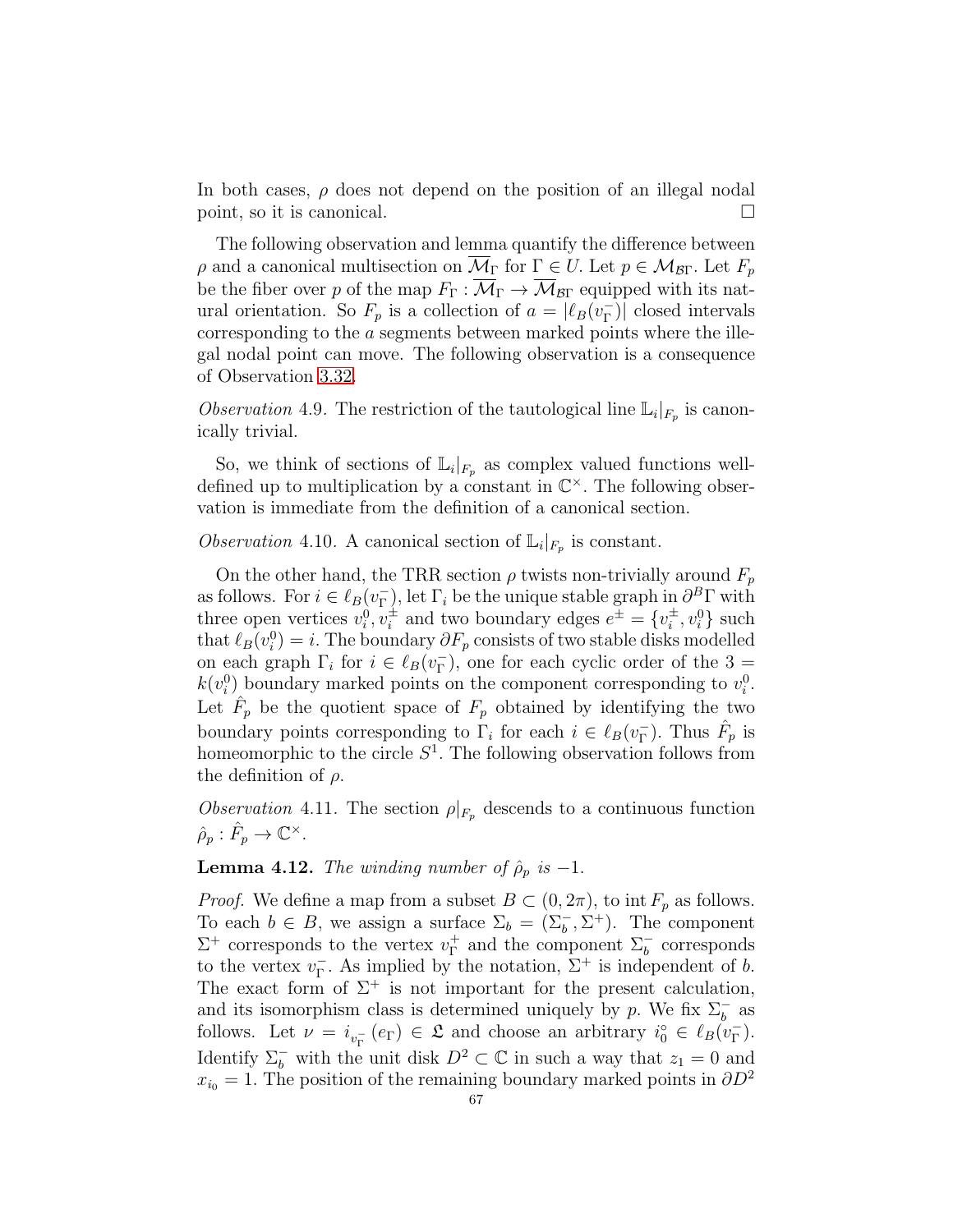is then uniquely determined by  $p$ . Take  $B$  to be the set of arguments of the complement of the marked points in  $\partial D^2$ . The parameter  $b \in B$ determines the nodal point  $x_{\nu} \in \partial \Sigma_{b}^{-1}$  $\bar{b}_b$  by the formula  $x_{\nu} = e^{\sqrt{-1}b}$ . The complex double  $(\Sigma_b^-)_{\mathbb{C}}$  is naturally identified with the extended complex plane  $\mathbb{C} \cup \infty$ . The point conjugate to  $z_1$  is  $\infty$  and

<span id="page-67-0"></span>
$$
\omega_{\Sigma_b}|_{\Sigma_b^-} = \frac{dz}{z - x_\nu} = \frac{dz}{z - e^{\sqrt{-1}b}}.
$$

So

(40) 
$$
\rho(\Sigma_b) = \omega_{\Sigma_b}|_{z_1} = -e^{-\sqrt{-1}b}.
$$

The continuity of  $\rho_p$  and formula [\(40\)](#page-67-0) imply that  $\rho_p$  rotates once in the negative direction around the fiber  $\hat{F}_p$ .  $\sum_{p}$ .

<span id="page-67-2"></span>Lemma 4.13. We have

$$
\int_{\overline{\mathcal{M}}_{0,k,l}} e(E; \mathbf{s}) - \int_{\overline{\mathcal{M}}_{0,k,l}} e(E; \mathbf{r}) =
$$
\n
$$
= 2^{\frac{k-1}{2}} \sum_{\substack{S \coprod R = \{2,\dots,l\} \\ k_1 + k_2 = k-1}} {k \choose k_1} \left\langle \tau_{n-1} \prod_{i \in S} \tau_{a_i} \sigma^{k_1} \right\rangle_0^o \left\langle \prod_{i \in R} \tau_{a_i} \sigma^{k_2+2} \right\rangle_0^o.
$$

Proof. Let

$$
E_2 = \mathbb{L}_1 \to \overline{\mathcal{M}}_{0,k,l},
$$

so  $E = E_1 \oplus E_2$ . Let  $C = V$ . Lemma [4.8](#page-65-5) shows that **s** and **r** satisfy the hypotheses of Lemma [3.54](#page-48-1) with the preceding choice of  $E_1, E_2, \mathcal{C}$ . So, we obtain a homotopy  $H$  between **s** and **r** of the form  $(23)$  that is transverse to zero, vanishes nowhere on  $\mathcal{M}_{\Gamma} \times [0, 1]$  for  $\Gamma \in V$ , and such that the projection of H to  $E_1$  equals  $s_1$  independent of time. By Lemma [3.55](#page-50-0) and equation [\(39\)](#page-65-6), we have

<span id="page-67-1"></span>(41) 
$$
\int_{\overline{\mathcal{M}}_{0,k,l}} e(E; \mathbf{s}) - \int_{\overline{\mathcal{M}}_{0,k,l}} e(E; \mathbf{r}) =
$$
  
= 
$$
-\#Z(H) = -\sum_{\Gamma \in U} \#Z\left(H|_{\overline{\mathcal{M}}_{\Gamma} \times [0,1]}\right).
$$

Denote by  $\pi : \partial \overline{\mathcal{M}}_{0,k,l} \times [0,1] \to \partial \overline{\mathcal{M}}_{0,k,l}$  the projection. Decompose  $H = H_1 \oplus H_2$ , where  $H_i \in C_m^{\infty}(\pi^* E_i)$ . Then  $H_1 = \pi^* s_1$ . Transversality implies that

$$
Z\left(\mathbf{s}_1|_{\overline{\mathcal{M}}_{\Gamma}}\right)\subset \mathcal{M}_{\Gamma}.
$$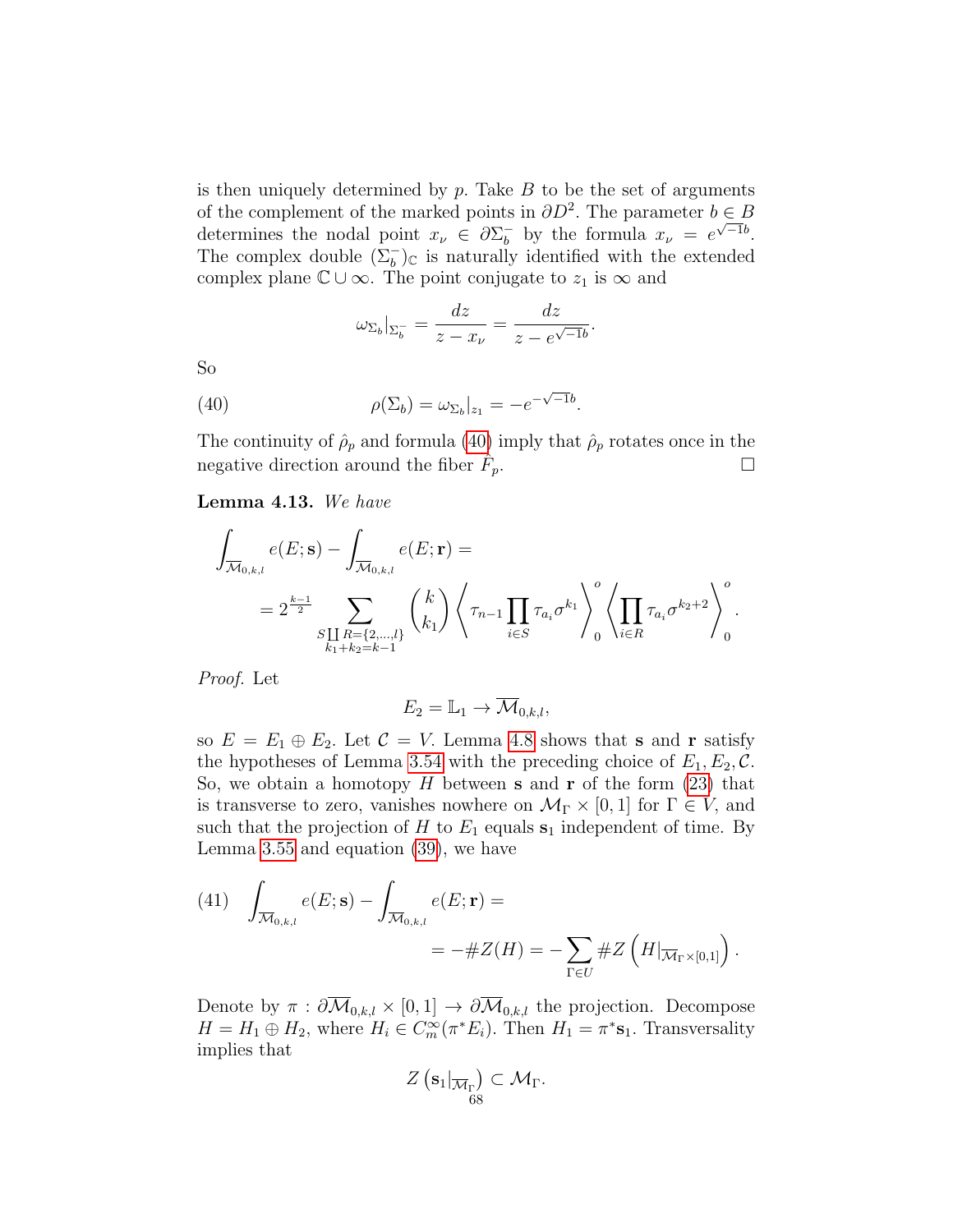By Remark [3.38,](#page-40-2) for each  $\Gamma \in \partial^B \Gamma_{0,k,l}$  we have  $\mathbf{s}_1^{\Gamma} = F_{\Gamma}^* \mathbf{s}_1^{\mathcal{B}\Gamma}$ . Write

#Z s BΓ 1 = X <sup>p</sup>∈Z(<sup>s</sup> BΓ <sup>1</sup> ) (p),

where  $\epsilon(p)$  is the weight of p as in Definition [A.4.](#page-78-0) It follows from Lemma [3.16](#page-32-0) that for  $\Gamma \in U$ , we have

<span id="page-68-1"></span>(42) 
$$
\#Z\left(H|_{\overline{\mathcal{M}}_{\Gamma}\times[0,1]}\right)=\#Z\left(\pi^*F_{\Gamma}^*s_{1}^{B\Gamma}\right)\cap Z(H_2)
$$

$$
=\sum_{p\in Z\left(s_{1}^{B\Gamma}\right)}\epsilon(p)\cdot\#Z\left(H_{2}|_{F_{p}\times[0,1]}\right).
$$

Since  $H$  is of the form  $(23)$ , we have

<span id="page-68-0"></span>(43) 
$$
H_2(q,t) = \rho(q)t + s_{11}(q)(1-t) + t(1-t)w_2(q),
$$

where  $w_2$  is a canonical multisection. Let  $p \in Z(\mathbf{s}_1^{\text{gr}})$ . It follows from equation [\(43\)](#page-68-0) and Observations [4.9,](#page-66-0) [4.10](#page-66-1) and [4.11,](#page-66-2) that  $H_2|_{F_p\times[0,1]}$  descends to a homotopy  $\hat{H}_{2,p}$  on  $\hat{F}_p \times [0,1]$ , which we may think of as taking values in  $\mathbb{C}^{\times}$ . Thus

<span id="page-68-2"></span>(44) 
$$
\#Z\left(H_2|_{F_p\times[0,1]}\right)=\#Z\left(\hat{H}_{2,p}\right).
$$

Since  $\hat{H}_{2,p}|_{\hat{F}_p\times\{0\}}$  is canonical and  $\hat{H}_{2,p}|_{\hat{F}_p\times\{1\}}=\hat{\rho}_p$ , Observation [4.10](#page-66-1) and Lemma [4.12](#page-66-3) imply that

$$
\#Z\left(\hat{H}_{2,p}\right)=-1.
$$

Combining equations  $(41)$ ,  $(42)$ ,  $(44)$  and  $(45)$ , we obtain

<span id="page-68-5"></span>(46) 
$$
\int_{\overline{\mathcal{M}}_{0,k,l}} e(E; \mathbf{s}) - \int_{\overline{\mathcal{M}}_{0,k,l}} e(E; \mathbf{r}) = \sum_{\Gamma \in U} \# Z\left(\mathbf{s}_1^{\mathcal{B}\Gamma}\right).
$$

It remains to analyze  $\#Z\left(\mathbf{s}_1^{\mathcal{B}\Gamma}\right)$  for  $\Gamma \in U$ . Denote by  $\hat{v}_\Gamma^{\pm} \in V(\mathcal{B}\Gamma)$  the vertices corresponding to  $v_{\Gamma}^{\pm} \in V(\Gamma)$ . Recall Definitions [2.27](#page-23-0) and [2.28.](#page-24-0) For  $\Lambda \in \partial^! \mathcal{B} \Gamma$ , abbreviate

<span id="page-68-3"></span>
$$
\Lambda^{\pm}=\Lambda_{\varsigma_{\Lambda,\mathcal{B}\Gamma}^{-1}\left(\hat{v}_\Gamma^{\pm}\right)}.
$$

Thus we have a bijection

(47) 
$$
\partial^1 \mathcal{B} \Gamma \xrightarrow{\sim} \partial^1 \mathcal{B} \Gamma^+ \times \partial^1 \mathcal{B} \Gamma^-, \qquad \Lambda \mapsto (\Lambda^+, \Lambda^-),
$$

and a corresponding diffeomorphism

<span id="page-68-4"></span>
$$
d:\overline{\mathcal{M}}_{\mathcal{B}\Gamma}\longrightarrow\overline{\mathcal{M}}_{\mathcal{B}\Gamma^+}\times\overline{\mathcal{M}}_{\mathcal{B}\Gamma^-}
$$

given by

$$
d|_{\overline{\mathcal{M}}_{\Lambda}} = For_{\Lambda, \Lambda^{+}} \times For_{\Lambda, \Lambda^{-}}, \qquad \Lambda \in \partial^{!} \mathcal{B} \Gamma.
$$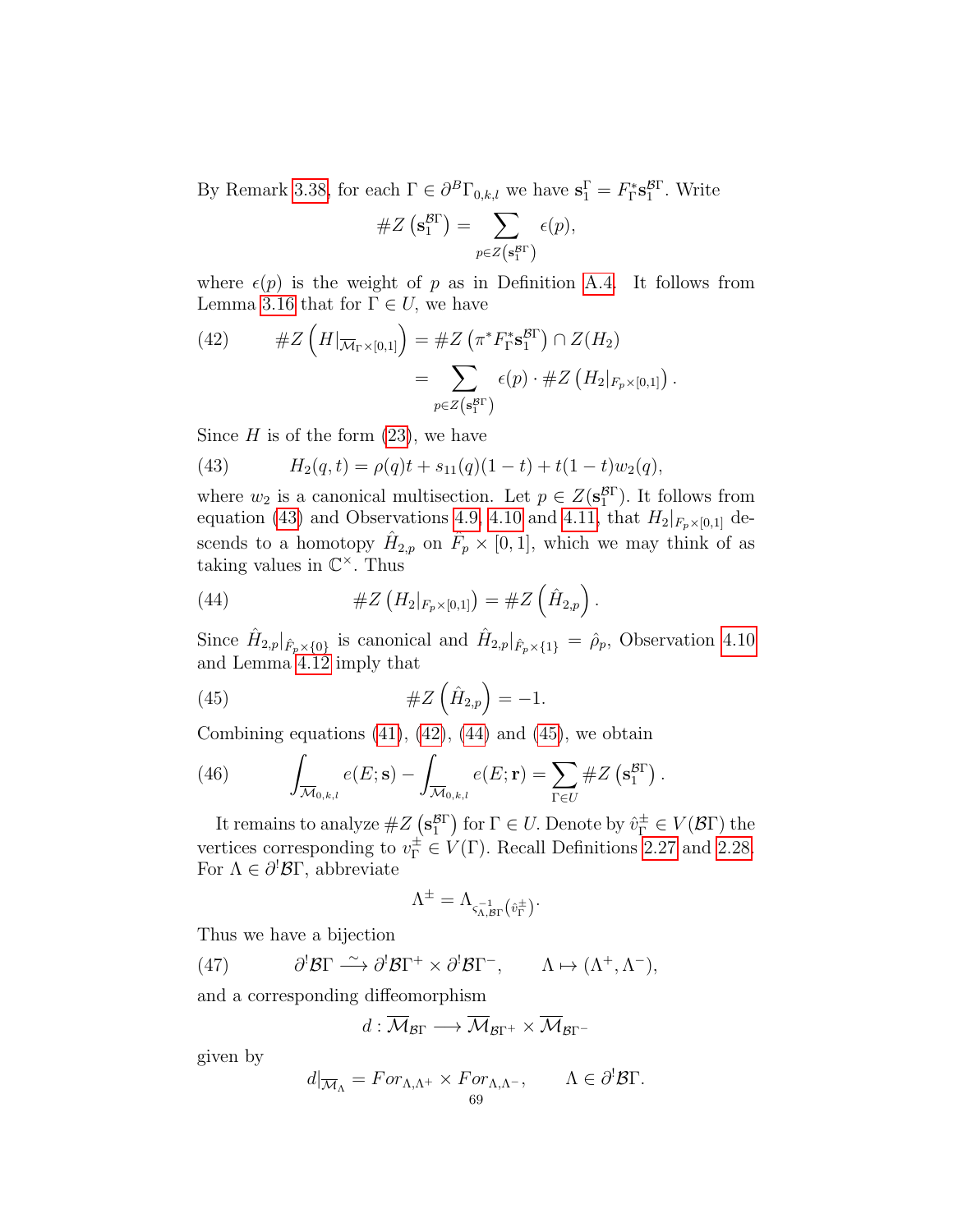Denote by

$$
p_{\pm} : \overline{\mathcal{M}}_{\mathcal{B}\Gamma^{+}} \times \overline{\mathcal{M}}_{\mathcal{B}\Gamma^{-}} \longrightarrow \overline{\mathcal{M}}_{\mathcal{B}\Gamma^{\pm}}
$$

the projection maps. Let

$$
E_{\mathcal{B}\Gamma}^+ = \mathbb{L}_1^{\oplus n-1} \oplus \bigoplus_{i \in \ell_I(v_{\Gamma}^+) \setminus \{1\}} \mathbb{L}_i^{\oplus a_i} \longrightarrow \overline{\mathcal{M}}_{\mathcal{B}\Gamma^+},
$$

$$
E_{\mathcal{B}\Gamma}^- = \bigoplus_{i \in \ell_I(v_{\Gamma}^-)} \mathbb{L}_i^{\oplus a_i} \longrightarrow \overline{\mathcal{M}}_{\mathcal{B}\Gamma^-},
$$

$$
E_{\mathcal{B}\Gamma} = \mathbb{L}_1^{\oplus n-1} \oplus \bigoplus_{i=2}^l \mathbb{L}_i^{\oplus a_i} \longrightarrow \overline{\mathcal{M}}_{\mathcal{B}\Gamma}.
$$

Thus

<span id="page-69-0"></span>
$$
d^* \left( p_+^* E^+ \oplus p_-^* E^- \right) = E_{\mathcal{B}\Gamma}.
$$

Observation [3.14](#page-31-2) and bijection [\(47\)](#page-68-4) imply that

(48) 
$$
\mathcal{V}_{\partial^!\Gamma}^i = \mathcal{V}_{\partial^!\mathcal{B}\Gamma}^i = \mathcal{V}_{\partial^!\mathcal{B}\Gamma^+}^i \cup \mathcal{V}_{\partial^!\mathcal{B}\Gamma^-}^i.
$$

Since  $\partial^l \Gamma \subset \partial^B \Gamma_{0,k,l}$ , by definition of a special canonical multisection, we have

$$
s_{ij}^v \in C_m^{\infty}(\mathcal{M}_v, \mathbb{L}_i), \qquad v \in \mathcal{V}_{\partial^l\Gamma}^i,
$$
  
such that  $s_{ij}^{\Lambda} = \Phi_{\Lambda,i}^* s_{ij}^v$  for all  $\Lambda \in \partial^B\Gamma$  with  $v_i^*(\Lambda) = v$ . Let

$$
\mathbf{s}_{\mathcal{B}\Gamma}^{\pm} \in C_m^{\infty}(E_{\mathcal{B}\Gamma}^{\pm})
$$

be given by

$$
\begin{aligned} \left(\mathbf{s}_{\mathcal{B}\Gamma}^{+}\right)^{\Omega} &= \bigoplus_{i \in \ell_{I}(v_{\Gamma}^{+}),\; j \in [a_{ij}],} \Phi_{\Omega,i}^{*}\mathbf{s}_{ij}^{v_{i}^{*}(\Omega)}, \qquad \Omega \in \partial^{!}\mathcal{B}\Gamma^{+}, \\ &\qquad \qquad (i,j) \neq (1,1) \\ \left(\mathbf{s}_{\mathcal{B}\Gamma}^{-}\right)^{\Omega} &= \bigoplus_{i \in \ell_{I}(v_{\Gamma}^{-}),\; j \in [a_{ij}] } \Phi_{\Omega,i}^{*}\mathbf{s}_{ij}^{v_{i}^{*}(\Omega)}, \qquad \Omega \in \partial^{!}\mathcal{B}\Gamma^{-}. \end{aligned}
$$

Here,  $s_{ij}^{v_i^*(\Omega)}$  are predetermined because of equation [\(48\)](#page-69-0). Since we have chosen s to satisfy the strong transversality condition of Lemma [3.53](#page-47-3) part [\(b\),](#page-47-1) the multisections  $s_{\beta}^{\pm}$  $\frac{1}{\beta\Gamma}$  are transverse to 0. For  $\Omega \in \partial^{\prime} \mathcal{B} \Gamma$ , Observation [2.33](#page-25-0) and equation [\(20\)](#page-35-1) imply that

$$
\Phi_{\Omega,i} = \Phi_{\Omega^{\pm},i} \circ p_{\pm} \circ d, \qquad i \in \ell_I(v_{\Gamma}^{\pm}).
$$

It follows that

<span id="page-69-1"></span>
$$
\mathbf{s}_1^{\mathcal{B}\Gamma}=d^*(p_+^*\mathbf{s}_{\mathcal{B}\Gamma}^+\oplus p_-^*\mathbf{s}_{\mathcal{B}\Gamma}^-).
$$

Thus

(49) 
$$
\#Z\left(\mathbf{s}_1^{\mathcal{B}\Gamma}\right) = \#Z\left(p_+^*\mathbf{s}_{\mathcal{B}\Gamma}^+\right) \cap Z\left(p_-^*\mathbf{s}_{\mathcal{B}\Gamma}^-\right).
$$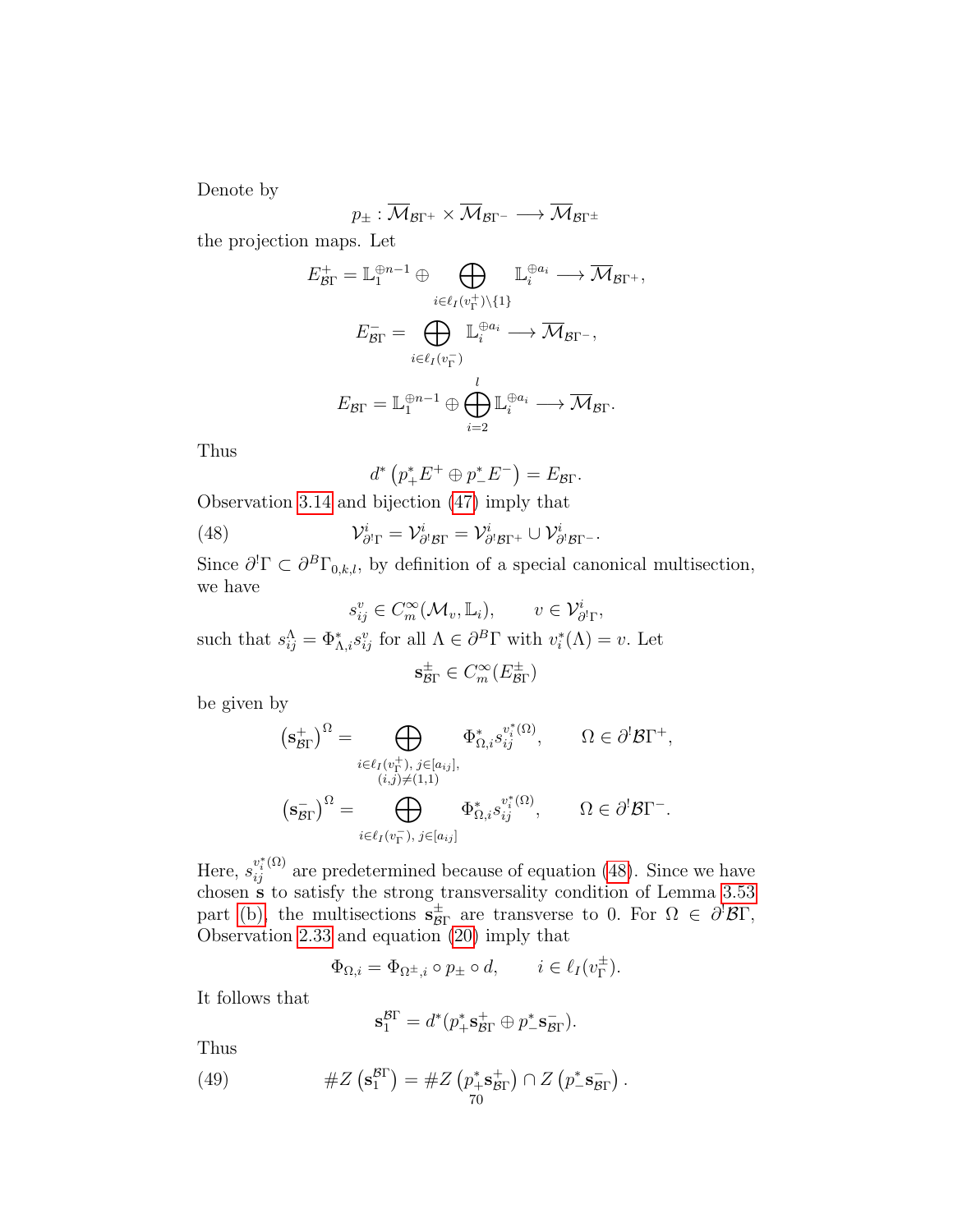Dimension counting and transversality show this number vanishes unless  $\operatorname{rk} E^{\pm}_{\mathcal{B}\Gamma} = \dim_{\mathbb{C}} \overline{\mathcal{M}}^{\pm}_{\mathcal{B}}$  $\overline{B}_{\text{F}}$ . In that case, transversality implies that  $\mathrm{s}_\mathcal{B}^\pm$  $\frac{1}{\mathcal{B}\Gamma}\big|_{\partial\overline{\mathcal{M}}_{\mathcal{B}\Gamma}^{\pm}}$  vanishes nowhere. Thus

<span id="page-70-0"></span>(50) 
$$
\#Z \left( p_+^* \mathbf{s}_{\text{BT}}^+ \right) \cap Z \left( p_-^* \mathbf{s}_{\text{BT}}^- \right) = \\ = \left( \int_{\overline{\mathcal{M}}_{\text{BT}^+}} e \left( E_{\text{BT}}^+ , \mathbf{s}_{\text{BT}^+} \Big|_{\partial \overline{\mathcal{M}}_{\text{BT}}^+} \right) \right) \left( \int_{\overline{\mathcal{M}}_{\text{BT}^-}} e \left( E_{\text{BT}}^- , \mathbf{s}_{\text{BT}^-} \Big|_{\partial \overline{\mathcal{M}}_{\text{BT}}^-} \right) \right).
$$

The graph  $\mathcal{B}\Gamma^{\pm}$  has a single vertex  $v_{\mathcal{B}}^{\pm}$  $\frac{\pm}{\mathcal{B}\Gamma}$ . By construction,  $\mathbf{s}_{\mathcal{B}}^{\pm}$  $\frac{1}{\mathcal{B}\Gamma}\big|_{\partial\overline{\mathcal{M}}_{\mathcal{B}\Gamma}}$  is a canonical boundary condition. So,

<span id="page-70-1"></span>(51) 
$$
\int_{\overline{\mathcal{M}}_{\mathcal{B}\Gamma^{\pm}}} e\left(E_{\mathcal{B}\Gamma}^{\pm}, \mathbf{s}_{\mathcal{B}\Gamma^{\pm}}|_{\partial \overline{\mathcal{M}}_{\mathcal{B}\Gamma}^{\pm}}\right) = 2 \frac{\lambda(\hat{v}_{\Gamma}^{\pm})^{-1}}{2} \left\langle \prod_{i \in \ell_{I}(\hat{v}_{\Gamma}^{\pm})} \tau_{a_{i}} \sigma^{k(\hat{v}_{\Gamma}^{\pm})} \right\rangle_{0}^{o}.
$$

For each  $\Gamma \in U$ , we have  $1^{\circ} \in \ell_B(v_{\Gamma}^+)$ <sup>+</sup>) and  $e_{\Gamma}$  is legal for  $v_{\Gamma}^+$  $_{\Gamma}^+$ . It follows that

$$
k\left(\hat{v}_{\Gamma}^{+}\right) \geq 2, \qquad \Gamma \in U.
$$

Keeping in mind that

$$
k\left(\hat{v}_{\Gamma}^{+}\right) + k\left(\hat{v}_{\Gamma}^{-}\right) = k + 1, \qquad \ell_{I}(\hat{v}_{\Gamma}^{+}) \cup \ell_{I}(\hat{v}_{\Gamma}^{-}) = \{2, \ldots, l\},
$$
\n
$$
\ldots \qquad (40)
$$

equations [\(46\)](#page-68-5), [\(49\)](#page-69-1), [\(50\)](#page-70-0) and [\(51\)](#page-70-1), imply the lemma.  $\Box$ 

Proof of Theorem [1.5.](#page-14-0) The differential equation TRR I is equivalent to the following recursion relation:

<span id="page-70-2"></span>(52) 
$$
\left\langle \tau_{n} \prod_{i=2}^{l} \tau_{a_{i}} \sigma^{k} \right\rangle_{0}^{o} = \sum_{\substack{S \coprod R = \{2,\ldots,l\} \\ k_{1} + k_{2} = k-1}} \left\langle \tau_{0} \tau_{n-1} \prod_{i \in S} \tau_{a_{i}} \right\rangle_{0}^{c} \left\langle \tau_{0} \prod_{i \in R} \tau_{a_{i}} \sigma^{k} \right\rangle_{0}^{o} + \sum_{\substack{S \coprod R = \{2,\ldots,l\} \\ k_{1} + k_{2} = k-1}} \left( \frac{k}{k_{1}} \right) \left\langle \tau_{n-1} \prod_{i \in S} \tau_{a_{i}} \sigma^{k_{1}} \right\rangle_{0}^{o} \left\langle \prod_{i \in R} \tau_{a_{i}} \sigma^{k_{2}+2} \right\rangle_{0}^{o}.
$$

By definition

$$
\left\langle \tau_n \prod_{i=2}^l \tau_{a_i} \sigma^k \right\rangle_0^o = \int_{\overline{\mathcal{M}}_{0,k,l}} e(E; \mathbf{s}).
$$

So, recursion [\(52\)](#page-70-2) follows immediately from Lemmas [4.7](#page-63-2) and [4.13.](#page-67-2) The proof of TRR II is similar, except that we define  $\omega_{\Sigma}$  to be the unique meromorphic differential on the normalization of  $\Sigma$  with the following properties. At  $\bar{z}_1$  it has a simple pole with residue  $-1$ , and at  $z_2$  it has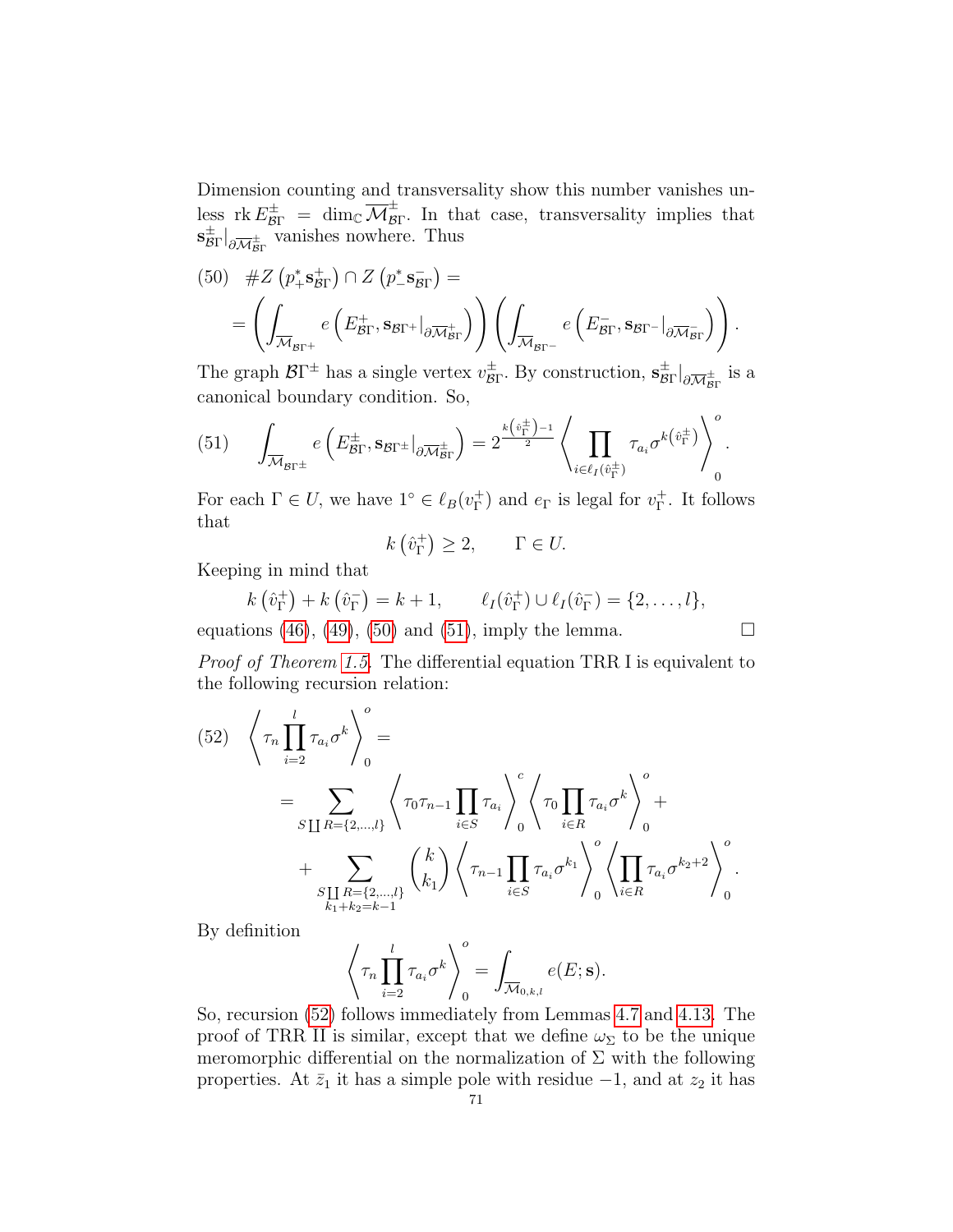a simple pole with residue 1. For any node the two preimages have at most simple poles and the residues at these poles sum to zero. Apart from these points,  $\omega_{\Sigma}$  is holomorphic. As in the proof of TRR I, the section  $\tilde{\rho}(\Sigma)$  is the evaluation of  $\omega_{\Sigma}$  at  $z_1$ .

### 5. Proof of Theorem [1.1](#page-12-1)

5.1. Virasoro in genus 0. The open Virasoro operators  $\mathcal{L}_n$  and the partitions functions  $F_0^c$  and  $F_0^o$  were defined in Section [1.6.](#page-10-0) Define

$$
G_r = \mathcal{L}_r \exp(u^{-2}F_0^c + u^{-1}F_0^o)
$$

for  $r \ge -1$ . The genus 0 term of  $G_r$  is defined by

Coeff 
$$
_{u^{-1}}\left(G_r \exp(-u^{-2}F_0^c - u^{-1}F_0^o)\right)
$$
.

The claim of Theorem [1.1](#page-12-1) is:

$$
\forall r \ge -1, \quad \text{Coeff}_{u^{-1}}\Big(G_r \exp(-u^{-2}F_0^c - u^{-1}F_0^o)\Big) = 0 \; .
$$

By the open string and dilaton equations, genus 0 terms of  $G_{-1}$  and  $G_0$  vanish. Using the Virasoro bracket, Theorem [1.1](#page-12-1) follows from the vanishing

<span id="page-71-0"></span>(53) Coeff 
$$
_{u^{-1}}(G_2 \exp(-u^{-2}F_0^c - u^{-1}F_0^o)) = 0
$$
.

However, for the proof of [\(53\)](#page-71-0), we will require the vanishing

<span id="page-71-1"></span>(54) Coeff 
$$
_{u^{-1}}(G_1 \exp(-u^{-2}F_0^c - u^{-1}F_0^o)) = 0
$$
.

5.2. **Vanishing for**  $r = 1$ . By unravelling the definition of  $\mathcal{L}_1$ , we can write the vanishing  $(54)$  explicitly for  $G_1$ . Using the Virasoro bracket

$$
[\mathcal{L}_{-1}, \mathcal{L}_1] = -2\mathcal{L}_0,
$$

we need only check the vanishing of  $G_1$  at coefficients independent of  $t_0$ . The resulting equation is

$$
(55) \quad -\frac{15}{4} \langle \tau_2 \prod_{i=1}^l \tau_{a_i} \sigma^k \rangle_0^o + \sum_{i=1}^l \frac{(2a_i + 1)(2a_i + 3)}{4} \langle \tau_{a_i+1} \prod_{j \neq i} \tau_{a_j} \sigma^k \rangle_0^o
$$

$$
+ \sum_{S \cup T = \{1, \dots, l\}} \langle \prod_{i \in S} \tau_{a_i} \sigma^{ks} \rangle_0^o \, k \binom{k-1}{k_S - 1} \langle \prod_{i \in T} \tau_{a_i} \sigma^{kr} \rangle_0^o = 0.
$$

for  $a_i \geq 1$  for all *i*.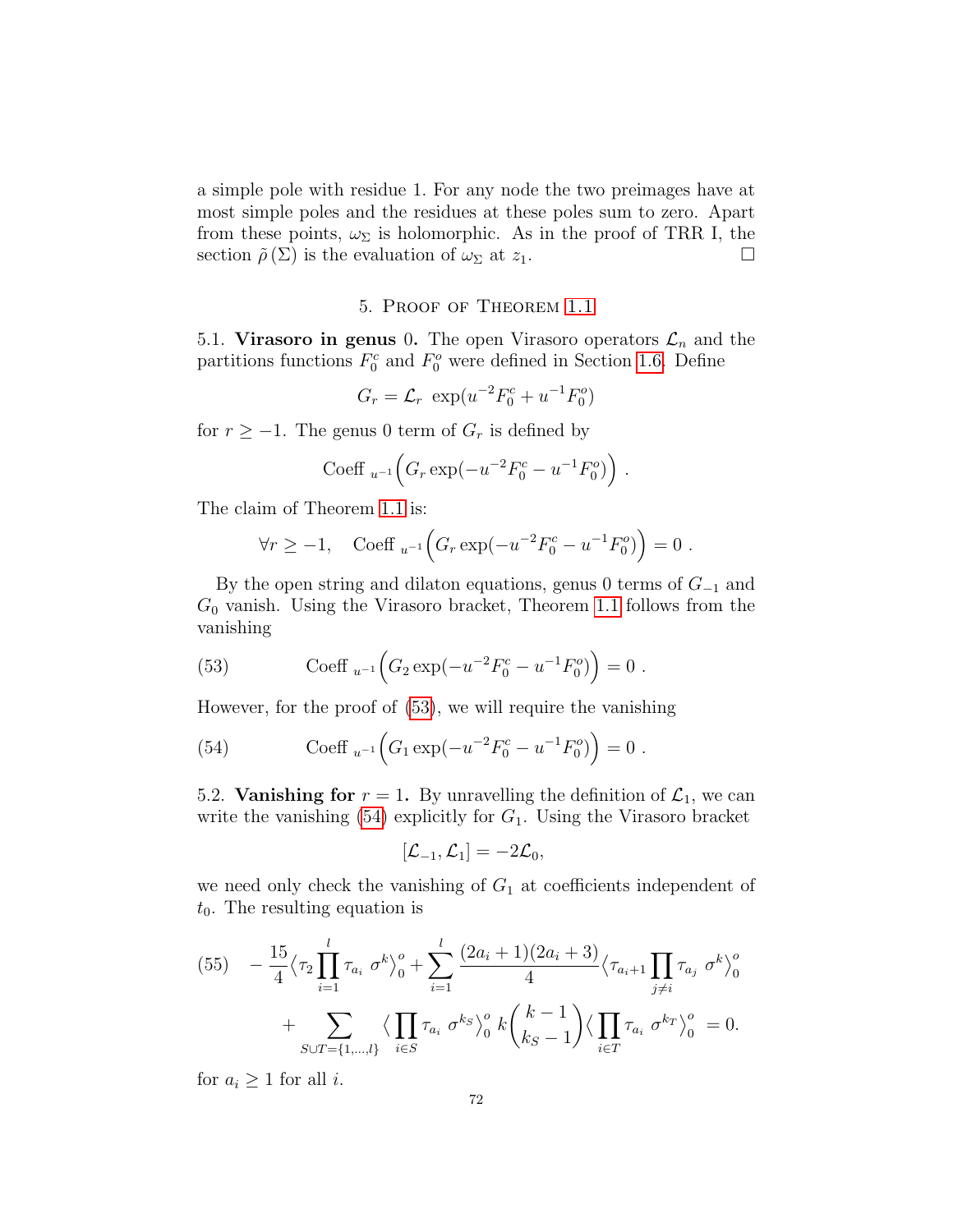Following the notation [\(71\)](#page-77-0), the number of boundary markings in [\(55\)](#page-71-0), is set by the dimension constraint

$$
k = 5 + 2A - 2l
$$
  

$$
k_S = 3 + 2A_S - 2l_S,
$$

where the conventions

$$
A = \sum_{i=1}^{l} a_i, \qquad \forall i \ a_i \ge 1 ,
$$
  

$$
A_S = \sum_{i \in S} a_i, l_S = |S|, \forall S \subseteq \{1, 2, ..., l\}
$$

are used.

After substituting the evaluation of Theorem [1.4](#page-14-0) and cancelling factors and simplifying, we reduce [\(55\)](#page-71-0) to the identity:

<span id="page-72-0"></span>(56) 
$$
\frac{20+8A-8l}{4}(3+2A-l)! =
$$

$$
\sum_{S\cup T=\{1,\dots,l\}} (5+2A-2l) \binom{4+2A-2l}{2+2A_S-2l_S} (1+2A_S-l_S)!(1+2A_T-l_T)!.
$$

5.3. Closed TRR. In order to prove [\(56\)](#page-72-0), we use the closed TRR in genus 0 to derive combinatorial identities. The following identity is obtained from closed TRR:

$$
\langle \tau_2 \tau_2 \tau_0 \prod_{i=1}^l \tau_{2a_i-1} \tau_0^{4+2A-2l} \rangle_0^c =
$$
  

$$
\sum_{S \cup T = \{1, \dots, l\}} \langle \tau_1 \tau_0 \prod_{i \in S} \tau_{2a_i-1} \tau_0^{2+2A_S-2l_S} \rangle_0^c \left( \frac{4+2A-2l}{2+2A_S-2l_S} \right)
$$
  

$$
\cdot \langle \tau_2 \tau_0^2 \prod_{i \in T} \tau_{2a_i-1} \tau_0^{2+2A_T-2l_T} \rangle_0^c
$$

After substituting the closed genus 0 evaluation, cancelling factors, and simplifying, we find:

<span id="page-72-1"></span>(57) 
$$
\frac{4+2A-l}{4}(3+2A-l)! =
$$
  

$$
\sum_{S\cup T=\{1,\dots,l\}} \frac{4+2A-l}{4} \left(\frac{4+2A-2l}{2+2A_S-2l_S}\right) (1+2A_s-l_s)!(1+2A_T-l_T)!.
$$

And Equation [57](#page-72-1) is clearly equivalent to Equation [56,](#page-72-0) as needed.

The proof of the vanishing  $(54)$  for  $r = 1$  is complete. Hence, the open Virasoro constraint  $\mathcal{L}_1$  is established in genus 0.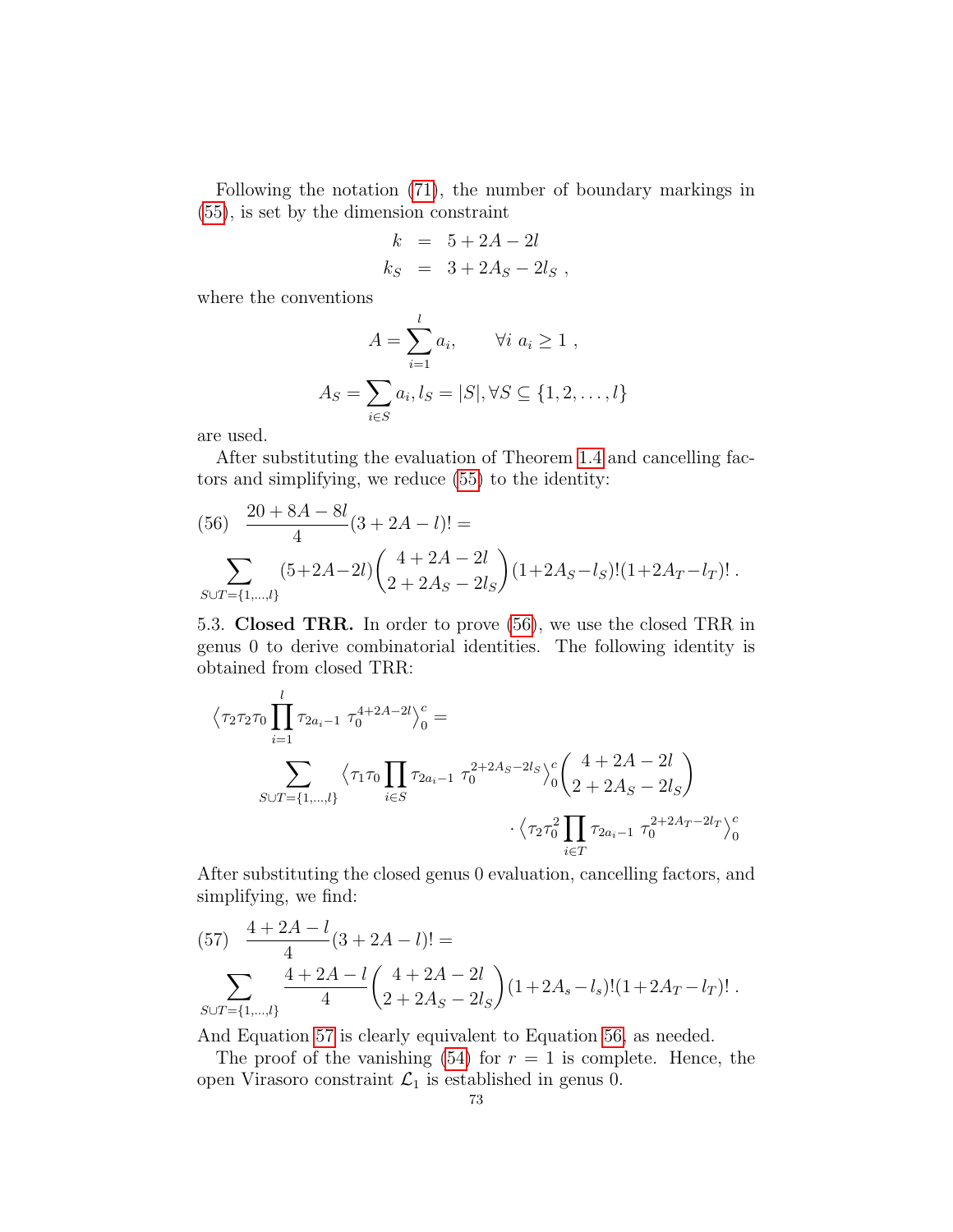5.4. **Vanishing for**  $r = 2$ . By the definition of  $\mathcal{L}_2$ , we can write the vanishing  $(53)$  explicitly for  $G_2$ . Using the Virasoro bracket

$$
[\mathcal{L}_{-1}, \mathcal{L}_2] = -3\mathcal{L}_1
$$

and the validity of the constraint  $\mathcal{L}_1$  in genus 0, we need only check the vanishing of  $G_2$  at coefficients independent of  $t_0$ .

After unravelling the definition of  $\mathcal{L}_2$  (just as we did for  $\mathcal{L}_1$ ), we must prove the following identity:

<span id="page-73-1"></span>(58) 
$$
\frac{42 + 12A - 12l}{8}(5 + 2A - l)! =
$$

$$
\sum_{S \cup T \cup U = \{1, \dots, l\}} (7 + 2A - 2l) \binom{6 + 2A - 2l}{2 + 2A_S - 2l_S, 2 + 2A_T - 2l_T, 2 + 2A_U - 2L_U}
$$

$$
\cdot (1 + 2A_S - l_S)!(1 + 2A_T - l_T)!(1 + 2A_U - l_U)! .
$$

By applying the closed TRR twice, we obtain the following relation among closed descendent invariants:

$$
\langle \tau_2 \tau_2 \tau_2 \prod_{i=1}^l \tau_{2a_i-1} \ \tau_0^{6+2A-2l} \rangle_0^c =
$$
\n
$$
\sum_{S \cup T \cup U = \{1, \dots, l\}} \left( 2 + 2A_S - 2I_S, 2 + 2A_T - 2I_T, 2 + 2A_U - 2I_U \right)
$$
\n
$$
\cdot \langle \tau_1 \tau_0 \prod_{i \in S} \tau_{2a_i-1} \ \tau_0^{2+2A_S-2I_S} \rangle_0^c
$$
\n
$$
\cdot \langle \tau_2 \tau_0^2 \prod_{i \in T} \tau_{2a_i-1} \ \tau_0^{2+2A_T-2I_T} \rangle_0^c
$$
\n
$$
\cdot \langle \tau_1 \tau_0 \prod_{i \in U} \tau_{2a_i-1} \ \tau_0^{2+2A_U-2I_U} \rangle_0^c.
$$

After substituting the closed genus 0 evaluation, we find the identity

<span id="page-73-0"></span>(59) 
$$
\frac{6+2A-l}{8}(5+2A-l)! =
$$

$$
\sum_{S\cup T\cup U=\{1,\dots,l\}} \frac{6+2A-l}{6} \left(2+2A_S-2I_S, 2+2A_T-2I_T, 2+2A_U-2I_U\right)
$$

$$
\cdot (1+2A_S-I_S)!(1+2A_T-I_T)!(1+2A_U-I_U)!.
$$

Identity [59](#page-73-0) is clearly equivalent to Identity [58.](#page-73-1)

The proof vanishing [\(53\)](#page-71-2) for  $r = 2$  is complete. Hence, the open Virasoro constraint  $\mathcal{L}_2$  is established in genus 0, and the proof of Theorem [1.1](#page-12-0) is complete.  $\Box$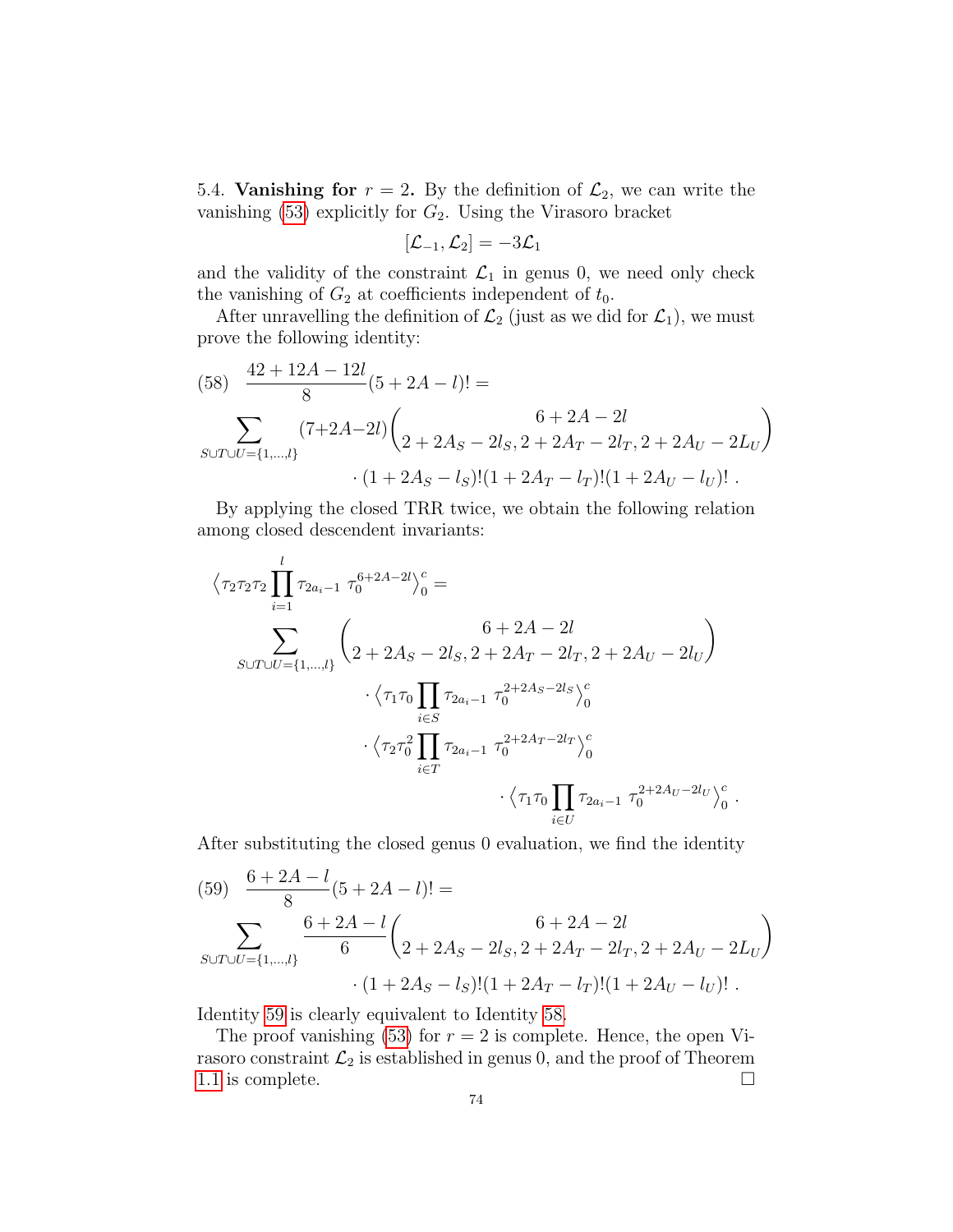## 6. Proof of Theorem [1.3](#page-13-0)

6.1. KdV. Our goal is to prove the open KdV relation in genus 0:

<span id="page-74-1"></span>(60) 
$$
(2n+1)\langle\langle\tau_n\rangle\rangle_0^o = \langle\langle\tau_{n-1}\tau_0\rangle\rangle_0^c \langle\langle\tau_0\rangle\rangle_0^o + 2\langle\langle\tau_{n-1}\rangle\rangle_0^o \langle\langle\sigma\rangle\rangle_0^o
$$

for  $n \geq 1$ . After differentiating both sides by s, we obtain

<span id="page-74-0"></span>(61) 
$$
(2n+1)\langle\langle\tau_n\sigma\rangle\rangle_0^o = \langle\langle\tau_{n-1}\tau_0\rangle\rangle_0^c \langle\langle\tau_0\sigma\rangle\rangle_0^o + 2\langle\langle\tau_{n-1}\sigma\rangle\rangle_0^c \langle\langle\sigma\rangle\rangle_0^o + 2\langle\langle\tau_{n-1}\rangle\rangle_0^c \langle\langle\sigma^2\rangle\rangle_0^o
$$

for  $n \geq 1$ . Since all nonvanishing genus 0 open invariants have at least a single  $\sigma$  insertion, equation [\(61\)](#page-74-0) implies the open KdV [\(60\)](#page-74-1) in genus 0.

Since we already have proven the TRR relation

<span id="page-74-2"></span>
$$
\langle \langle \tau_n \sigma \rangle \rangle_0^o = \langle \langle \tau_{n-1} \tau_0 \rangle \rangle_0^c \langle \langle \tau_0 \sigma \rangle_0^o + \langle \langle \tau_{n-1} \rangle \rangle_0^o \langle \langle \sigma^2 \rangle \rangle_0^o,
$$

equation [\(61\)](#page-74-0) follows from the differential equation

(62) 
$$
2n\langle\langle\tau_n\sigma\rangle\rangle_0^o = 2\langle\langle\tau_{n-1}\sigma\rangle\rangle_0^o \langle\langle\sigma\rangle\rangle_0^o + \langle\langle\tau_{n-1}\rangle\rangle_0^o \langle\langle\sigma^2\rangle\rangle_0^o
$$

for  $n > 1$ .

We observe equation [\(62\)](#page-74-2) holds trivially for  $n = 0$ . The compatibility of [\(62\)](#page-74-2) with the open string equation is easily checked. Hence, to prove equation [\(62\)](#page-74-2), we need only consider additional insertions  $\tau_{a_i}$ with  $a_i \geq 1$ . Using [\(69\)](#page-76-0) for such insertions, we reduce [\(62\)](#page-74-2) to the relation

<span id="page-74-3"></span>(63) 
$$
(2n - 1)\langle \tau_n \tau_{a_1} \dots \tau_{a_l} \sigma^k \rangle_0^o =
$$
  
 
$$
2 \sum_{S \cup T = \{1, \dots, l\}} \langle \tau_{n-1} \prod_{i \in S} \tau_{a_i} \sigma^{k s} \rangle_0^o \binom{k-1}{k_S - 1} \langle \prod_{i \in T} \tau_{a_i} \sigma^{k-k_S + 1} \rangle_0^o.
$$

The sum is over all disjoint unions  $S \cup T$  of the index set  $\{1, \ldots, l\}$ . The number of boundary markings in [\(63\)](#page-74-3),

$$
k = 2n + 2A - 2l + 1
$$
  
\n
$$
k_S = 2n + 2A_S - 2l_S - 1
$$

is as in  $(69)$ . As before, we use the notation  $(71)$ .

6.2. Binomial identities. Recall the evaluation of Theorem 3,

<span id="page-74-4"></span>(64) 
$$
\left\langle \tau_n \tau_{a_1} \dots \tau_{a_l} \sigma^k \right\rangle_0^o = \frac{(2n+2A-l)!}{(2n-1)!! \prod_{i=1}^l (2a_i-1)!!}
$$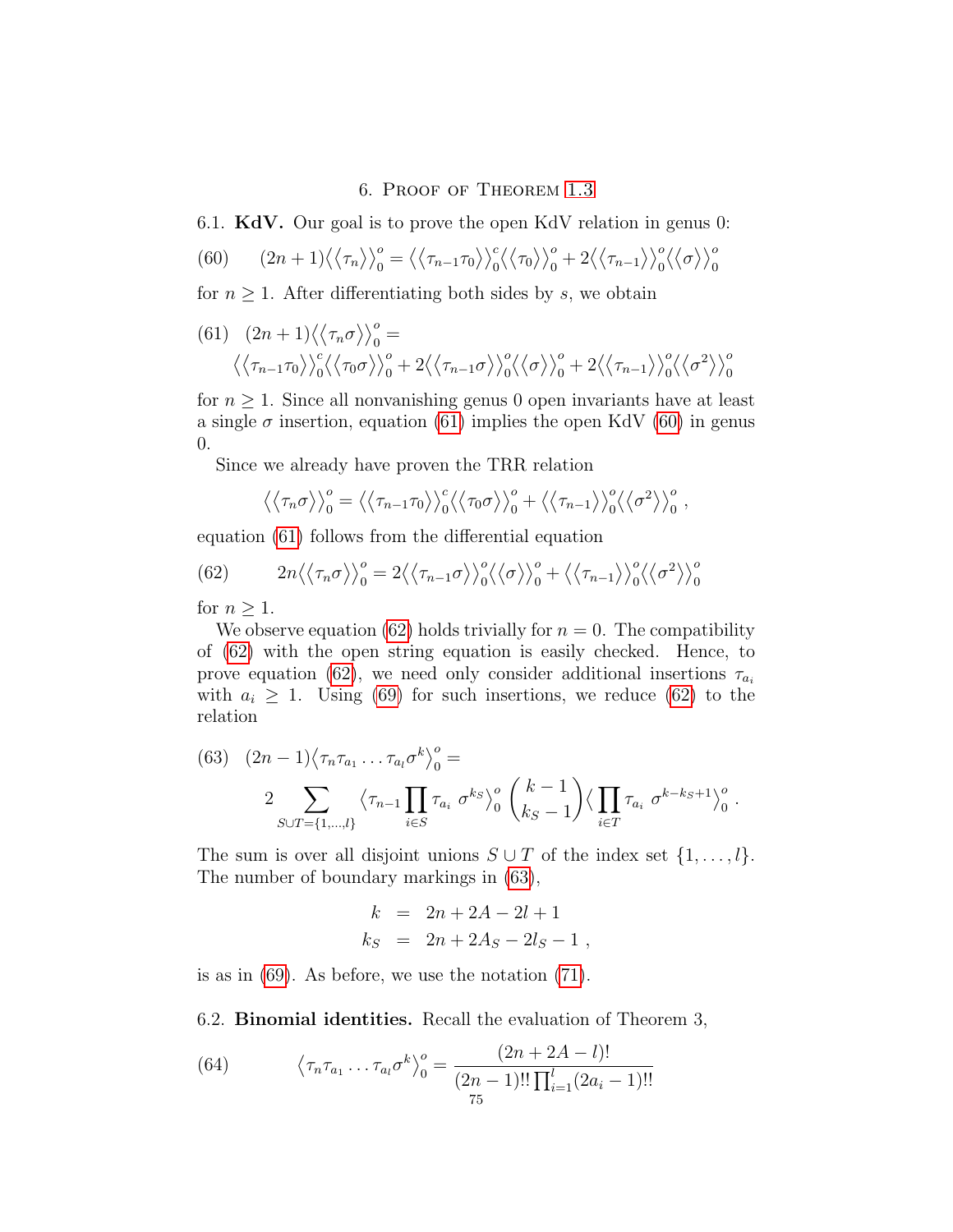in case  $n \geq 1$  and  $a_i \geq 1$  for all i. After substituting evaluation [\(64\)](#page-74-4), relation [\(63\)](#page-74-3) reduces to the following binomial identity (after cancelling all the equal factors on both sides):

<span id="page-75-0"></span>(65) 
$$
2n + 2A - l = 2 \sum_{S \cup T = \{1, \dots, l\}} \frac{\binom{2n + 2A - 2l}{2n + 2A_S - 2l_S - 2}}{\binom{2n + 2A - 2l}{2n + 2A_S - l_S - 2}}.
$$

The sum is over all disjoint unions  $S \cup T$  of the index set  $\{1, \ldots, l\}$ .

6.3. Closed TRR. As before, instead of a combinatorial proof of [\(65\)](#page-75-0), we present a geometric argument using the following closed genus 0 topological recursion relation in genus 0,

<span id="page-75-1"></span>(66) 
$$
\langle \langle \tau_{2n-2} \tau_0 \tau_2 \rangle \rangle_0^c = \langle \langle \tau_{2n-2} \tau_0^2 \rangle \rangle_0^c \langle \langle \tau_0 \tau_1 \rangle \rangle_0^c.
$$

Expanding [\(66\)](#page-75-1) explicitly, we find

<span id="page-75-2"></span>(67) 
$$
\langle \tau_{2n-2}\tau_0\tau_2 \prod_{i=1}^l \tau_{2a_i-1} \cdot \tau_0^{2n+2A-2l} \rangle_0^c =
$$
  
\n
$$
\sum_{S \cup T = \{1,\dots,l\}} \langle \tau_{2n-2}\tau_0^2 \prod_{i \in S} \tau_{2a_i-1} \cdot \tau_0^{2n+2A_S-2l_S-2} \rangle_0^c
$$
\n
$$
\cdot \left( \begin{array}{c} 2n+2A-2l \\ 2n+2A_S-2l_S-2 \end{array} \right) \cdot \langle \tau_0\tau_1 \prod_{i \in T} \tau_{2a_i-1} \cdot \tau_0^{2A_T-2l_T+2} \rangle_0^c.
$$

We substitute the closed genus 0 formula

$$
\left\langle \tau_{b_1} \dots \tau_{b_m} \right\rangle_0^c = \binom{m-3}{b_1, \dots, b_m}
$$

in [\(67\)](#page-75-2). After cancelling equal factors on both sides, we arrive exactly at the desired binomial identity [\(65\)](#page-75-0).  $\Box$ 

## <span id="page-75-3"></span>7. Proof of Theorem [1.4](#page-14-0)

7.1. TRR. Our goal is to prove the evaluation

(68) 
$$
\left\langle \tau_{a_1} \dots \tau_{a_l} \sigma^k \right\rangle_0^o = \frac{\left( \sum_{i=1}^l 2a_i - l + 1 \right)!}{\prod_{i=1}^l (2a_i - 1)!!}
$$

in case  $a_i \geq 1$  for all i. The dimension constraint for the bracket [\(68\)](#page-75-3) yields

$$
-3 + k + 2l = \sum_{i=1}^{l} 2a_i.
$$
  
76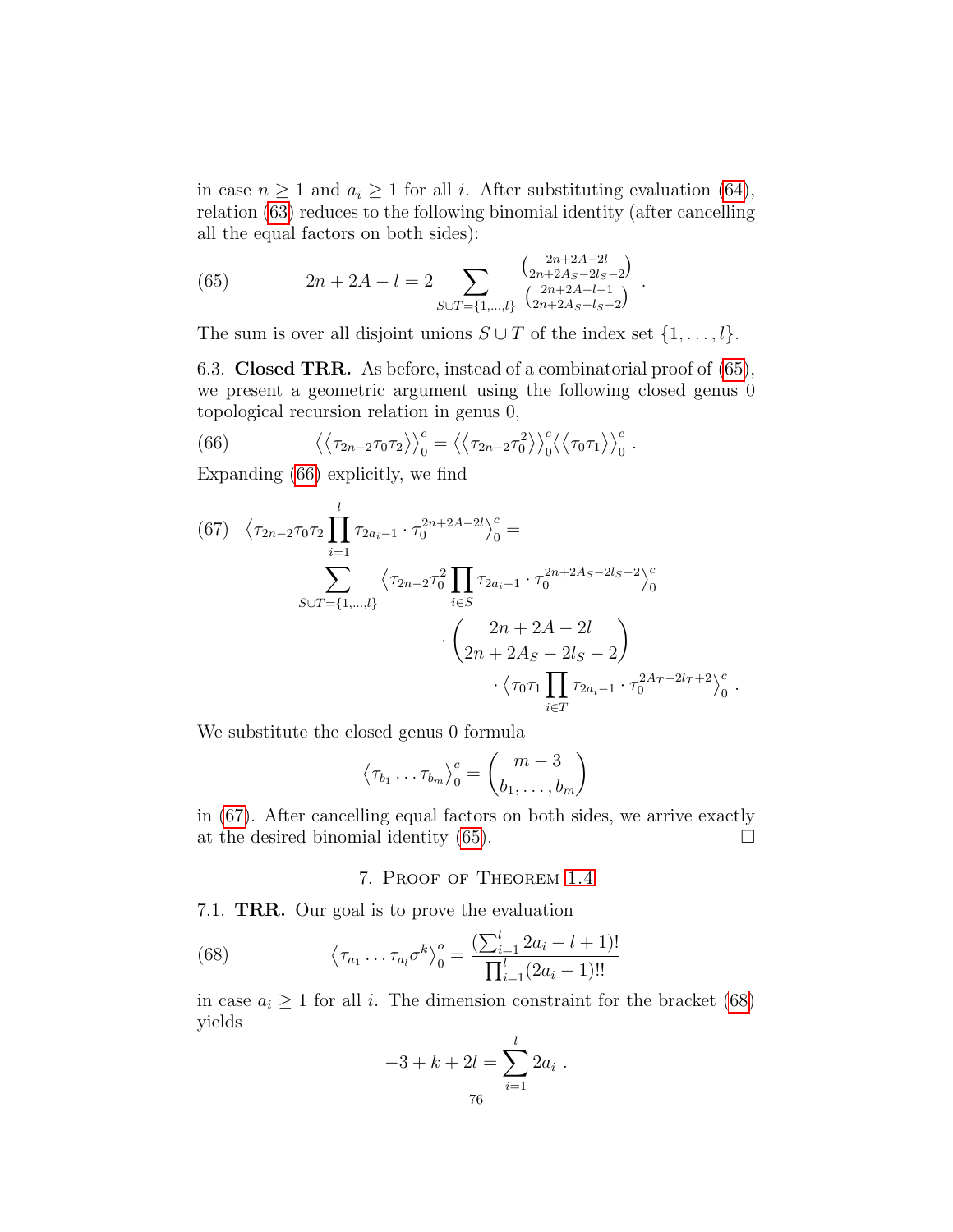Hence,  $k$  must be odd (and at least 1). The dilaton equation,

$$
\left\langle \tau_1 \tau_{a_1} \ldots \tau_{a_l} \sigma^k \right\rangle_0^o = (-1 + k + l) \left\langle \tau_{a_1} \ldots \tau_{a_l} \sigma^k \right\rangle_0^o,
$$

is easily seen to be compatible with the evaluation [\(68\)](#page-75-3).

Writing the TRR relation

$$
\langle \langle \tau_n \sigma \rangle \rangle_0^o = \langle \langle \tau_{n-1} \tau_0 \rangle \rangle_0^c \langle \langle \tau_0 \sigma \rangle \rangle_0^o + \langle \langle \tau_{n-1} \rangle \rangle_0^o \langle \langle \sigma^2 \rangle \rangle_0^o
$$

of Theorem 4 explicitly, we find

<span id="page-76-0"></span>(69) 
$$
\langle \tau_n \tau_{a_1} \dots \tau_{a_l} \sigma^k \rangle_0^o =
$$
  

$$
\sum_{S \cup T = \{1, \dots, l\}} \langle \tau_{n-1} \prod_{i \in S} \tau_{a_i} \sigma^{k_S} \rangle_0^o \binom{k-1}{k_S} \langle \prod_{i \in T} \tau_{a_i} \sigma^{k-k_S+1} \rangle_0^o.
$$

The sum is over all disjoint unions  $S \cup T$  of the index set  $\{1, \ldots, l\}$ . The number of boundary markings in [\(69\)](#page-76-0),

$$
k = 2n + 2 \sum_{i=1}^{l} a_i - 2l + 1
$$
  
\n
$$
k_S = 2n + 2 \sum_{i \in S} a_i - 2|S| - 1,
$$

is set by the dimension constraint. The condition  $a_i \geq 1$  forces the term

$$
\left\langle \left\langle \tau_{n-1}\tau_0 \right\rangle \right\rangle_0^c \!\!\left\langle \left\langle \tau_0\sigma \right\rangle \right\rangle_0^o
$$

of the TRR to vanish. The right side of [\(69\)](#page-76-0) is obtained from the second term of the TRR.

7.2. Induction. We prove the evaluation [\(68\)](#page-75-3) by descending induction on the  $a_i$ . The base of the induction is when  $a_i = 1$  for all i. By the compatibility of the evaluation [\(68\)](#page-75-3) and the dilation equation, the base case is easily established.

By further use of the compatibility with the dilaton equation, we need only consider invariants

$$
\left\langle \tau_n \tau_{a_1} \dots \tau_{a_l} \sigma^k \right\rangle_0^o
$$

where  $n \geq 2$  and  $a_i \geq 1$ . We will prove the induction step by applying the TRR relation  $(69)$ . We observe the right side of  $(69)$  contains no disk invariants with  $\tau_0$  insertions. To complete the induction step, we need only prove the evaluation [\(68\)](#page-75-3) satisfies the TRR relation [\(69\)](#page-76-0). We are left with a combinatorial formula to verify.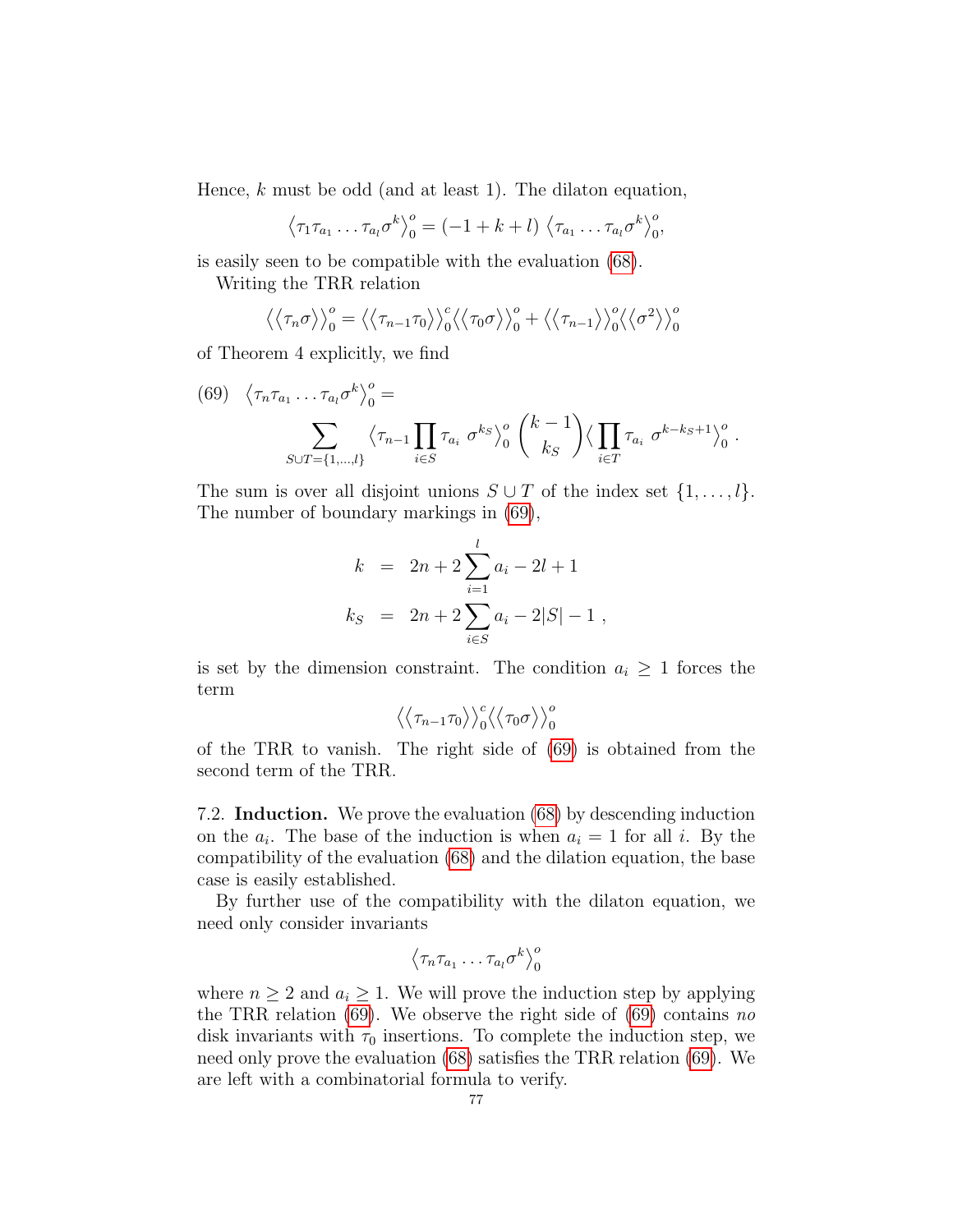7.3. Binomial identities. The combinatorial formula which arises in the induction step can be written as the following binomial identity (after cancelling all the equal factors on both sides):

<span id="page-77-1"></span>(70) 
$$
\frac{2n+2A-l}{2n-1} = \sum_{S\cup T=\{1,\dots,l\}} \frac{\binom{2n+2A-2l}{2n+2A_S-2l_S-1}}{\binom{2n+2A-l-1}{2n+2A_S-l_S-2}}.
$$

The sum is over all disjoint unions  $S \cup T$  of the index set  $\{1, \ldots, l\}$ , and

<span id="page-77-0"></span>(71) 
$$
A = \sum_{i=1}^{l} a_i
$$
,  $A_S = \sum_{i \in S} a_i$ ,  $A_T = \sum_{i \in T} a_i$ ,  $l_S = |S|$ ,  $l_T = |T|$ .

Instead of a direct combinatorial proof of [\(70\)](#page-77-1), we present a geometric argument using the closed topological recursion relations in genus 0,

<span id="page-77-2"></span>(72) 
$$
\langle \langle \tau_{2n-1} \tau_0 \tau_1 \rangle \rangle_0^c = \langle \langle \tau_{2n-2} \tau_0 \rangle \rangle_0^c \langle \langle \tau_0^2 \tau_1 \rangle \rangle_0^c.
$$

First, we write [\(72\)](#page-77-2) explicitly in the following specially chosen case:

<span id="page-77-3"></span>
$$
(73) \quad \langle \tau_{2n-1}\tau_0\tau_1 \prod_{i=1}^l \tau_{2a_i-1} \cdot \tau_0^{2n+2A-2l} \rangle_0^c =
$$
\n
$$
\sum_{S \cup T = \{1, \dots, l\}} \langle \tau_{2n-2}\tau_0 \prod_{i \in S} \tau_{2a_i-1} \cdot \tau_0^{2n+2A_S-2l_S-1} \rangle_0^c
$$
\n
$$
\cdot \left( \frac{2n+2A-2l}{2n+2A_S-2l_S-1} \right) \cdot \langle \tau_0^2 \tau_1 \prod_{i \in T} \tau_{2a_i-1} \cdot \tau_0^{2A_T-2l_T+1} \rangle_0^c.
$$

Second, we substitute the closed genus 0 formula

$$
\left\langle \tau_{b_1} \dots \tau_{b_m} \right\rangle_0^c = \binom{m-3}{b_1, \dots, b_m}
$$

in [\(73\)](#page-77-3). After cancelling equal factors on both sides, we arrive precisely at the binomial identity  $(70)$ .

## Appendix A. Multisections and the relative Euler class

We summarise relevant definitions concerning multisections and their zero sets. For the most part, we follow [\[3\]](#page-83-0). As usual, all manifolds may have corners.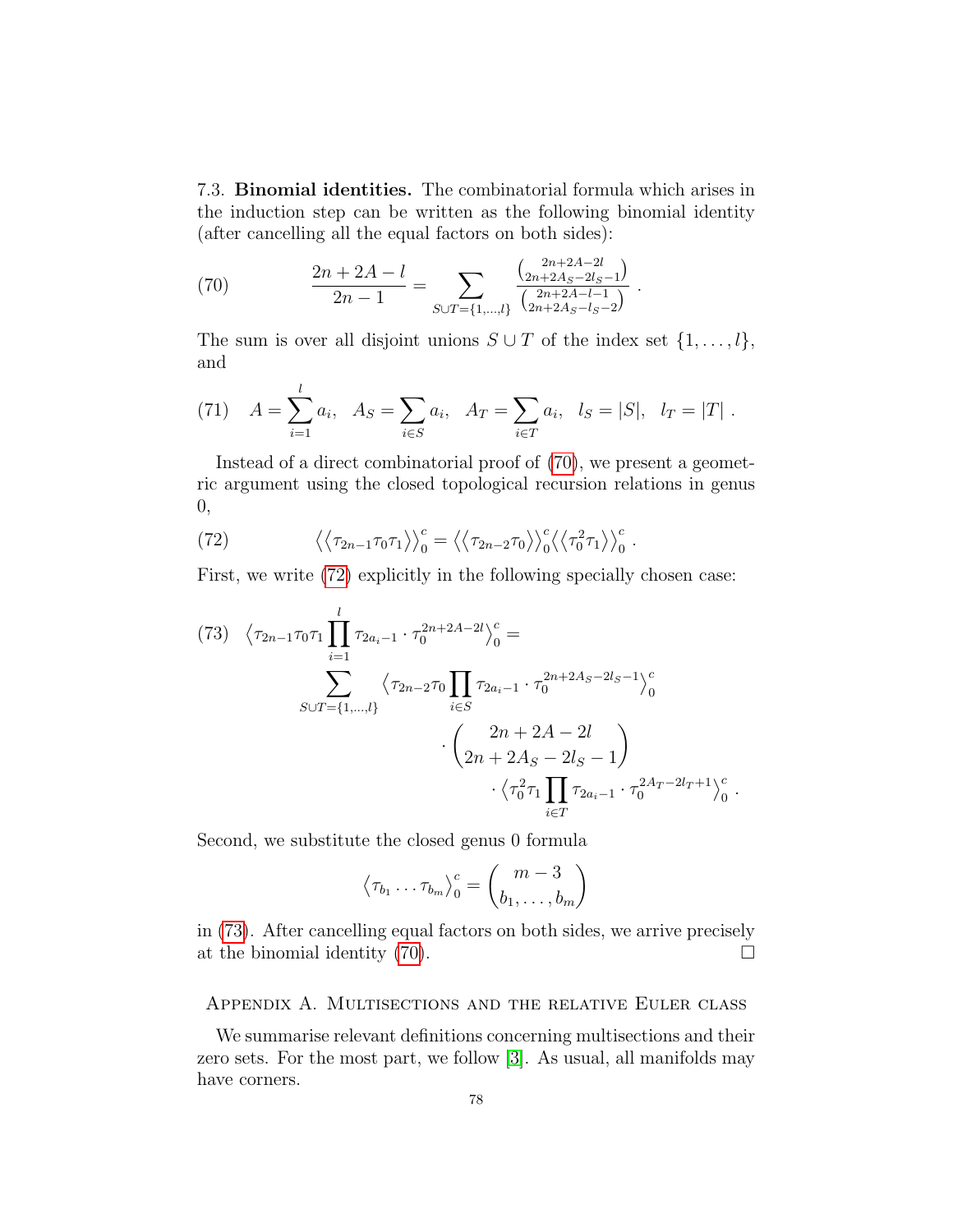**Definition A.1.** Let M be a n-dimensional manifold. A weighted branched submanifold  $N$  of dimension  $k$  is a function

$$
\mu: M \to \mathbb{Q} \cap [0, \infty), \qquad \text{supp}(\mu) = N,
$$

which satisfies the following condition. For each  $x \in M$  there exists an open neighborhood U of x, a finite collection of  $k$ −dimensional submanifolds,  $N_1, \ldots, N_m$ , of M which are relatively closed in U and positive rational numbers  $\mu_1, \ldots, \mu_m$ , such that

$$
\forall y \in U, \qquad \mu|_{U} = \sum_{i=1}^{m} \mu_{i} \chi_{N_{i}}.
$$

Here,  $\chi_{N_i}$  is the characteristic function of  $N_i$ .

We call the submanifolds  $N_i$  branches of N in U and the numbers  $\mu_i$  their weights.

A weighted branched submanifold is *compact* if the support of  $\mu$  is compact.

Throughout the article we refer to branched weighted manifolds by their support,  $N$ . In this appendix, however, it is more convenient to work with the representing function  $\mu$ , and this is indeed what we do. We say that N is represented by  $\mu$  and we use both notations for the same notion.

<span id="page-78-0"></span>Remark A.2. A usual submanifold  $N \leftrightarrow M$  is a special case of a weighted branched submanifold. Indeed, take

$$
\mu = \chi_N
$$
,  $m = 1$ ,  $N_1 = N$ ,  $\mu_1 = 1$ .

**Notation A.3.** For a vector space V, denote by  $Gr_k(V)$  the Grassmannian of k-dimensional vector subspaces of V, and by  $Gr_k^+(V)$  the Grassmannian of oriented k-dimensional vector subspaces of V. The oriented Grassmannian of zero dimensional subspaces  $Gr_0^+$  consists of two points labeled + and  $-$ . Given a vector bundle  $E \to M$ , we denote the associated (oriented) Grassmannian bundle by

$$
Gr_k^{(+)}(E) = \left\{ (x, W) \middle| x \in M, W \in Gr_k^{(+)}(E_x) \right\}.
$$

**Definition A.4.** Let M be a manifold of dimension n, and  $\mu$  a weighted branched submanifold of dimension k.

(a) The tangent bundle of  $\mu$  is the unique k-dimensional weighted branched submanifold  $T\mu$  of  $Gr_k(TM)$ , such that

$$
T\mu\left(x,W\right) = \sum_{T_x N_i = W} \mu_i,
$$

where  $\mu_i$ ,  $N_i$  are weights and branches at x respectively.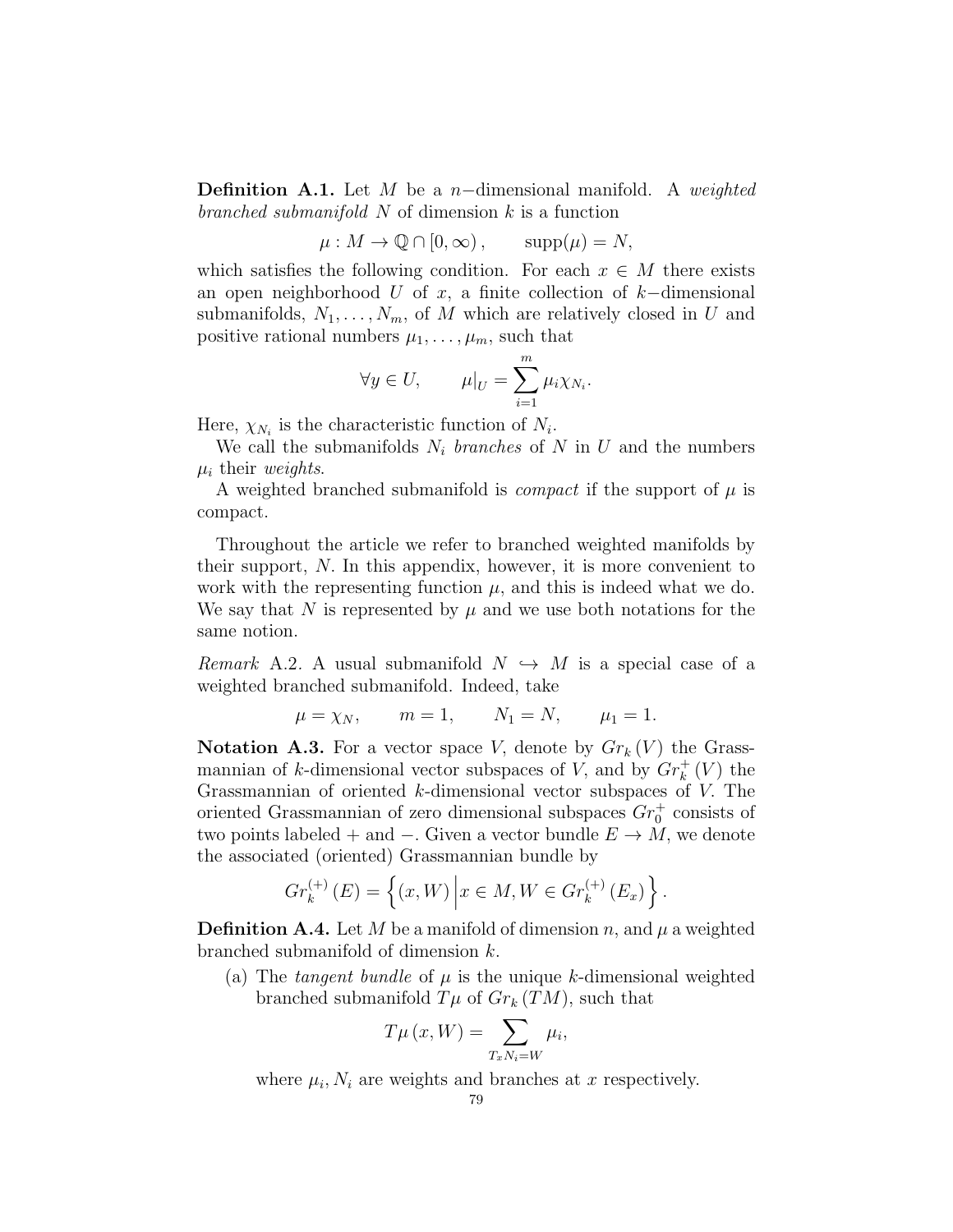(b) An *orientation* of  $\mu$  is a function

$$
\mu^+ : Gr_k^+ (TM) \to \mathbb{Q},
$$

which satisfies the following condition. For all

$$
(x,W)\in Gr_k^+\left(TM\right),
$$

there exists an open neighborhood  $U$  of  $x$  in which there are branches  $N_i$  of  $\mu$  each with a given orientation, and weights  $\mu_i$ of  $\mu$ , such that

$$
\mu^{+}(x, W) = \sum_{T_x N_i = W} \mu_i - \sum_{T_x N_i = -W} \mu_i.
$$

Here, vector spaces are oriented and  $-W$  stands for the vector space W with orientation reversed.

(c) If  $\mu$  is compact, oriented, of dimension 0 and (supp  $\mu$ )∩∂ $M = \emptyset$ , the *weighted cardinality* of  $\mu$  is given by

$$
\# \mu = \sum_{x \in M} \mu^+(x, +).
$$

The existence of the tangent bundle was established in [\[3\]](#page-83-0) .

Remark A.5. Again, the definitions generalize the standard ones for submanifolds. Indeed, let  $\mu$  be as in Remark [A.2.](#page-78-0) We take  $T\mu(x, W)$ to be 1 if and only if  $\mu(x) = 1$  and  $W = T_xN$ . Otherwise, it is 0. Similarly, if  $N$  is oriented, we define

$$
\mu^+(x,W) = \begin{cases} 1, & \mu(x) = 1 \text{ and } W = T_xN, \\ -1, & \mu(x) = 1 \text{ and } W = -T_xN, \\ 0, & \text{otherwise.} \end{cases}
$$

We can now define weighted versions of unions and intersections.

**Definition A.6.** Let  $\mu$ ,  $\lambda$ , be two branched weighted submanifolds of M of dimensions k, l, respectively. We say that  $\mu$  is transverse to  $\lambda$ and write  $\mu \pitchfork \lambda$  if for all  $x \in M$ ,  $W \in Gr_k(TM)$ ,  $V \in Gr_l(TM)$ , with

$$
T\mu(x,W), T\lambda(x,V) > 0,
$$

W and V intersect transversally.

If  $\mu \pitchfork \lambda$ , we define the *intersection*  $\mu \cap \lambda$  of  $\mu$  and  $\lambda$  by

$$
\mu \cap \lambda (x) = \mu (x) \lambda (x).
$$

Given orientations  $\mu^+$ ,  $\lambda^+$  of  $\mu$ ,  $\lambda$ , respectively, and given an orientation on M, we define the *induced orientation* of  $\mu \cap \lambda$ ,

$$
\mu^+ \cap \lambda^+ : Gr_{k+l-\dim M}^+ \to \mathbb{Q},
$$
  
<sub>80</sub>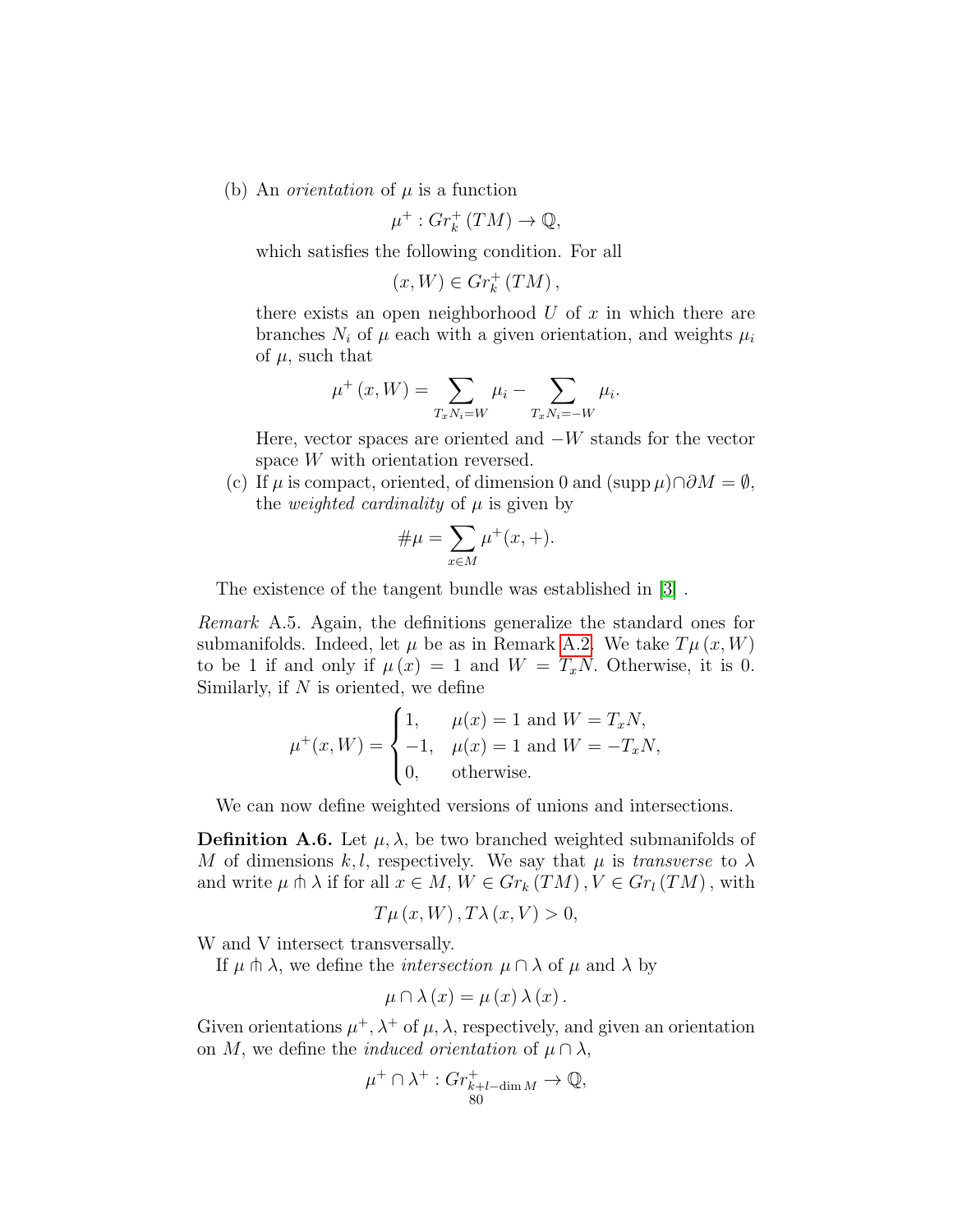by

$$
\mu^+ \cap \lambda^+ (x, U) = \sum_{U=V \cap W} \mu^+ (W) \lambda^+ (V) .
$$

Here, we need the orientation on  $M$  in order to induce the orientation on  $V \cap W$ . If  $k + l = \dim M$ , we define the *intersection number* by

$$
(\mu, \mu^+) \cdot (\lambda, \lambda^+) = \#(\mu \cap \lambda, \mu^+ \cap \lambda^+).
$$

If  $k = l$ , we define the *union* of  $\mu$  and  $\lambda$  by

$$
\mu \cup \lambda(x) = \mu(x) + \lambda(x).
$$

The transverse intersection of branched weighted manifolds of dimensions k and l has dimension  $k + l - \dim M$ .

Remark A.7. It is easy to see that both intersection and union are commutative and associative. In addition, we have the distributive property. That is, any three branched weighted submanifolds  $\lambda, \mu, \nu$ , satisfy

$$
(\mu \cup \lambda) \cap \nu = (\mu \cap \nu) \cup (\lambda \cap \nu).
$$

We now move to multisections and operations between them.

**Definition A.8.** Let  $p: E \to M$  be a rank k vector bundle over an n-dimensional manifold. A *multisection s* of  $E$ , is a weighted branched submanifold

$$
\sigma: E \to \mathbb{Q} \cap [0, \infty),
$$

of the following special form. For all  $x \in M$  there exists a neighborhood U, smooth sections  $s_1, \ldots, s_m : U \to E$  called branches, and rational numbers  $\sigma_1 \ldots, \sigma_m$ , called *weights*, with sum 1, such that

$$
\sigma(x,v) = \sum_{s_i(x)=v} \sigma_i, \qquad \forall (x,v) \in E|_U.
$$

That is, the total weight of the fiber is 1. We say that  $s$  is represented by  $\sigma$  and we use both notations for the same notion.

Given a submanifold  $N \subseteq M$  and a multisection s of  $E \to M$ , we define the restriction of s to N by

$$
s|_N = \sigma|_{p^{-1}(N)}.
$$

Let  $f: M \to N$  be a map of smooth manifolds with corners and let  $E \to N$  be a vector bundle. Denote by  $\tilde{f}: f^*E \to E$  the canonical map covering f. Let  $\sigma$  be a multisection of E. Then the *pull-back*  $f^*\sigma$ is the multisection of  $f^*E$  given by

$$
(f^*\sigma)(x,v) = \sigma(\tilde{f}(x,v)).
$$

A multisection is said to be transverse if it and the zero section are transverse as weighted branched manifolds.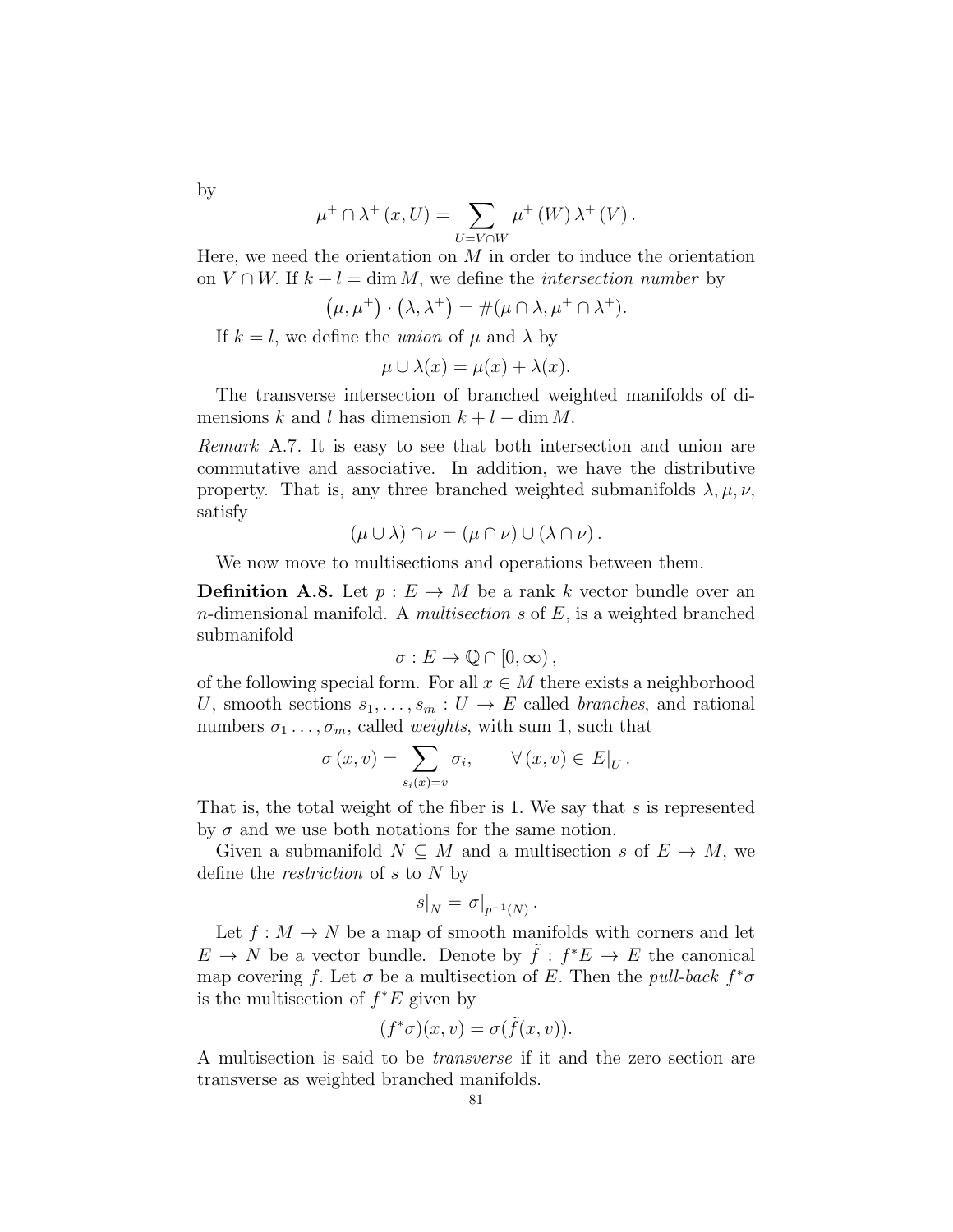**Definition A.9.** Let  $\chi_0$  denote the indicator function of the zero section. Given a scalar a in the base field and a multisection  $\sigma$ , we define the product multisection  $a\sigma$  by

$$
(a\sigma)(x,v) = \begin{cases} \sigma(x, a^{-1}v), & a \neq 0, \\ \chi_0, & a = 0. \end{cases}
$$

Given several multisections  $\sigma_1, \ldots, \sigma_m$ , we define their sum

$$
\sigma = \sigma_1 + \ldots + \sigma_m
$$

by

$$
\sigma(x, v) = \sum_{v_1 + ... + v_m = v} \prod_{i=1}^m \sigma_i(x, v_i).
$$

The sum of multisections is commutative and associative.

Let  $pr : [0,1] \times M \rightarrow M$  denote the projection. A homotopy between two multisections  $\sigma_1, \sigma_2$ , of  $E \to M$  is a multisection  $\sigma$  of

$$
pr^*E \to M \times [0,1],
$$

such that

$$
\sigma|_{E\times\{0\}} = \sigma_1, \qquad \sigma|_{E\times\{1\}} = \sigma_2.
$$

We say that a multisection *vanishes* at a point if one of its branches vanishes there.

Given multisections  $\sigma_i$  of  $E_i \to M$  for  $i = 1, 2$ , we define the multisection  $\sigma_1 \oplus \sigma_2$  of  $E_1 \oplus E_2$  by

$$
\sigma ((x, v_1 \oplus v_2)) = \sigma_1 (x, v_1) \sigma_2 (x, v_2).
$$

Given a multisection  $\sigma$  of  $E \to M$ , and a section t of a line bundle  $L \to M$ , we define the multisection  $\sigma t$  of  $E \otimes L$ , by

$$
(\sigma t) (x, v \otimes w) = \sigma (x, v) \, \delta_{t(x)-w},
$$

where  $\delta_{t(x)-w} = 1$  if  $t(x) = w$ , and otherwise it is 0.

Given a multisection s of  $E \to \partial M$ , an extension of s to all M is a multisection  $s'$  whose restriction to  $\partial M$  is  $s$ .

Let G be a discrete group, and let  $E \to M$  be a G-equivariant vector bundle. Given a multisection  $\sigma$  of E, we define the multisection  $g \cdot \sigma$ by

$$
(g \cdot \sigma) (x, v) = \sigma (g^{-1} \cdot (x, v)).
$$

We say that  $\sigma$  is *G*-equivariant if

$$
\sigma = g \cdot \sigma, \qquad \forall g \in G.
$$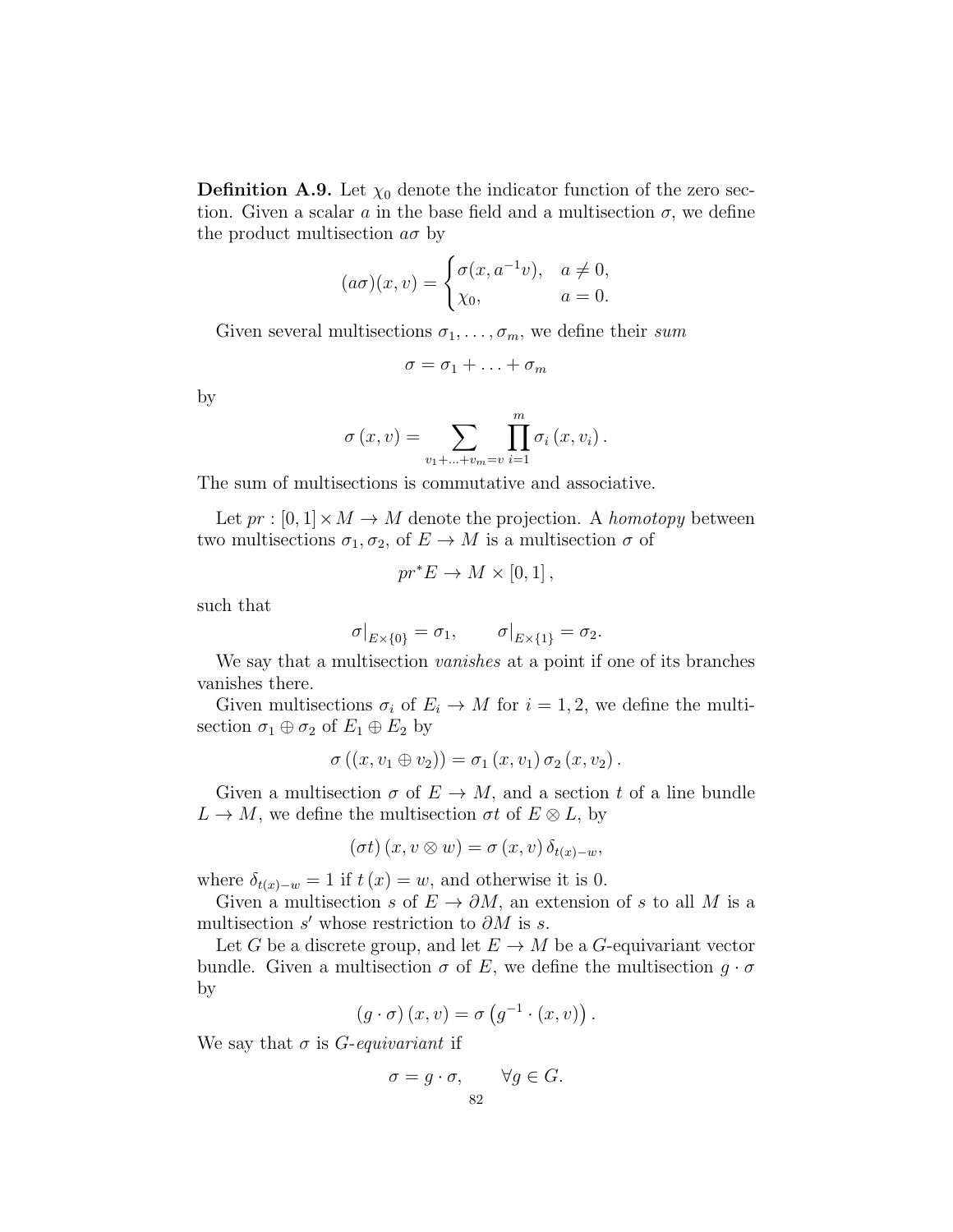**Definition A.10.** In case G is finite we define the  $G-symmetrication$ of  $\sigma$  by

$$
\sigma^G(x,v) = \frac{1}{|G|} \sum_{g \in G} g \cdot \sigma(x,v).
$$

The symmetrization is G invariant.

**Notation A.11.** We denote by  $C_m^{\infty}(E)$ , the space of multisections of E. If a group G acts on E, we use the notation  $C_m^{\infty}(E)^G$  for the G−invariant multisections.

In case  $M$  is oriented of dimension  $n$ , the image of a section  $s$  of a vector bundle  $E \to M$  inherits a canonical orientation through the diffeomorphism

$$
s: M \to s(M).
$$

In a similar manner, every multisection  $s \in C_m^{\infty}(E)$ , carries a natural orientation described as follows. Assume s is represented by  $\sigma$ , take  $x \in M, W \in Gr_n^+(T_xM)$ , and let  $U, \sigma_i, s_i$  be as in the definition of a multisection. We define

$$
\sigma^+(x,W) = \sum^+ \sigma_i - \sum^- \sigma_i,
$$

where  $\sum^{\pm}$  is taken over indices i such that

 $W = \pm (ds_i(T_xU)).$ 

This definition agrees with the usual orientation for sections. With these definitions in hand we define the zero set of a multisection as follows.

**Definition A.12.** Let  $s \in C^{\infty}_m(E)$  be a transverse multisection. We define its *unoriented zero set*  $Z(s)$ , as the intersection of the multisections s and 0 as branched weighted submanifolds.

In case M and  $E \to M$  are oriented we define the zero set  $Z(s)$ , to be  $Z(s)$  with the orientation induced from the canonical orientations of s and 0.

*Remark* A.13. Let  $E \to M$  be a vector bundle with  $rk E = \dim M$ and let  $s \in C_m^{\infty}(E)$  be transverse. Suppose that at a point x several branches  $s_{i_j}$  vanish. Then the weight of x in the zero set of s is the signed sum of  $\sigma_{i_j}$ . The sign is the sign of the intersection of  $s_{i_j}$  and the zero section at x.

We will use the following theorem. In [\[3\]](#page-83-0), a proof of this theorem is given in the case that  $M$  has no boundary. The proof for a manifold with corners is similar and will be omitted.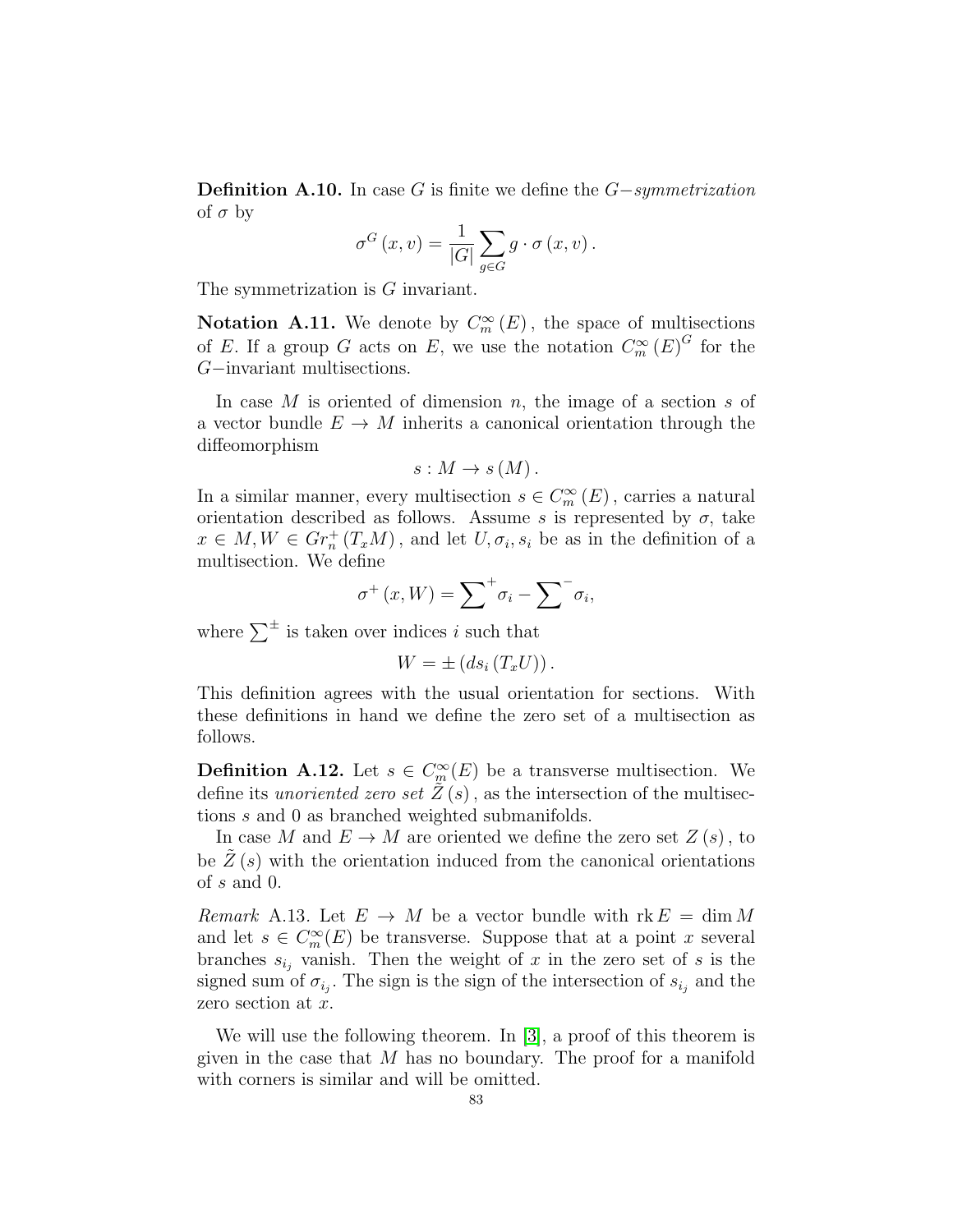**Theorem A.14.** Let  $E \to M$  be a rank n bundle over a manifold of dimension n. Let  $s \in C_m^{\infty}(E|_{\partial M})$  vanish nowhere and let  $\tilde{s} \in C_m^{\infty}(E)$ be a transverse extension. Then  $#Z(\tilde{s})$  depends only on s and not on the choice of  $\tilde{s}$ .

In other words, the homology class  $[Z(\tilde{s})] \in H_0(M)$  depends only on  $E$  and  $s$ . It is Poincaré dual to a relative cohomology class in  $H<sup>n</sup>(M, \partial M)$ , which we call the *relative Euler class of E* with respect to s.

## **REFERENCES**

- [1] A. Buryak, KdV and Virasoro type equations for the moduli space of Riemann surfaces with boundary, [arXiv:1409.3888](http://arxiv.org/abs/1409.3888).
- [2] A. Buryak and R. J. Tessler, Matrix models and a proof of the open analog of witten's conjecture, [arXiv:1501.07888](http://arxiv.org/abs/1501.07888).
- <span id="page-83-0"></span>[3] K. Cieliebak, I. Mundet i Riera, and D. A. Salamon, Equivariant moduli problems, branched manifolds, and the Euler class, Topology 42 (2003), no. 3, 641–700, [doi:10.1016/S0040-9383\(02\)00022-8](http://dx.doi.org/10.1016/S0040-9383(02)00022-8).
- [4] P. Deligne and D. Mumford, The irreducibility of the space of curves of given genus, Inst. Hautes Etudes Sci. Publ. Math.  $(1969)$ , no. 36, 75–109.
- [5] K. Fukaya, Y.-G. Oh, H. Ohta, and K. Ono, Lagrangian intersection Floer theory: anomaly and obstruction. Part I, AMS/IP Studies in Advanced Mathematics, vol. 46, American Mathematical Society, Providence, RI, 2009.
- [6] P. Georgieva and A. Zinger, Enumeration of real curves in  $\mathbb{CP}^{2n-1}$ and a WDVV relation for real Gromov-Witten invariants, [arXiv:1309.4079](http://arxiv.org/abs/1309.4079).
- [7] E. Getzler and R. Pandharipande, Virasoro constraints and the Chern classes of the Hodge bundle, Nuclear Phys. B  $530$  (1998), no. 3, 701–714, [doi:10.](http://dx.doi.org/10.1016/S0550-3213(98)00517-3) [1016/S0550-3213\(98\)00517-3](http://dx.doi.org/10.1016/S0550-3213(98)00517-3).
- [8] J. Harris and I. Morrison, Moduli of curves, Graduate Texts in Mathematics, vol. 187, Springer-Verlag, New York, 1998.
- [9] M. W. Hirsch, Differential topology, Graduate Texts in Mathematics, vol. 33, Springer-Verlag, New York, 1994, Corrected reprint of the 1976 original.
- [10] A. Horev and J. P. Solomon, The open Gromov-Witten-Welschinger theory of blowups of the projective plane, [arXiv:1210.4034](http://arxiv.org/abs/1210.4034).
- [11] D. Joyce, On manifolds with corners, to appear in proceedings of "The Conference on Geometry," in honour of S.-T. Yau, Advanced Lectures in Mathematics Series, International Press, 2011, [arXiv:0910.3518](http://arxiv.org/abs/0910.3518).
- [12] V. Kharlamov and R. Rasdeaconu, Counting real rational curves on K3 surfaces, [arXiv:1311.7621](http://arxiv.org/abs/1311.7621).
- [13] M. Kontsevich, Intersection theory on the moduli space of curves and the matrix Airy function, Comm. Math. Phys.  $147$  (1992), no. 1, 1–23.
- [14] C.-C. M. Liu, Moduli of J-holomorphic curves with Lagrangian boundary  $conditions$  and open Gromov-Witten invariants for an  $S<sup>1</sup>$ -equivariant pair, [arXiv:math/0210257](http://arxiv.org/abs/math/0210257).
- [15] M. Mirzakhani, Weil-Petersson volumes and intersection theory on the moduli space of curves, J. Amer. Math. Soc. 20 (2007), no. 1, 1–23, [doi:10.1090/](http://dx.doi.org/10.1090/S0894-0347-06-00526-1) [S0894-0347-06-00526-1](http://dx.doi.org/10.1090/S0894-0347-06-00526-1).